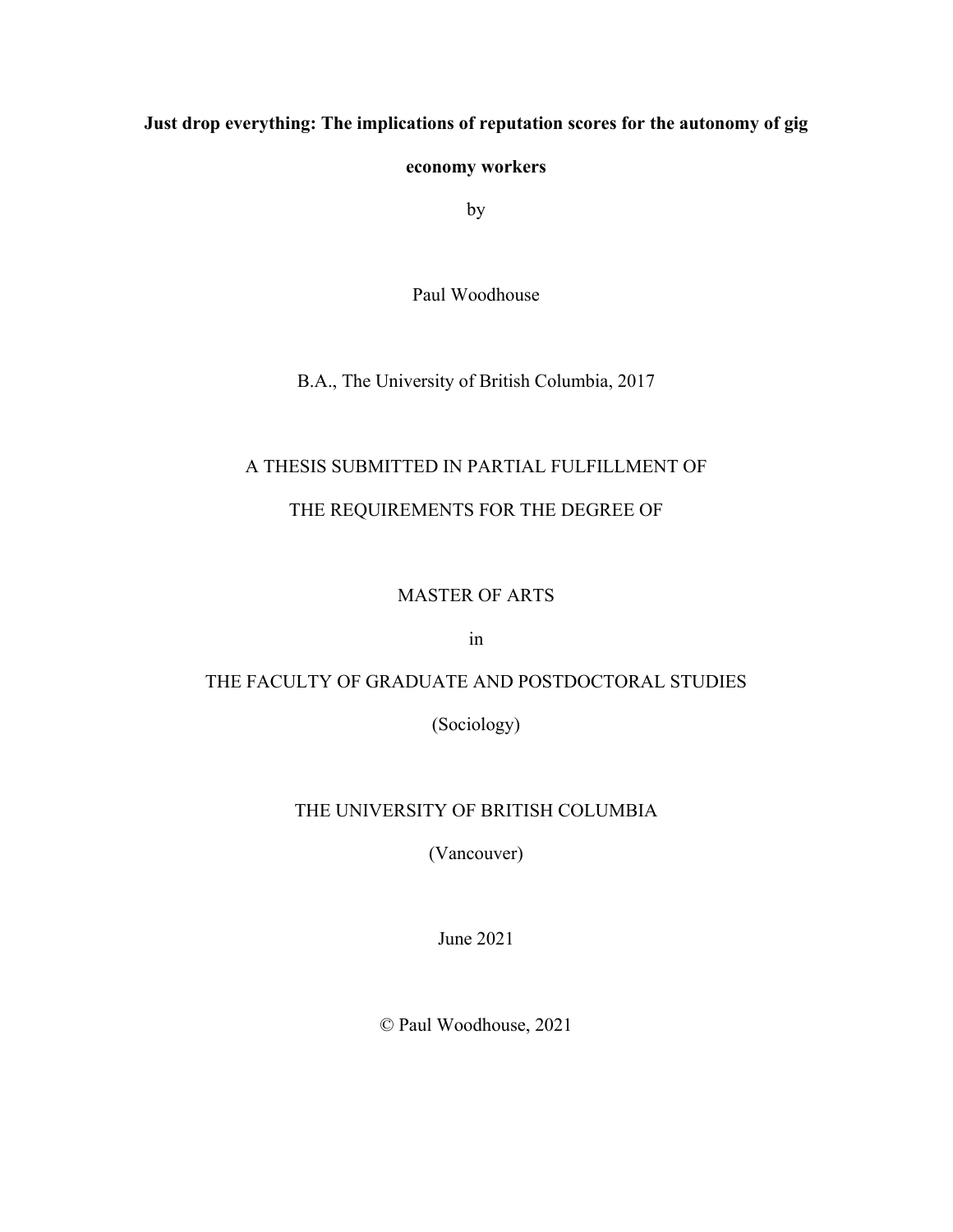The following individuals certify that they have read, and recommend to the Faculty of Graduate and Postdoctoral Studies for acceptance, a thesis entitled:

Just drop everything: The implications of reputation scores for the autonomy of gig economy workers

|    | submitted by Paul Woodhouse  | in partial fulfillment of the requirements for |
|----|------------------------------|------------------------------------------------|
|    | the degree of Master of Arts |                                                |
| in | Sociology                    |                                                |
|    |                              |                                                |

# **Examining Committee:**

Thomas Kemple, Professor, Sociology, UBC **Supervisor** 

Amy Hanser, Associate Professor, Sociology, UBC Supervisory Committee Member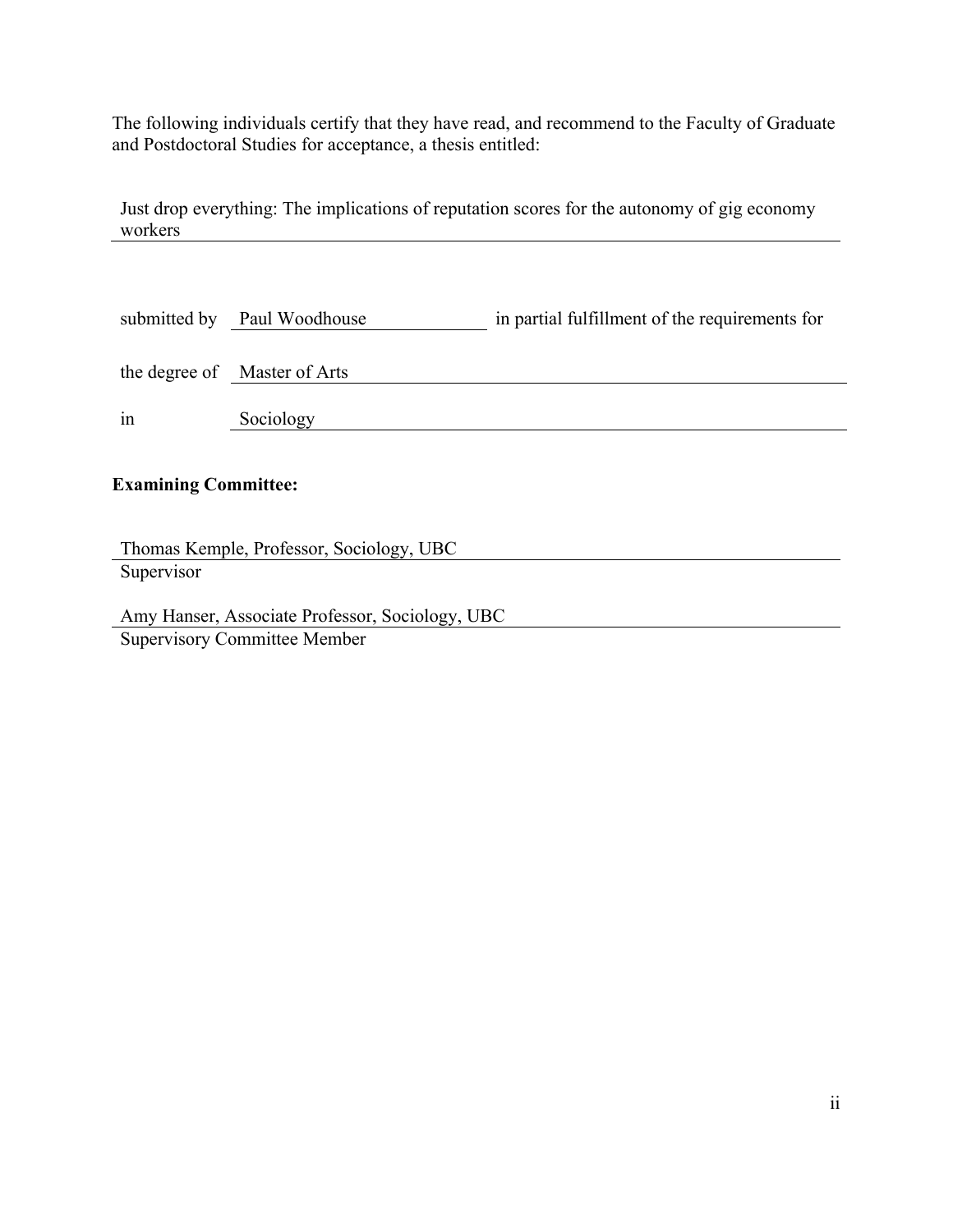### **Abstract**

Gig economy workers are supposed to be afforded some degree of autonomy in exchange for the risks entailed within the independent contractor classification. In the absence of direct supervision and control of the labour process, platforms harness powerful information management technologies to track user activity and counteract worker autonomy through less visible forms of control. Platforms claim to be marketplaces that merely connect clients with workers for a fee, but in practice, their propensity to *monitor work activities*, *evaluate performance* and *steer behaviour*—actions that constitute workplace control—means they operate like a layer of management. Using interview data with eleven gig workers from online labour marketplaces TaskRabbit and Upwork, their respective profile data, and the platforms' terms and conditions agreements, I adopt Institutional Ethnography to show how workers' behaviours, attitudes and emotions are shaped in response to a myriad of performance metrics that collectively constitute their reputation. I ask, *How are reputation systems configured by gig economy platforms and what are the distinctive features of these systems? How do workers experience and react to these marketplace reputation systems?* Subjective client evaluations converge with the platform's objective metrics to shape reputation scores, creating the conditions under which platforms exert remote control over gig economy workers. Algorithmic management techniques create classification situations whereby workers are sorted and ranked based on the robustness of their behavioural data, bringing more employment opportunities, income and autonomy for those that live up to the expectations of the platforms. Gig workers are expected to behave in ways that align with client and platform interests in order be visible and boost their reputation scores, yet they surprisingly feel free from the platforms' influence. While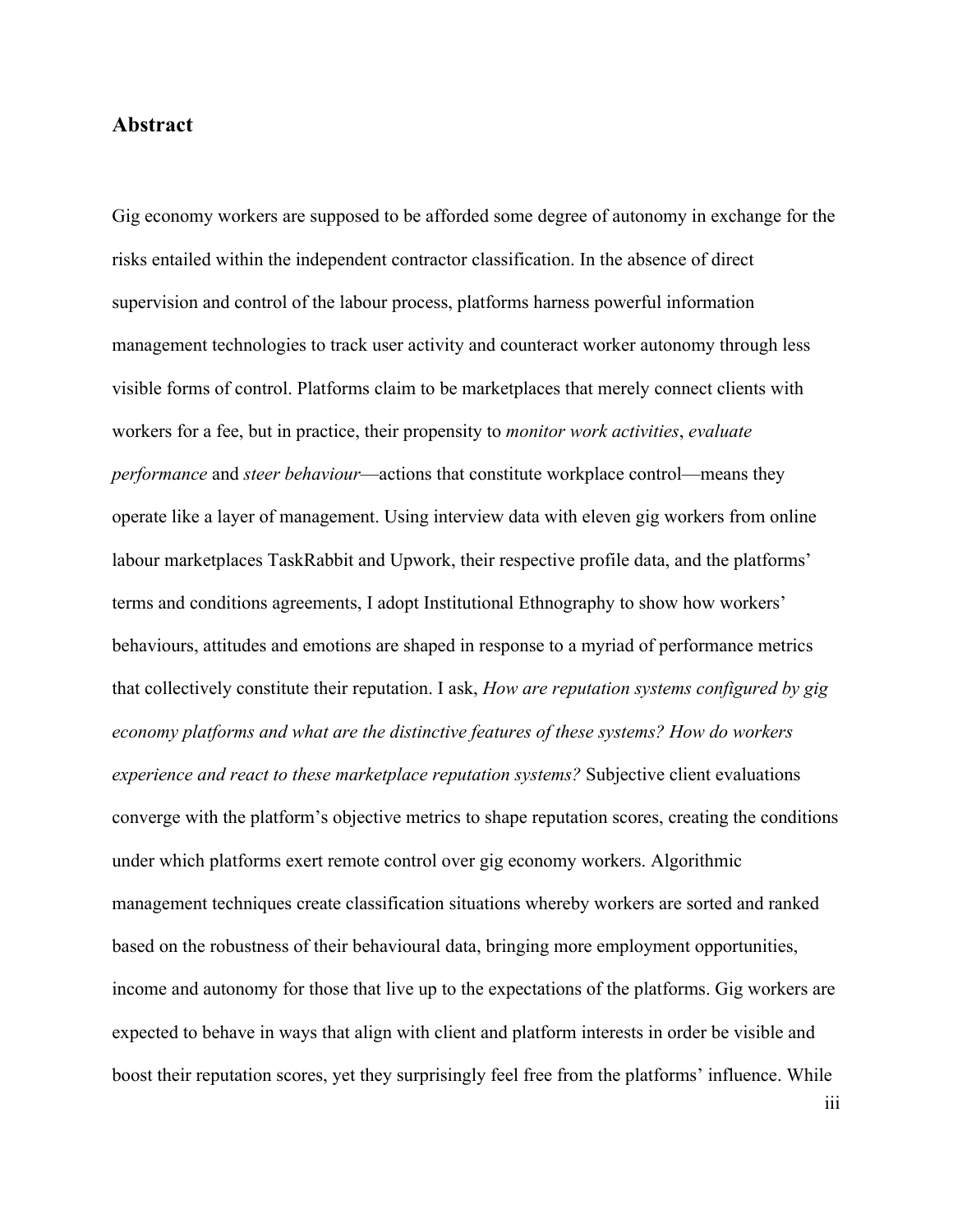interviewees demonstrate they have increased freedoms and flexibility compared to a regular employee, their experiences fall short of an ideal that encompasses a fuller and richer sense of autonomy in ways that call into question their independent contractor status.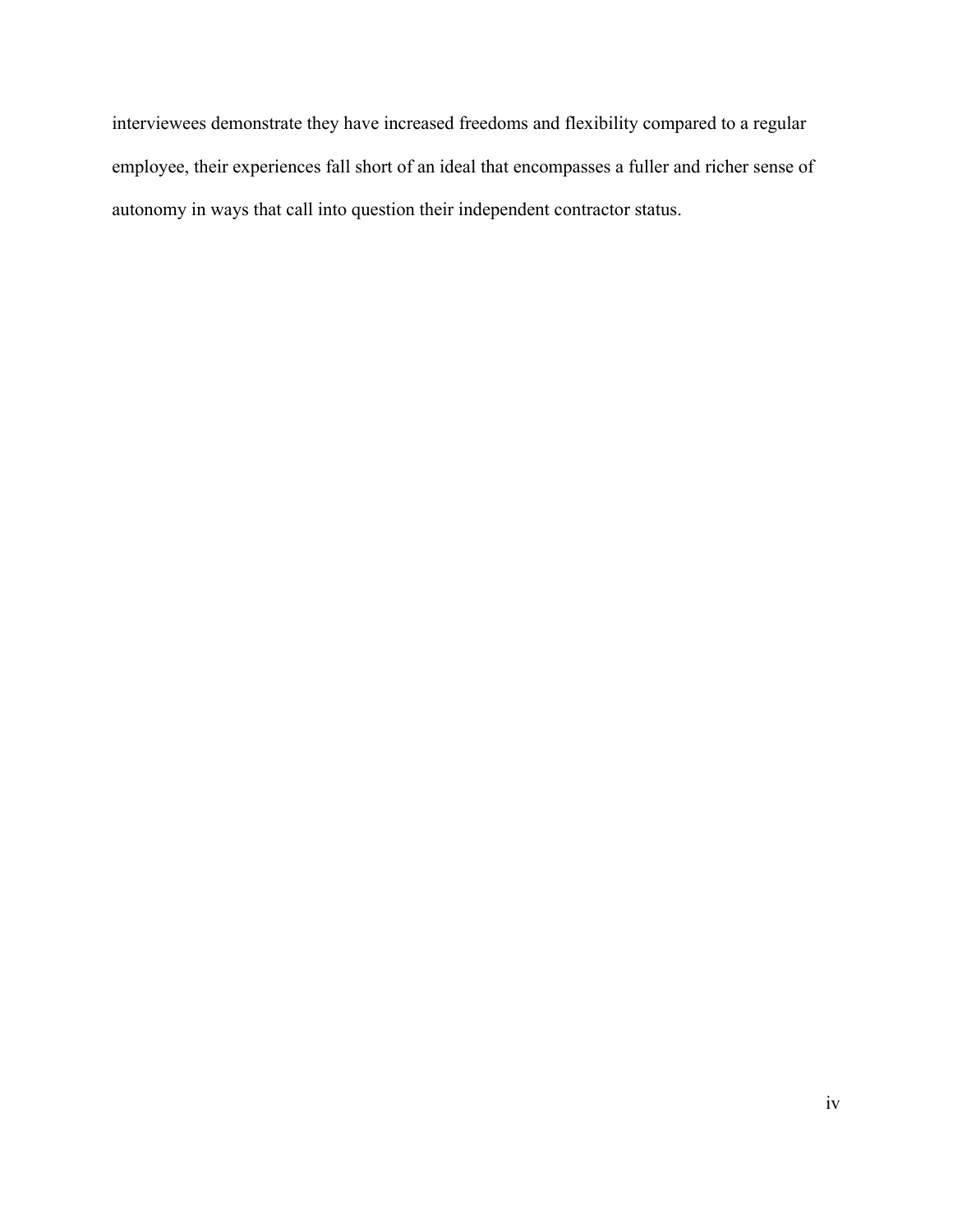# **Lay Summary**

Gig workers who find employment through online labour marketplace platforms are supposed to be afforded some degree of autonomy in exchange for the risks and responsibilities entailed within their independent contractor classification. Platforms claim to be marketplaces that merely connect clients with workers for a fee, but in practice, their propensity to *monitor work activities*, *evaluate performance* and *steer behaviour*—actions that constitute workplace control—means they operate like a layer of management. Platforms enact these controls and constrain worker autonomy through reputation systems, which score workers based on client feedback, in addition to a myriad of data points tracked and recorded by platform information management tools. Algortihms rank workers based on the robustness of their data. Facing the dual expectations from both clients and platforms, and in order to achieve the high scores that make their profiles visible, workers engage in behaviours that contradict sociological understandings of workplace autonomy.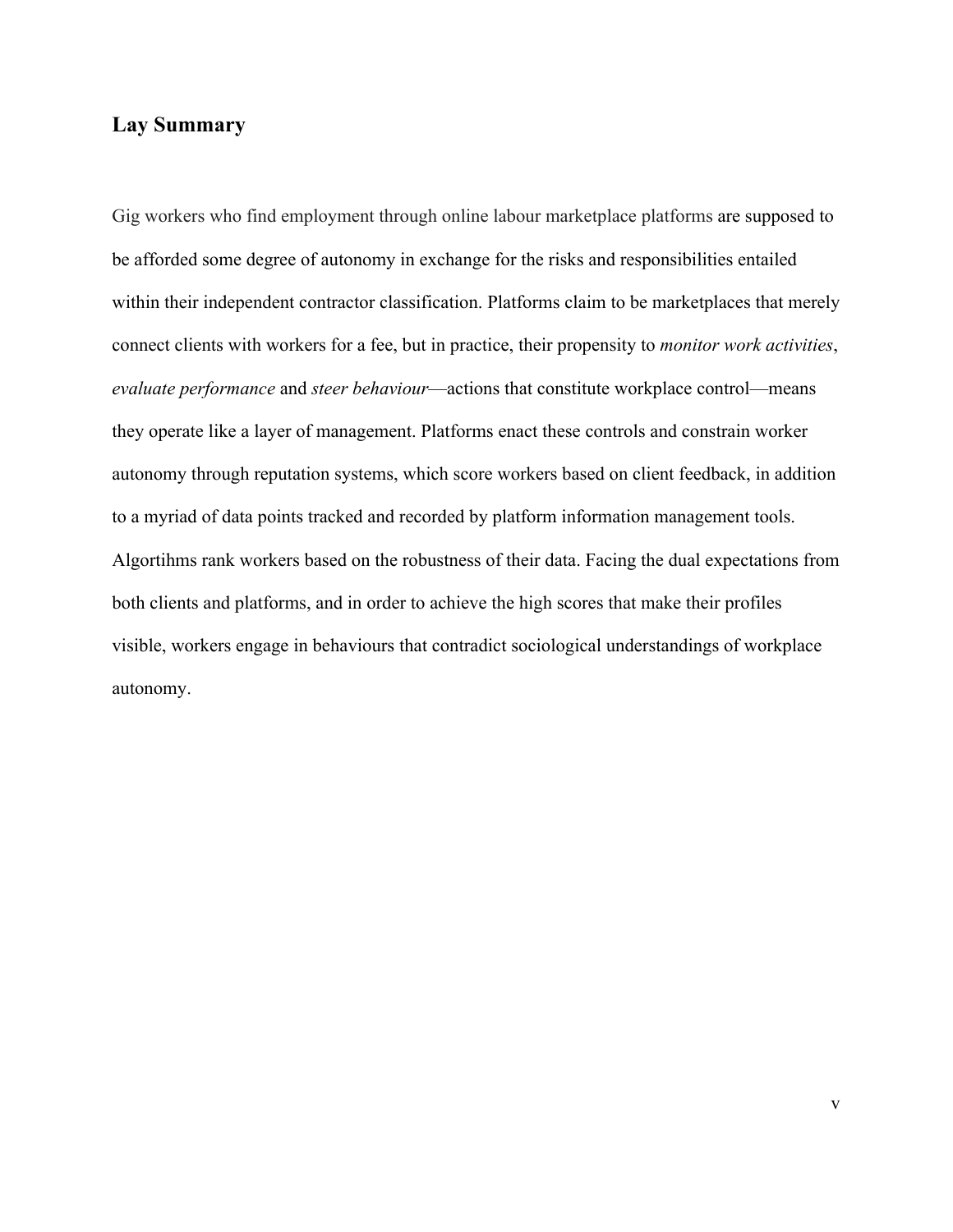# **Preface**

This thesis is original, unpublished, independent work by author, Paul Woodhouse. The research was conducted with the approval of the University of British Columbia's Behavioural Research Ethics board (ID# H19-02711-A002).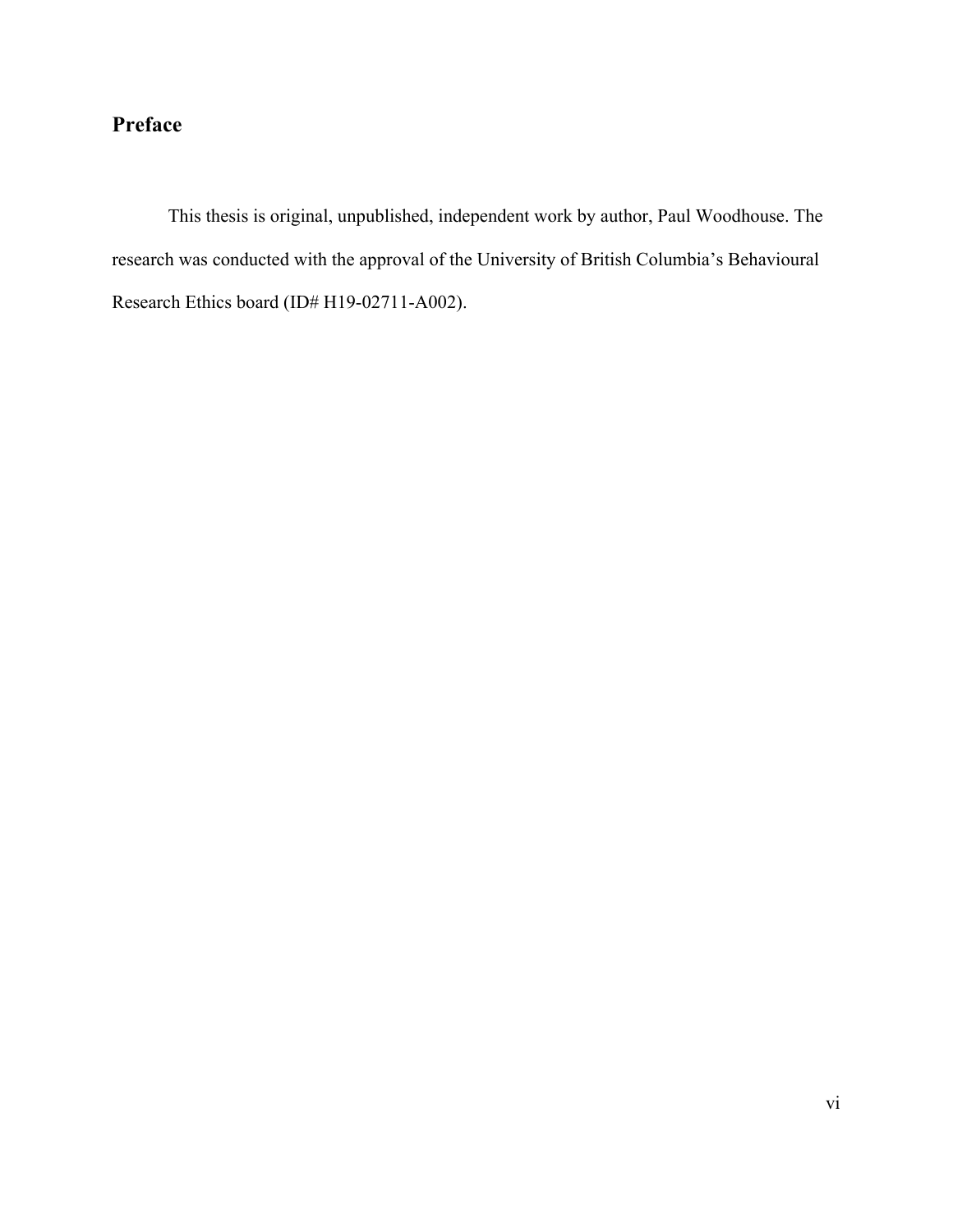# **Table of Contents**

| 1.1 |     |  |
|-----|-----|--|
| 1.2 |     |  |
| 1.3 |     |  |
| 1.4 |     |  |
|     |     |  |
| 2.1 |     |  |
| 2.2 |     |  |
| 2.3 |     |  |
|     |     |  |
|     |     |  |
| 3.2 |     |  |
| 3.3 |     |  |
|     |     |  |
| 4.1 | vii |  |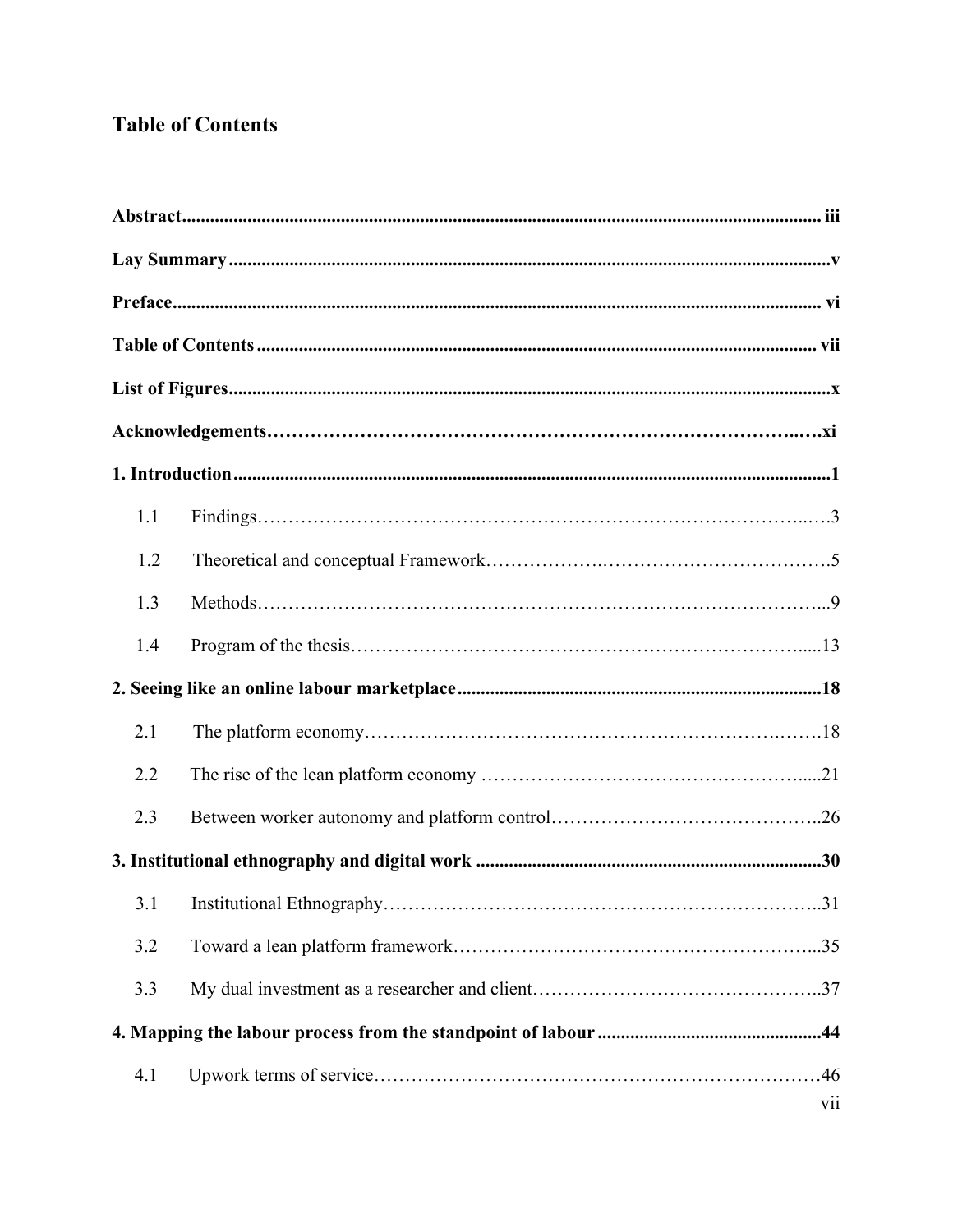| 4.2 |  |  |
|-----|--|--|
| 4.3 |  |  |
| 4.4 |  |  |
|     |  |  |
| 5.1 |  |  |
| 5.2 |  |  |
| 5.3 |  |  |
| 5.4 |  |  |
|     |  |  |
| 6.1 |  |  |
| 6.2 |  |  |
| 6.3 |  |  |
|     |  |  |
| 7.1 |  |  |
|     |  |  |
| 7.2 |  |  |
|     |  |  |
|     |  |  |
| 8.2 |  |  |
| 8.3 |  |  |
|     |  |  |
|     |  |  |
|     |  |  |
|     |  |  |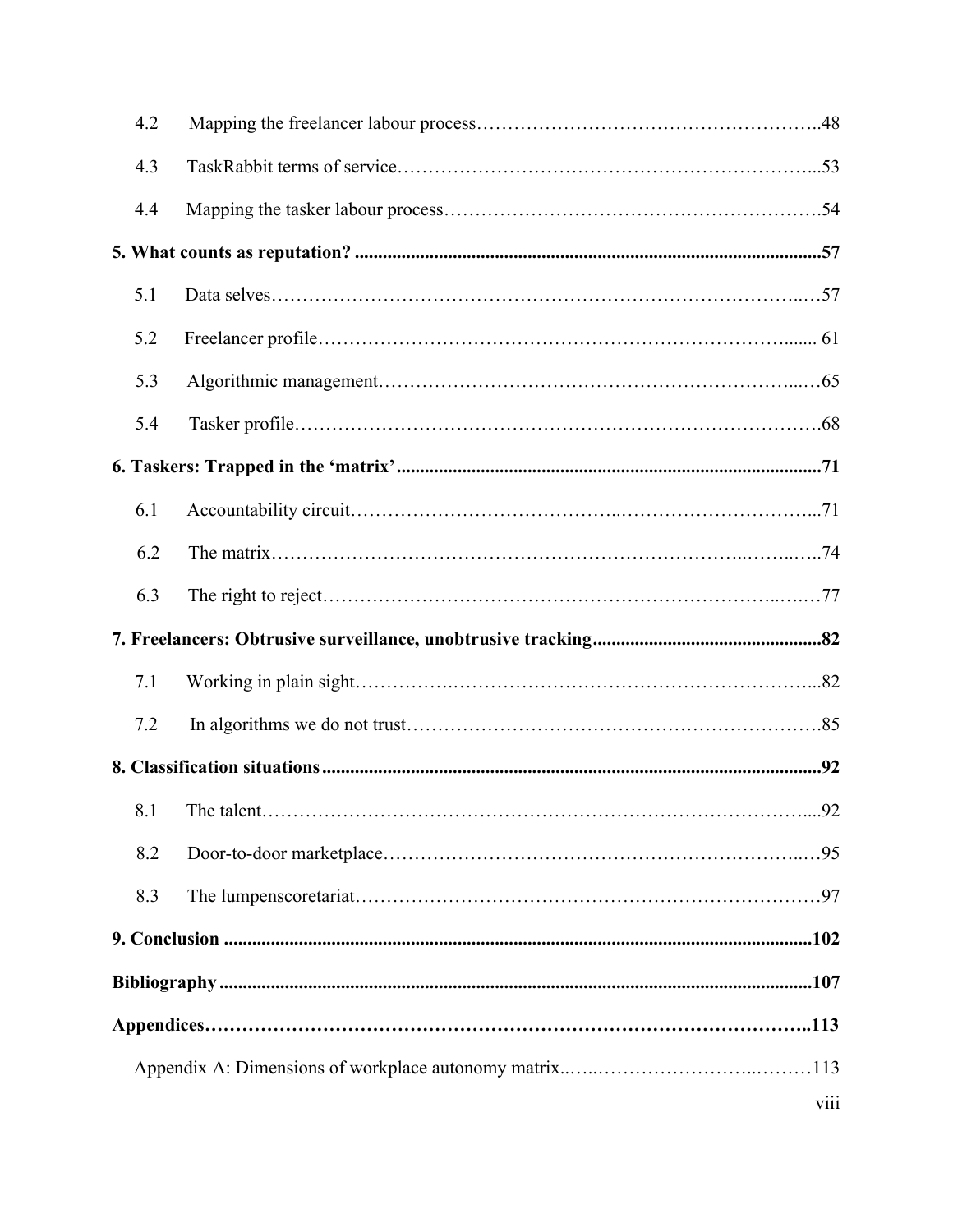|--|--|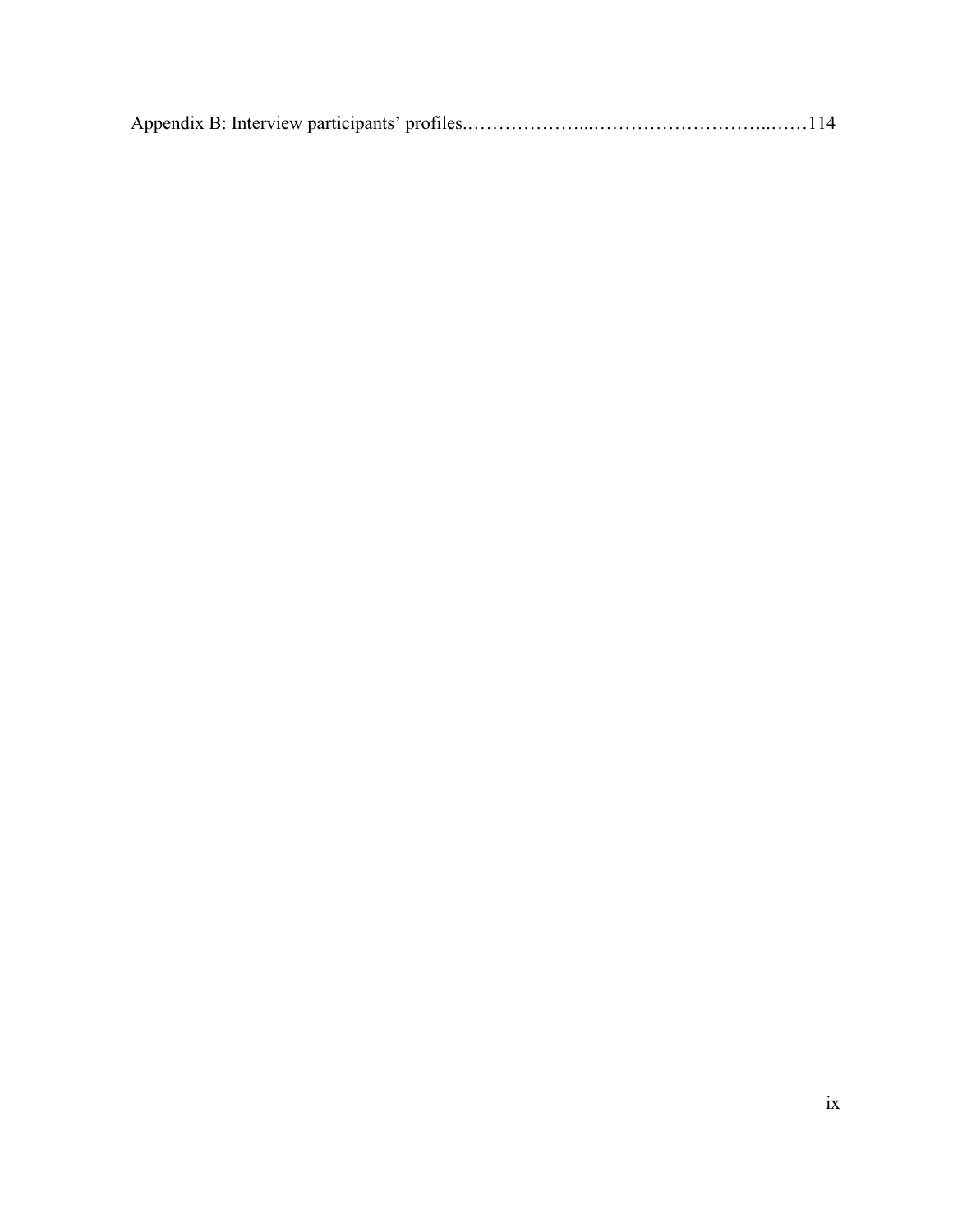# **List of Figures**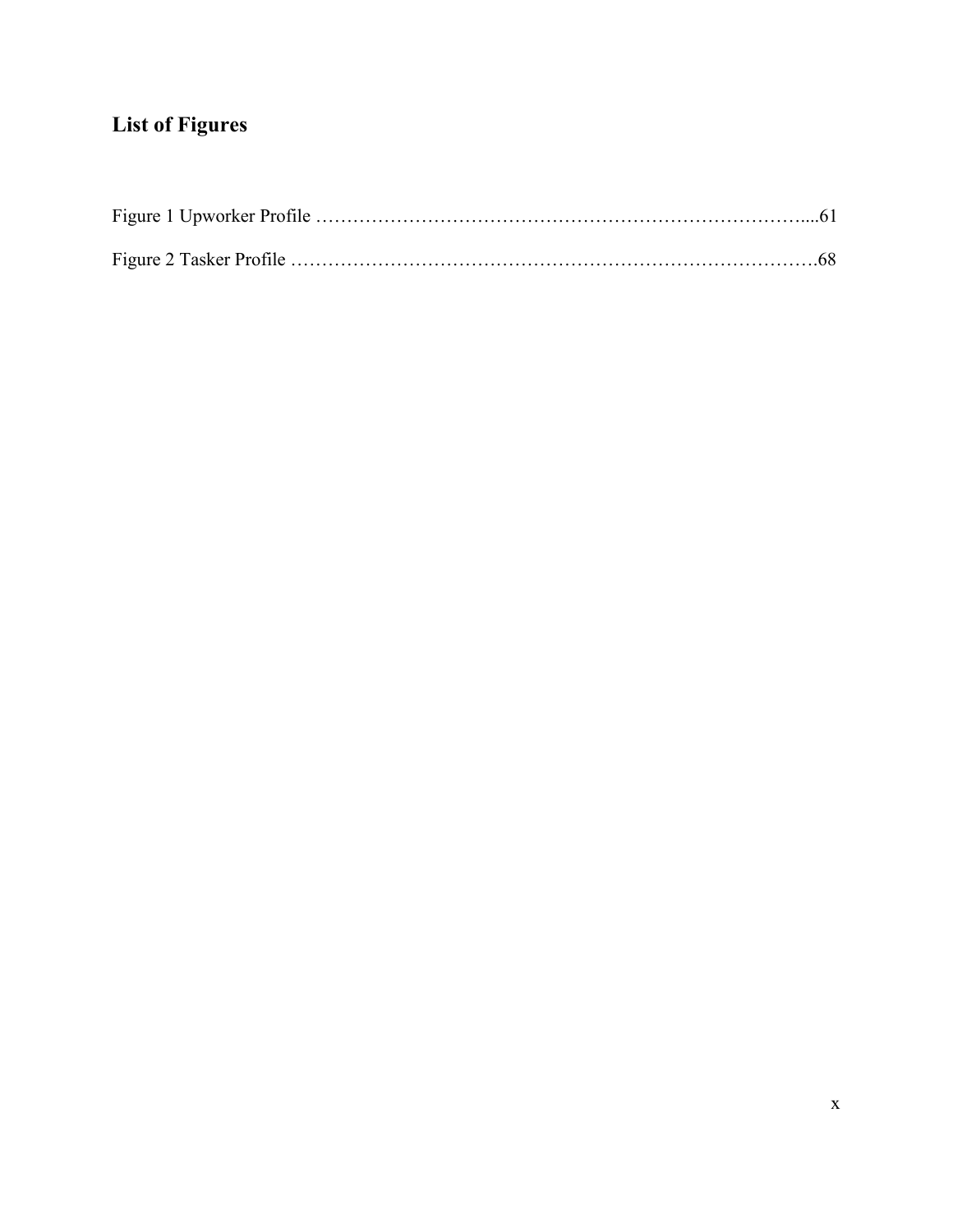### **Acknowledgements**

Thank you to my fabulous supervisor, Thomas Kemple, whose encouragement, guidance and enthusiasm helped me to believe in myself, and whose invaluable feedback has challenged my thinking throughout both my undergraduate and graduate degrees. I am thankful to my second supervisor, Amy Hanser, for her detailed feedback, and for introducing me to the work of scholars who became central to my thesis. I have benefited massively from the unwavering support, encouragement and intellect of my close friend, colleague and mentor Margot Leigh Butler, without whom I would never have had the opportunity or confidence to embark on my educational journey at UBC. I am grateful to all the students, staff and volunteers at the Humanities 101 Community Programme, especially Reuben Jentink and Mathew Arthur, my scholarly role-models who have supported me through every step of my studies. Finally, it's been an absolute joy to have written this thesis with the love and support of Sheila Giffen, who listened with open ears, cared with a big heart, and humoured me with her sharp wit.

I was able to write this project thanks to generous financial support from SSHRC (Social Science and Humanities Research Council of Canada), and the Department of Sociology at the University of British Columbia.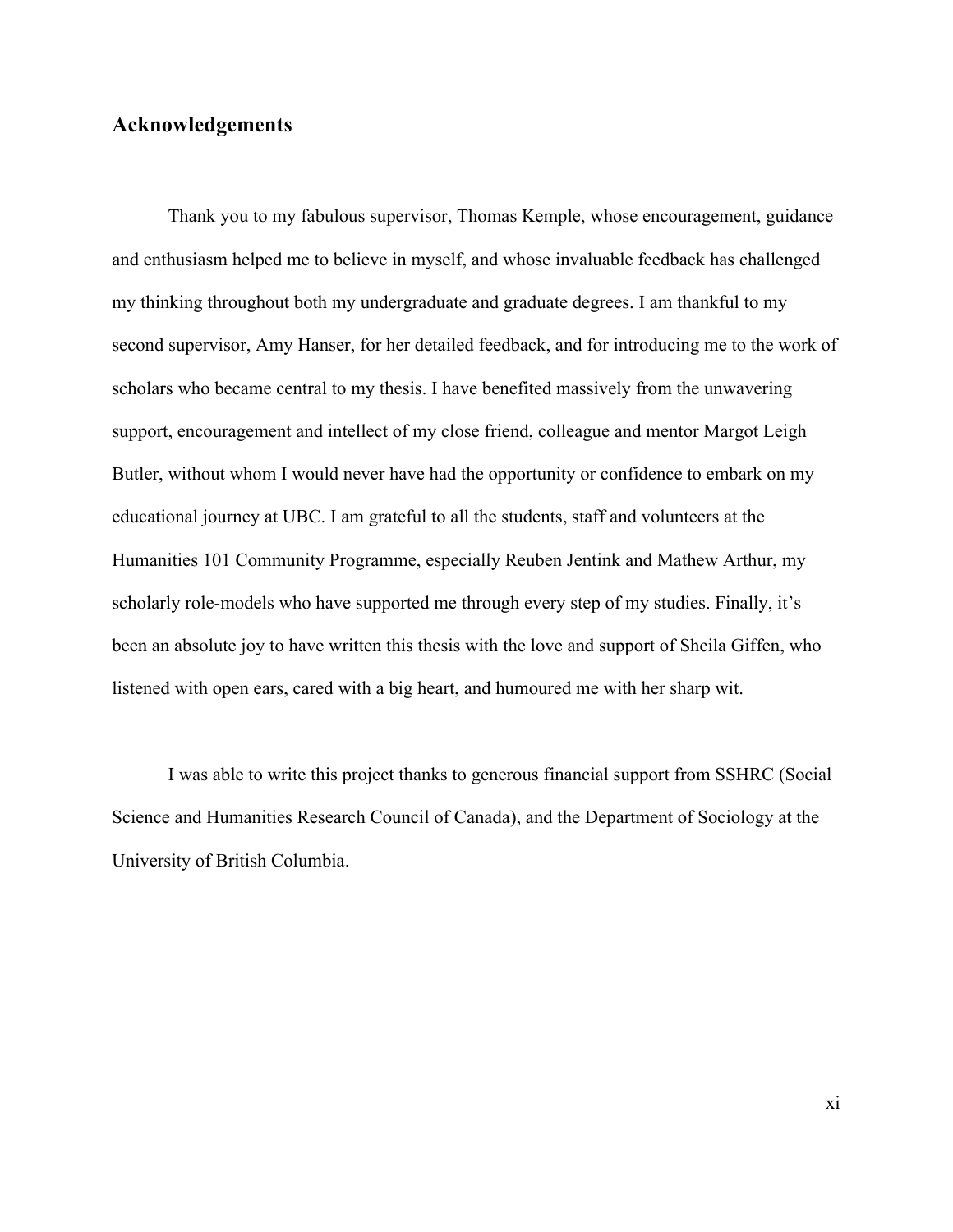## **1. Introduction**

People think it's [freelancing] so nice. You're a digital nomad. You're on the beach. You're at the park. You and your laptop with an internet connection. And you're just be-bopping from Lisbon to Uzbekistan, to the Philippines and then to Bali. Bull shit. You're looking for clients. You're fighting the clients. You're meeting clients. You're talking to clients. You're marketing for clients. You're stressed about not being paid. You're hoping to get paid. You've got to watch your cash flow constantly, constantly, or you won't have food on the table (Marty, Upwork).

Marty, a 62-year-old veteran freelancer, followed this impassioned rant with a deep breath and a sigh. I sensed a huge weight lifting off his shoulders. Marty recently qualified for social security payments to supplement his income, which has taken away some of the stress around inconsistent income streams. The State's payments mean he is no longer shouldering the burden of generating his entire income through freelancing. Marty's remarks speak to the challenges of meeting his basic subsistence needs and crushes any pre-conceived notions one might have that freelancing affords a footloose jet-setter lifestyle. Later in this conversation with me, Marty explained what motivated his career choice, "And you're probably going to say, okay, if freelancing is so tough, why did you stick with it? I did it for one reason, freedom, that's it…. Freedom to do whatever I want." He contextualized this freedom in terms of routine conveniences like choosing when to get out of bed, avoiding the rush hour commute and working out of a "stuffy" office. However, the most significant advantages to freelance work he recollected were choosing with *whom*, *when* and *how* to conduct his work, and specifically not being "bossed around" by superiors. These same sentiments were echoed by all workers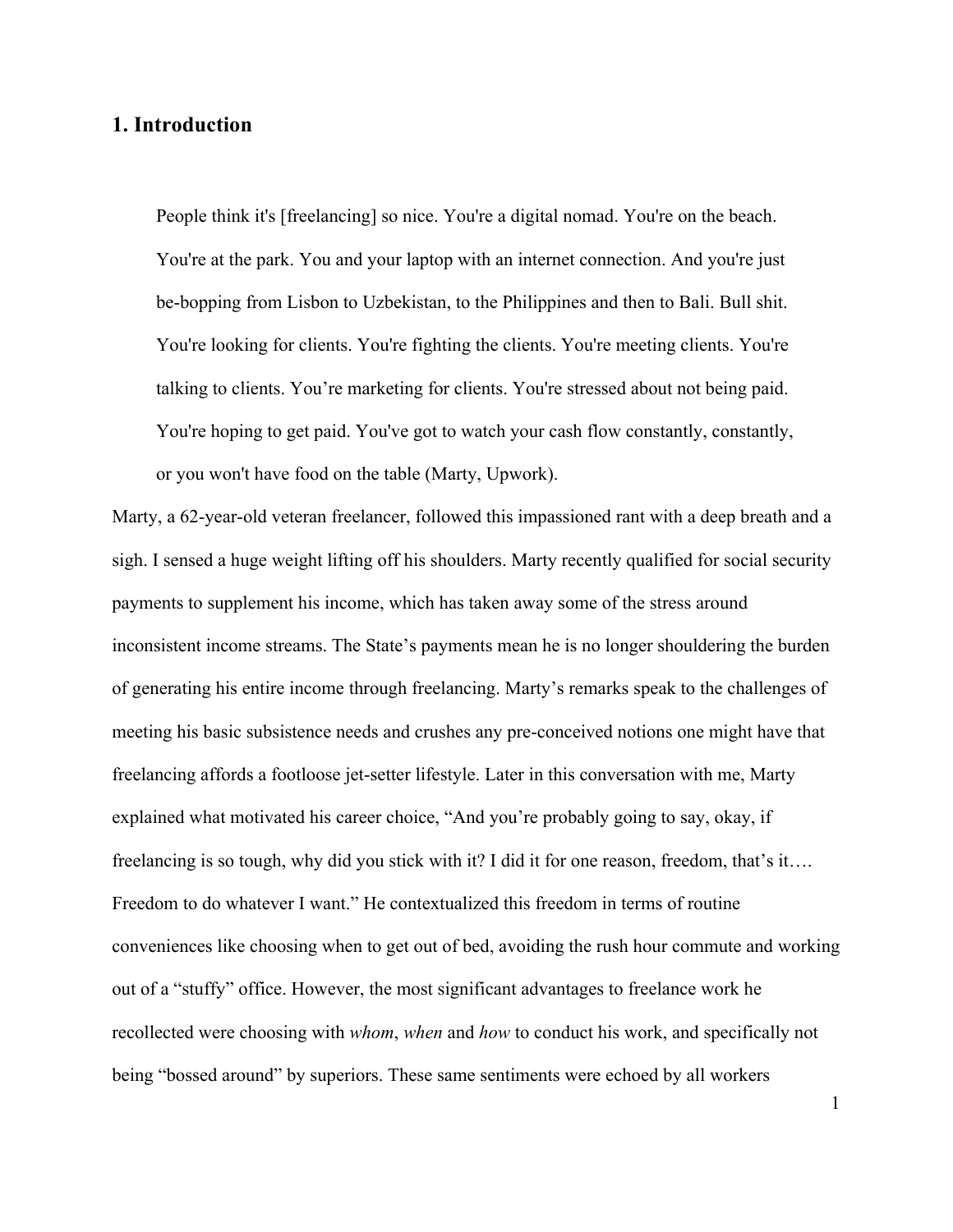interviewed for this project, because they are the taken-for-granted conditions that underpin their independent contractor status. Avoiding the constraints of a typical nine-to-five scenario by choosing the freelancer path "gives you control over your own life," Marty finds. However, in the past two decades, the rise of the digitally enabled platform economy has led gig economy companies to insert themselves as intermediaries that connect freelancers with clients; an intervention that has infringed upon the freedoms afforded to independent contractors like Marty. In effect this platform intermediation has introduced a new layer of management that monitor work activities, evaluate performance and steer behaviour—functions that constitute workplace control (Fuller & Smith, 1991).

The platform business model situates gig economy companies as technological middlemen who connect a ready pool of independent providers of a good or service with a client base (Srnicek, 2017). These companies appeal to workers by emphasizing the flexible work arrangements that Marty praised. Attesting to their role as an intermediary that connects rather than employs workers, the TaskRabbit and Upwork websites appeal to working people through empowering rhetoric such as, "Be your own boss," or, "Grow your business" (TaskRabbit Inc., 2021a), and, "Work your way" (Upwork Inc., 2021a). Gig economy companies claim to profit merely by charging a fee to match clients with providers on these platforms, and eschew any control or influence over the labour process or who is employed. This disingenuous framing allows platforms to host workers as independent contractors, a designation that guarantees workers a certain degree of workplace autonomy, broadly understood in terms of freedom from employer supervision and control. The concern for gig economy companies is that adhering to the principles or criteria of worker autonomy has its drawbacks. Economic modeling of the "ondemand" business model suggests that relative to industry standard market wage competition,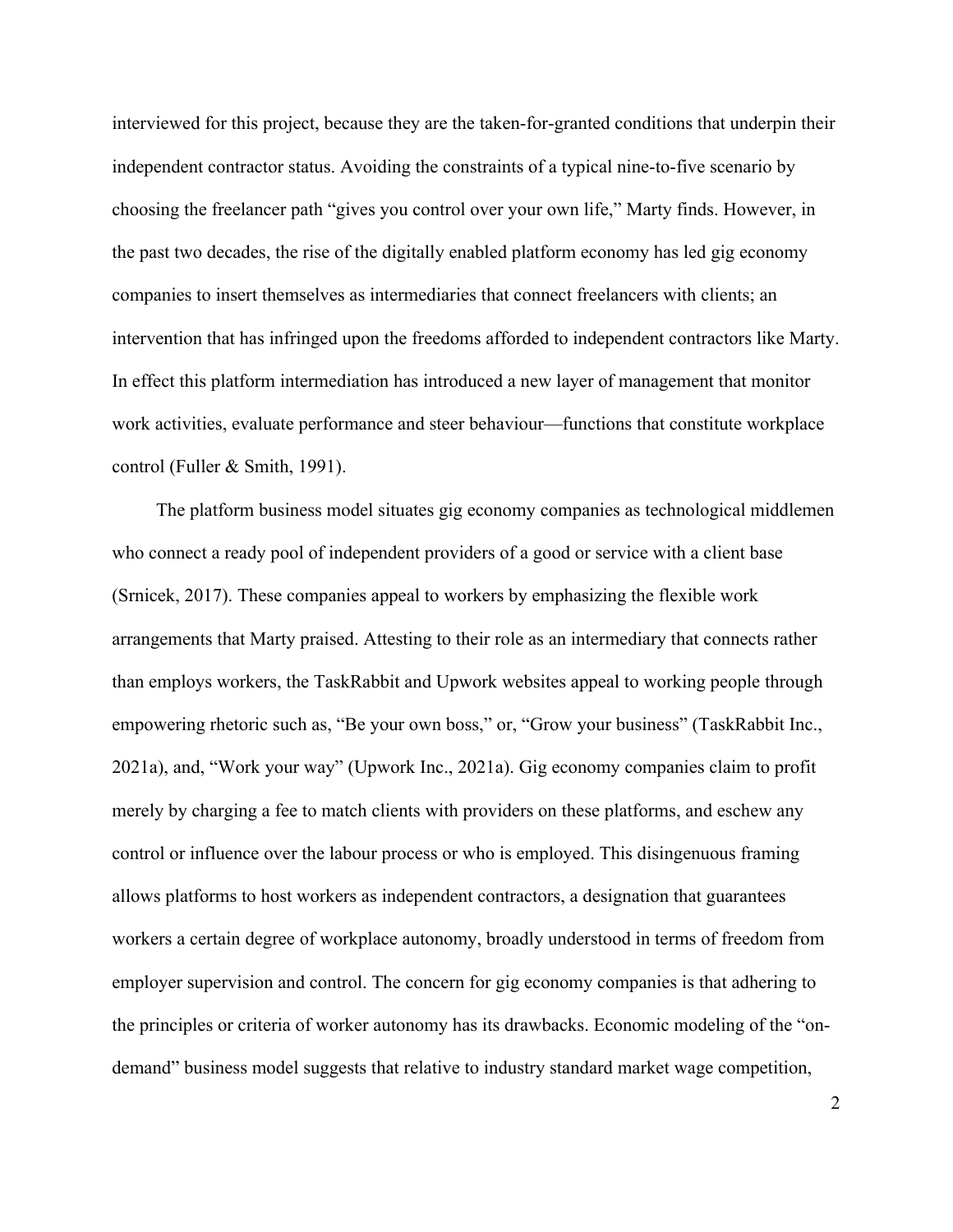companies that adhere to various indicators of autonomy—worker self-scheduling, their right to accept or reject jobs, and so on—can expect smaller profit margins as well as labour shortfall issues that can lead to client dissatisfaction (Shapiro, 2018). Insofar as that independent contractors are not amenable to direct workplace control by a supervisor or through bureaucratic rules, high levels of autonomy accompany the twin problem of the 'indeterminacy of labour' and 'indeterminacy of outcomes' (Schörpf et al., 2017). To minimize the uncertainties inherent in outsourcing work to the autonomous and unknown masses, gig economy companies utilize the potential inherent in platform infrastructures by imbedding tracking tools that help both clients and platforms to monitor, evaluate and discipline workers. In this thesis I show how platforms employ information management systems to track user activity and render digital records into reputation scores which impact workers' experiences and opportunities in online labour marketplaces. I use Institutional Ethnography as a methodological framework to address the following questions: *How are reputation systems configured by gig economy platforms and what are the distinctive features of these systems? How do workers experience and react to these workplace reputation systems?*

#### **1.1 Findings**

In order to secure employment and enjoy the benefits from the autonomy afforded by independent contracting in online labour marketplaces, workers need to be visible on their respective platforms. Workers' presence and prominence on these platforms are determined by algorithmic management systems which rank, recommend and make gig workers visible based on the strength of their "reputation." According to the gig workers I interviewed from Upwork and TaskRabbit, a strong reputation equates with high scores, in the form of a robust job success score (JSS), a talent badge and other recognized metrics that are tied to a worker's "profile."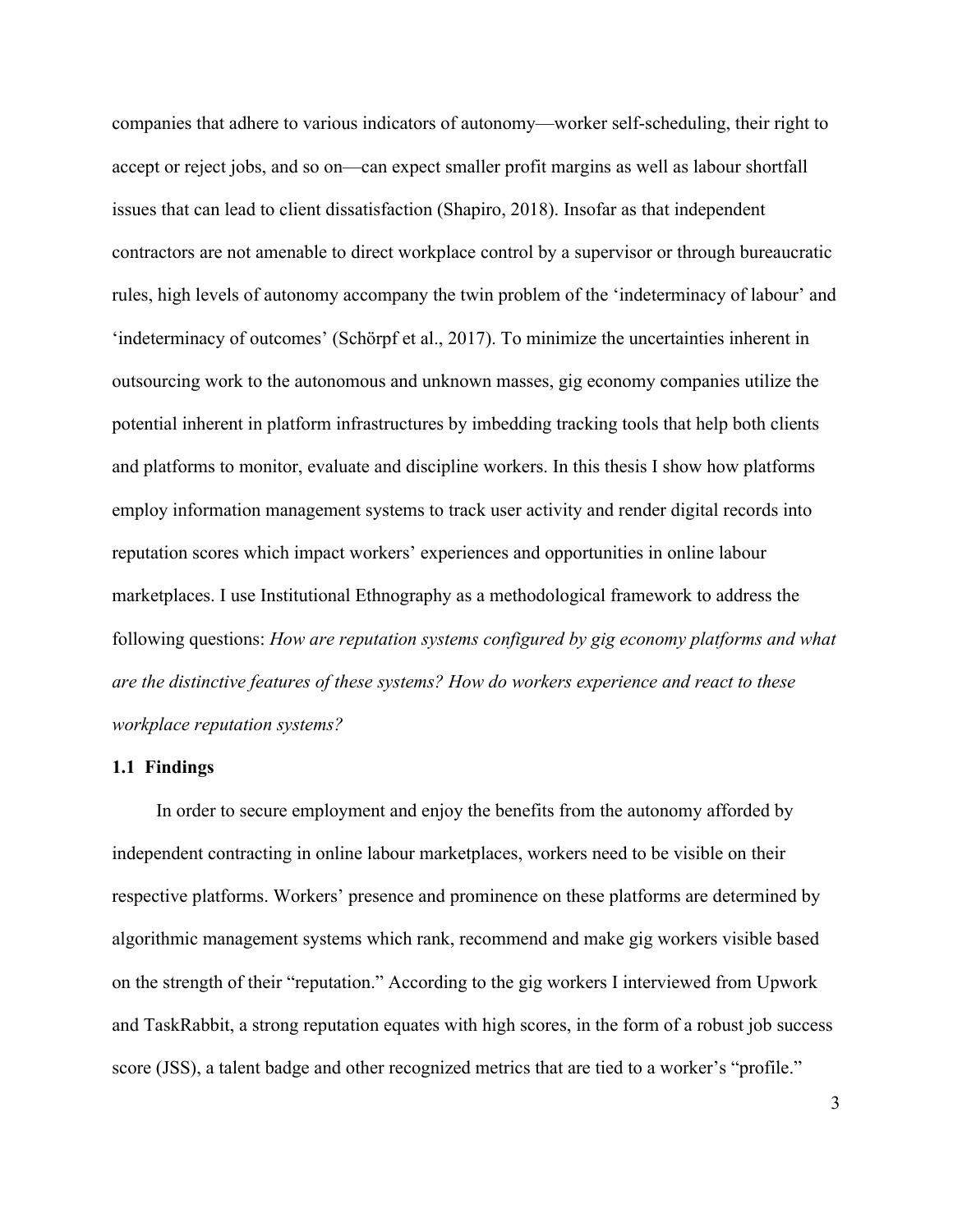Scholars recognize the importance of these ways of framing reputation for the ability of gig economy workers to secure work because the institutional backing these scores express renders access to users more predictable and thus builds trust in the marketplace (Fourcade & Healy, 2017; Srnicek, 2017; Schörpf et al., 2017; Gandini, 2018; Mau, 2018; Shapiro, 2019; Wood et al., 2019; Zuboff, 2019). Some researchers of the gig economy suggest that reputation defined in these quantitative terms is solely determined by clients (Wood et al., 2019; Schörpf et al., 2017; Gandini, 2018). However, in this thesis I argue that this characterization underestimates the role that platform information management systems and platform staff play in shaping reputation. In conjunction with client ratings, reputation is constituted from digital information about a worker's behaviour, which is expressed through online digital records. In offering a more nuanced and expanded understanding of how reputation systems function and are experienced by workers, I show how the expectations of platforms and clients converge to steer gig workers' practices and emotions. By showing how workers both comply with and resist the expectations rooted in reputation systems, I explore how their chances for success in terms of job opportunities, income and autonomy are shaped in online labour marketplaces. Facing the dual pressures and expectations from both clients and platforms, and in order to achieve the high scores that make profiles visible, workers engage in behaviours that contradict sociological understandings of autonomy in the workplace (see Pichault & McKeown, 2019).

By examining how platforms insert their interests and values through personal reputation systems in order to control workers remotely, I show that online labour marketplaces actually function like traditional workplaces in rendering workers compliant and dependent. While independent contractors demonstrate their ability to make choices to some degree, their experiences fall short of an ideal that encompasses a fuller and richer sense of self-governance.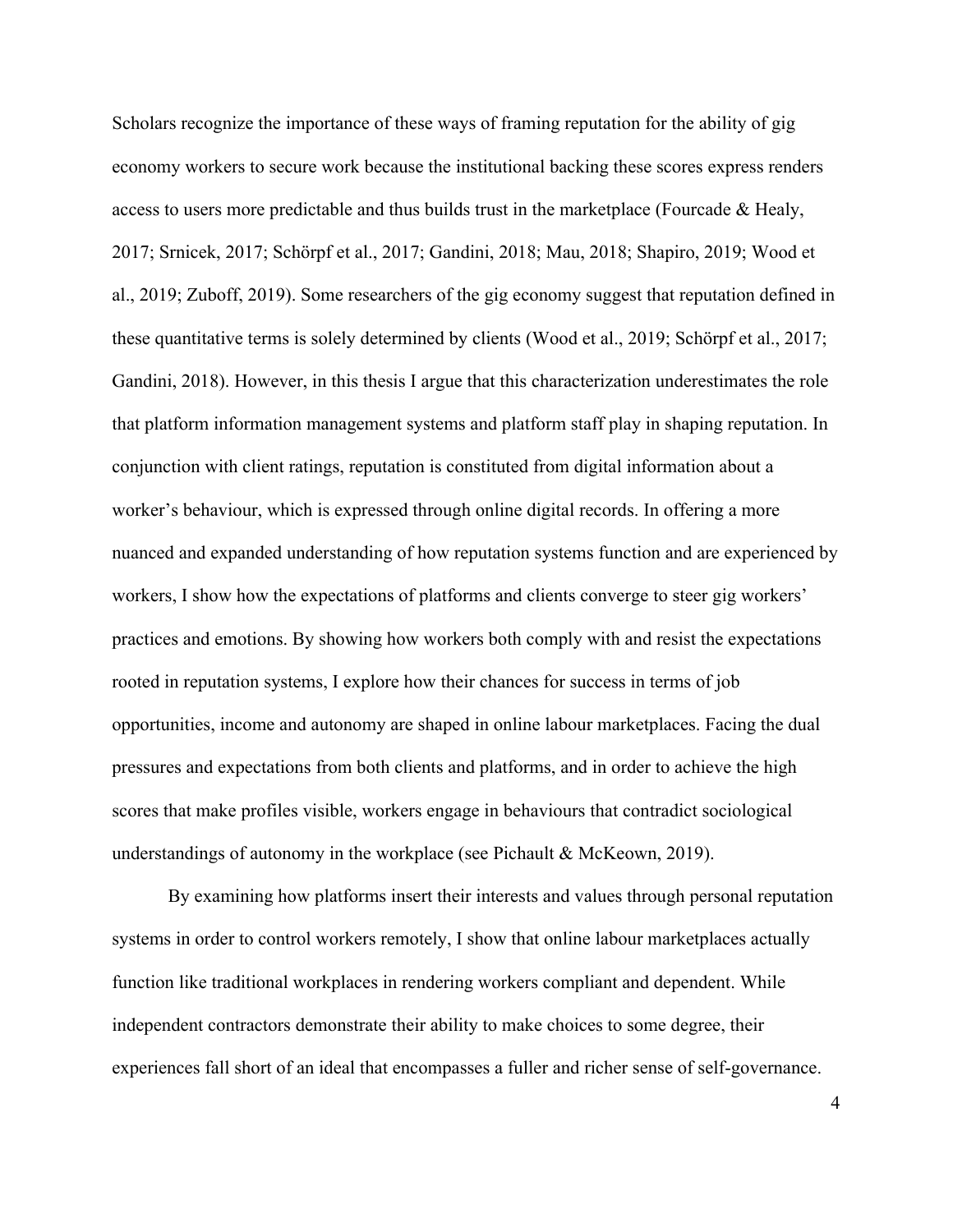Independent contractors are supposed to be free from regimes of control commonly found in more traditional employer-employee relations, and in exchange they take on more selfresponsibility and personal risk. In taking on the burdens of risk and responsibility within the restricted form of autonomy defined by powerful platforms, the experiences of workers in the gig economy demonstrate they do not entirely align with the conventional criteria of the independent contractor status. Learning from workers the ways in which client ratings converge with platform evaluations to shape their reputation and work situations, I reveal the subtle conditions under which platforms' reputation systems establish a regime of control, and shed light on how autonomy is experienced in this new economy.

#### **1.2 Theoretical and conceptual Framework**

In this thesis, I explore questions of workplace autonomy within the non-standard work arrangements found in the digitally enabled gig economy, focusing on observable patterns of supervision and control. The tension between worker autonomy and platform control presents a fateful question for gig economy platforms: "If they are indeed profiting by simply matching supply and demand through digital platforms, then labour laws would continue to allow companies to designate the service providers—the workers—as independent contractors rather than employees" (Shapiro, 2018, p. 2955). To explore the autonomy–control tension I apply a framework created by François Pichault and Tui Mckeown (2019), who developed an analytic matrix to show the varying degrees of autonomy that four different worker types can expect independent contractor, supported independent contractor, temporary worker, regular employee (see Appendix A). On the one pole are independent contractors, who can expect to experience high levels of autonomy, and on the other are regular employees, who experience low levels. Within each of the four worker types, autonomy is considered across three dimensions: work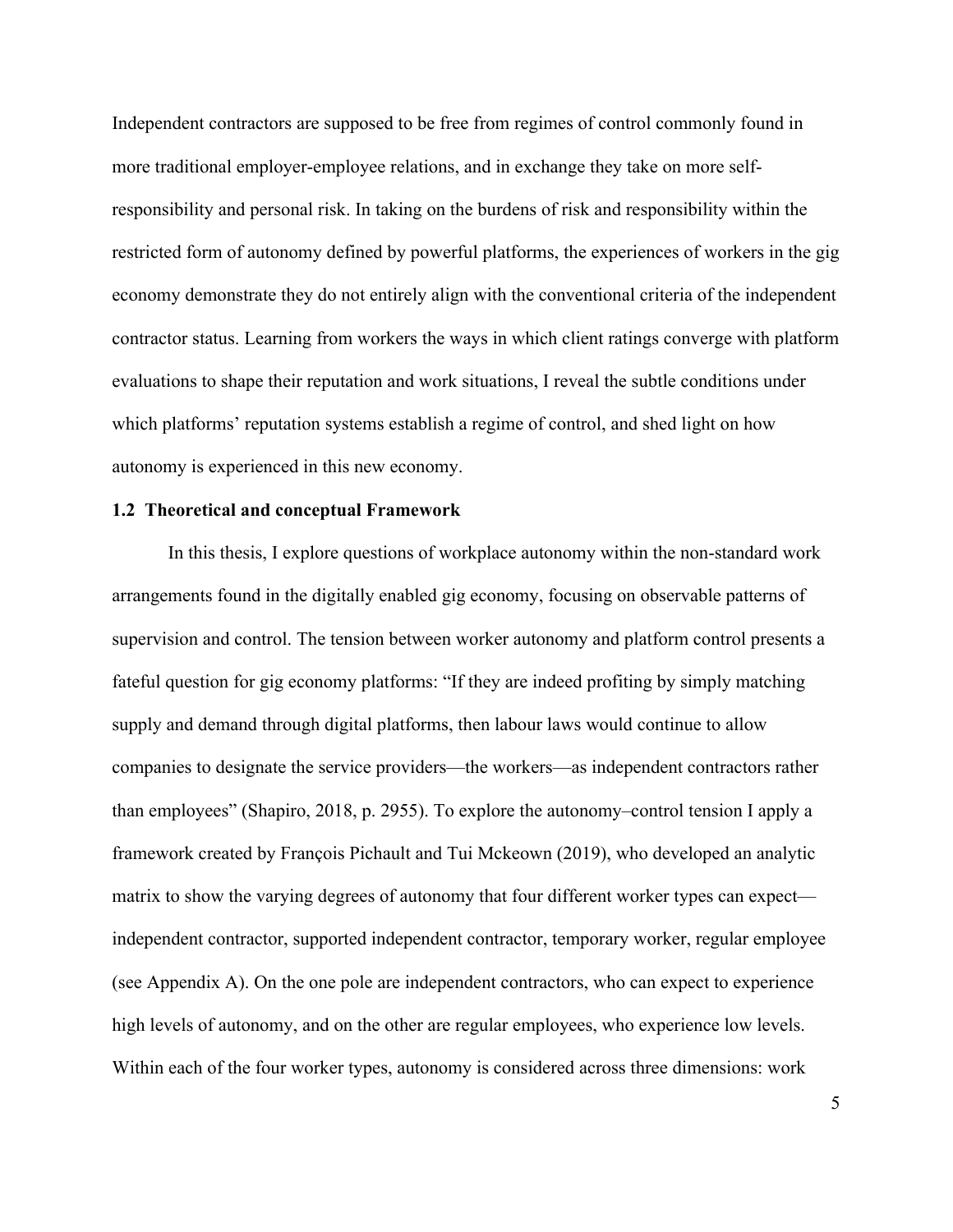status, work content and working conditions. In terms of work status, independent contractors should expect a diversity of clients, as opposed to being dependent on one client, or a single employer, and they actively choose the jobs they want rather than jobs or tasks being imposed upon them—as one would expect from a typical employee. In terms of work content, independent contractors have the freedom to choose how to perform their job (job crafting), and are less likely to follow a micro-managed standardized labour process. They are trusted to engage with the labour process in ways that will generate satisfactory outcomes for their paying client, and therefore the outcome of the work (the end product or service delivered to the client) rather than their engagement with the labour process (how they do the job) is evaluated. This also means independent contractors can expect to work unsupervised. In addition, their workload and work pace are determined at their own discretion. Operating with with no organizational support, independent workers tend to have a strong professional identity and a network of support, which replaces the organization support employees can expect within hierarchical organizations. With regard to working conditions, independent contractors are made responsible for their own skill development, income flow, and time and space arrangements. Gig economy platforms masquerading as intermediares have introduced specific social processes, relations and expectations that counter the aforementioned dimensions of autonomy in various ways. This thesis explores how reputation systems work to counter these dimensions of workplace autonomy for gig economy workers.

I take up a broad conception of work commonly employed in Institutional Ethnography: "anything that people do that takes time, effort, that they mean to do, that is done under definite conditions and with whatever means and tools, and that they may have to think about" (Smith, 2005, p.151). In the context of the gig economy, this expansive definition of work captures the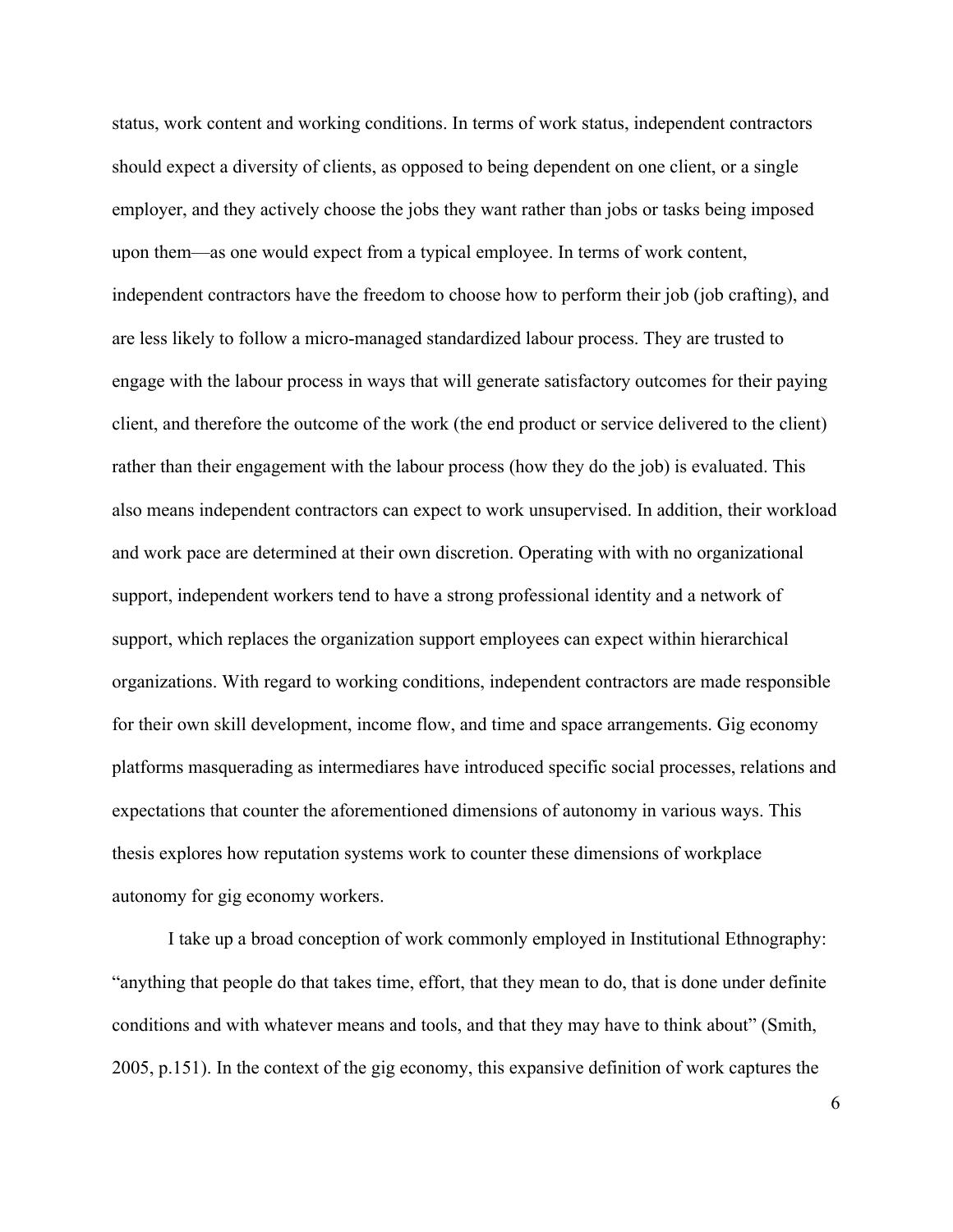unacknowledged labour effort that goes into every 'project' or 'task.' All work is found and facilitated through an extensive standardized labour process determined by the respective platforms. This process is activated and enabled through a worker's "profile," and platforms rely on tools and procedures that track individuals through their profiles in order to assess their behaviour and assign them membership in various categories. Part of a worker's reputation score originates from these "profiling" techniques. Platform information management systems collect a myriad of data points from the parts of the labour process that go unacknowledged as work, and then algorithmic management tools rank workers based on the robustness of their data. Whereas clients evaluate workers on the basis of the service they paid for, the platform's objective metrics evaluate various online behaviours, activities and performance levels. Sometimes these indicators capture an essential part of the labour process, like time spent applying for jobs or communicating with clients, yet both gig economy companies and workers disavow this as actual work. Other times, these metrics derive from activities unrelated to job performance or success, like deciding which clients to accept jobs from, or keeping contracts with limited activity or revenue streams open, so that workers feel their reputation is not an accurate representation of either who they, or paying clients, take them to be. This status data functions as symbolic capital, holding the promise of what can be quite substantial reputational gains both socially and materially, and motivating workers accordingly to keep improving their data profiles (Mau, 2019). What I call reputation capital stems from the traditional forms of cultural, social and economic capital identified by Pierre Bourdieu (1986), but it is also distinct from them, in so far as it is constituted by an array of digital traces assembled by the platform, in addition to client ratings. Reputation scores are a form of data-based capital that can be converted into economic capital through the advantages offered in the marketplace where such capital is accrued, for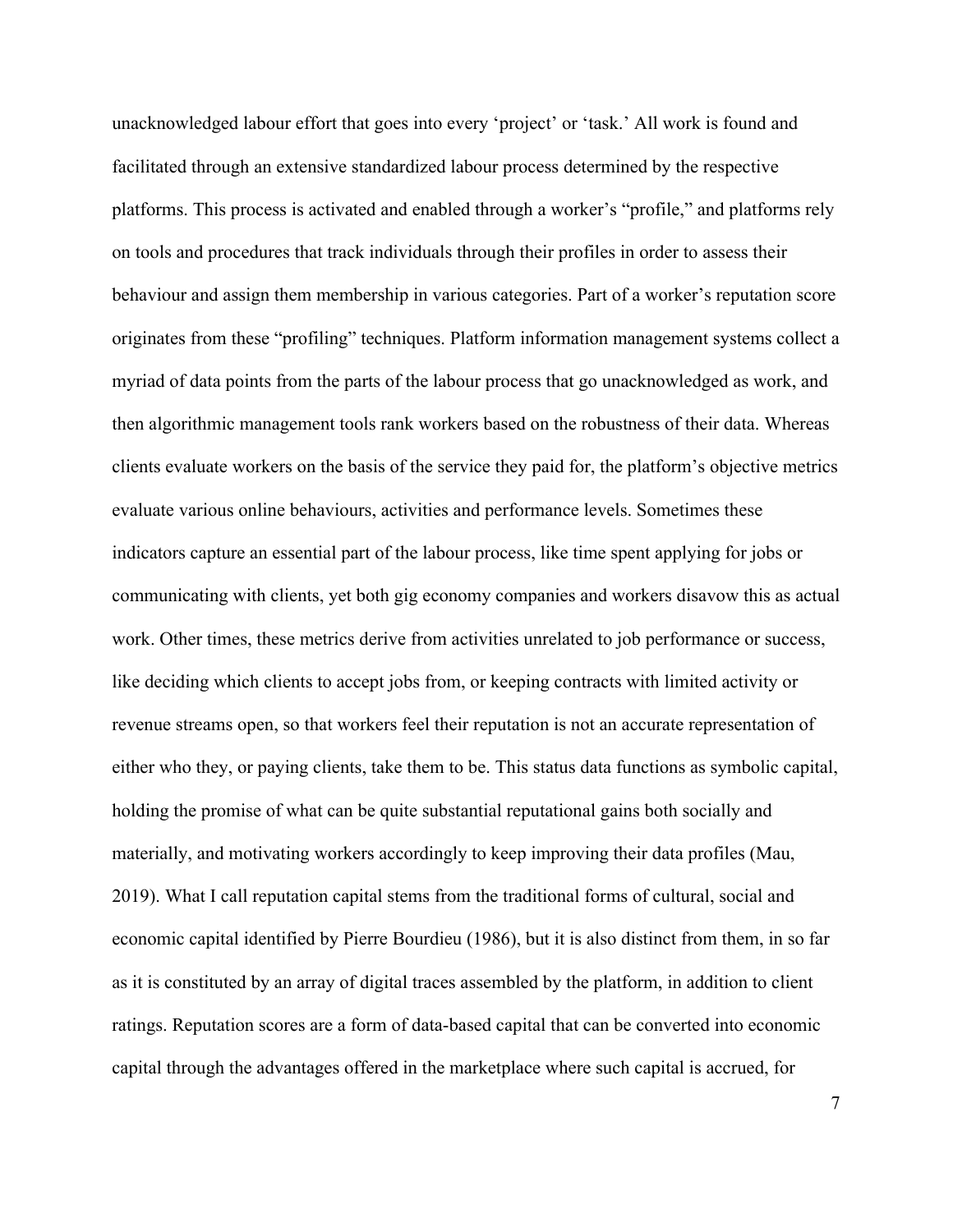instance, in the revenue generated on the TaskRabbit or Upwork platforms. This form of capital is an index of a worker's superiority over others, and a key determinant of marketplace outcomes for gig workers and platform owners alike in terms of the autonomy, opportunities and success these platfomrs afford.

Modern institutions use scoring technologies that organize and rank people in order to create what Fourcade and Healy (2013) call "classification situations." Reputational capital measures a resource to be deployed, and is based on an individual's behaviours or performance, whereas "classification situations are produced with respect to market outcomes and value extractability" (p.14). Fourcade and Healy explore how classification situations treat consumers differentially with respect to the pricing of financial goods and services, based on how they are scored and ranked. Fourcade and Healy elaborate an example of a "classification situations" through credit ratings and show how credit scores opened up credit markets to more consumers by enabling individualized risk-based pricing of financial products like mortgages and loans. My project extends Fourcade and Healy's (2017) theoretical framework to analyze online labour marketplaces, which claim to have brought "visibility and trust" (Upwork Inc., 2021b) to a global pool of labour via scoring technologies that sort and rank producers based on previous work-related behaviours. Based on these scores, workers are treated differentially, especially with respect to job opportunities, income and autonomy. Fourcade and Healy make three key general arguments which I want to explore in this thesis: 1) Modern organizations subscribe to an institutional *data imperative* to collect as much data as possible; 2) Data is used to score and rank individuals who accrue a form of *capital* from their market position; 3) The production, distribution, and accumulation of this capital has *stratifying effects* whereby market players receive differential treatment according to their digitally derived scores.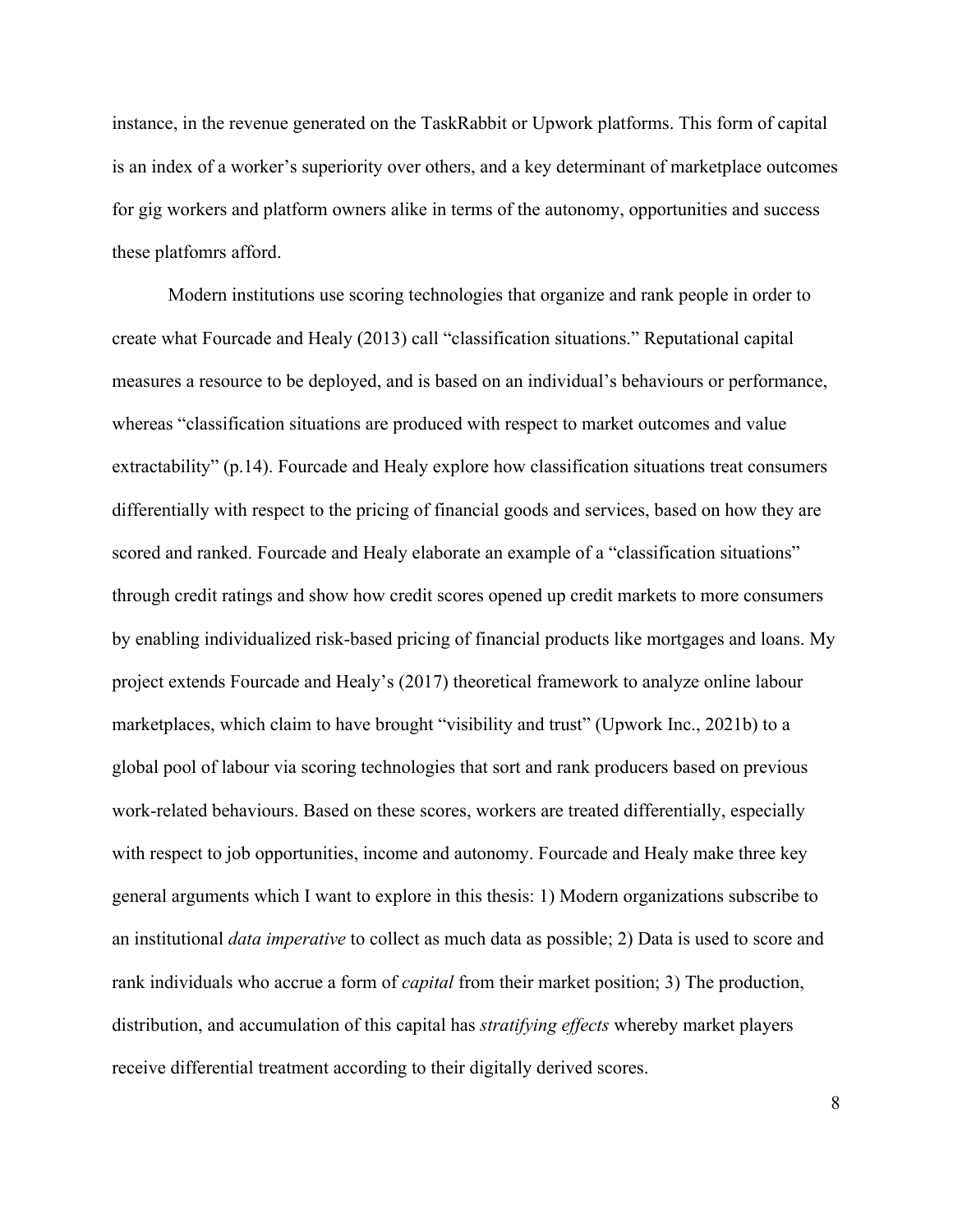In examining the classification architecture of modern organizations with respect to the production of digital records from data traces, Fourcade & Healy (2017) identify the technological dimension of classification struggles as a new site for analysis. Contesting how reputation scores are constructed—and therefore symbolic capital—is the stake of the classification struggle (Bourdieu, 1985) between independent workers on the one side, and platforms on the other. Workers' behaviours are quantified through their digital records, which are subsequently ranked by algorithms. Workers refute the logic of algorithms which score and rank them, and show recalcitrance when they do not comprehend, or doubt whether platforms make relevant calculations of their skills, quality of work, or job suitability. On the other side of the struggle are platforms who have the power to classify workers in the marketplace by utilizing information management systems and algorithms in ways that exert less visible forms of control in order to guarantee that workers operate in accordance with their business interests and values.

### **1.3 Methods**

I use Institutional Ethnography to explore the social relations and organization of the digitally enabled gig economy from the standpoint of the workers who participate in these platforms. Institutional Ethnography treats texts as active documents that coordinate action, and assumes an analysis of texts can reveal the interactive processes and 'ruling relations' (Smith, 2005) of a company, or institution. To better understand these relations and dynamics I registered as a client on TaskRabbit and Upwork and hired gig workers for money. By participating as a client in order to conduct interviews, the research replicated the production / consumption processes imposed by the platforms in ways that raise both methodological and ethical issues, as I discuss below.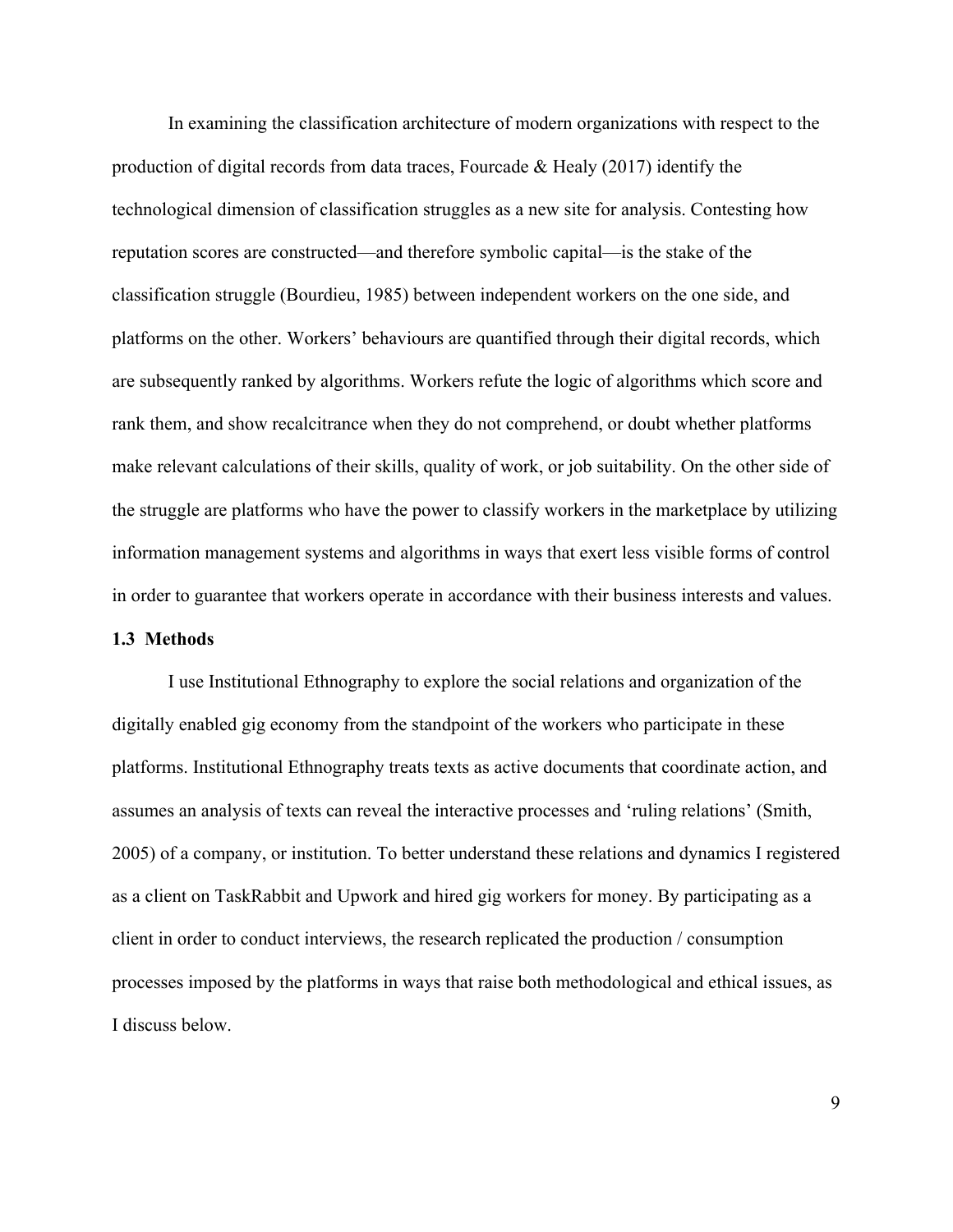The primary data for this study comes from six interviews with TaskRabbit service workers (taskers) and five Upwork professional workers (freelancers). With regards to terminology, when I discuss the platforms collectively, I use the general terms 'online labour marketplaces,' or 'platforms,' and I describe the workers as 'gig workers.' When referencing specific platforms, TaskRabbit personnel are called 'taskers,' and the work will be referred to as 'tasks' or 'local service work.' Upwork personnel are 'freelancers,' who engage in 'projects,' or 'remote professional work.'

TaskRabbit's slogan reads "revolutionizing everyday work" (TaskRabbit Inc., 2021b). By "everyday work" they mean household 'tasks,' in the sense of odd jobs and errands like mounting a TV, house cleaning, delivering groceries and assembling furniture. Rather than taxi rides (Uber) or accommodation (Airbnb), TaskRabbit trades in the everyday and mundane chores people are inclined to avoid. These task-based platforms operate through an app downloaded onto the user's smartphone. The service allocated via the app is tangible and delivered to or done for a client in an agreed upon physical location. In 2017 Ikea Group purchased TaskRabbit for an undisclosed fee.

The six taskers all live in Vancouver, B.C. They come from a range of work histories and educational backgrounds: one has two undergraduate degrees, three have an undergraduate degree, one has a college diploma, and the youngest, Marina, is an aspiring entrepreneur who recently graduated high school (see Appendix B for interviewee profiles; all names are pseudonyms). Although the education level of taskers interviewed seems high in relation to the jobs they perform, this is representative of the gig economy generally. In a study with 41 TaskRabbit workers, 35% had a Bachelor's degree and 22.5% had a graduate degree (Ravenelle, 2019a). In a multiple-platform study Schor et al. (2020) quip that TaskRabbit appears to have an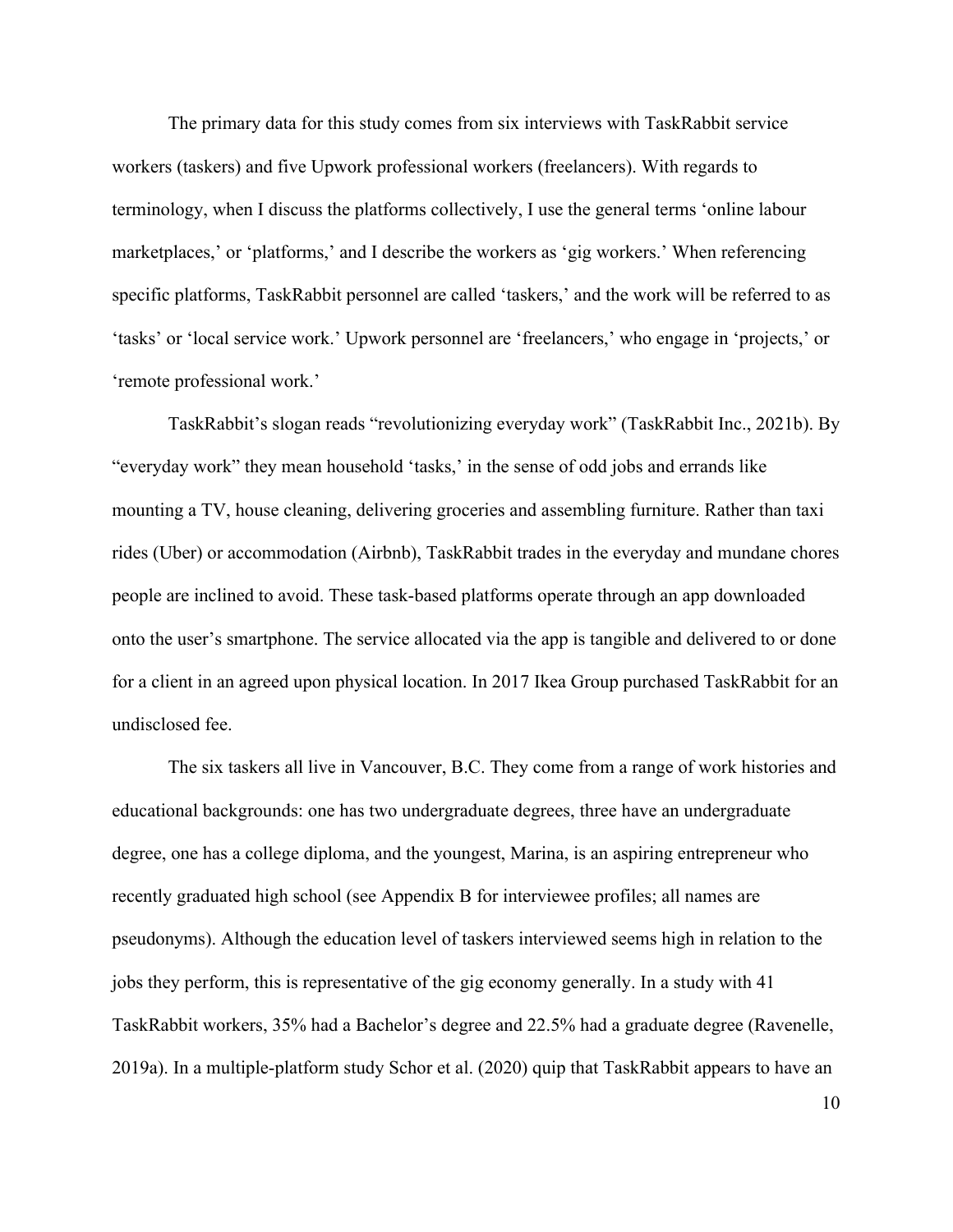informal education requirement of at least a college degree, or college enrollment, with nearly a quarter of Taskers interviewed having graduate degrees.

Ages of the Taskers I interviewed range from 20 to 45 years old, with a mean age of 35. Two have stable full-time jobs and use the app for 'side gigs,' one has irregular work via a small moving company and makes himself "unavailable" in the TaskRabbit app when working elsewhere, and three earn their entire income by working across multiple task-based apps (including Instacart, Uber, UberEats, Door Dash, Deliveroo, Handy, Hey Brian and Rover). To provide a richer and more robust data set, I sought out workers from a range of job categories, which included delivery, personal assistant, handyman, shopping, and furniture assembly. Although there are 22 categories to choose from, most taskers offered services in three to eight of them. In addition, I intended to recruit taskers with a range of job success scores, which is a key indicator of a worker's reputation. TaskRabbit only made visible workers with a JSS in the range of 94% to 100%. However, taskers are differentiated and stratified according to an "elite status" badge. Three of the six taskers I interviewed had elite status. Those who struggled with low scores had different experiences from successful gig workers, providing a breadth of stories which explicated the highs and lows of work in this reputation economy.

Upwork's slogan reads: "In-demand talent on demand." Upwork is a global freelancing platform that connects businesses and individuals with freelance workers. Established in 1998 under the name Elance (merging with oDesk in 2013 and changing the name to Upwork in 2015), as of 2017, the company had reported 14 million users in 180 countries with \$1 billion in annual freelancer billings (Bier & Pearson, 2017). Upwork connects rather than employs freelancers in order to complete 'projects' within occupations that might generally be classified as professional or semi-professional, along with some lower-level secretarial categories. In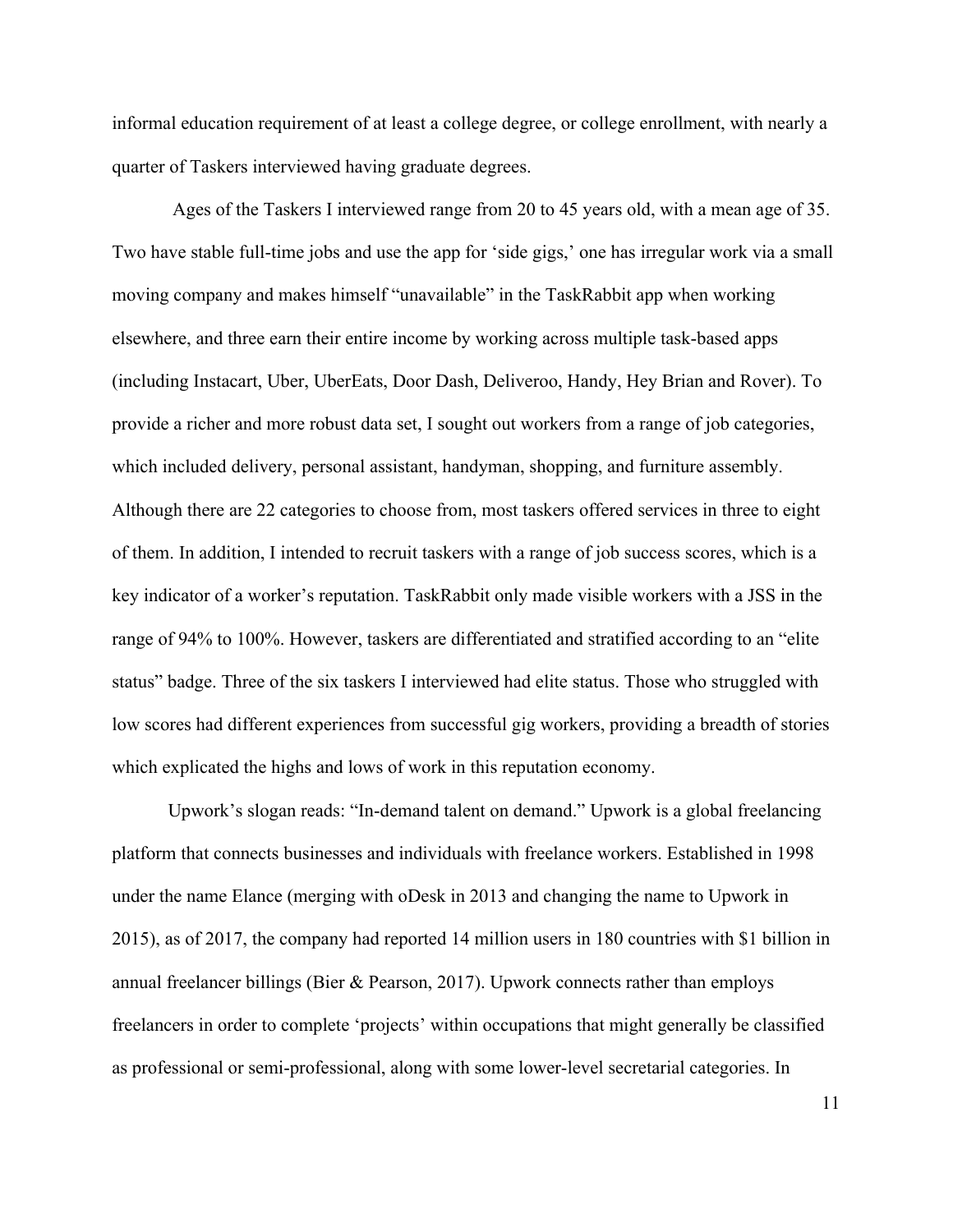project-based platforms like Upwork, the contract is arranged online and the work completed remotely. The intangible good or service is delivered to a client over an Internet connection. Freelancers interviewed for this project described themselves as a graphic designer (Arnold), events planner (Nicola), market researcher (Marty), telemarketer (Jack), and data analyst (Sandy). As you can imagine, the class of clients this varied bunch of professionals work with through Upwork are equally varied—including me, a graduate student researcher. According to freelancers I interviewed, most often clients are small businesses with limited personnel, such as start-ups or sole proprietors, and less frequent work comes through larger organizations.

Freelancers ages ranged from 32 to 62 years old, with a mean of 48. One of the freelancers I interviewed has a stable full-time job and does gig work as a 'side hustle,' and the other four are full-time freelancers. All except one use multiple remote gig economy platforms, including Freelancer and Fiver. No freelancers reported using task-based apps, and no taskers reported using platforms that make professional projects available. Two interviewees who engaged in the freelance field prior to the platform age (Arnold and Marty) belong to professional freelancing bodies and get some of their contracts through these established networks. However, both commented that the ratio of contracts is steadily increasing on the platform side, while good paying projects through traditional networks decline. One freelancer has a PhD in mathematics, one has a Master's degree, two had Bachelor's degrees, and one has completed three years of a college diploma. The JSS ranged from 56% to 99%, with a mean of 83%. One freelancer I interviewed, Jack, had a top-rated talent badge, which is awarded to the top 10% of performers in each occupation category.

To recruit participants, I registered myself as a client on both platforms and followed the standard sequence of actions—sign up, create job posting, invite participants, negotiate and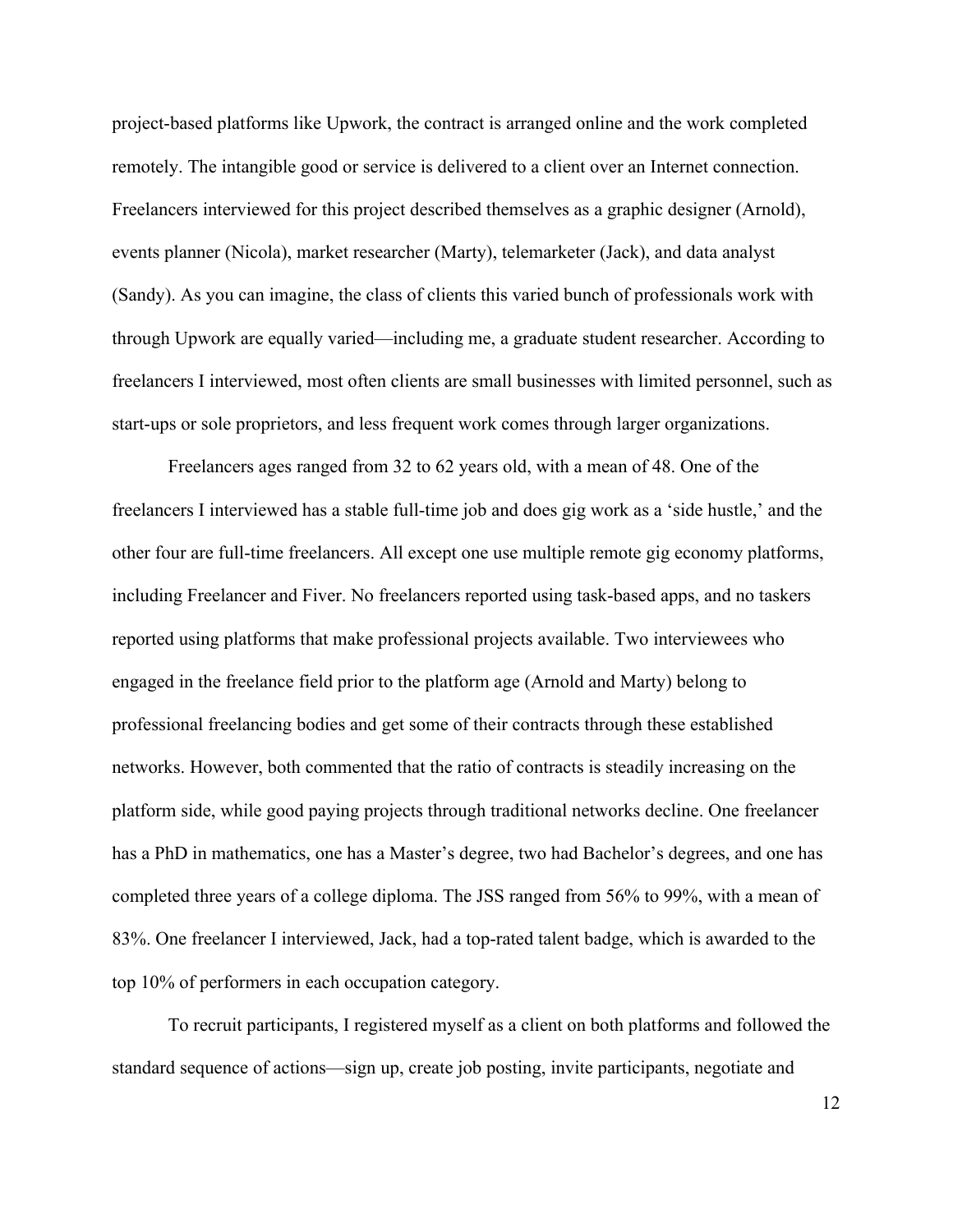confirm terms through the platforms internal messaging service. After agreeing to the contract, I then collected the work (in my case, the interviews), rated and reviewed the interviews by leaving a rating and comment on their platform profiles, released payment and closed off the contract. In the case of TaskRabbit, participants were hired for the hourly rate stipulated on their profile (\$22 CAD to \$35 CAD). Upwork participants were paid a set \$30 USD per hour rate the amount stipulated on my job posting. My decision to hire and pay participants rather than recruit participants from an off-site forum, for instance, allowed me to participate in the gig economy as a consumer and a client; therefore, the research replicates the production / consumption process and gives further insights into the institutional mechanisms that coordinate the actions of gig workers and clients. My dual role as a student researcher and paying client raised some ethical and political considerations which I address in section 3, "Institutional Ethnography and digital work." Interviews ranged from 35 to 95 minutes, averaging 60 minutes. Interviews were conducted in May 2020 using cloud-based videotelephone and online chat service Zoom. Using semi-structured interviews, my questions addressed six areas: 1) Why participate in gig work; 2) What are the benefits and challenges; 3) How is their relationship with clients; 4) How is their relationship with the platform; 5) What is the significance of the metrics displayed on their profile; 6) How do information communication technologies mediate their work?

#### **1.4 Program of the thesis**

The gig economy has emerged alongside other platform business models. In the following section I draw on Nick Srnicek's (2017) book *Platform Capitalism* in order to situate online labour marketplaces and their data imperative within a broader platform economy framework. I survey scholarly literature which explores how worker autonomy in the gig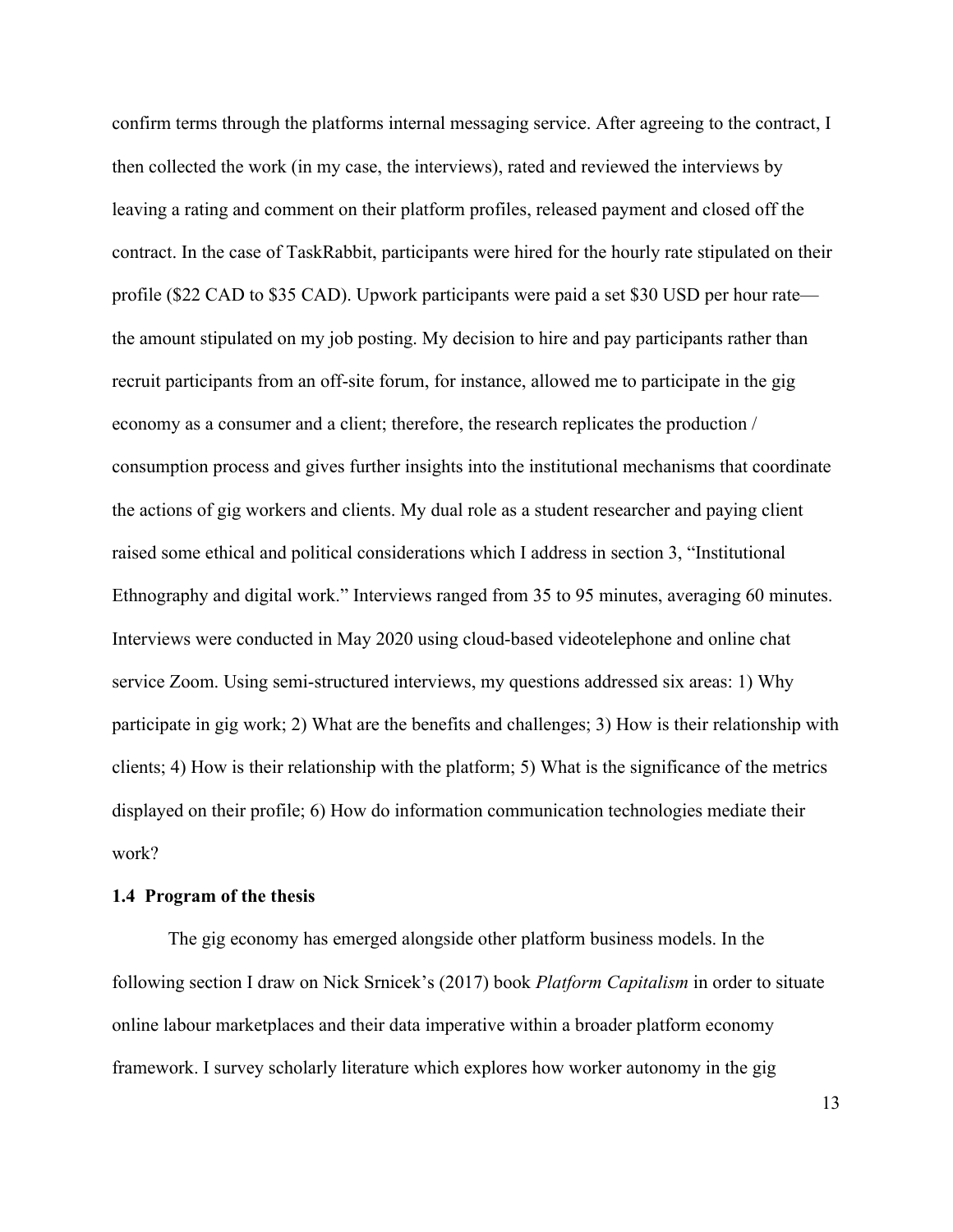economy is negated by various technologies of control, namely reputation scores that originate from client ratings; information asymmetries that narrow workers' decision-making capacities; software programs that track work progress; and the use of game-like features to keep workers attention.

From there I move onto a methodological discussion. Section 3, "Institutional Ethnography and digital work," is divided into three distinct parts. The first part advocates for using Institutional Ethnography as a method of inquiry into digital work: namely due to its emphasis on mapping material processes through the electronic texts—profiles and algorithms that coordinate action and "work" broadly conceived. Remote professional and local service work seem to occupy different poles in the employment spectrum, yet when meditated by platforms they can be organized in much the same way. While current gig economy scholarship tends to group and analyze gig platforms by the types of jobs they offer, I instead focus on platform design features. In part two I argue that a focus on the technologies employed by platforms, and the social processes they facilitate, offer a more fruitful way to explore institutional dynamics. Third, I tackle the ethical and political challenges posed by my decision to replicate the production / consumption process, especially what it means to pay and publicly evaluate research subjects.

Having established the similarities between two seemingly disparate types of work remote professional and local service work—section 4, "Mapping the labour process from the standpoint of labour," maps out the labour process from the standpoint of workers and clients. Platform "terms and conditions" are introduced as a way to critique their own claims that they have no control, involvement or influence over the employment relationship, including the work conditions or selection of employee.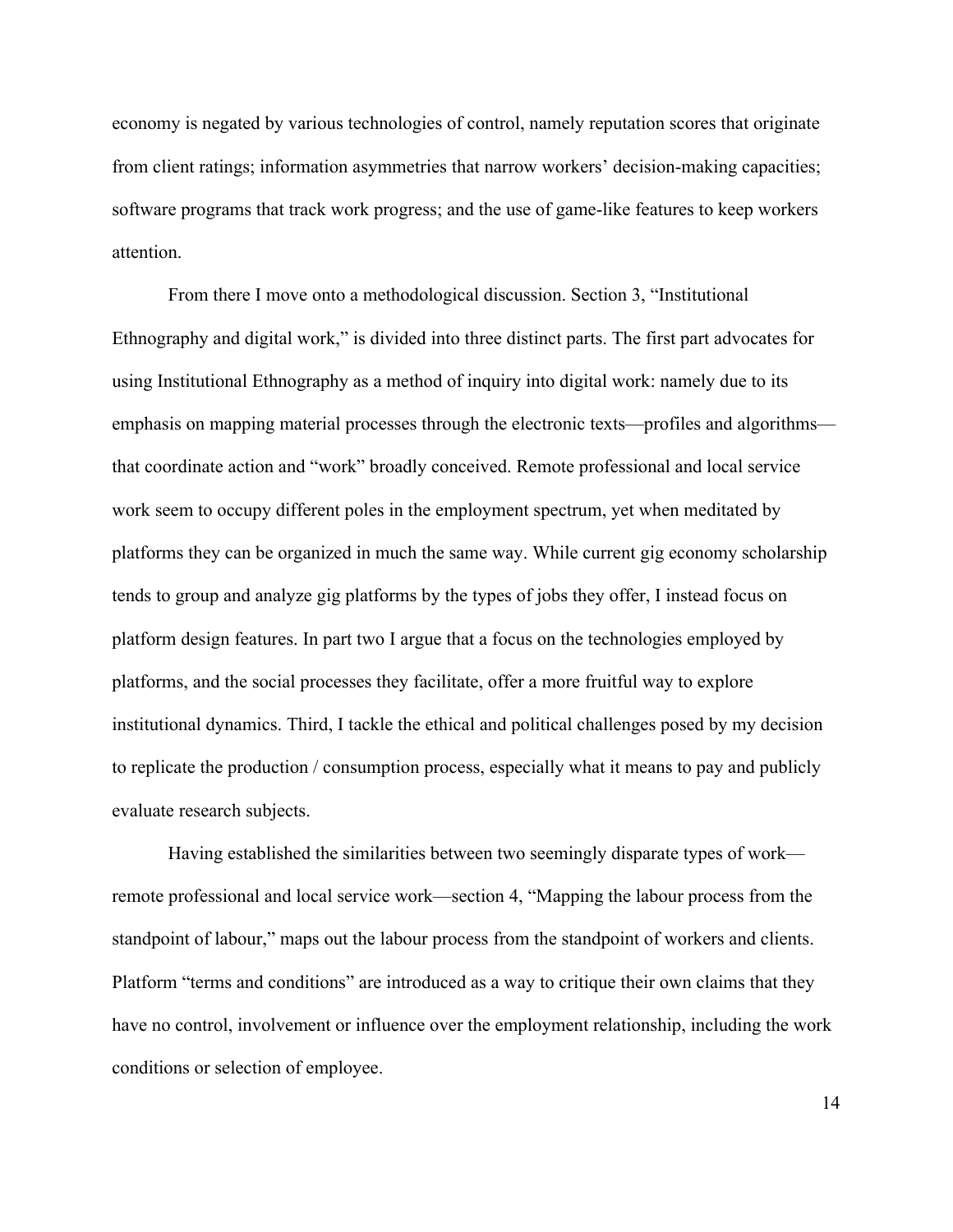The profile is the textually-mediated device which facilitates the entire labour process, and platforms exert their control over workers by embedding features into the profile. In section 5, "What counts as reputation?" metrics which stand in for a worker's reputation are identified as the most salient features for employment opportunities and platform success. Taskers and freelancers identified the various metrics displayed on their profile as what makes them stand out from other workers, because platforms employ algorithmic management techniques in order to rank workers based on their reputation scores. Reputation scores are symbolic capital expressed in numbers. I explore how this symbolic capital is constituted through a critique of recent scholarship that claims a gig worker's reputation is at the sole mercy of clients. I discuss how platforms' use of tracking technologies and algorithms work in conjunction with client ratings to inform reputation and to keep workers compliant.

Having identified the constituent parts of a worker's reputation, section 6, "Taskers: Trapped in the matrix," offers a case study of TaskRabbit, with a focus on how taskers experience and feel about the reputation system. Taskers must align their behaviours to meet the demands of their performance matrix. The matrix keeps taskers accountable to platform expectations by tracking behaviours such as their response time to clients' messages (response rate), how often they accept invites to tasks (acceptance rate), and task completion (reliability rate). Regardless of how they set their "availability," taskers must be at hand to engage with clients at any time, creating an always on-call workforce. Taskers use the chat function to seek clarity on job details, and negotiate terms, which facilitates their autonomy, but this is often negated by the requirements of the matrix. Operating outside of the recommended parameters set by the platform means it becomes increasingly difficult to succeed in their ecosystem. Bad metrics threaten workers with deactivation, leading to deep levels of anxiety, and changes in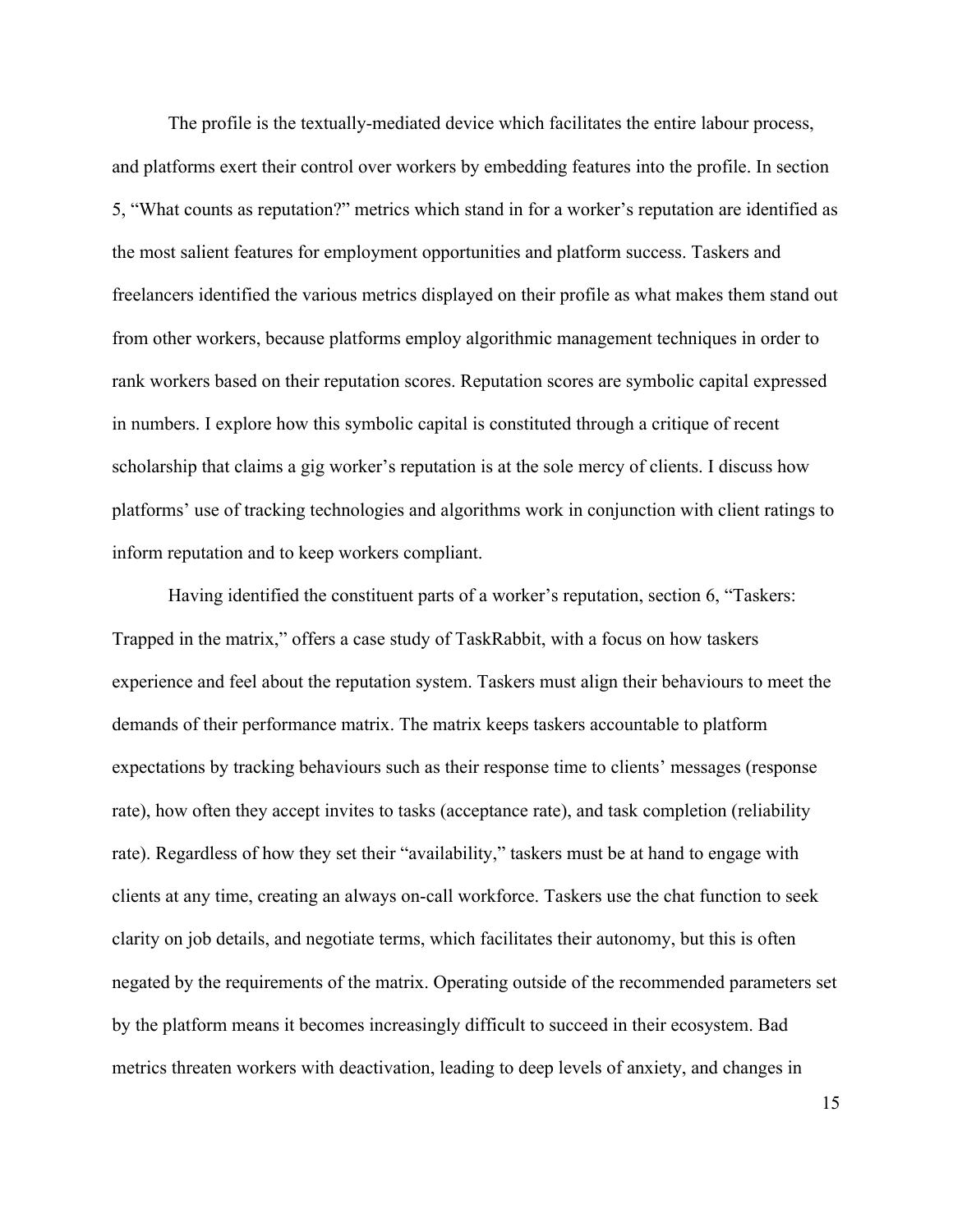work related behaviours. While taskers feel empowered and connected to their clients as a result of their interactions made possible through the chat function, they feel alienated from their data self—the quantified persona they see reflected back in their profile.

Using Institutional Ethnography's broad definition of work, section 7, "Freelancers: Obtrusive surveillance, unobtrusive tracking," shows how a significant part of the freelancer labour process is captured and evaluated by Upwork's information management systems. Although the tracked activities that take place through the platform require time, energy and resources, freelancers only think of "work" as the actual time spent producing goods or delivering the service they were hired to do. Freelancers feel free from supervision because unobtrusive tracking of online activity is not constituted as oversight. Freelancers criticize the algorithmic black box that calculates their scores, and those with low status point to client evaluations to save face. The reputations scores that are supposed to create trust in the marketplace, because they represent competency and predictability, are deemed illogical and create distrust amongst workers. Remote professional workers believe they should only be evaluated on the work they produce for clients (the work outcome), but in practice they are evaluated on a myriad of activities and behaviours that encompass the extended labour process. This broad-based evaluation situates them more like employees than independent workers.

Workers can end up with poor reputation scores if platform expectations are not met, resulting in fewer employment opportunities, less marketplace bargaining power, poorer working conditions, and less control over their data self. Section 8, "Classification Situations," explores how low-status workers struggle to find valuable contracts, and are susceptible to scams and sinister clients who use the threat of a low score to exploit their already vulnerable position and extract additional unpaid work. Freelancers have recourse through Upwork's illusory arbitration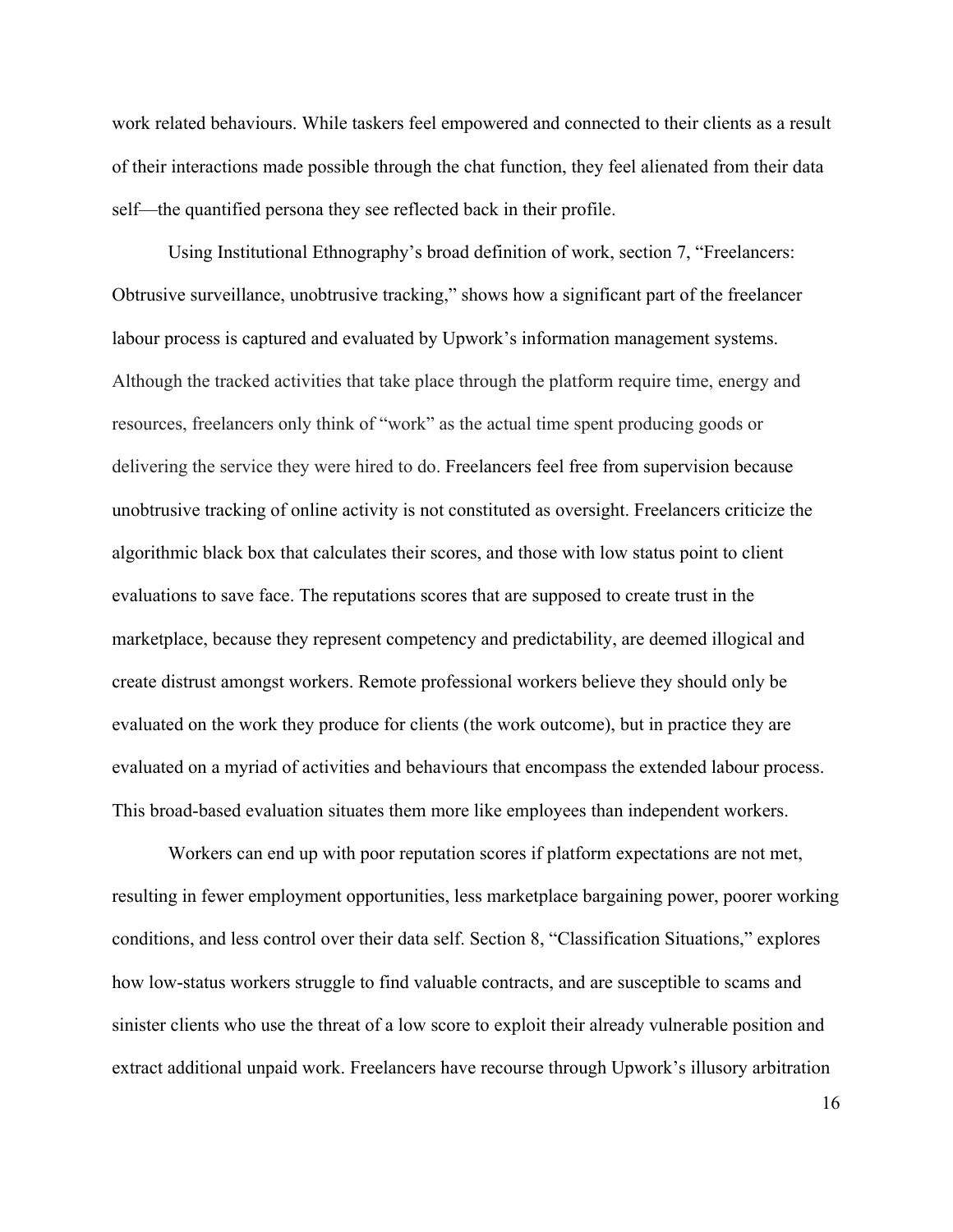system, which is facilitated by the platform and is therefore not independent. Arbitration, a punitive process that damages reputation scores, demonstrates the power platform staff have over freelancers' reputations. Top-rated gig workers receive more and better job offers, charge more money, negotiate better terms, and they also receive preferential treatment from the platform. Achieving high scores, earning the much-coveted talent badges, and gaining visibility on the platform demands a commitment to platform expectations in a way that counters the notion that independent contractors should not rely on one sole source of income.

Platforms utilize their technologies of power and knowledge to infringe on autonomy in pervasive ways. The concluding comments surmise that gig workers feel a sense of autonomy because they have more freedoms than traditional employees, but their experiences fall short of the freedoms expected within the independent contractor designation.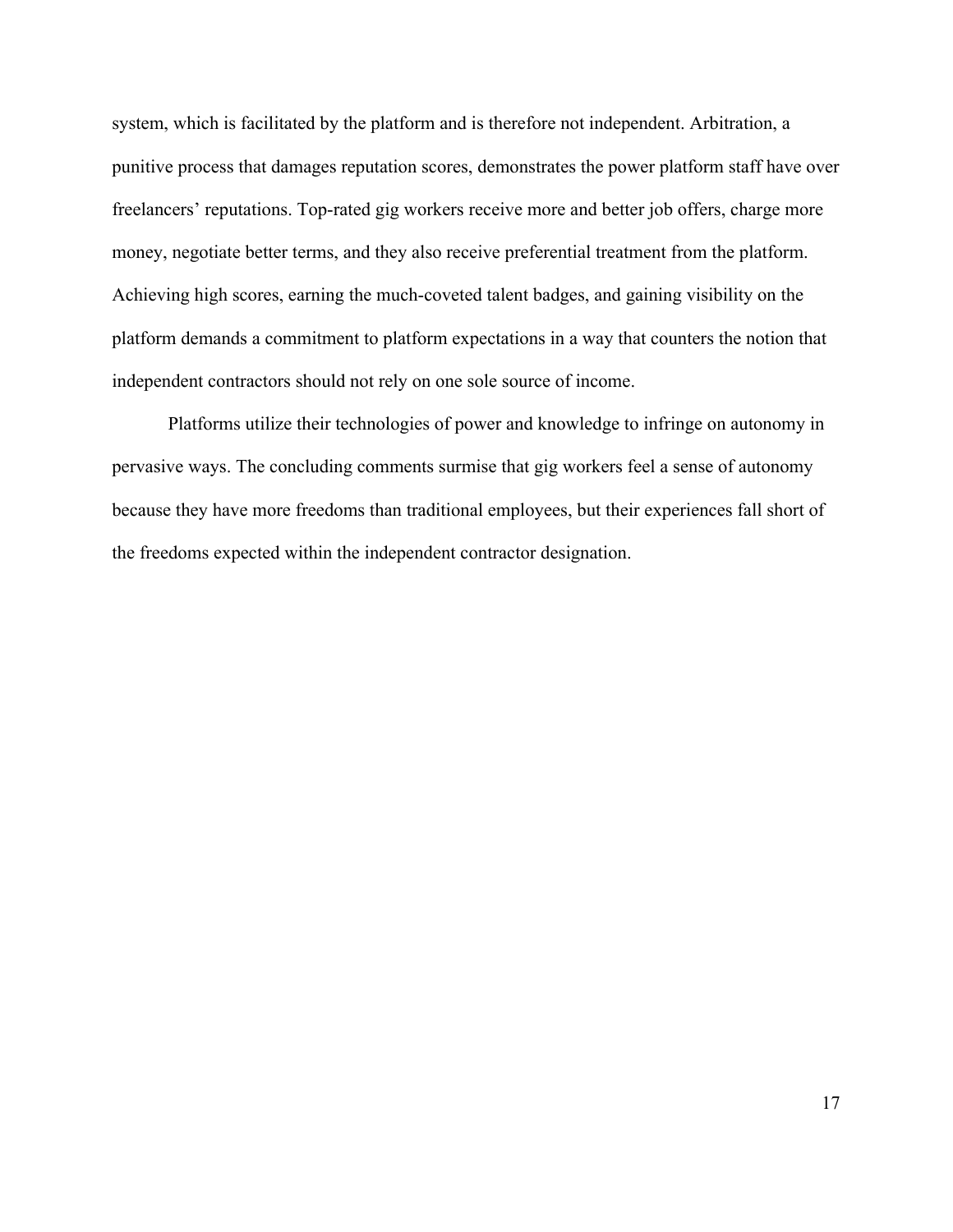### **2. Seeing like an online labour marketplace**

### **2.1 The platform economy**

The platform economy refers to businesses that increasingly rely on information technology, data, and the Internet as the basis for their business models (Srnicek, 2017, p. 14). All platforms share some general characteristics: they extract and analyze data; they rely on network effects, whereby the more users populate a platform, the more valuable that platform becomes for everyone; and platform owners set the rules of interaction (p. 70). Platforms are the infrastructure that connects users and records internet mediated activities in the process. Think of a platform as the virtual ground where activities occur or people meet: across this terrain, companies have a panoptic overview of the data traces users leave behind, for instance, records of verbal and text exchanges with clients, time spent browsing jobs boards, or how often potential clients visit a gig workers profile. Data is the raw material that platforms extract, and the activities of users are the natural source of this raw material. For the modern firm to be competitive they must utilize platforms to "intensify extraction, analysis, and control of data" (p. 96). In the modern economy where profits primarily derive from the production, exchange and use of information and knowledge rather than goods, data extraction and control are paramount.

What do market institutions see when they look at people? Economic sociologists Marion Fourcade and Kieran Healy (2017) answer that huge quantities of individual-level data stand in for the life and labour of workers and consumers. Use and control over user data allows modern institutions to systematically sort and slot people into new types of market categories with different privileges and rewards attached to them; a process they call "classification situations." Fourcade and Healy move from a Weberian framework that conceptualizes "class situations" as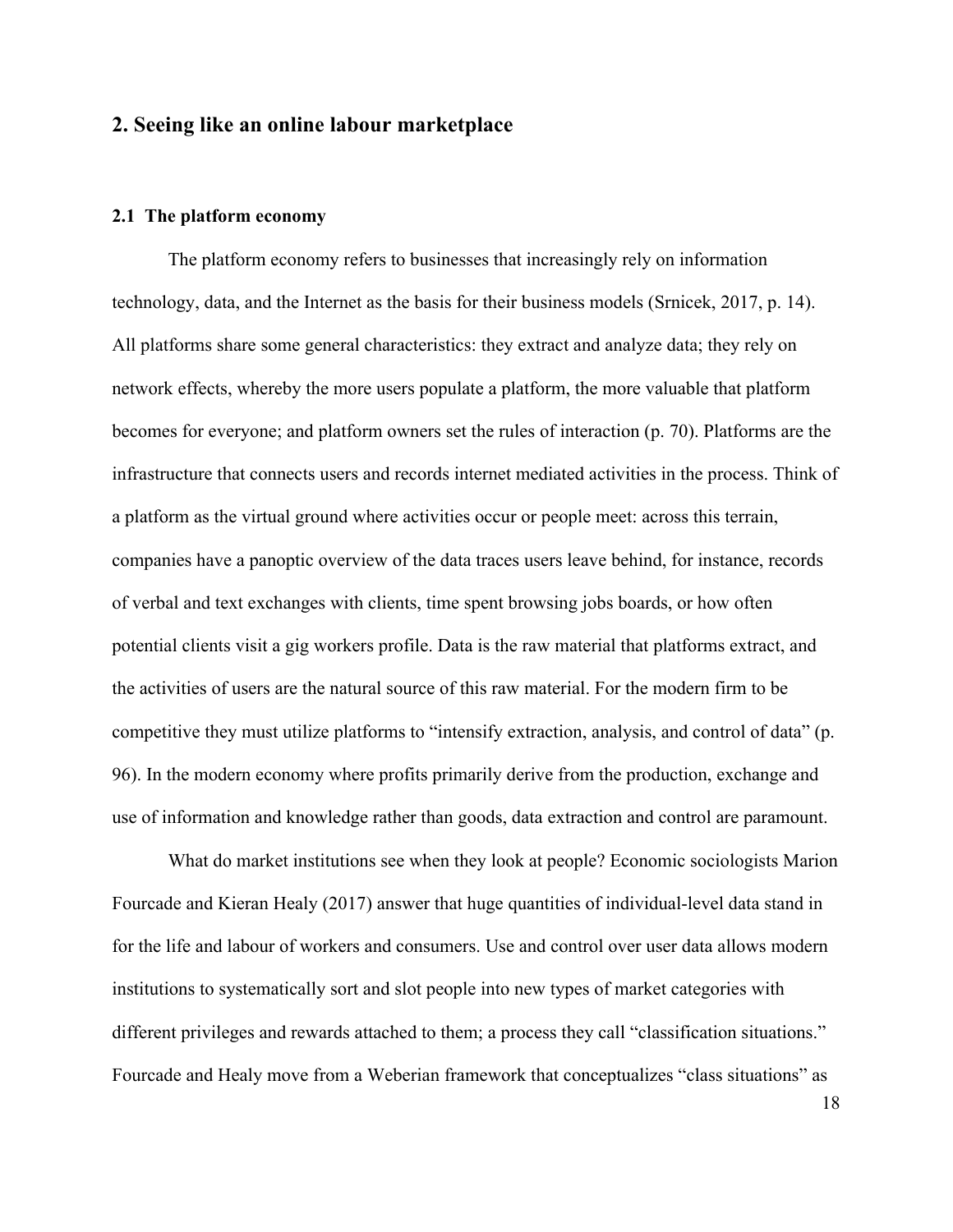"market situations" derived from the distribution of property, skills, goods and other resources that individuals bring to the market, to an emphasis on how market institutions are themselves classifiers who use a multitude of personalized digital records to classify people inside marketplaces. Recent studies of multiple online labour marketplaces consider how class situations—a person's property, skills and other resources—translate into market situations, and they find autonomy to be a function of an individual's economic or cultural capital. In an analysis of experiences across four disparate platforms (Airbnb, Uber, TaskRabbit, and Kitchensurfing), Alexandrea Ravenelle (2019b) creates three ideal types of gig workers: "Success Stories" are people who leverage their capital or skills to achieve financial security and autonomy; "Strugglers" find low wages, extreme insecurity and instability; and "Strivers" have regular jobs and use gig work to supplement their full-time employment. Ravenelle claims that only those with pre-existing economic capital or a safety net in the form of stable employment are able to flourish in the gig economy. Rather than grouping users into ideal types, Schor et al. (2020) interviewed users of seven platforms (Airbnb, TaskRabbit, Turo, Uber, Lyft, Postmates, and Favor) and concluded that the extent to which workers are dependent on platform income in order to pay basic expenses explains variation in experiences of autonomy. People who use platforms as a means to supplement their income experience greater autonomy than those who are dependent on the income, because they only make themselves available when it suits them, and they feel free to set higher rates because they can afford to take fewer jobs or clients. Essentially, rather than being forced to accept any task or exchange, people with greater levels of economic capital, or a secure permanent job to fall back on, have more freedom to choose; a significant expectation of workers with high levels of autonomy (Pichault & McKeown, 2019). While these studies reveal how social-categorical differences play out or are expressed in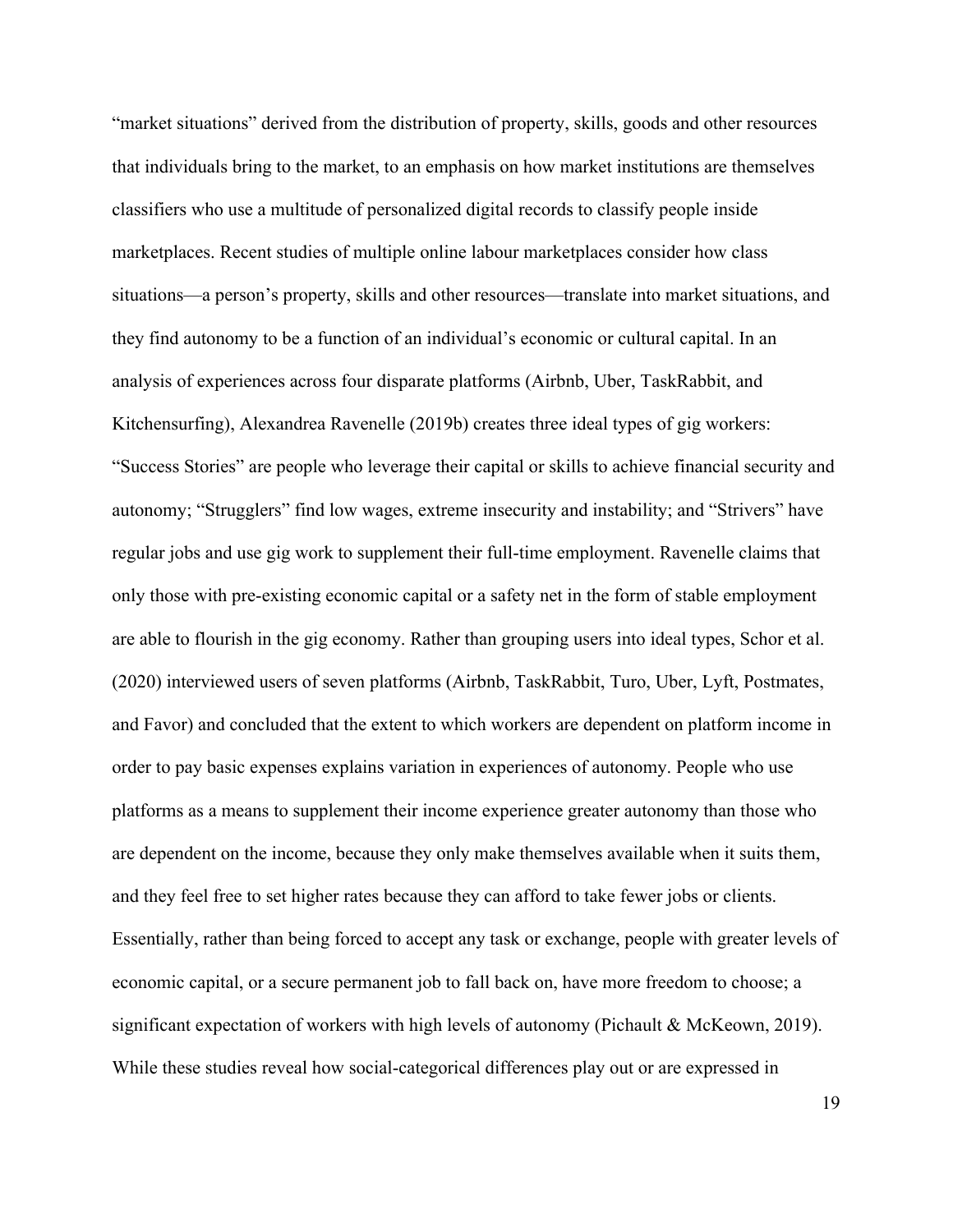institutions, they merely reaffirm a familiar trait in capitalism: those with capital at their disposal experience more freedoms and choices. In their research on credit markets, Fourcade and Healy (2013) move away from an analysis of how social-categorical differences play out in institutions, to one that considers how markets see and categorize *consumers* based on previously recorded financial and non-financial behavioral data. Adopting a similar approach, I analyze how online labour marketplaces use data traces from previous work-related behaviours to score and rank *producers*, and what these classification situations mean for work opportunities and experiences.

In order to differentiate the ways in which data can be utilized within the platform business model, Nick Srnicek (2017) identifies five platform types: industrial, cloud, product, advertising, and lean. The five platform types are differentiated based on how each refines and uses data to generate revenue. Industrial platforms such as Nissan's robotic production lines, cloud platforms including Amazon Web Services and other data farms, and product platforms such as Evo car sharing own digital infrastructure and assets. They rent out rather than sell their products and services so that they can collect, control and profit from valuable data. Advertising platforms like Facebook and Google rely almost exclusively on advertising revenues and are susceptible to market fluctuations. Nevertheless, these companies have unprecedented control over data and the power generated from such data. Within Srnicek's framework, gig economy companies such as Upwork and TaskRabbit are constituted as lean platforms. They are mostly assetless companies that outsource the majority of costs while retaining ownership over the software and data analytics that enable the platforms to mediate and control worker and client exchanges, while extracting rents from labour.

In outsourcing all costs, lean platforms provide no job training, no physical workplace, nor do they check applicants' work histories; in fact they do no sustained and systematic vetting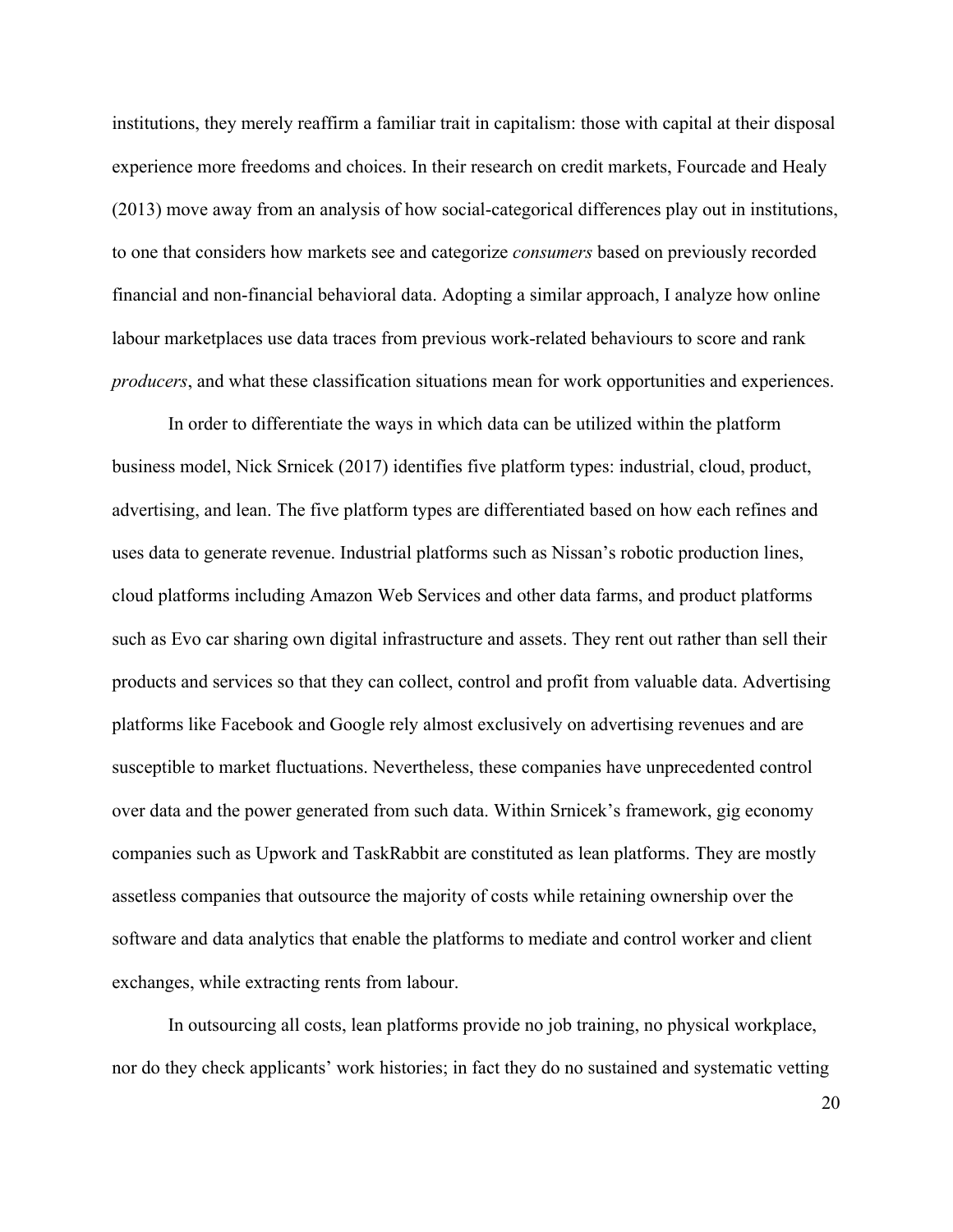of worker skills and abilities. These platforms rely on their own alternative reputation systems that evaluate, score and rank workers as a means to guarantee service levels, or outcomes. In the absence of an employer to guarantee service levels and reconcile mistakes, these scores symbolize trustworthiness. Upwork's website attests to this, claiming their raison d'être was a response "to a need to bring visibility and trust to remote work" (Upwork Inc, 2021b). These reputation systems rely on a platform's ability to monitor user behaviour and collect a myriad of data points, alongside client feedback mechanisms. The combination of this data is subsequently used to produce metrics that stratify workers in ways that can make them feature prominently, or render them invisible.

### **2.3 The rise of the lean platform economy**

The lean platform economy services two types of work: first, work that is transacted remotely but delivered locally and requires the worker to be physically present, and second, work that is exclusively transacted and delivered remotely (Huws, 2016). The first, *local* task-based gig work, includes a great variety of manual work such as food delivery, transportation, and house cleaning, via platforms such as Deliveroo, Uber and TaskRabbit. By contrast, *remote* gig work consists of the remote provision of a wide variety of digital services, ranging from data entry to software programming to events planning, via platforms such as Amazon Mechanical Turk, Fiverr and Upwork. The major difference between local and remote gig work can be seen in how work is done, and how work is organized. Remote gig platforms represent the digitization of the work itself, as well as how the broader labour process is organized (Huws, 2016). For example, the manager of Sunderland Association Football Club could turn to Upwork to hire a remote worker to design a logo or do data analysis. The work is arranged online through the Upwork platform, and the work or service itself is completed remotely and delivered through the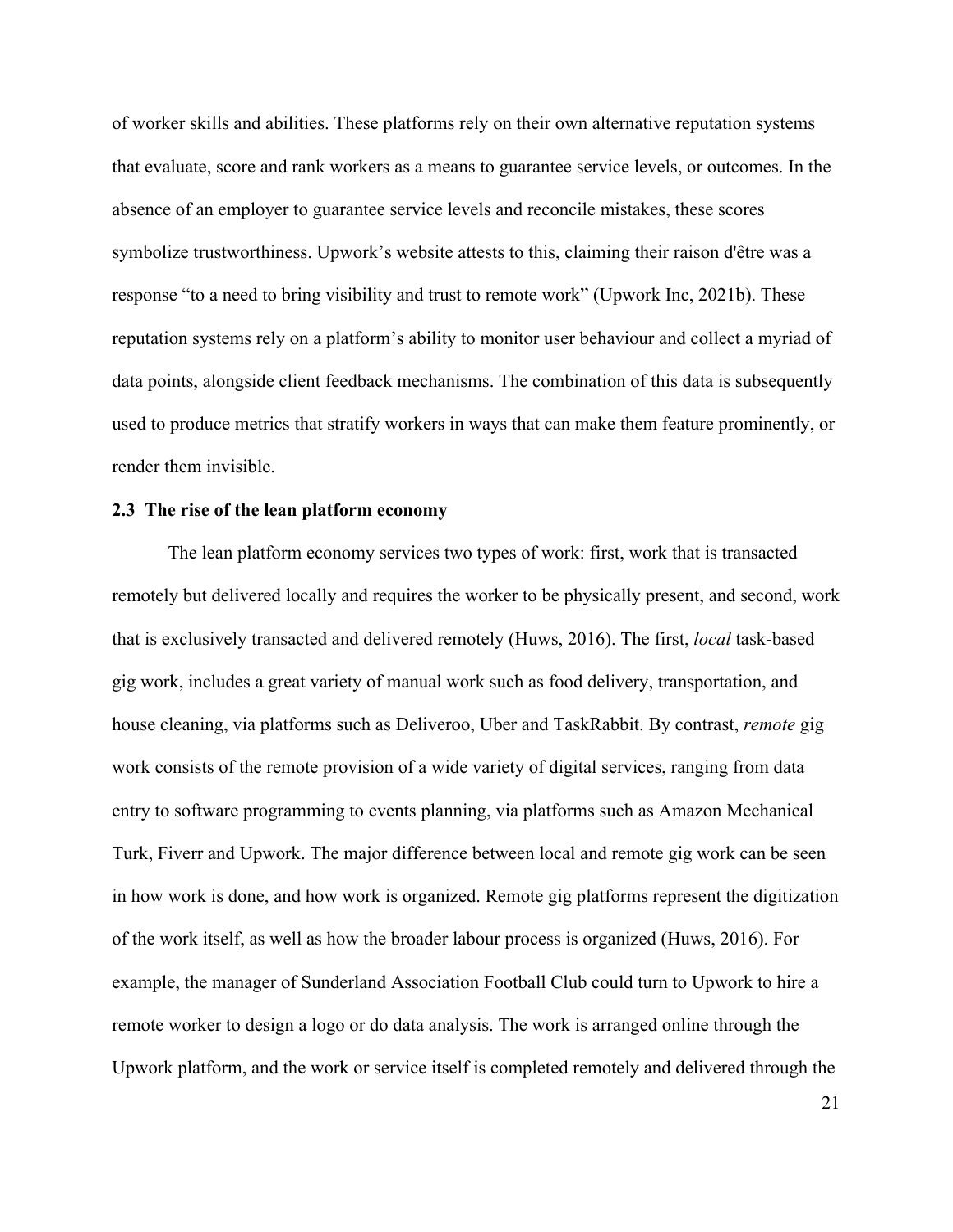Internet. By contrast, with local task-based gig economy platforms, only the organization of the task is digitized (Heeks, 2017). In these cases, as with TaskRabbit, the service allocated via the platform is tangible and delivered to a client in an agreed upon physical location. For example, a busy academic might turn to TaskRabbit if they're wanting to hire an individual to clean up their house after a party.

Data measuring the number of gig economy workers using online labour marketplaces is inconsistent. Based on a framework that analyses self-reported tax data, a recent Statistics Canada report (Jeon et al., 2019) found the percentage of gig workers in Canada rose from 5.5% to 8.2% between 2005 to 2016. The report broadly refers to the gig economy as less structured and non-traditional work arrangements. Gig workers are defined as: "people usually not employed on a long-term basis by a single firm, and instead, enter into various contracts with firms or individuals (task requesters) to complete a specific task or to work for a specific period of time for which they are paid a negotiated sum" (p.6). This includes independent contractors or freelancers with particular qualifications and on-demand workers hired for jobs that are mediated through the growing number of online platforms and crowdsourcing marketplaces, such as Uber, Lyft, TaskRabbit, Upwork, Guru, Fiverr and Freelancer (p.7). However, their definition is not limited to individuals working through online platforms, and includes non-platform gigs. The only study of exclusively online platform in Canada was conducted in Toronto, and found that 9% of Greater Toronto Area residents worked through online labour platforms (Block & Hennessy 2017).

In the US, independent contractors remain the largest of four alternative work arrangements (the other three being on-call, temporary help agencies, and contracting via a firm) making up 6.9 percent of total employment in May 2017 (Bureau of Labor Statistics, 2018). This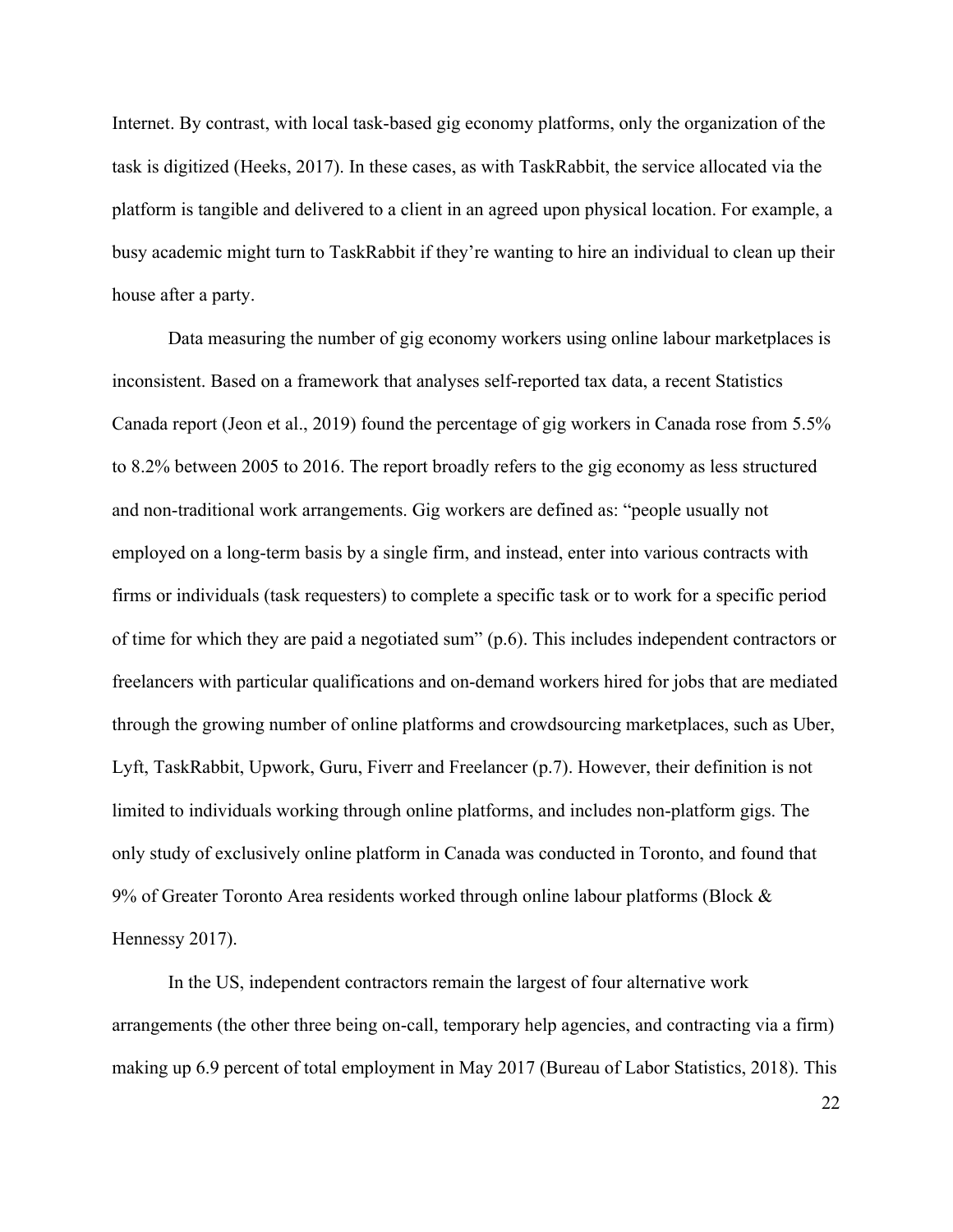figure only applies to a person's sole or main job, therefore those who do gig work as a side gig are not included. More generous estimates show a rise in contingent work arrangements from 10.7% to 15.8% between 2005 and 2015, which accounts for 94% of all net job growth over this ten year period (Katz and Krueger, 2016). Katz and Krueger (2016) use an expansive definition that covers "temporary help agency workers, on-call workers, contract workers, independent contractors or freelancers." The Federal Reserve (2016) sponsored a "enterprising and informal work" survey and found 35% of the US labour force engage in alternative work arrangements, but their framework includes anyone who engaged in contingent work over the past 6 months, and includes income from rental income generated through renting or selling assets through platforms such as Airbnb (Robles & McGee, 2016).

Globally, 70 million workers are estimated to have registered with *remote* labour platforms that facilitate remote forms of gig work (Heeks, 2017). In the absence of official employment statistics that measure this emerging employment category, The University of Oxford's Online Labour Index (OLI), which tracks projects posted on the five largest Englishlanguage remote labour platforms and represents at least 70% of the market by traffic (Lehdonvirta, 2018), shows a 20% year-on-year increase since tracking began in 2017. The rapid growth of these platforms has led scholars to characterize this form of employment as an increasingly important model for the future of economic development (Heeks, 2017) as well as the harbinger of what will become the dominant form of labour relations (Huws 2016; Scholz, 2016). Narratives of autonomy, flexibility and choice in these sectors have been associated with professional occupations since the latter decades of the 21<sup>st</sup> century, with the transition to a more networked economy through the de-hierarchization of organizations in flexible capitalism (Boltanski & Chiapello, 2018). In corporations' quest to become lean, and to resolve the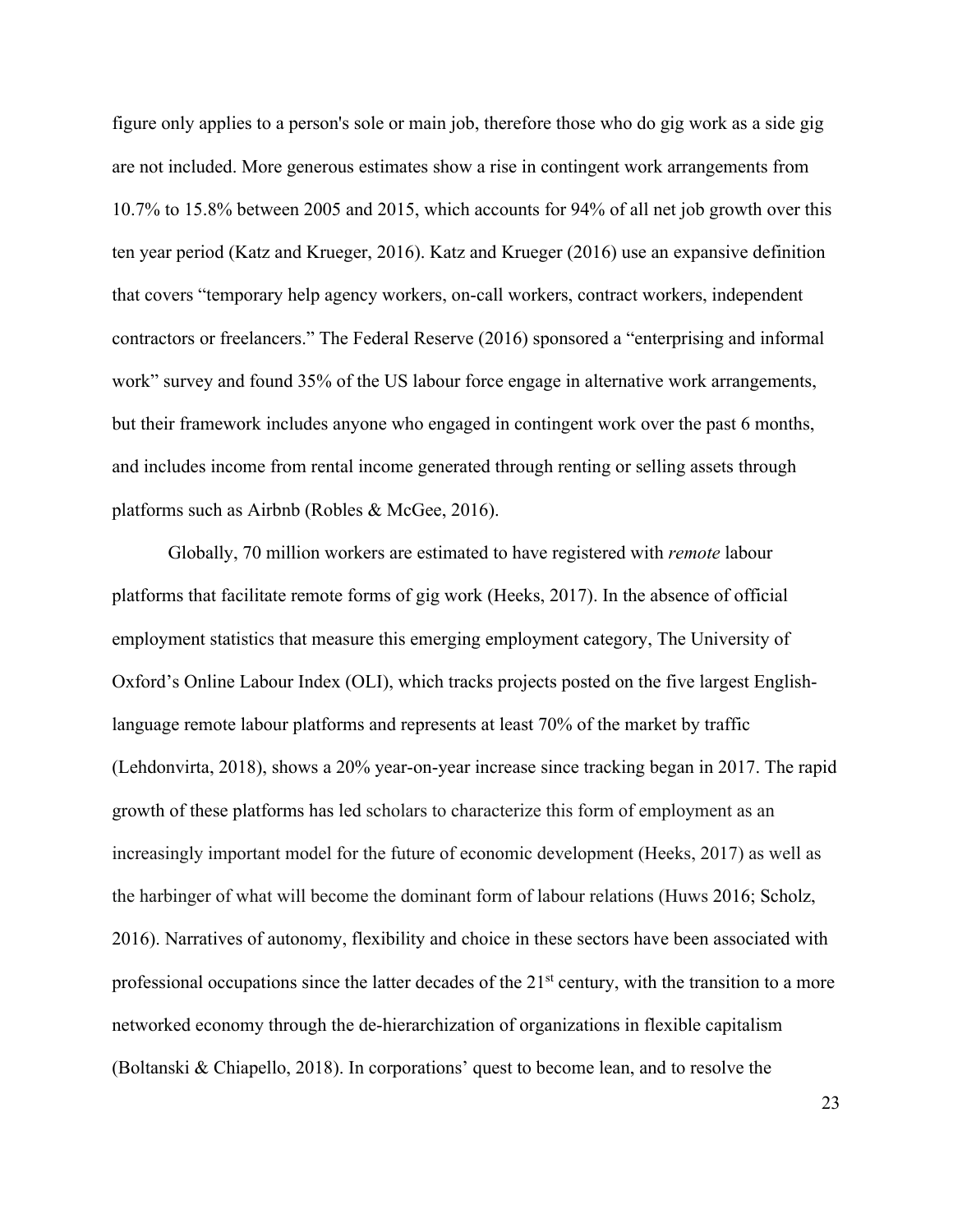discontent of a management class constrained by rigid hierarchal structures, management literature from the period of 1960 to 1990 indicates a shift to networks as the central organizing figure, granting the *cadre* class much more flexibility and autonomy in the workplace (Boltanski & Chiapello, 2018). More recently, driven by advances in information communication technologies and computational power, the rise of the digitally enabled gig economy has extended the scope of flexible capitalism into new markets and occupations.

App-enabled service platforms like TaskRabbit, Uber, and Skip the Dishes are a recent labour marketplace phenomenon. Labour statistics have yet to track the specific employment numbers of this labour sector. However, the swift advance of these apps, many of which are household names, speaks to the ubiquity of this employment sector—TaskRabbit claims to have 160 thousand active taskers in North America (TaskRabbit Inc., 2021c), and Uber has 3.9 million drivers worldwide (Uber Inc., 2021). These apps have replaced traditional employer-employee work arrangements with contingent work arrangements; a change which has ushered in precarious employment situations at the expense of secure and supported jobs. However, as Hatton (2011) reminds us, short-term flexible work arrangements offering autonomy, flexibility and choice are not new to service occupations nor manual work found in the app-based gig economy. Responding to recent scholarship that situates these more recent digitally mediated flexible work arrangements as something brand new, Hatton (2011) invites scholars to think of these market situations as an extension of the flexible work arrangements coming out of post-WWII North America, when temp agencies enlisted previously unassimilated groups to join the labour force—mainly middle-class housewives—but on more flexible terms. This history can also be extended to the flexible labour practices experienced by migrant workers. In an ethnography of undocumented migrants who seek work opportunities by congregating on the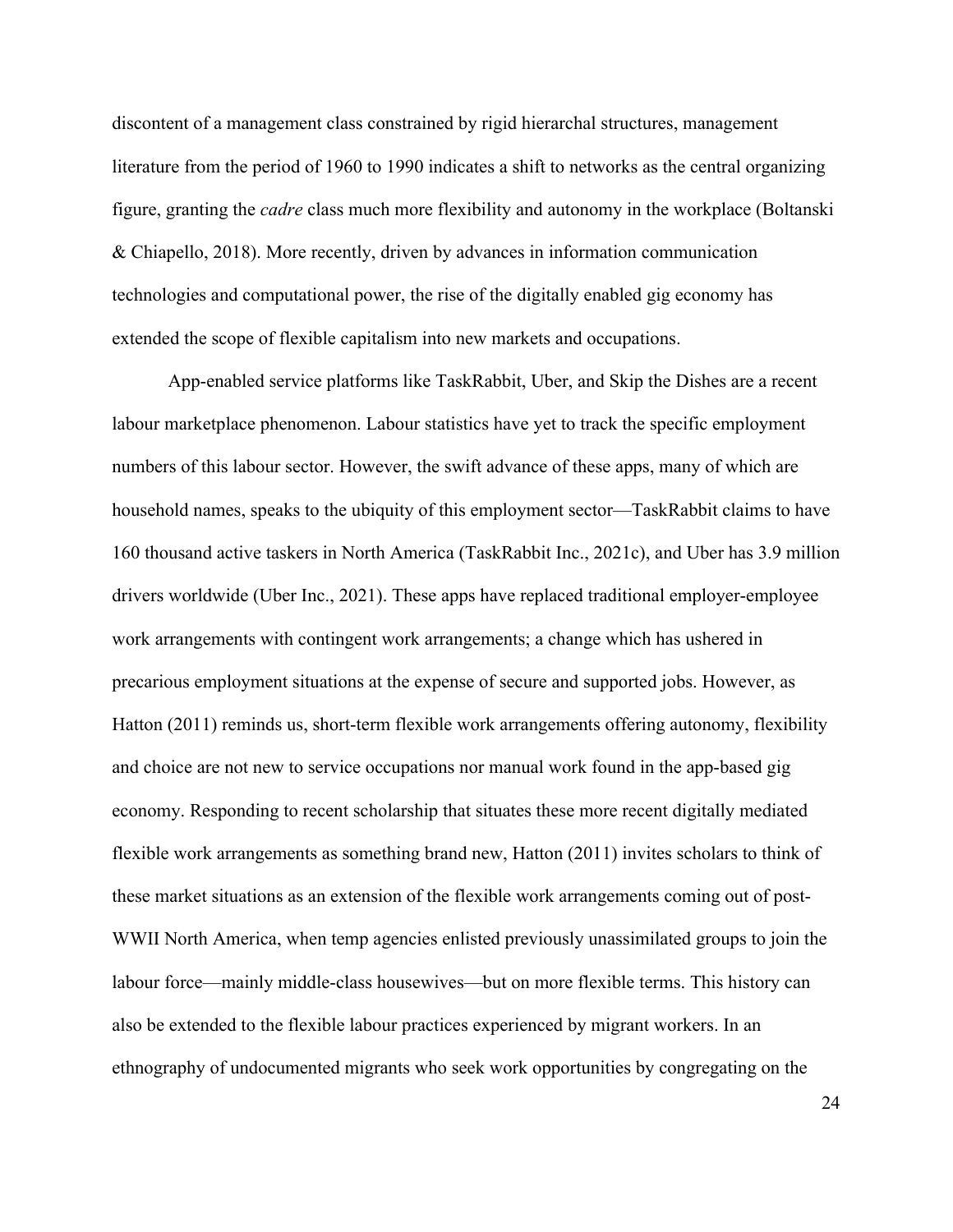street corners in major US cites, Purser (2009) finds these gig workers experience autonomy and control in their labour despite low wages, as well as highly unstable conditions and unpredictable work schedules. These same flexible labour conditions characterize platform-based gig work, but as a counterpoint to these undocumented mobile workers who generally lack requisite forms of cultural capital, such as language proficiency or recognized academic credentials, app-based gig work tends to attract highly-educated people (Newton, 2016), and the work carries a semblance of refinement due to information communications technologies (ICTs) role in mediating the labour process (Shor et al., 2020). Schor et al. (2020) find platform work yields much higher wages than those that specialize in delivery, driving, or types of manual work migrants can expect to find on street corners, and they propose formal education is likely functioning as a barrier to service work. Despite the sheen brought by mobile technologies, the gig economy platforms have been likened to the early industrial age, when workers expended long hours in a piece rate system, workplace safety was non-existent, and there were few options for redress with employers (Ravenelle, 2019b).

A plurality of terms describe the great range and variation that characterize these platforms and the kind of work involved. These include, 'sharing economy' (Botsman, 2015), 'platform economy' (Srnicek, 2017), 'on-demand economy' (Shapiro, 2018), 'crowd work' (Huws and Joyce, 2016) and 'online labour markets' (Graham et al., 2017). In this thesis I use the latter, along with the term 'gig economy' (Pichault & Mckeown, 2019), which is synonymous with independent contractor. However, unlike the newer terminologies which arose in direct response to the digital age, the gig economy stretches back to the early twentieth century, when jazz musicians coined the word gig to refer to occasional paid performances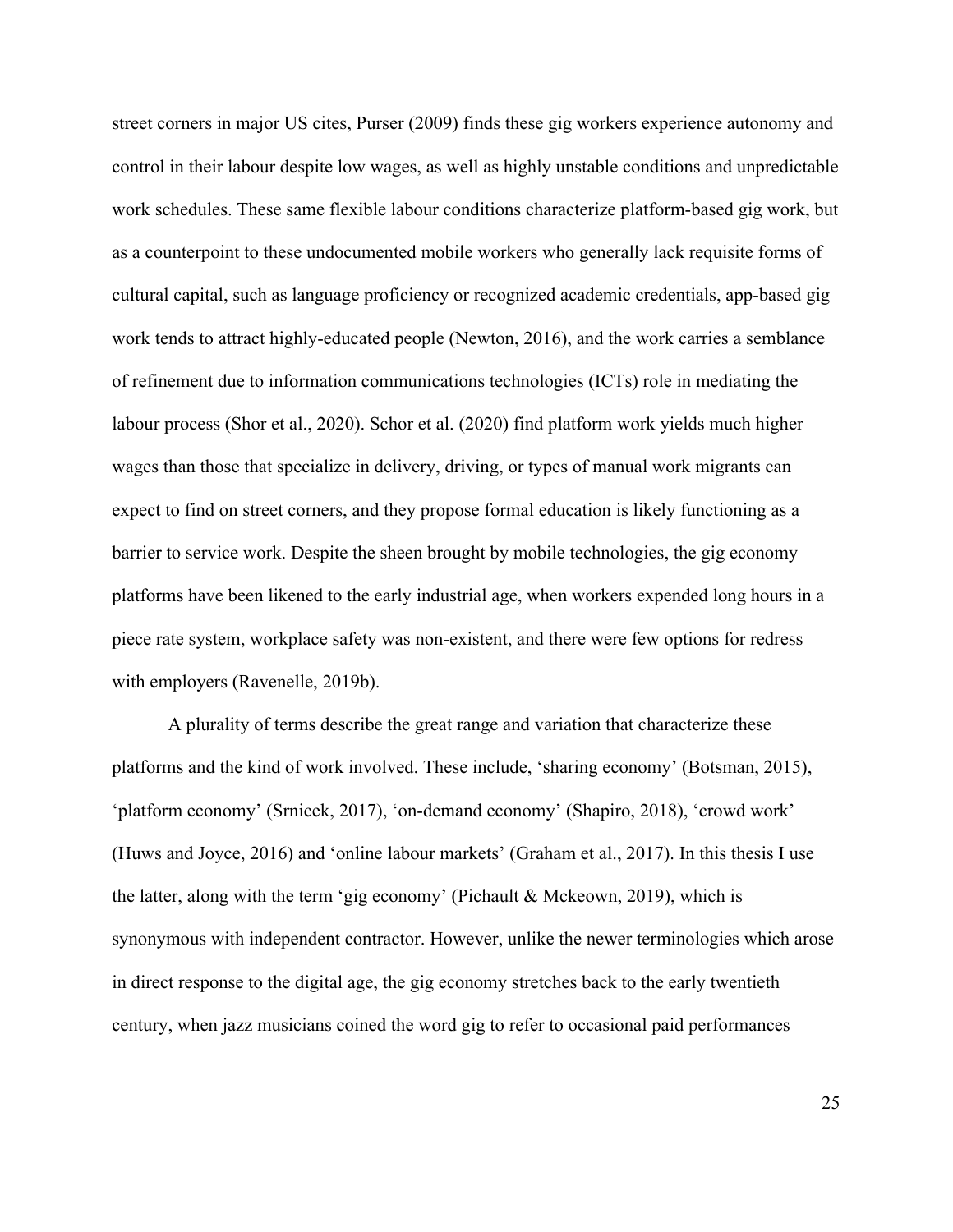(Wallace, 2019). Despite the varying terms and range of job types offered, all platforms legally classify users as independent contractors.

Although no standard platform model exists within the lean platform economy, a few design features are ubiquitous across the different platform types. First, as previously identified, all platforms extract and control user data. Second, platforms determine the conditions and social processes for the production of work in a single, clearly delimited environment (Gandini, 2019). Third, reputation systems rank workers using various metrics which are displayed on a worker's profile—most often a star rating out of five, or a percentage. Fourth, these computational structures mediate exchanges between workers and clients, matching supply and demand to create two-sided digital-marketplaces for services (Fourcade, 2016; Srnicek, 2017). From a work and labour standpoint, on the one side sits platform labour, and on the other sits clientoutsourcing. Outsourcing work means giving up direct supervision, leading to high levels of uncertainty (Felstiner, 2011). To understand how platforms manage this uncertainty, gig economy scholars engage the question of autonomy in the workplace by asking what degree of control do platforms have over labour process?

#### **2.4 Between worker autonomy and platform control**

A number of computational tools help outsourcing clients and platforms to manage and control workers remotely: an apparatus that allows platforms to control information flows; software programs that track work progress; reputation scores produced by client ratings; and game-like features used to keep workers attention. How these tools are used to monitor, evaluate and control taskers' and freelancers' behaviours at the expense of their autonomy will come up throughout this paper, but the remainder of this section gives a brief introduction to scholarly discussion of these tools.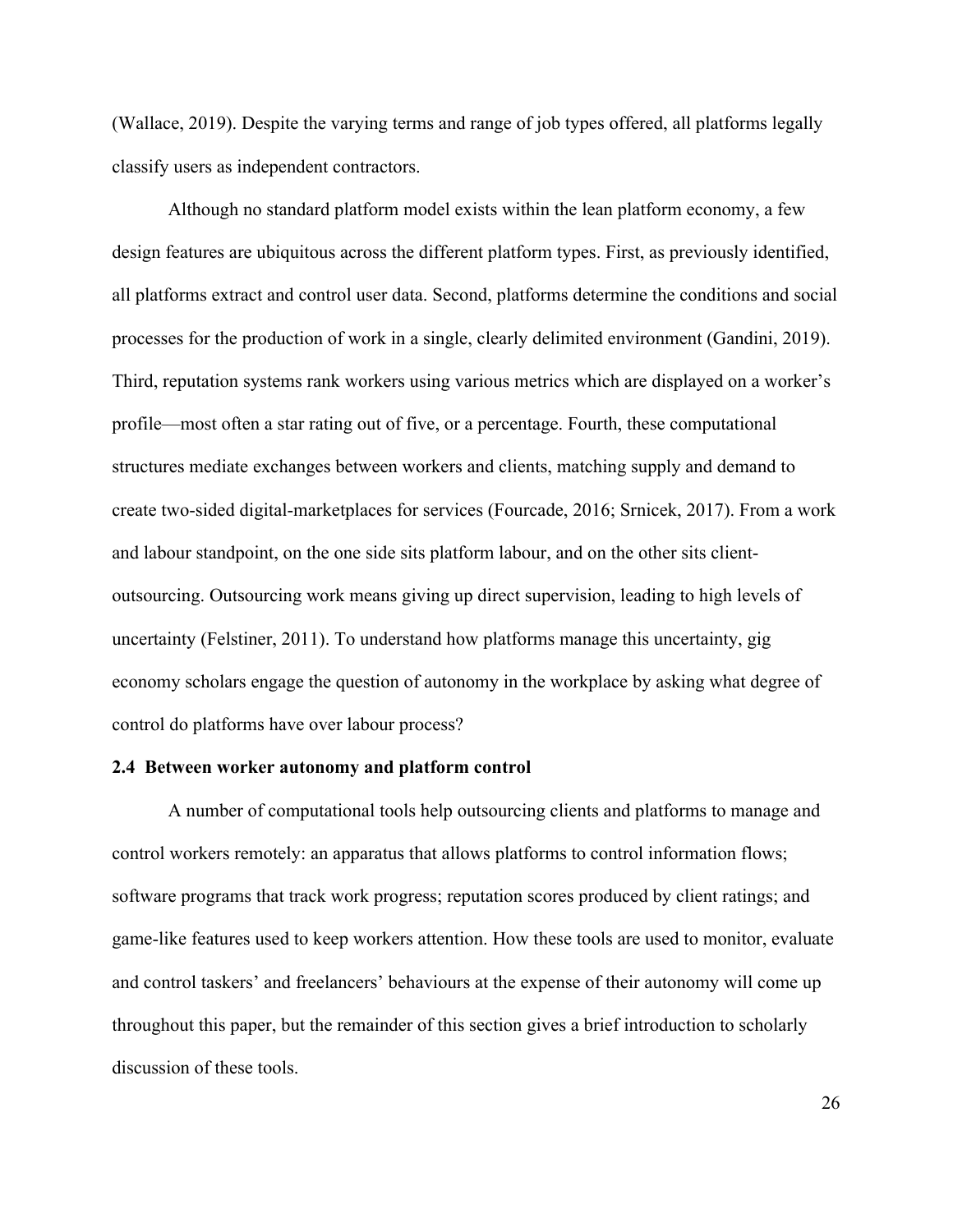Computer control occurs when software automates some dimension of control in the workplace, either by directing, monitoring or evaluating workers (Elliot & Long, 2016). Technologies employed to direct a standardized work flow are ubiquitous in highly routinized jobs like those found in call centres, factory floors or digitized distribution centres such as those used by Amazon. Likewise, they are a common feature of app-based gig platforms, which control by what method information flows into their apps. Through interviews with users of delivery apps Caviar and Postmates (Shapiro, 2018), and Deliveroo and UberEats (Veen et al., 2020), the increased freedom and flexibility on offer to workers were found to be countered by information asymmetries that narrow workers' decision making capacities. Platforms selectively display or obscure certain information which leaves workers guessing about the profitability of each particular delivery task. For instance the delivery destination is only known once the task is accepted. Without full knowledge of how the algorithm allocates jobs, gig workers are unsure of the consequences when jobs are rejected. Unprofitable jobs are accepted as a means to appease algorithms in the hope of ensuring future tasks. This lack of workplace agency extends to Uber drivers, who lack information about a customer's destination before accepting the ride, as well as lacking decision making power about whom to pick up, how much to charge, or even what route to take, which are pre-determined by algorithms (Rosenbalt & Stark, 2016).

In contrast to the minute autonomy afforded to local service workers, based on a combination of survey data and interviews with an international pool of remote professionals using online labour platforms, Wood et al. (2019) found that 72% of respondents felt able to choose and change the order in which they undertook online tasks, and 74% were able to choose or change their methods of work. The remote platform organizational form affords significant autonomy and discretion because clients leave scores at the end of a task or project, and therefore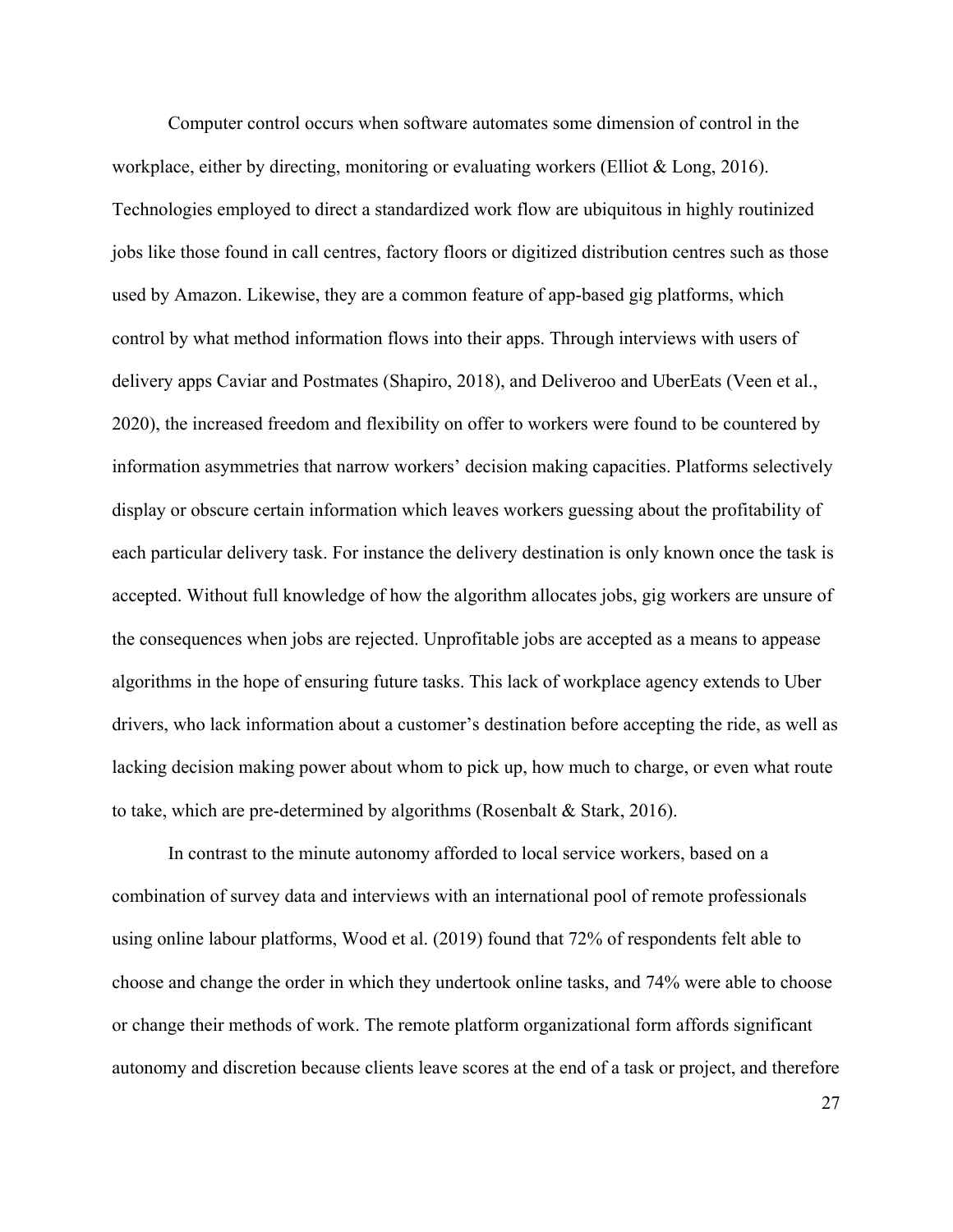people were free to choose how they work, as long as they produced the end result to clients' satisfaction. Algorithmic management systems use scores to rank workers, and although this concept connotes technological control, it is framed as a form of customer management (Gandini, 2019) because clients rather than managers or platforms control a worker's reputation, and therefore they must be satisfied. Counter to this claim that the customer is boss, I aim to demonstrate the effectiveness of Upwork and TaskRabbit' information management systems in steering workers' behaviour. Learning from workers the ways in which these dual forces converge to shape reputation, I reveal the subtle conditions under which platforms exert their power in ways which resemble workplaces, not marketplaces.

Remote online labour platforms like Upwork and Freelancer use more overt technologies to monitor the labour process (Caraway, 2010, D'Cruz & Ernesto, 2016, Wood et al. 2019). Software takes regular screenshots of a worker's computer interface, as well as counting keyboard strokes and mouse clicks. When Work Diary is turned on it functions as a time stamp and protects freelancers' pay should a dispute over work hours arise. The protection provided means micro-surveillance is deemed by remote workers as a positive function platform intermediation (Caraway, 2010, D'Cruz & Ernesto, 2016).

In order to heighten productivity and keep users' attention, platforms enlist games, using a technique known as "gamification" (Mason, 2019). Designed to motivate and seduce, gamification is a process that explicitly builds game-like features such as animated graphics and scoring systems into ordinary activities (Nguyen, 2020). These techniques extend from the 1970s factory floor, when Michael Burawoy (1979) identified games as a way to increase motivation and productivity. In the absence of formal constraints—such as management—gig workers chase personal bests and, in the process, stimulate a productive disposition (Lehdonvirta, 2018), all the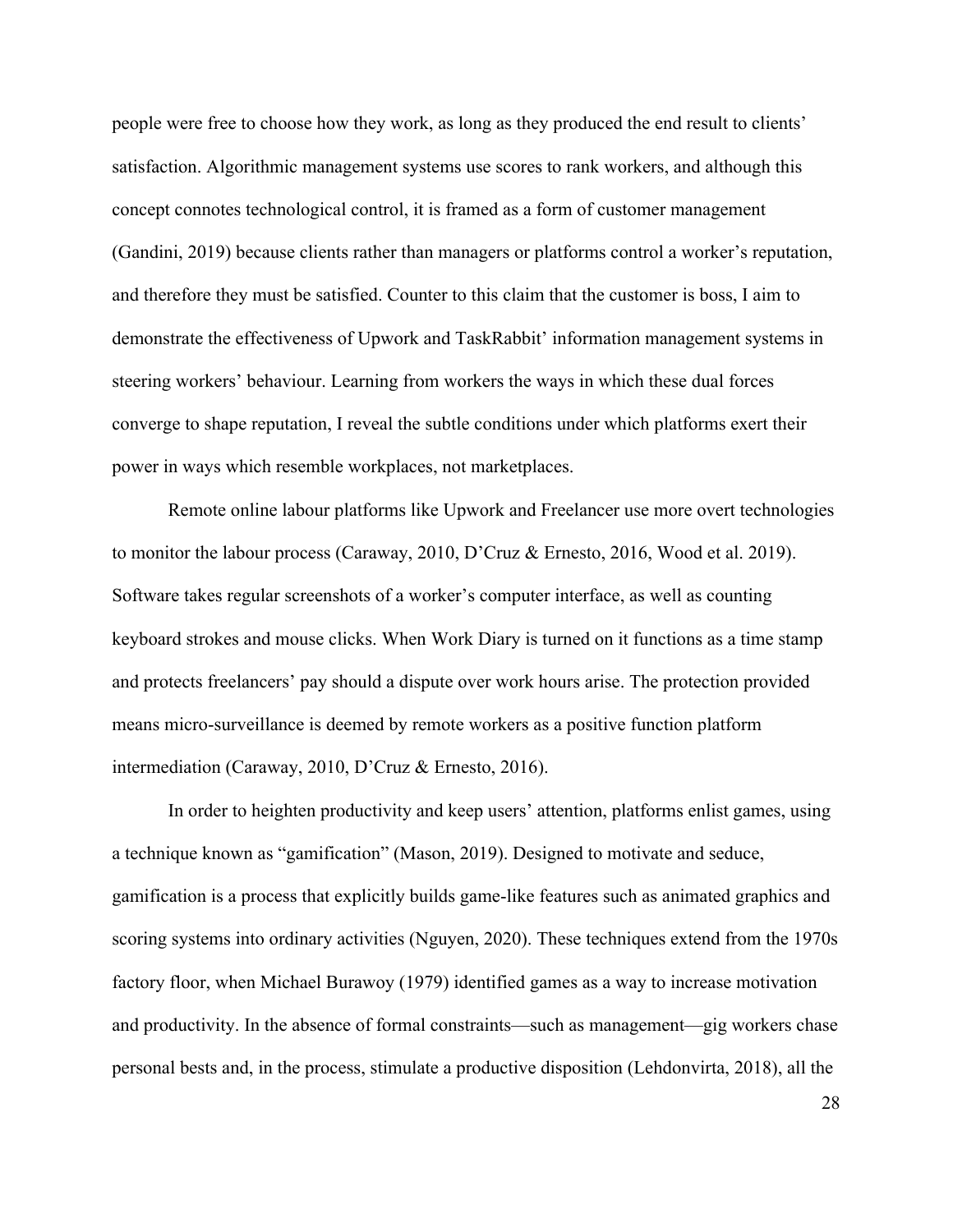while providing valuable data to platform operators under exploitative conditions (Attoh et al., 2019). While these articulations frame gamification as a technique to control workers, in platforms Upwork and TaskRabbit, pursuing high scores is actually a double-edged sword. The data gathered are fed back into organizational systems that allow algorithms to process and stratify workers in ways that offer high achievers greater choice of clients, pay rate, and more flexible terms of service; in short, they gain more autonomy. In this way, the symbolic capital represented by status data can be converted to material and symbolic advantages.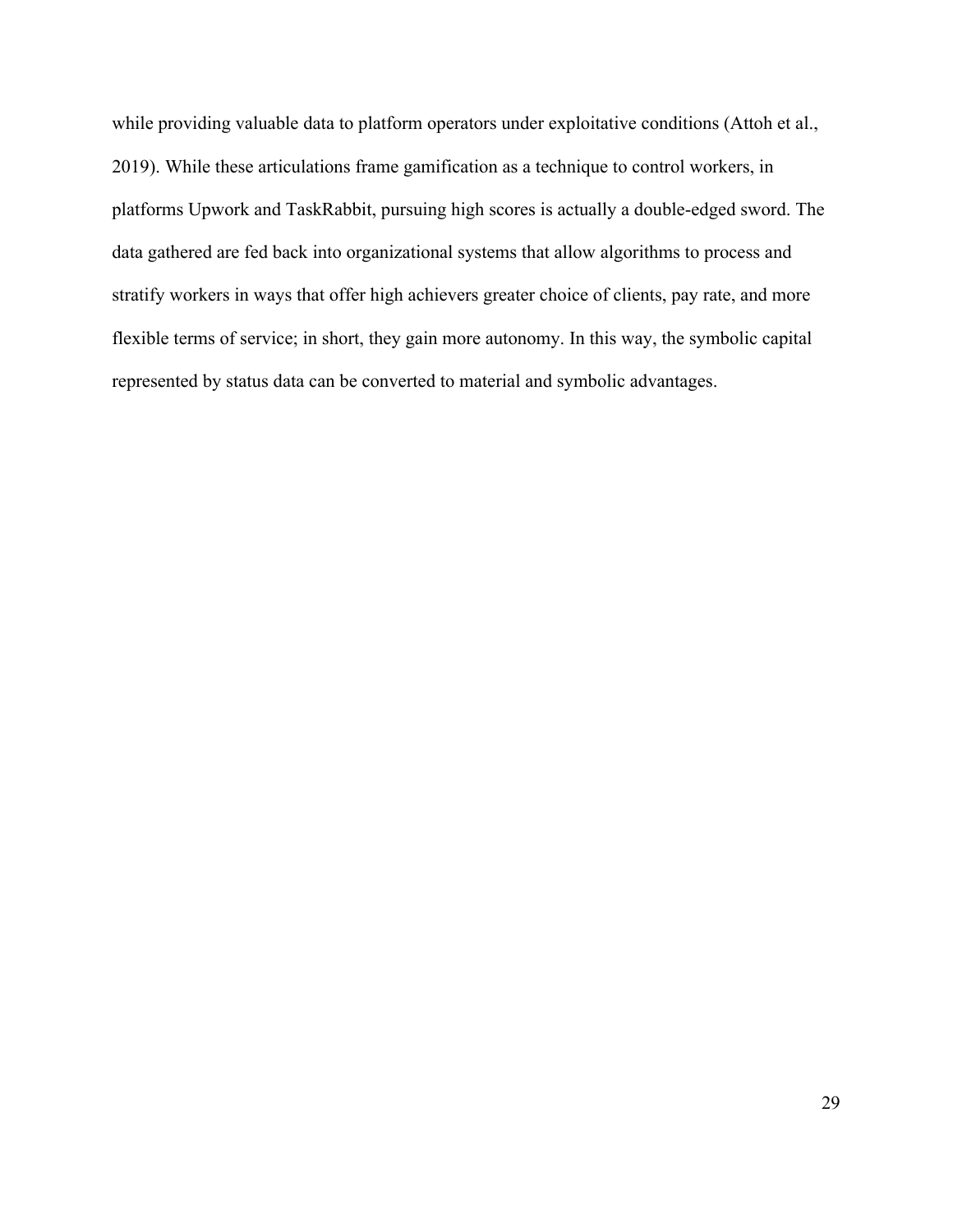# **3. Institutional ethnography and digital work**

"Ignore the Job Satisfaction Score and please read my feedback–this speaks volumes for the work I do, rather than a mathematical calculation. Seriously!" (Arnold, Upwork) The opening two lines of freelancer Arnold's Upwork profile made me want to interview him about his experiences with Upwork's reputation system. Arnold is inviting potential clients to take a deeper look into his profile, where they will find a truer representation of who he is based on the words of clients he believes are qualified to offer comments on his work. The numbers, he is saying, do not tell you anything about his ability. Arnold's appeal provokes a question which is central to my research: *How are reputation systems configured by gig economy platforms and what are the distinctive features of these systems?*

This project builds on my undergraduate honours thesis for which I interviewed users of the gig economy platform AskForTask about their work experiences. Discussions about my informants' reputation scores brought out lively responses and revealed a sense of vulnerability that I wanted to explore further. Based on these encounters, I assumed reputation was in the hands of clients who leave a rating and review upon the completion of a job. However, early on in my thesis research, through interviews, discussion forums and a thorough reading of TaskRabbit and Upwork's terms and conditions, I was surprised to learn about the numerous ways that platforms themselves collect data and utilize metrics in order to monitor, evaluate and rank workers, especially on activities that seemed removed from the task that clients pay them to do. This other aspect of how reputation is determined is exactly what Arnold is touching on in his quote above: please evaluate me on the outcome of my work, he seems to say, which clients have seen, and not some seemingly arbitrary mathematical calculation that has nothing to do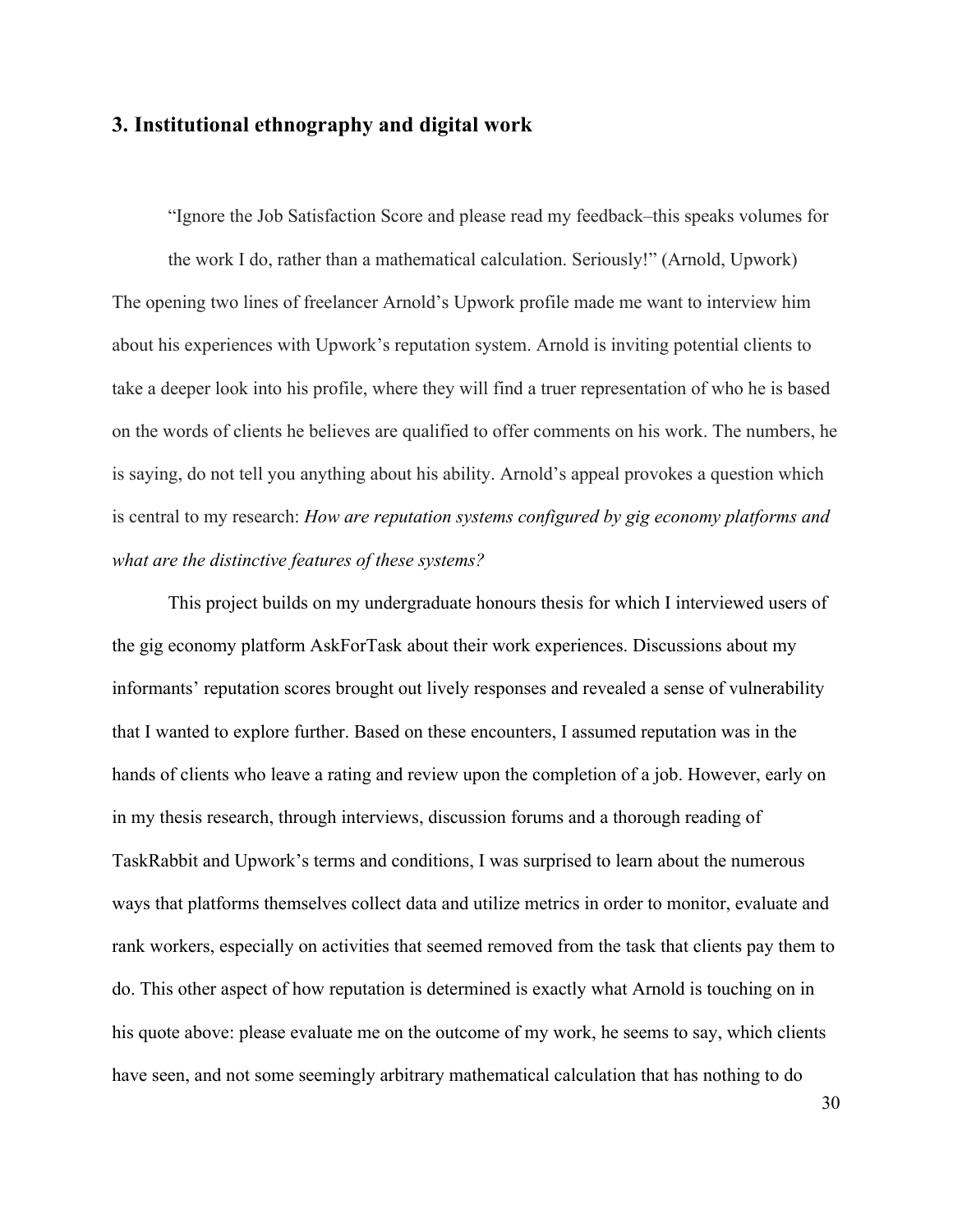with the work I do! The discovery and importance of this dual evaluation is voiced poignantly in Arnold's plea. Guided by the standpoint of workers, I listened to their personal experiences of gig work and how they feel about it as a way to explore the relevant structural dimensions of reputation systems and how they coordinate action.

The remainder of this section is divided into three parts. First, I offer reasons for choosing Institutional Ethnography as my research method. Second, I argue that we can learn about institutional dynamics by focusing the analysis on a platform's design and structure, rather than the current scholarly tendency to group and analyze platforms based on the types of work they trade in: *remote* types of work, or *local* service work. Finally, I discuss the political and ethical questions arising from my methodology.

# **3.1 Institutional Ethnography**

My research draws on Institutional Ethnography (Smith, 2005) for three reasons. First, Institutional Ethnography is an important strand of Marxist research for the study of work and institutions. Dorothy Smith, the founding figure of Institutional Ethnography, stipulates that the "institutions relevant to the people's experience, not the people themselves, constitute the object of inquiry" (Smith, 2005, p. 38). Every and any institution can be the object of inquiry, and in this thesis it's the institution of work, specifically digitally mediated gig work. Institutional Ethnography is not a typical ethnography that records biographies and doings of specific cultures, or one that creates analytic categories of users, but instead looks at how macro-level structures of institutions coordinate the local activities of people—what's known as the ruling relations (Smith, 2005). Smith proposes a social ontology that is based in actualities and everyday doings of people as opposed to a social inquiry that affords agency to concepts. The social is simply defined as people's doings or activities and how they are coordinated with others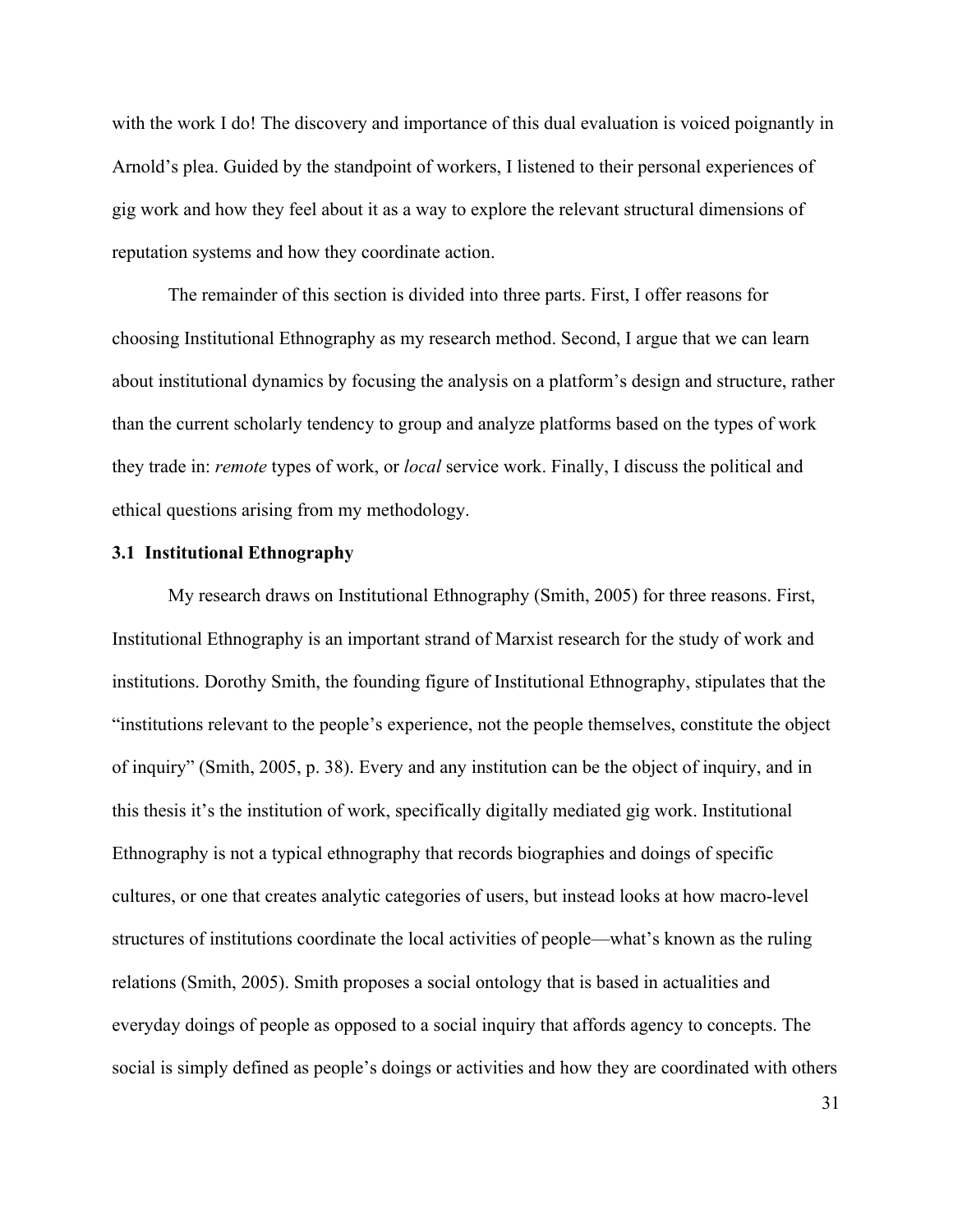(p. 227). Social organization emerges from this coordination, and the sequence of actions embedded in the set of relationships that make up social organization. Smith's (2005) mode of inquiry follows from a materialist approach to ontology outlined in Marx and Engels' *The German Ideology* (1976). Like Marx and Engels, Smith contends research must begin in the real, material processes and be orientated towards individuals and their actual practices, or what she calls actualities (p. 54). This method requires shifting away from sociological approaches that perceive the social world as a set of concepts divorced from everyday experience.

The second reason I chose Institutional Ethnography is its focus on the relationship between texts and material processes. From the standpoint of workers, Institutional Ethnography contemplates how practices are informed and shaped by texts, because texts are material things that have the capacity to coordinate actions. Texts are responsible for producing stability and replicability of an organization or institution, but they are not necessarily conceived of as structure, and instead as a process or relation themselves. Texts are broadly understood as something material and replicable, on paper, film, or electronic-mediums like platforms. The texts themselves are people's doings, because they represent "objectified consciousness" that exists in material form rather than in people's heads, and when activated by the reader or user they lead to action. For instance the stinging text on Arnold's profile activated a sequence of actions that resulted in me hiring him to be interviewed about his gig economy experiences. Texts that coordinate the social are not conceived of as inert words on a page, but lively, activating devices. Texts mediate the 'ruling relations' that researchers should set out to reveal. Ruling relations are the "distinctive 'translocal' forms of social organization and social relations mediated by texts of all kinds" (Smith, 2005, p. 227).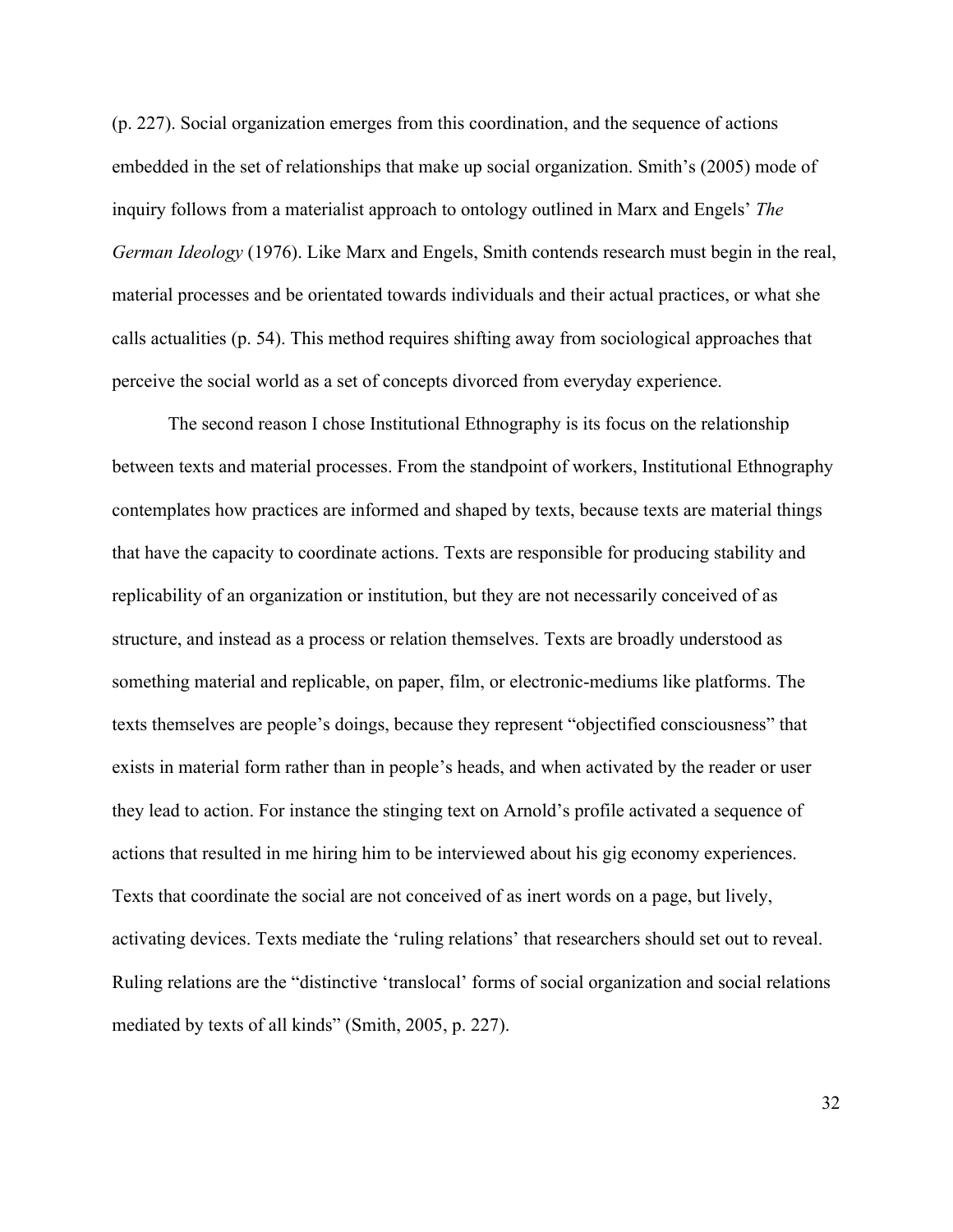All gig work is found and facilitated remotely—and often completed remotely; therefore, the work is heavily textually mediated at every part of the process. In the gig economy, profiles are the textual devices that are "essential to the standardization of work activities across time and translocally" (Smith, 2005, p.166). Social relations—how people are coordinated—are mediated through the profile, and social organization—how people are positioned—is determined by the status data found on the profile. The profile is a textual device which coordinates the doings of workers and clients. This device reveals institutional decisions about how individuals are categorized and classified. The relations of accountability which gig economy workers are subject to can be found in the profile as well. As a text, the profile functions like an 'interrogatory device' which transposes workers' experienced actualities into textually mediated and institutional realities (Smith, 2005, p 226). These are concretized in the indicators that display a worker's performance, such as client ratings, platform performance metrics and talent badges that are all mechanisms for feedback and evaluation. The profile is therefore an impacted text compounded by the combined effect of algorithms, platform staff, clients and workers themselves.

This project primarily focuses on the numerical text and symbols featured on worker profiles and the mechanisms responsible for this lively data. In recent decades, these digital devices and mechanisms have transformed how independent contractor work is coordinated, particularly the triangular relationship between the worker, the client, and the platform. The profile facilitates standardization across highly disparate job types, practices, and spaces. Since all encounters and interactions are performed through a worker's profile, it serves as the focal point of my interviews. By following the doings and actualities of workers, I was able to "marshal material evidence to support an alternative analytic account" (Ranking & Campbell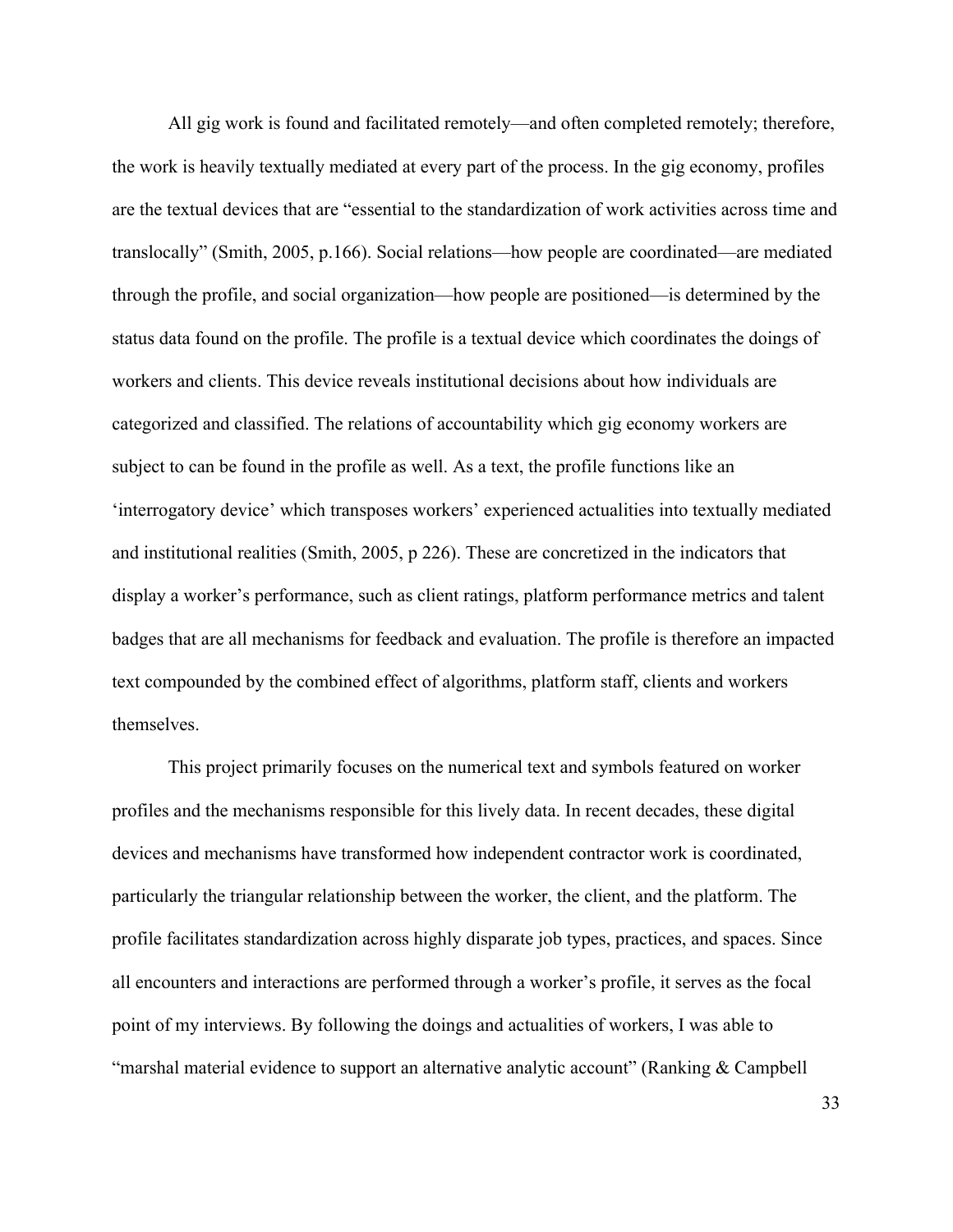2006, p. 167) of how online labour marketplaces create conditions of dependency and compliance that upset notions of independence and freedom inherent in the independent contractor classification.

Third, Institutional Ethnography has a mandate to explain *how* things work. In doing so, the mapping of different and particular work knowledges and processes offers a guide to general institutional dynamics. The protocols of Institutional Ethnography invite researchers to learn from people's experiences regarding what they actually do, how their work is organized, and how they feel about it (Smith, 2005, p.31). Whereas work usually refers to what people are paid to do, in Institutional Ethnography the concept is understood in a more capacious sense where work is "anything that people do that takes time, effort, that they mean to do, that is done under definite conditions and with whatever means and tools, and that they may have to think about" (Smith, 2005, p.151). This conceptualization is especially useful for analyzing the gig economy where so much unpaid, unacknowledged and emotional work goes into the labour process. Drawing on Smith's definition, I am able to show how two aspects of gig work are intertwined. On the one hand is the paid labour, which accounts for the labour time expended on the actual task or project the worker is hired to do. On the other hand is the equally necessary but unacknowledged platform labour that precedes or follows any paid work. In addition is the emotional work required to mediate the expectations of clients and platforms, both of whom have direct influence over the workers' reputation score. Through an analysis of interviews and text message exchanges, and my engagement with the transcribed interview data, I construct a comprehensive map of the entire labour process from the work knowledges of a diverse range of workers (including a delivery driver, events planner, handyman, graphic designer, cleaner and a market researcher). Learning with people from a diverse range of occupations and work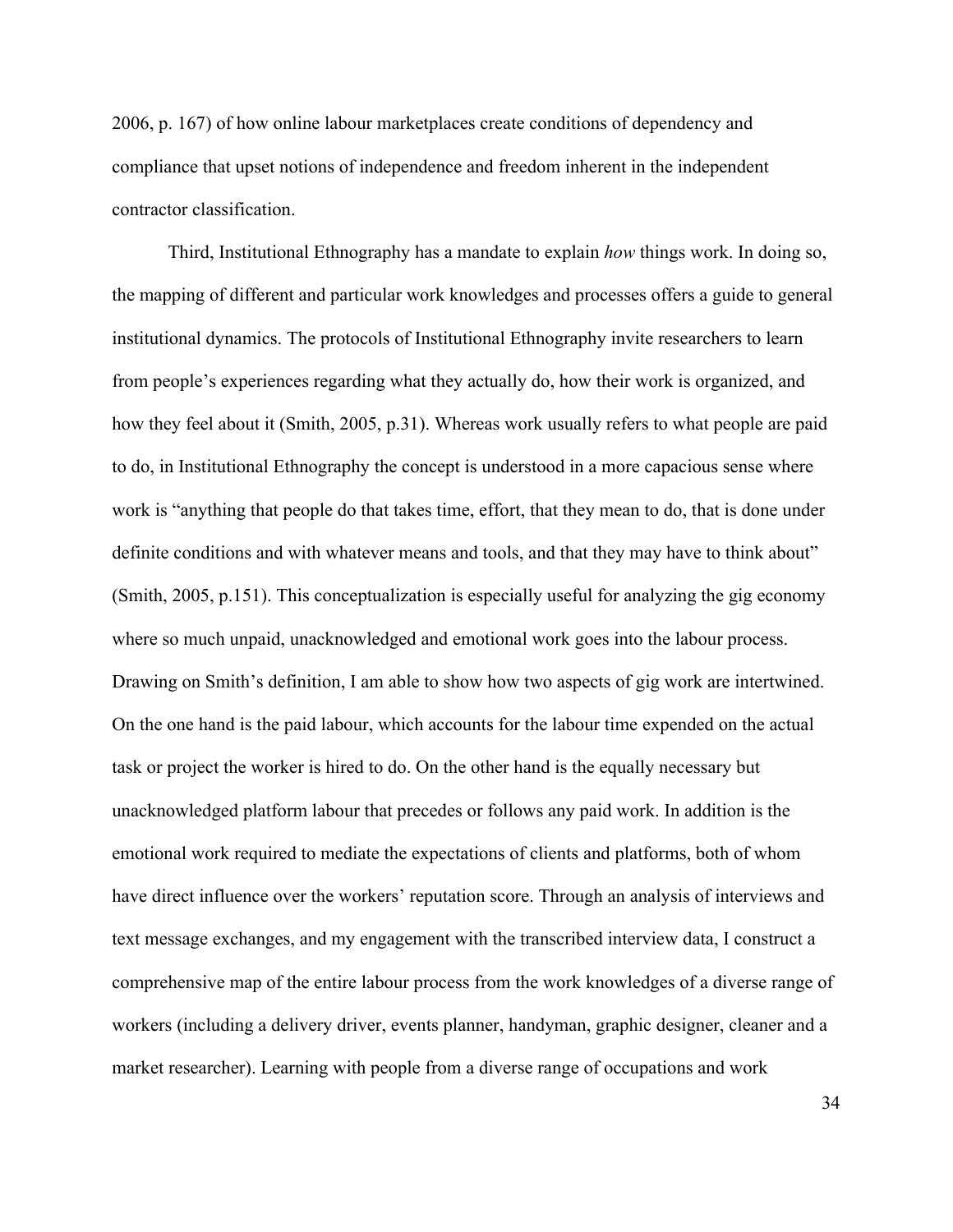histories, combined with looking across two gig economy platform sites, revealed differences in experiences within the shared and standardized labour processes established by the two platforms.

# **3.2 Toward a lean platform framework**

Scholarship on the gig economy tends to focus on platforms that deal with *remote* gig work, like Upwork and Freelancer (Caraway, 2010; D'Cruz & Noronha, 2016; Schörpf et al., 2017; Wood et al., 2019), or *local* task-based gig work like TaskRabbit and Uber (Veen et al., 2020; Shapiro, 2019; Attoh et al., 2019; Shor et al., 2020; Rosenblat & Stark, 2016). I bridge this divide and propose that platforms with similar design features offer an alternative analytic approach. Regardless of the type of work and workers in supply, platforms that share similar design features enable similar social processes and social relations. Approaching an analysis of platforms in this way offers insight into the broader institutional dynamics facilitated by the particular technologies of power and knowledge underlying these features, and how these technologies bring about tensions between worker autonomy and platform control.

On the surface, the low-skilled local service work of TaskRabbit and the professional remote work of Upwork appear to have little in common. Nevertheless, they purportedly share the following features: workers can set their own pay rate, decide on their availability to work, select from a wide scope of job categories and choose whom to work with. On both platforms, workers engage in conversation with clients through in-platform chat functions prior to agreeing to work, and frequently when the work is taking place. On both TaskRabbit and Upwork, the task or project is performed out of the client's purview, so the outcome of their work rather than their doing of the work is what's evaluated by clients, which affords freedom over how they execute the job. This creates an expectation that independent contractors are freed from bosses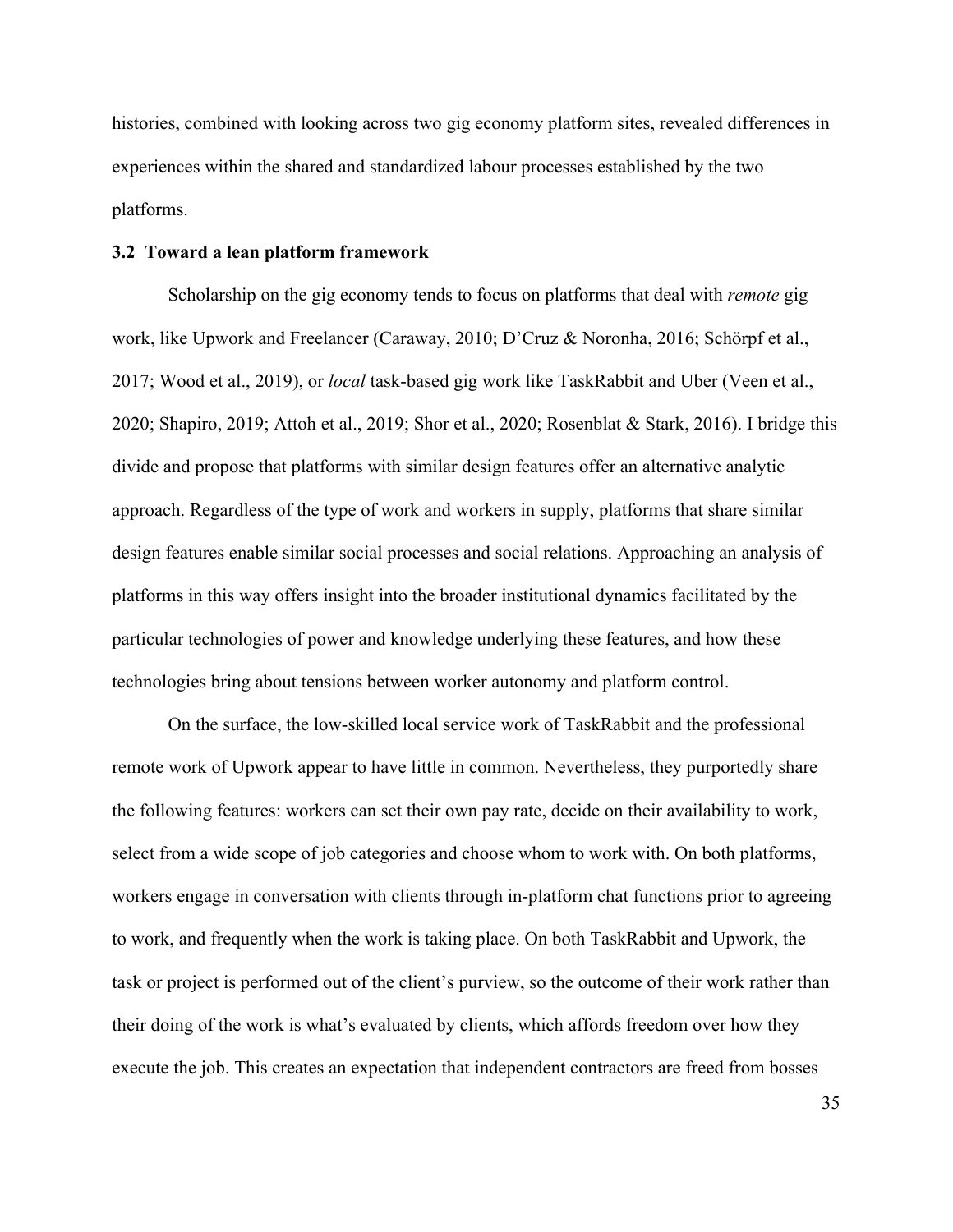and direct oversight. Having the freedom to make these choices and being free from supervision and control correlates with notions of workplace autonomy (Pichault & McKeown, 2019). These features are analyzed in greater detail throughout the paper, and then critiqued to show how notions of freedom and independence come under question through platforms' interference in the labour process, especially through their use of obfuscated data tracking mechanisms and algorithms—both of which coordinate workers' actions and shape behavioural expectations. Upwork, a remote platform, and TaskRabbit, a local task-based platform, share much more in common than other platforms they are typically grouped with and analyzed in relation to. This commonality between Upwork and TaskRabbit can be demonstrated by contrasting each of them with a platform of their own type—remote platform and local task-based platform respectively.

Amazon Mechanical Turk (AMT) is a remote labour platform that specializes in simple processes like transcribing receipts, doing surveys or classifying images and videos. The Oxford Internet Institute's Vili Lehdonvirta's (2018) study of these "click-work" platforms show that the work involves low-paid piece rates for fast-paced repetitive tasks with little variation, creative input, or freedom to negotiate contract terms. When workers sign in and activate their profile, tasks are automatically assigned in an unbroken sequence, much like how call centres assign calls to telephone operators. However, workers experience some autonomy insofar as they are not directly supervised, and they have some flexibility in choosing when they are available.

TaskRabbit is an app-based platform, whereby tasks are coordinated through an app on a cell phone, and yet the labour process works significantly different from other apps that offer local service work. Task-based platforms that intermediate a local connection of a specific service like taxi driving (Uber) or food delivery (Deliveroo)—which happen to be sources of income for my Vancouver-based interviewees—have been shown to afford workers little control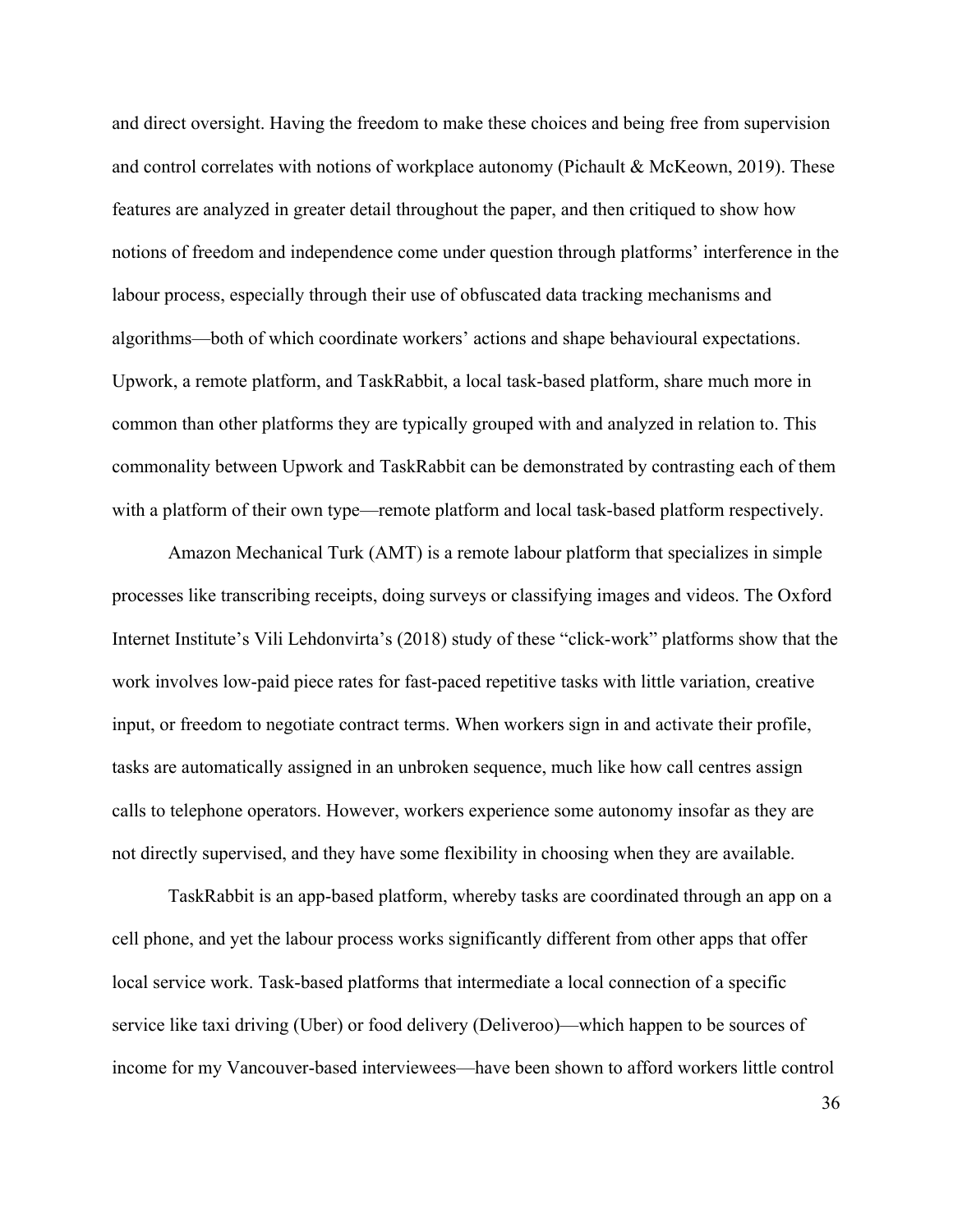over their work (Rosenbalt & Stark, 2016; Veen et al., 2020). With a simple swipe to activate their profile, these service workers are free to start and end their work shift anytime they choose, and yet they have no control over who they work with or how much to charge, since both are determined by algorithms. Workers on these "customer-led" (Gandini, 2019) platforms are often said to be misclassified as independent contractors. Despite the clear lack of autonomy that these workers have over the labour process, a recent Californian referendum (Proposition 22, in November 2020) to challenge current legal classification of gig workers sided with platforms 58% to 42% (Naughton, 2020), which means gig workers will continue to be classified as independent contractors. While Uber in particular has received a good deal of media and scholarly attention, less attention has been paid to workers using gig platforms such as Upwork and TaskRabbit. Using Institutional Ethnography to explore platform-worker-client relations from the standpoint of local service workers and remote freelancers, I explore the ways in which autonomy comes under question through mechanisms that coordinate workers' actions and shape their behaviour.

#### **3.3 My dual investment as a researcher and client**

Participating in this research as a paying client replicated the production / consumption process, which raised some ethical and political considerations in relation to what it means to both pay and publicly evaluate research subjects, as well as the implications of being accountable to two, sometimes opposing, rules and guidelines: The University of British Columbia's Behavioural Research Ethics Board (BRED) alongside TaskRabbit and Upwork terms of service. BREB, through which this research was conducted, stipulates the following guidelines in relation to payment for research subjects: "Voluntary consent must be free of undue influence in the form of inappropriate inducements. The amount or kind of payment should not be such that the subject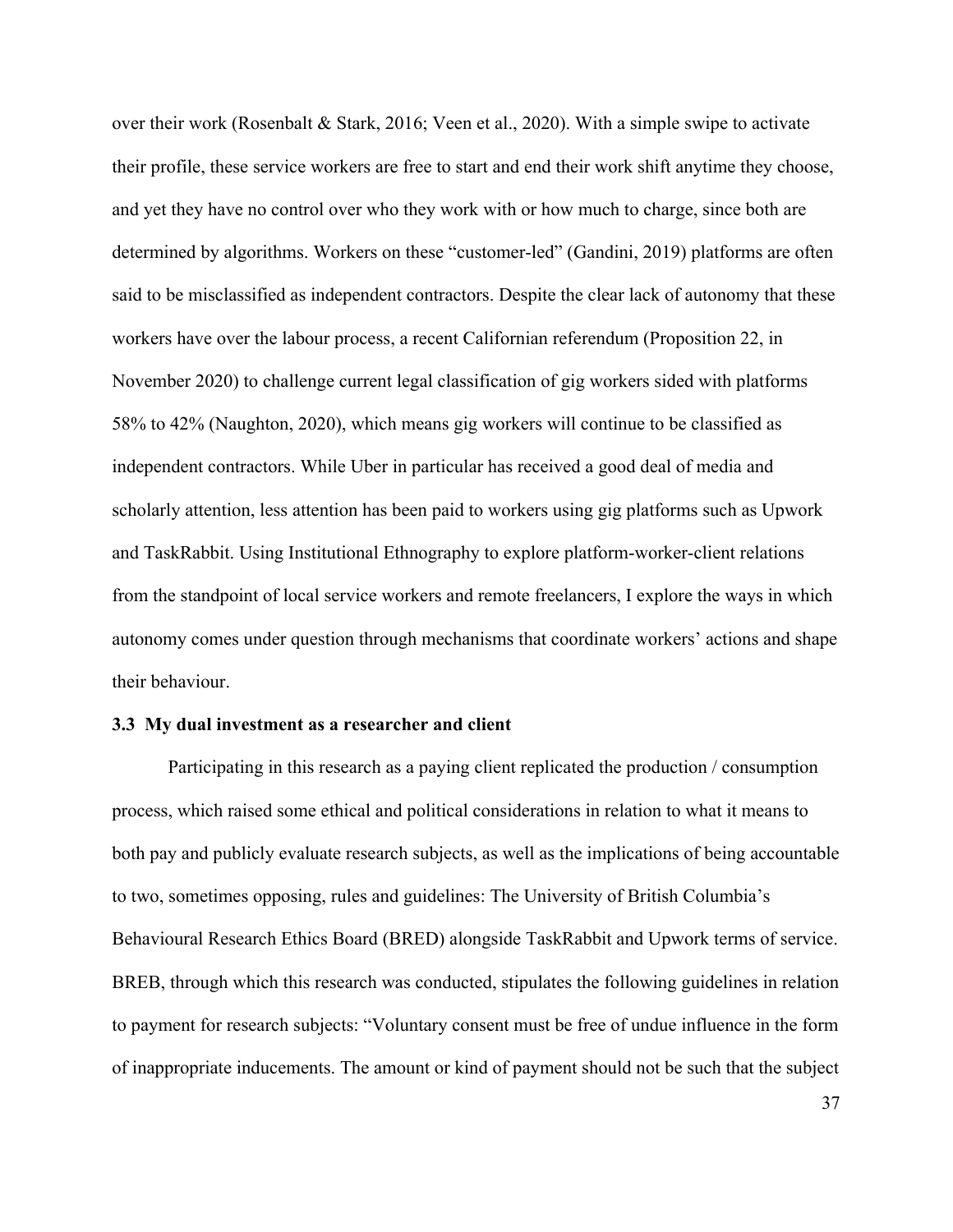will base his/her decision to participate on the potential material rewards." My research subjects unquestionably based their decision to participate on the monetary reward; however, the money offered was appropriate. In the social sciences it is uncommon to pay interview participants, but sometimes it is necessary, especially in situations like mine, when taking on a position in a field comes with clear expectations like paying people for their labour time. In regards to payments, BREB requests researchers be "sensitive to the possibility of undue inducement for participation, such as payments that would lead subjects to undertake actions that they would not ordinarily accept." The dollar amount offered and paid to research subjects was in keeping with the hourly rate of pay that they stipulated on their platform profile. Therefore it would not be considered an "undue inducement." What workers were paid was an equivalent amount to what they would typically seek in relation to the time investment of any paid task or project.

A principle of academic research is that there is no obligation for participants to participate: however payments can be interpreted as coercive, which undermines consent (Head, 2010). Uninformed consent is bad practice which risks negative repercussions for research subjects. An example is Lincoln Clarkes' (2002) *Heroines.* The book is a collection of staged photographs of women figured as heroin addicts living in Vancouver's Downtown Eastside. With full knowledge of their compromised situations, Clarkes exploited the women's vulnerable position and offered a small sum of cash in return for a staged, "film noir" style photograph and a signed consent form (Butler, 2004). In order to ensure that I received participants' *informed*  consent, I used the platform chat function to address their questions and concerns before they agreed to the interview. Once the interview subjects agreed to participate, I emailed a consent and confidentiality form. The exchanges with freelancers were all straightforward, in that the communications were precise, clear, and a couple of them reminded me of their familiarity with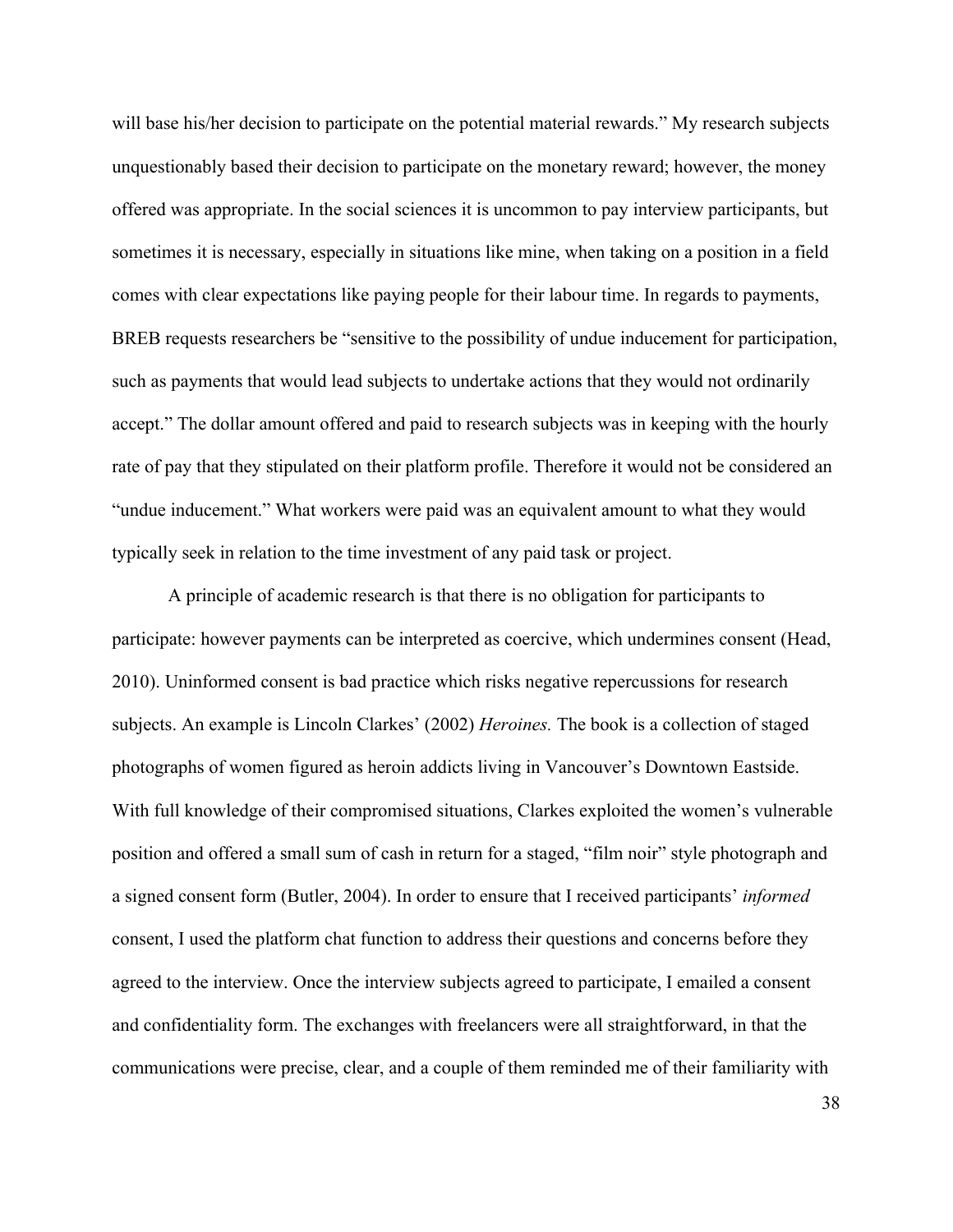graduate work. Nicola noted, "I've carried out research myself and understand the protocols around consent and confidentiality". Some of the taskers had more pointed questions in advance of the interview: one participant asked what sort of questions would be asked, and one person wanted to make sure the camera could be off before agreeing. Communicating with me as a client, the workers embraced their autonomy by asking questions and negotiating terms of the job. I recognize that gig workers are precariously employed and may take risks for money, but they are well educated independent professionals in a position to understand the terms of the interview.

BREB stipulates it is considered coercive and thus unacceptable to have payment depend on completion of the project. When participants agreed to be interviewed, all funds were transferred and held in the respective platforms "escrow" payment system. When the interview was complete I approved the invoice, closed off the contract and payment was released. Payment was not dependent on the completion of my thesis. Nor was payment dependent on completion of the interview. All participants received, read and signed a consent and confidentiality agreement which stipulated the nature of my research and their involvement, and this explicitly said they are free to withdraw consent at any time, and are free to leave the interview too something which I reiterated at the beginning of every interview. However, in practice, the possibility to withdraw from the interview was complicated by my decision to hire and pay people through the platforms, particularly in the case of taskers, who are bound to the platform's performance metrics.

If a tasker refuses an invitation, their 'acceptance rate' will be impacted. If they accept but then later decide to withdraw from the task, their 'reliability rate' will decrease. This latter metric is displayed on a tasker's profile and is something potential clients may contemplate when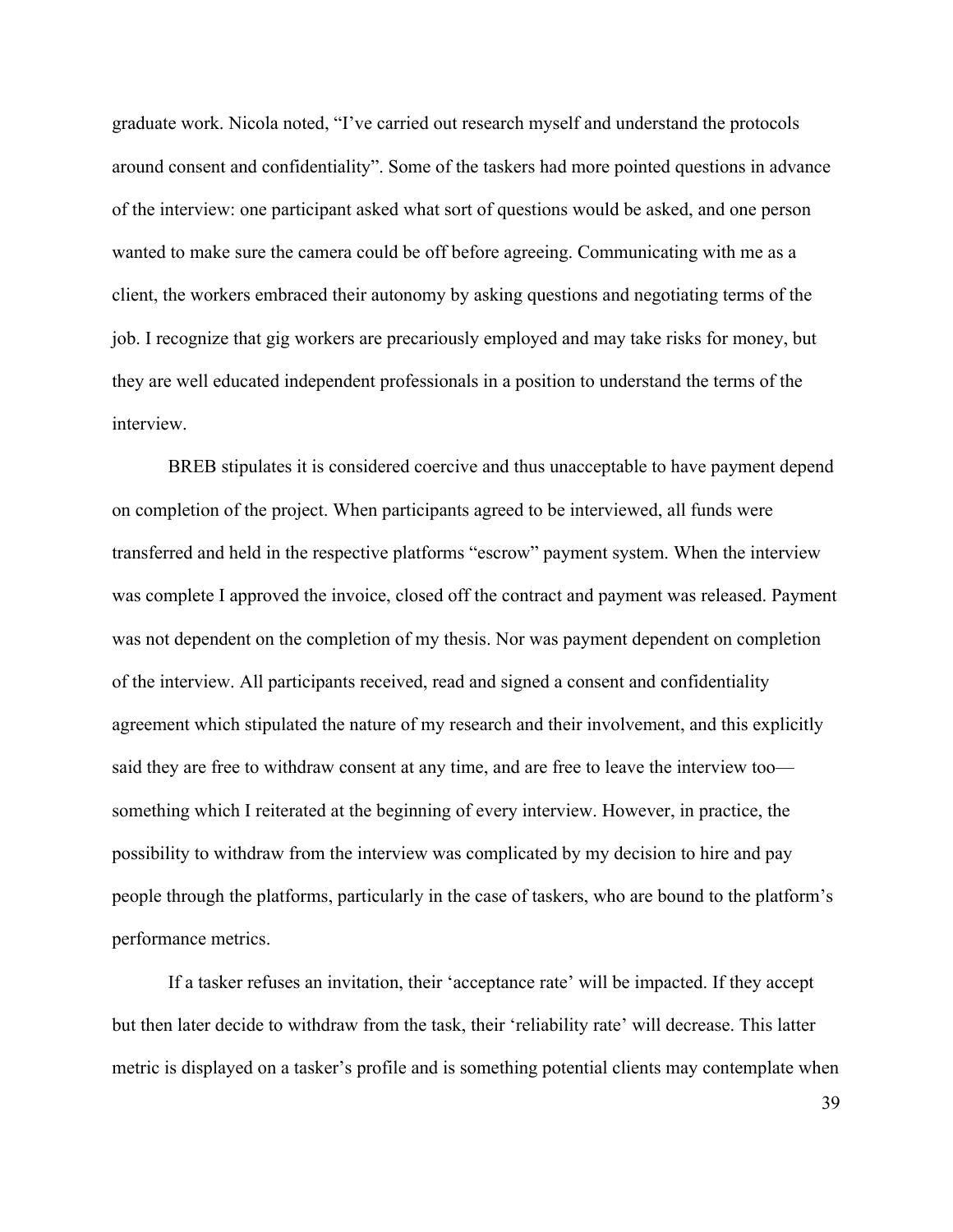deciding whom to hire. TaskRabbit's algorithm uses both metrics to determine the rank of the tasker and how close they sit to the top of the recommendation list, and therefore how visible they are to clients in the first place. Fortunately, the client does have the option to withdraw a task after it has been arranged, without undue harm to the tasker's matrix. All except one tasker accepted the invitation, and for this sole refusal, I revoked the invitation. When rescinding the task, the platform asked for a reason, and I selected say "job no longer needed." This ensured the tasker's metrics were not unduly damaged. In contrast to the sole rejection on TaskRabbit, twelve Upwork freelancers rejected my request; out of seventeen invitations, only five agreed. Some gave a reason, such as "not my area of interest," and others rejected without providing justification. Unlike TaskRabbit, Upwork claims not to penalize workers for rejecting invitations. A query about the impact of turning down offers was raised by a freelancer on a knowledge forum that I read (a place freelancers go to ask questions and seek answers from peers and support staff), and Upwork's position was confirmed by a staff contributor. Taskers may have felt pressure accept the interview gig because they were constrained by the metrics. Despite the fact I would have withdrawn the task without penalty should they decline, I did not make this explicit. My own understanding of these processes was only fully developed by the third interview with Geoffrey, who I kept (and paid) for 45 minutes longer than the one hour in order to really get a sense of how the metrics work. By choosing to operate as a client, as a consumer, I entered into the platforms logic and became embroiled in the workings of their reputation systems. Their regulatory texts, the algorithmic logic, reached into the local and specific setting of my thesis, and engaged processes that were out of my control. In my final two interviews with taskers Charlotte and Rui, they informed me that in certain circumstances, it is possible to reject a task without penalty. If the job is miscategorized, for example the client has requested a task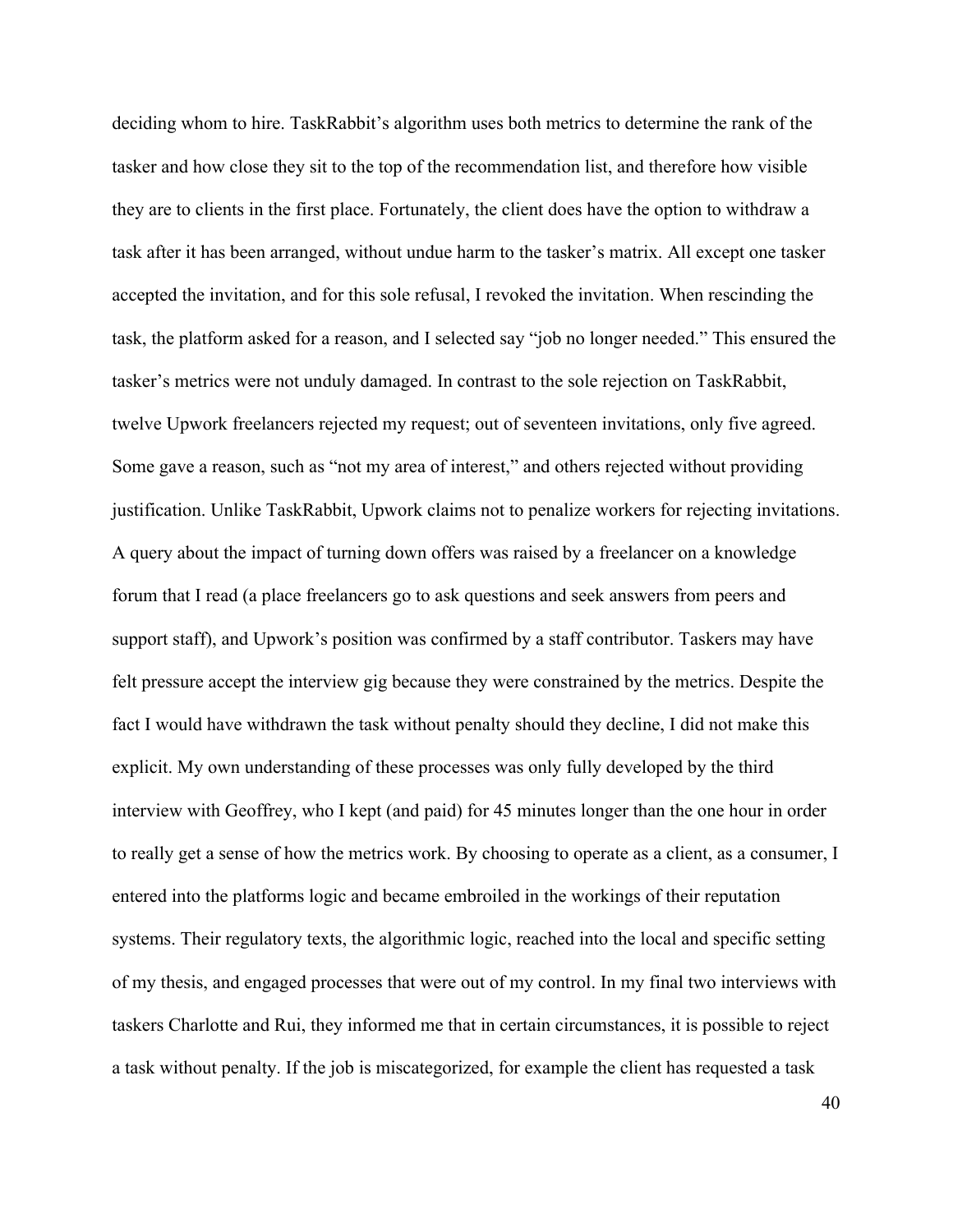from the shopping category but actually wants their bathroom cleaned, taskers can reject the invitation and select this option as their reason. Even if the error or mis-match stems from the client, the tasker still must provide written justification to both the client and to the platform. To be interviewed about their work experiences is a mis-categorization. This task is an anomaly that did not fit within TaskRabbit's pre-determined job categories, and therefore research subjects could reject it without penalty, assuming they knew this was a possibility. Another study of appbased gig platforms found workers to not fully understand the consequences of rejecting jobs (Veen et al., 2020), and despite TaskRabbit is being transparent about the metrics it uses to measure performance, taskers may be ambivalent about rejecting jobs because they are so fixated on achieving perfect scores. Despite the option to walk away without consequence, the variation in rejections between the two platforms indicates that taskers may have felt more obligation to participate and speaks to the point of my project: autonomy is restricted by the performative expectations enforced through information management systems, and I myself became implicated in these very systems.

As a client, I actively shaped participants' reputations in ways that could affect the likelihood of securing future work opportunities. This possibility is most obvious through the rating I assigned them after the interview, but also through the objective metrics that measure activity and contribute to the job success score and chances of earning top-rated talent badges. As a client, I became embroiled in the shaping of these workers' reputations. On Upwork's knowledge forums, freelancers discuss how higher value projects carry more weight in the JSS calculation, which indicates that taking on a \$30 contract is not deemed favourable. Small changes in scores can have dramatic impact: for instance, a fall in JSS from 90% to 89% will lead to many missed opportunities as clients have the ability to filter out lower ranking workers.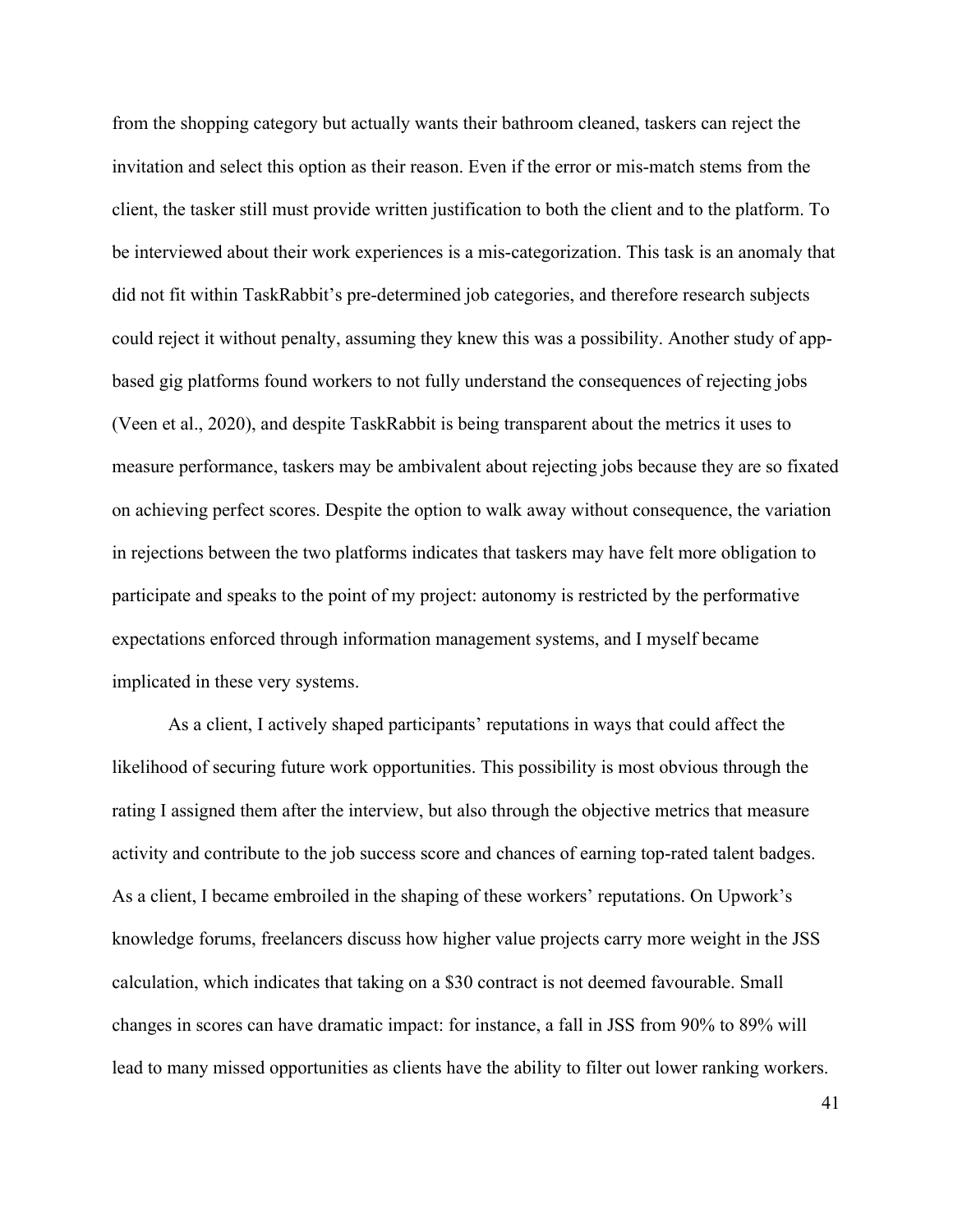At no point did any participant I interviewed ask me to rate them favourably, but I chose to assign all workers maximum points, which was an accurate reflection of how I felt about each interview. For such an unusual request, people were extremely open and willing to engage every question I asked. This may shed light on controversies about the ethics of paying research subjects for sharing their knowledge and self-reflections.

Another consideration that I reckoned with is when an interview subject is being paid for their knowledge, what is the status of the truth claims made in the interviews? I'm communicating with people online through the very method that employs them, so how much can the company know about what they are saying, and how does this influence our interaction and the state of the interview data? After all, if the boss is listening are people likely to tell the truth? And what is the likelihood of being reprimanded if they say something that is picked up by and offends the platform moderators? I was concerned was that respondents may give fictional accounts when under surveillance. Platforms record and store data about all activities on the platform, including all the text messages exchanged through the respective chat functions, and recordings of videocalls, as I was reminded by the following automated notification when I typed "Zoom" into the Upwork job posting: "Simplify conversations. Make voice & video calls through Upwork Messages. It's built into your workspace." To protect participants all interviews were conducted on the independent platform, Zoom, which meant that Upwork and TaskRabbit could not capture the interview data. In conjunction with the consent and confidentiality agreement, this decision gave me confidence that participants would respond honestly to my interview questions. The texts exchanged through the respective platform chat functions were limited to setting the terms of the interview, such as when, where, how long, plus any other logistical questions. These messages were irreproachable, leaving the anonymized interview data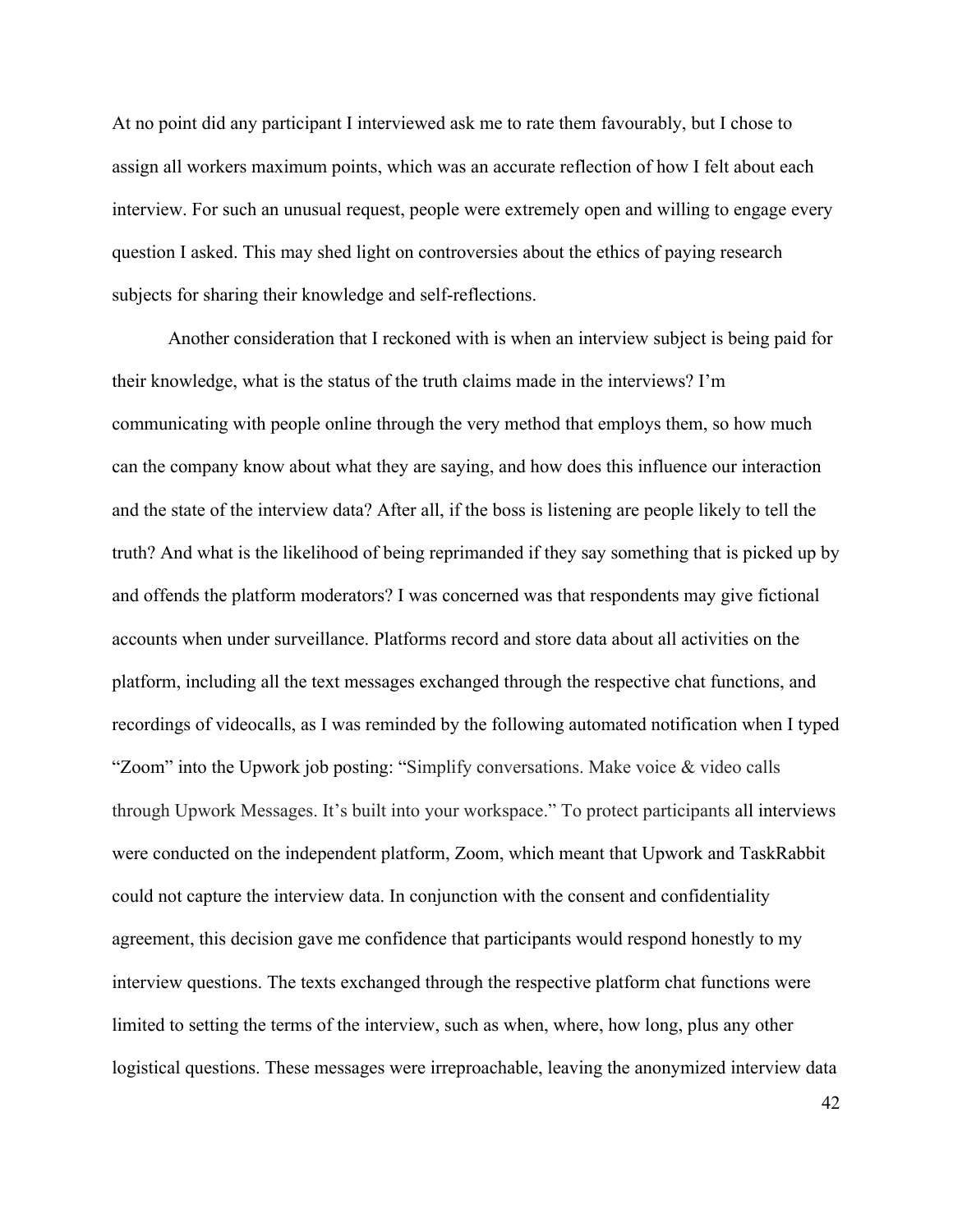as the sole site of condemnatory remarks. All this to say I was confident workers felt that they were in a safe space and protected from any potential repercussions.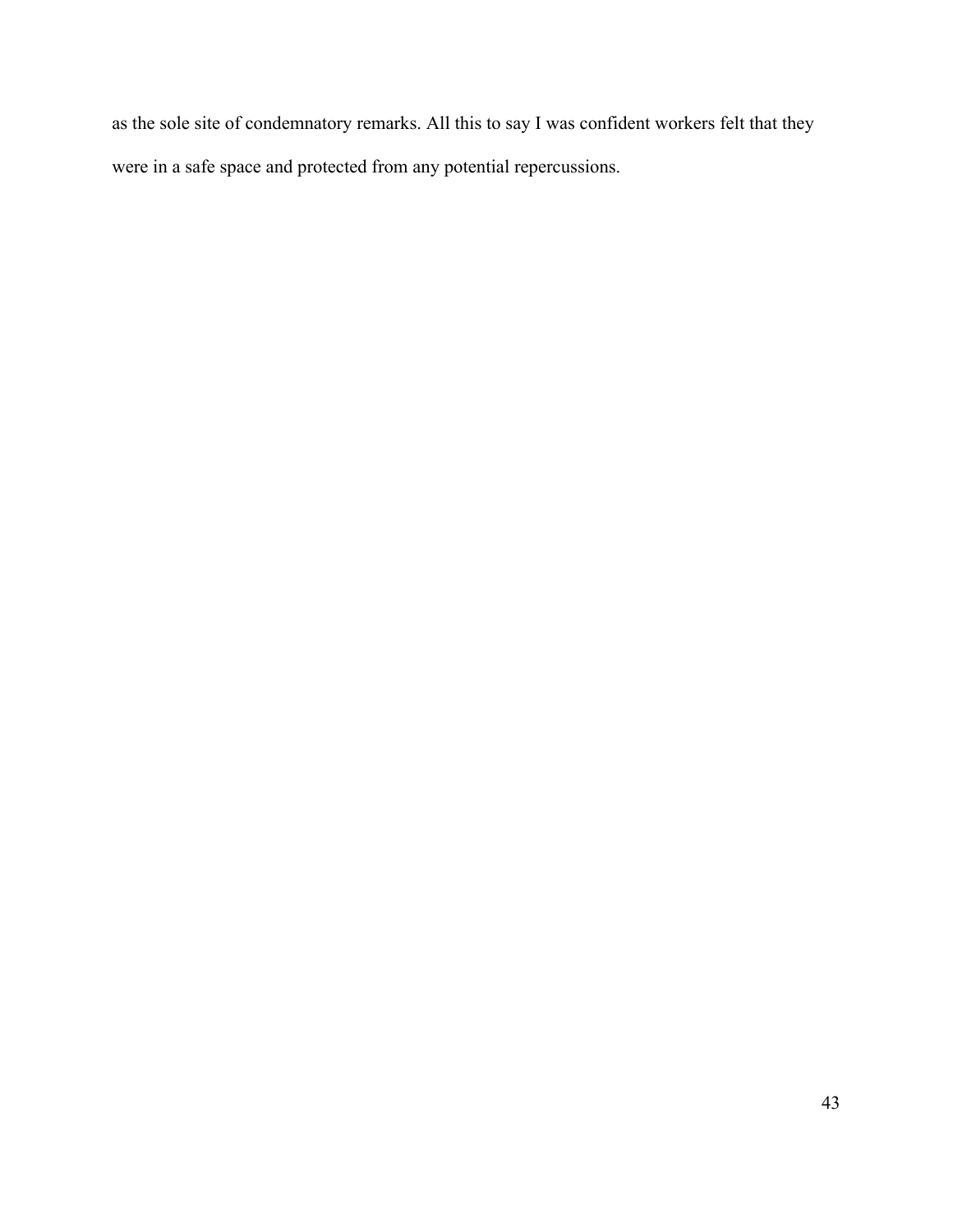# **4. Mapping the labour process from the standpoint of labour**

Collecting an array of work knowledges to map the doings of diverse workers reveals how institutions coordinate people trans-locally (Smith, 2005). This section maps the labour process, first from the standpoint of Upwork freelancers and then from that of taskers. The sections that follow critique the terms and conditions laid out by Upwork and TaskRabbit in order to show the multiplex ways in which workers' own understandings of autonomy are undermined in the face of powerful information management tools that restrain their freedom in reality.

Freelancers Marty and Arnold, both of whom have 30-plus-years of experience as independent contractors, transitioned into the field of platform freelancing around the mid-2000s. Arnold admits the shift to online gig work was not as a choice, but rather a necessity: "So basically they [platforms] massively increased competition that basically forces you to go online" (Arnold). The digital revolution made the transition to remote labour platforms inevitable, but it was not freely chosen by Marty and Arnold. Before the rise of the platform economy, Arnold said, "I have had one or two employees at one time. So, I did have an actual bricks and mortar studio and a business going on." With the rise of online labour marketplaces in the mid-2000s Arnold and Marty both closed up shop and shifted their operations from a rented workplace to their residence. There was no need to continue with renting premises because "a lot of the local and, you know, direct face to face meeting kind of work you know, became fewer and farther between" (Arnold). Describing his transition Marty recounts the time when he noticed his traditional method of finding clients became obsolete: "Around the mid-2000s I suddenly realized, you know, why aren't my Yellow Pages ads working anymore? Obviously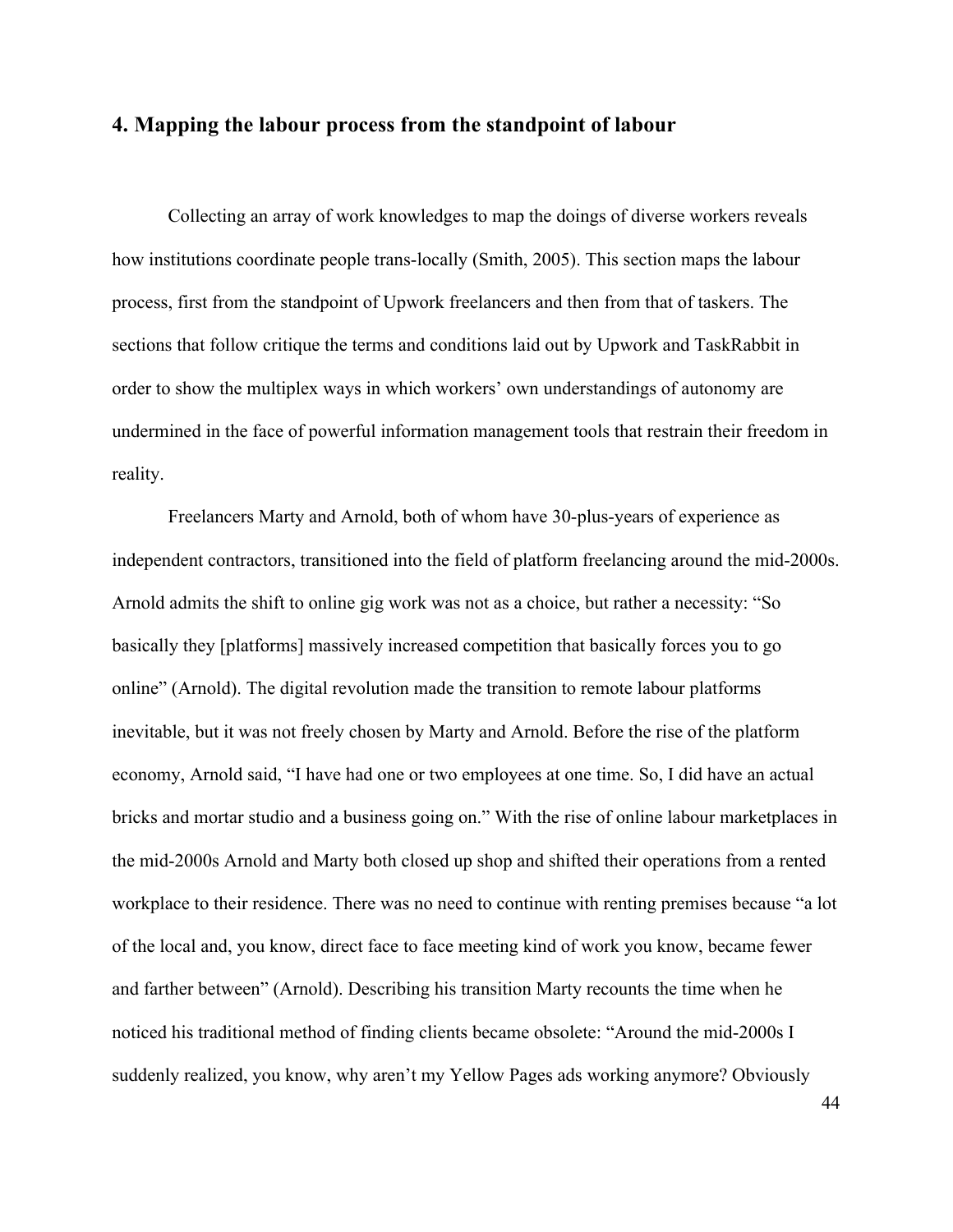that's not working 'cause you're just in a sea of other graphic designers." Upwork offers freelancers benefits in the form of a "ready-pool of clients" (Arnold), with "thousands of job postings from companies based in countries around the world" (Nicola). This apparent abundance of opportunities means a time-consuming part of the marketing is taken care of, eliminating the need to engage traditional marketing strategies like cold calling and direct emailing. On the other hand, a ready pool of skilled workers from around the world bolsters competition and reduces potential value for the freelancers. Freelancers noted that projects found off-platform often pay two to three times more than those found through Upwork and similar platforms, which can partly be explained by the ability for freelancers based in countries with a lower cost of living to offer their services for lower wages.

Marty and Arnold initially transitioned to the online labour marketplaces Craigslist and later Kijiji, which both operate much like traditional classified ads. Arnold depicts the momentum of the digital turn; "initially I, as far as an online platform, you know, started searching for jobs on Craigslist and it was probably in the days before Kijiji but, you know, when Kijiji came out I started looking there as well." Arnold continues to say that in the past few years, "postings on Craigslist started disappearing 'cause some companies [clients] would go to these headhunters." Headhunters are platform staff who scrape other online sites like Craigslist and "scoop up projects to present them on their platform" (Arnold). These more professionalized platforms like Freelancer and Upwork stepped in to intermediate the market and change the dynamics of how projects are found, carried out, and evaluated. Like Upwork, Craigslist connects workers with clients, but they take no fee, collect no performance data, offer zero opportunity for public feedback, and exert no influence over the labour process. There are no reputational scores to make a user's prior successes visible; therefore, clients and workers have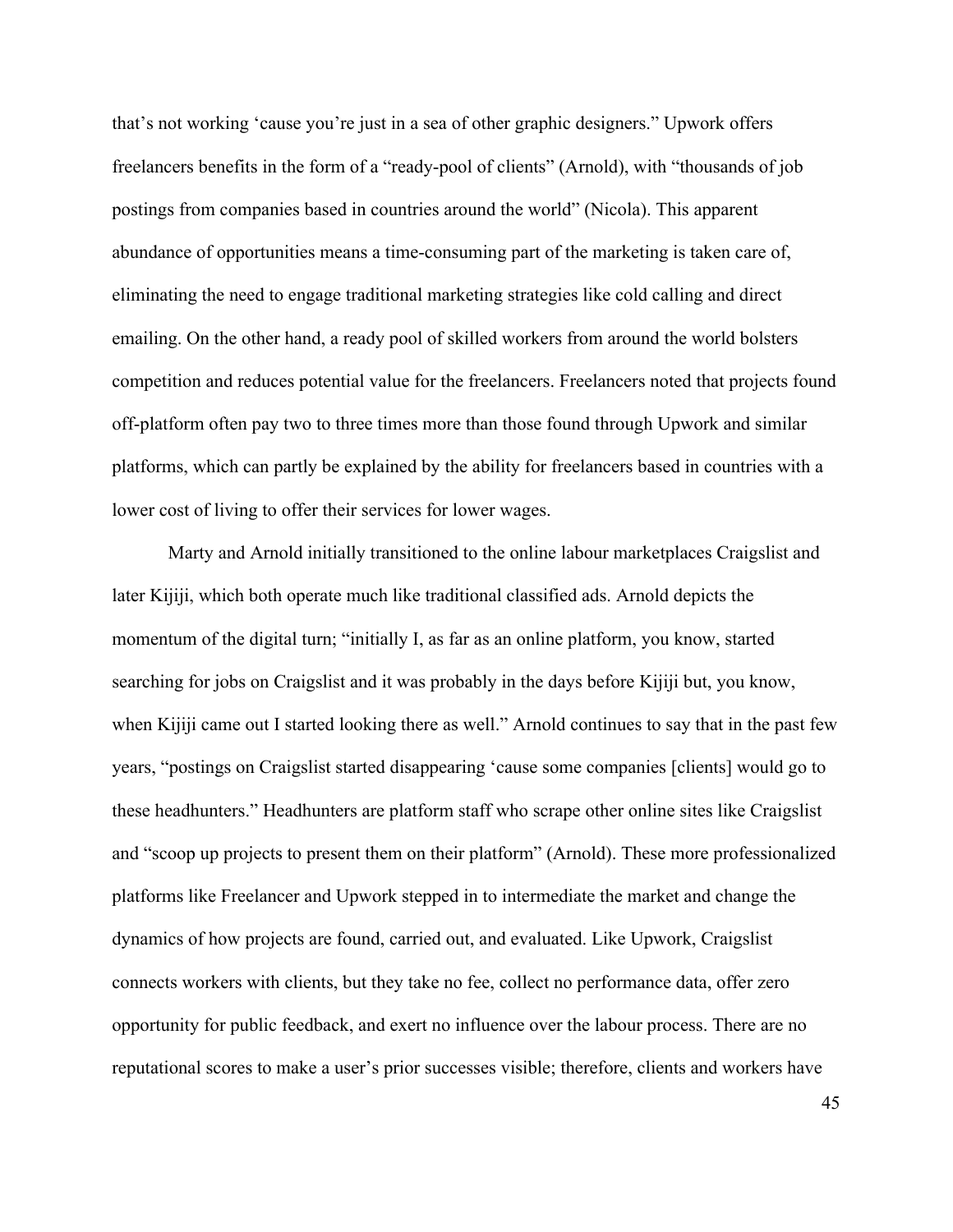less information to determine how trustworthy each might be. Since the mid-2000s, professionalized platforms like Upwork have come to dominate the marketplace for remote labour. They have positioned themselves as increasingly important gatekeepers to freelancer projects. After Craigslist slowed down Arnold "signed up on Freelancer, then there was Elance and then Elance got bought out by Upwork." Each of these platforms regulates and mediates access to work differently, and all have variations of a reputation system alongside other mechanisms that control and organize workers in their bid to create both trust in the marketplace and competition for jobs.

# **4.1 Upwork terms of service**

Freelancers connect with clients and enter into contracts, but as an intermediary the platform bears no legal liability for any associated actions and outcomes. Upwork's user agreement firmly states their position and role as an intermediary: "Upwork merely makes the Site and Site Services available to enable Freelancers and Clients to find and transact directly with each other." In section 2.1, Relationship to Upwork, the agreement stipulates, "You acknowledge, agree, and understand that Upwork does not, in any way, supervise, direct, control, or evaluate Freelancers or their work" (Upwork Inc., 2021d). In an early exploration of Upwork (when it was oDesk) using Institutional Ethnography, Brett Caraway (2010) notes that oDesk is in the business of providing online labour marketplace tools such as protected payments, user profiles and surveillance technologies. To access these "tools," freelancers must agree to the user agreement, terms of service and privacy agreement, which emphasize the company's limited liability and responsibilities. Caraway attests to Upwork's own testimony. The company's user agreement and terms of service continually restate in numerous ways that they have no "control" over, "involvement" in, or "influence" over the terms and conditions of any employment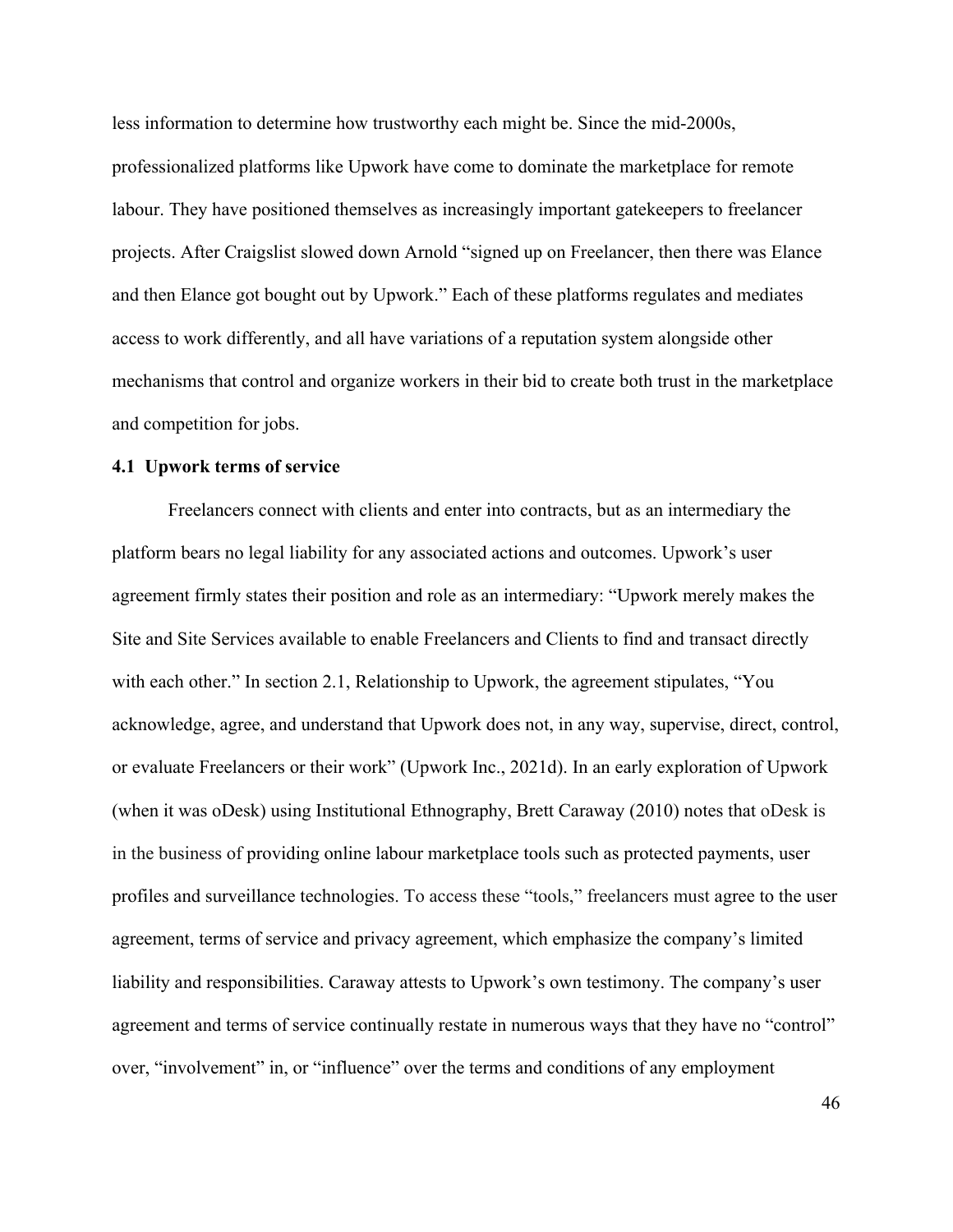relationship that may arise between freelancer and client, including the selection of the employee and working conditions. Caraway (2010) affirms this position; "oDesk is not a labour service company, meaning it is not in the process of directly managing labour, rather the service provided is the creation and maintenance of an online marketplace" (p. 114). From this perspective Upwork is framed as a marketplace that merely connects workers with clients, not a workplace that supervisors and controls the labour process. Top-rated freelancer Jack also adopts this perpective:

You're freer than the person who's working in essentially a nine to five job and you have a manager, you have to answer to and you have all these rules, regulations and structure. You don't have independence of their own schedule. They have to deal with office drama, office politics, all of those headaches. (Jack, Upwork).

Jack compares himself to a regular employee to emphasize who might be answerable to the rules and regulations of their employer. He is oblivious to the hundreds of pages of legal documents that govern his relationships to clients and the platform. As the most decorated freelancer I interviewed, Jack's enviable status (99% JSS and 'top-rated' talent badge) means he receives more invites to jobs from clients and headhunters than he can take on, and he's in an advantageous position to negotiate better pay and do work on his terms. As will be explicated in sections five to nine, Jack's experiences are radically different from the other four low-status freelancers who have many grievances about the rules, regulations and structure that constrain their ability to do work. Although Jack feels free from oversight, and Upwork asserts a distance from any sort of influence, control or involvement in the selection of freelancers or conditions of work, the platform is the meeting ground where workers and clients connect, and they set the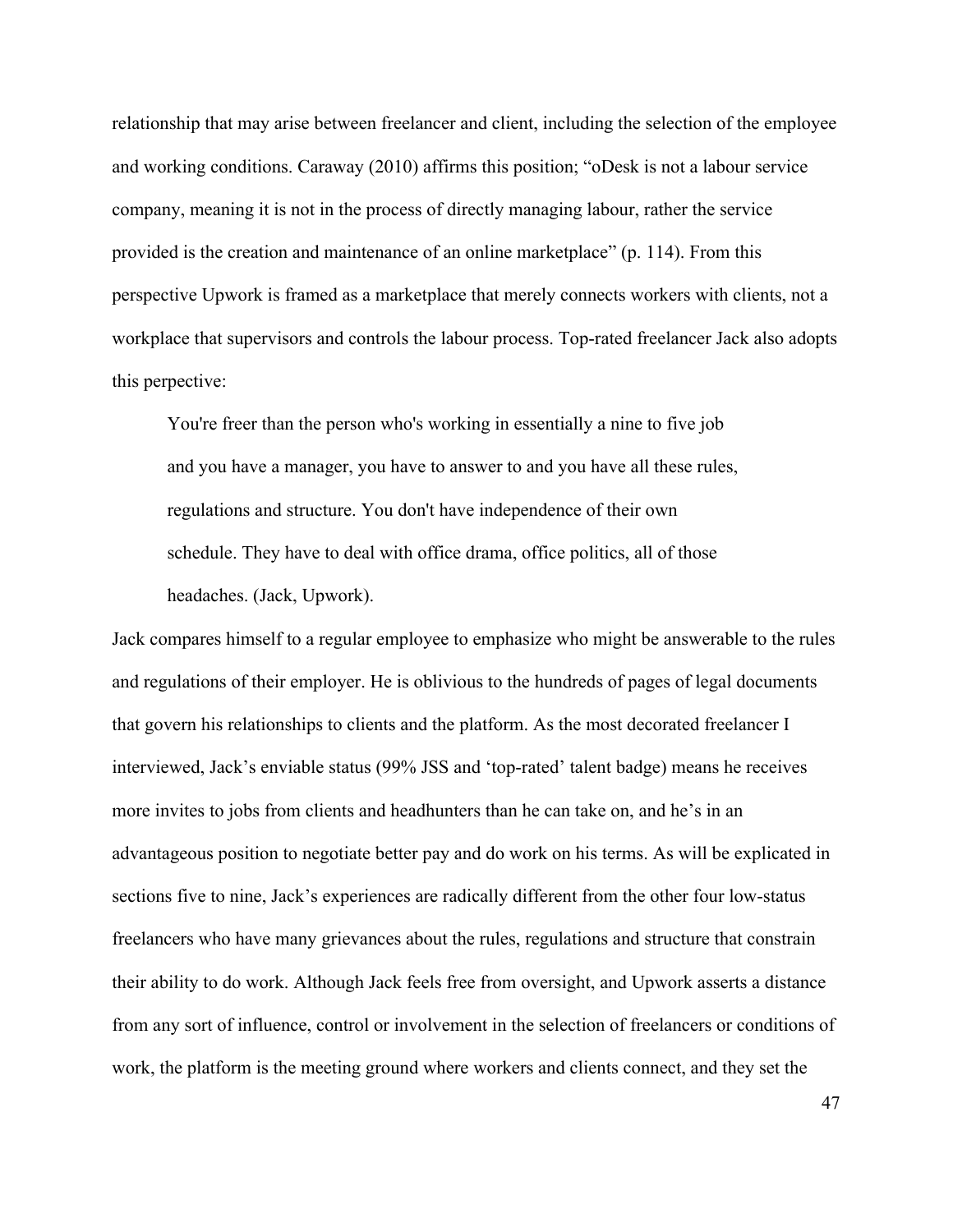rules of engagement. Numerous interactions, exchanges and activities are carried out and recorded here. Freelancers spend many hours every week on the platform: to job search, find clients, communicate with clients, apply to jobs, negotiate contracts, chat, videoconference and more. In addition, Upwork tracks and counts activity in numerous ways. For example, it counts the number of jobs applied to, contracts won, activity levels on open contracts, and response time to client messages to name a few (for a more comprehensive discussion, see section 5, What counts as reputation?). Digital information about a worker's online behaviour is expressed in digital traces that are recordered by algorithms and ultimately made trace-able through the metrics on a profile. When the company claims that they have no influence in the selection of employees, there is no acknowledgement of their algorithmic management systems which sort and rank workers based on their tracked data, in ways that often render low status workers almost invisible. More strikingly, when they say that they have no influence over working conditions, they disavow the work done through the platform as actual work.

#### **4.2 Mapping the freelancer labour process**

In addition to carrying out the service clients pay freelancers to do, the negotiation of platform processes requires extensive time, effort, resources and strategy. To stand a chance of admission as a freelancer onto the Upwork platform, applicants must complete and submit a profile for evaluation. Applicants receive a decision in just 24 hours. Successful freelancers must upload their banking information, consent to the terms of service, user agreements and privacy policy. All of these are lengthy texts that detail the laws, regulations, policies and procedures that govern the use of platforms. Yet, as one might expect, none of the participants I interviewed had bothered to read these texts. Although these legal documents explicate institutional rules and protocols, when freelancers face uncertainty around platform operations they prefer to seek help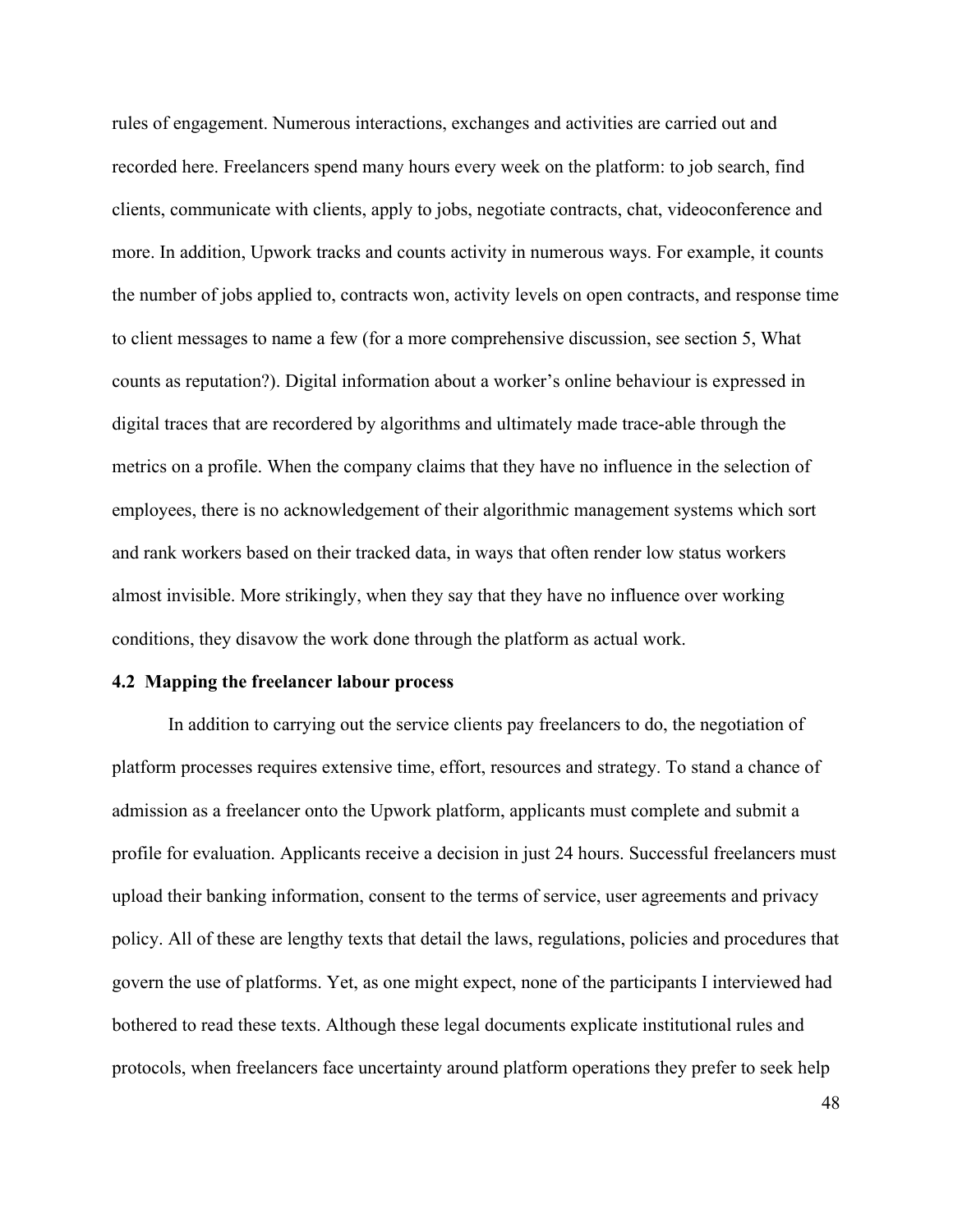from 'knowledge bases'—community forums for freelancers to raise questions and contribute solutions amongst themselves, with occasional moderation from Upwork support staff. Arnold describes these virtual community spaces as, "their sort of pseudo-water cooler forum; you know, freelancers can just sit around and chew the fat." He likens these forums to a trend he sees in the computing industry, where users of open-source software contribute to a conversation around the same problem and eventually another person will resolve it. Arnold sees this practice as a way "for Upwork to avoid paying for support," and then reframing it as a community. He states, "I'm not interested in being on there to be part of a community. I'm interested to get on there and get work. But they, you know, they want you to go into their forums." What Arnold sees as exploitation of workers Nicola sees as community: "If you have a major problem, it's much more useful to go right to the forum than to contact the customer service. And we'll get much more support through the forums, through the community." This is the extent of the professional community independent workers with high levels of autonomy can expect (Pichault & Mckeown, 2019)—always under the ever-watchful eye of platform support staff, who moderate the discussions and have the power to remove users or delete their comments at any time.

To get new recruits familiar with platform processes, Upwork encourages users to watch a few short training videos all orientated towards navigating platform functions. Upwork's training is limited to assisting freelancers with building strong profiles and teaching people how to navigate platform functions, pointing to its own function as a marketplace and not a workplace that might offer support with skills to execute the actual job. The first training video explains how to create and optimize a *full* profile. Expressing disgruntlement at some recent communications about his profile, Arnold said, "apparently it's only 90% complete and I keep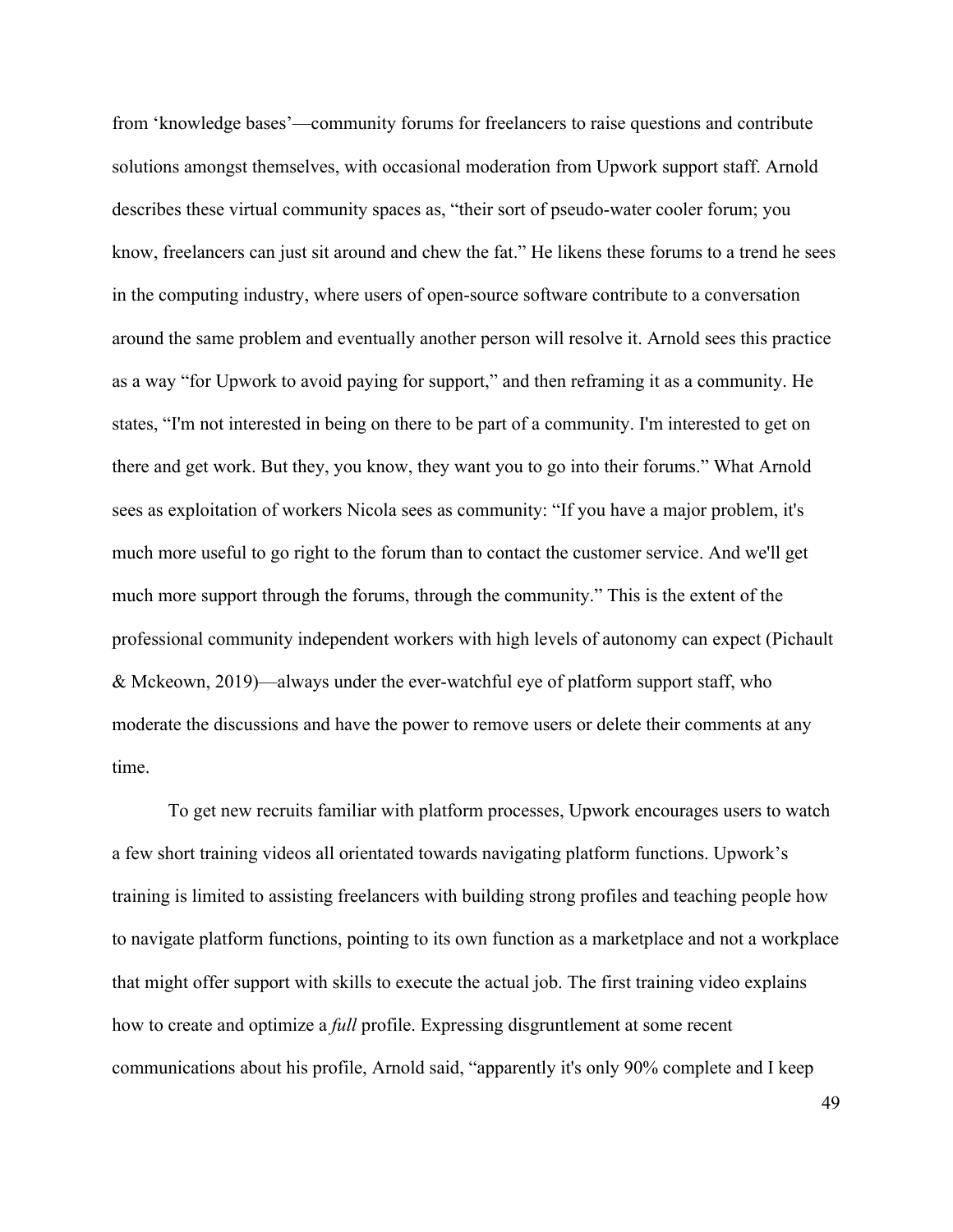getting these messages, oh your profile is incomplete, blah, blah, blah." By incomplete they mean "they want me to add a social media account to my profile." A full profile means identity is verified by—and subsequently connected to—a selection of other popular platforms, like Facebook or Linked-In. Arnold's response to this suggestion is, "first off there is no way in hell I'm going to connect my Facebook account 'cause that's friends and family." Arnold has clear boundaries between his professional and personal accounts, seeing no reason to blend them. Events planner Nicola had a similar response when I asked her about linking her profile to her LinkedIn account: "LinkedIn, definitely not. I can just tell you that I don't want to humiliate myself with an 88 percent job success score." Nicola wants to maintain boundaries between two separate professional accounts because she is ashamed of her Upwork reputation score, and expects this low-status would impact her employment opportunites in other realms.

Both Nicola and Arnold have valid motivations for keeping their online identities and roles autonomous from one another, which they appear to on the surface. However, the platform economy is driven by a data imperative, and what seems independent on the surface is interdependent below. Should either of them read the privacy agreement, they will see a twopage table detailing all the ways their user data is being shared by powerful third parties, contributing toward their "Ubercapital" —a meta-, generalized transcendent form of capital arising from one's position according to various databased scoring, grading and ranking methods (Fourcade & Healy, 2017, p. 14). In order to earn the reputation capital necessary to really succeed in this ecosystem, they must bend to Upwork's wishes and merge accounts. A full profile is one of the non-performance criteria necessary to be eligible for the much-coveted talent badges that contribute towards better opportunities and afford a fuller, richer experience of autonomy (for discussion, see section 8 on classification situations). The remaining training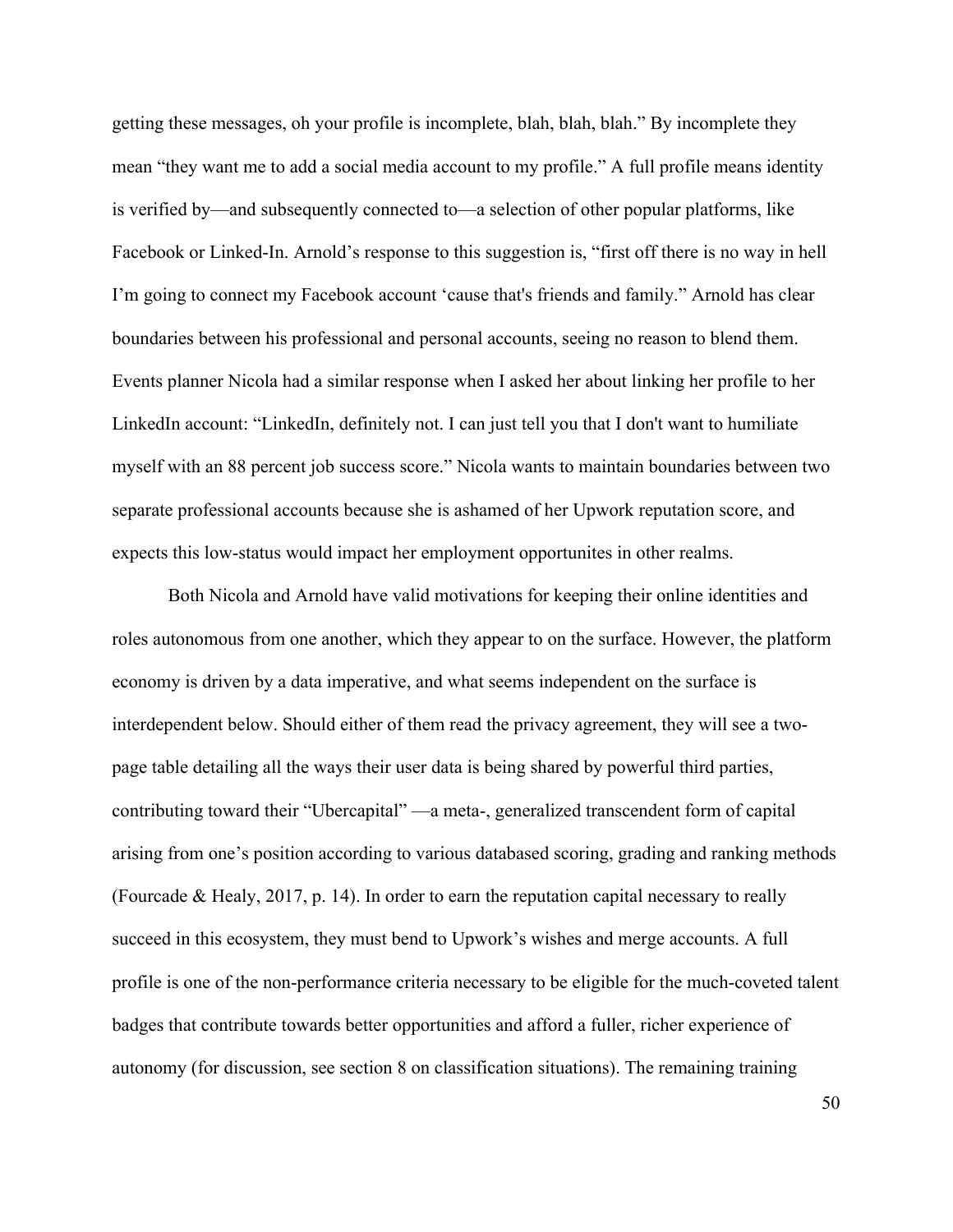videos cover job search strategies, 'escrow' pay system, and 'Work Diary.' Work Diary's supervisory role represents the most blatant contradiction of Upwork's' claim to not influence work conditions.

On Upwork, jobs can be found in four ways: on job boards, via direct invitations from clients, through automated email notifications from platforms, or by invitations from a Talent Specialist, which is an Upwork employee group that matches 'top-rated' freelancers with clients. Searching the job board is most common, and invitations are rare for anyone without a top-rated talent badge. The 'job digest' is an automated artificial intelligence notification system that matches job skills or categories of freelancers with new job postings, but this is another perk for top-rated talent badge holders. Invitations from Upwork's talent specialists are exclusively for 'top-rated plus' (top 3%) and 'expert vetted' talent (top 1%).

When jobs are posted, freelancers apply by sending a 'proposal.' This includes a cover letter, response to any questions clients asked on the job posting, and often freelancers attach a portfolio of their relevant work. On my job posting, for example, I asked: "have you experience using the Work Diary function?" These responses are attached to the freelancer's profile, which the client first encounters upon receipt of the job application. With the exception of job invites, which is the method by which all freelancers were employed for this project, freelancers apply to jobs by putting in a 'bid' using 'connects,' which is a virtual Upwork currency currently costing 25 cents per connect. Arnold reflects on the bidding predicament: "So now it used to be ridiculous, the price of their credits. I think it was 50 cents per credit. So, I mean, you know, I looked at, I go, why would I pay \$6 (12 connects) on a hundred-dollar logo? And then on top of that Upwork takes 20% of that." The number of connects required to bid is determined by the platform and usually corresponds with the value of the job, although freelancers reported the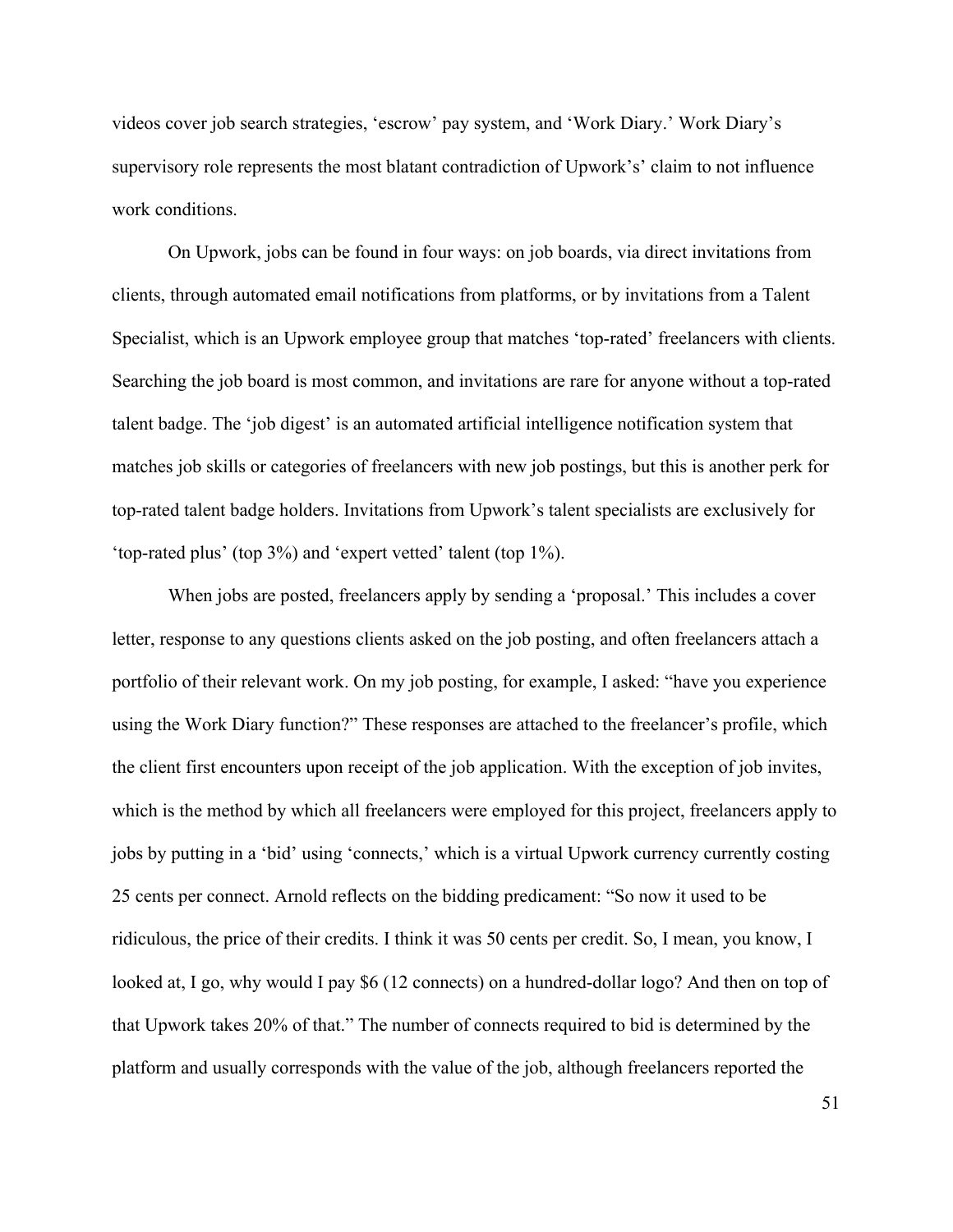number of connects required to bid also increases as the number of applications to the job increases. Therefore, as competition increases, it becomes more costly to apply, despite a lower chance of securing the contract. The job posting will state the value of the 'fixed price project,' or the 'hourly pay rate,' yet freelancers are free to make a counter bid. The number of proposals made to a posting is made visible, but freelancers cannot see the price of competitors' bids, unless they pay \$14.99 USD for Upwork's premium service, in which case they can get insight into competitor 'bid range' on jobs. In their ability to control the labour process it can be established that Upwork extracts surplus value from labour in three ways: rent, connects to bid, and premium support fees which guarantee a competitive advantage.

Every client has a profile too, which allows freelancers to make a more informed decision about the job. Nicola outlines her process for reviewing client's profiles, "first, I need to be interested by the project description. Afterwards, I will load it up. I go to the price. If the price is acceptable, I'm gonna see. And then I look what other employees who have worked for the company. I don't look at the stars because I know it matters nothing. I look for the text." Nicola has a job success rate of 88%, which she perceives as a misjudgment of her qualities and performance, and therefore does not trust any metrics used by the company.

When a proposal is accepted, terms and conditions of work and pay can be further negotiated if necessary, culminating in a freelancer being 'hired' and the start of an agreed upon contract. For large projects, 'milestones' are set and funds are released over the course of the project when work is submitted and then approved. Rather than being evaluated solely at the end of a large project, clients rate the worker performance after the completion of each milestone, with the overall score at the end of the contract taking the average score over the project. Freelancers and clients can keep in contact through the text messaging function and the in-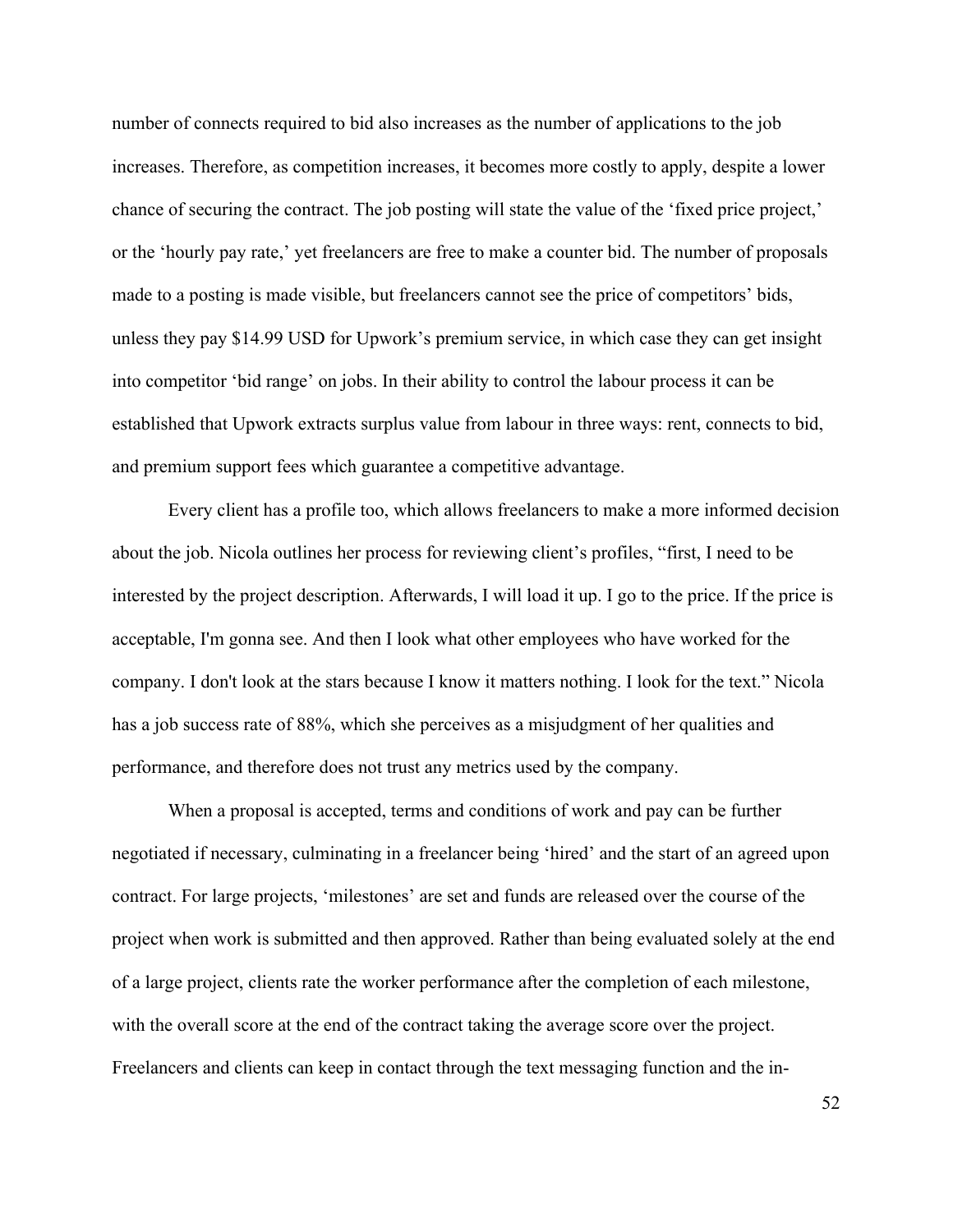platform video call option—both parties are dissuaded from interacting outside of the platform. Hourly contracts are billed automatically through the Work Diary system, although some freelancers refuse to use Work Diary and therefore bill clients manually. When the work is delivered and clients are satisfied with the outcome, they close off the contract and leave a public rating and private rating. Out of five stars, clients publicly rate the freelancer's "skills," "quality of work," "availability," "adherence to schedule," "communication," and "cooperation." Privately, the client is asked on a scale of 1 to 10, "how likely are you to recommend the freelancer." This private / public distinction is actually a contradiction. Inevitably, freelancers who are not highly recommended by clients 'privately' will not be recommended by the platform; therefore their profiles will not be as publicly visible.

#### **4.3 TaskRabbit terms of service**

Unlike professional freelancing, the concept of app-based on-demand work is only a couple of decades old. TaskRabbit's professed position as mere intermediary that connects taskers with clients is clearly articulated in the  $12<sup>th</sup>$  clause of the terms and conditions:

The TaskRabbit Platform only enables connections between Users for the fulfillment of Tasks. Company is not responsible for the performances of Users, nor does it have control over the quality, timing, legality, failure to provide, or other aspect whatsoever of Tasks, Taskers, Clients, nor of the integrity, responsibility, qualifications or any of the actions or omissions whatsoever of any users. Company makes no representations about the suitability, reliability, timeliness, or accuracy of the Taskers requested and services provided by Users identified through the TaskRabbit Platform whether in public, private, or offline interactions. (TaskRabbit Inc., 2021d).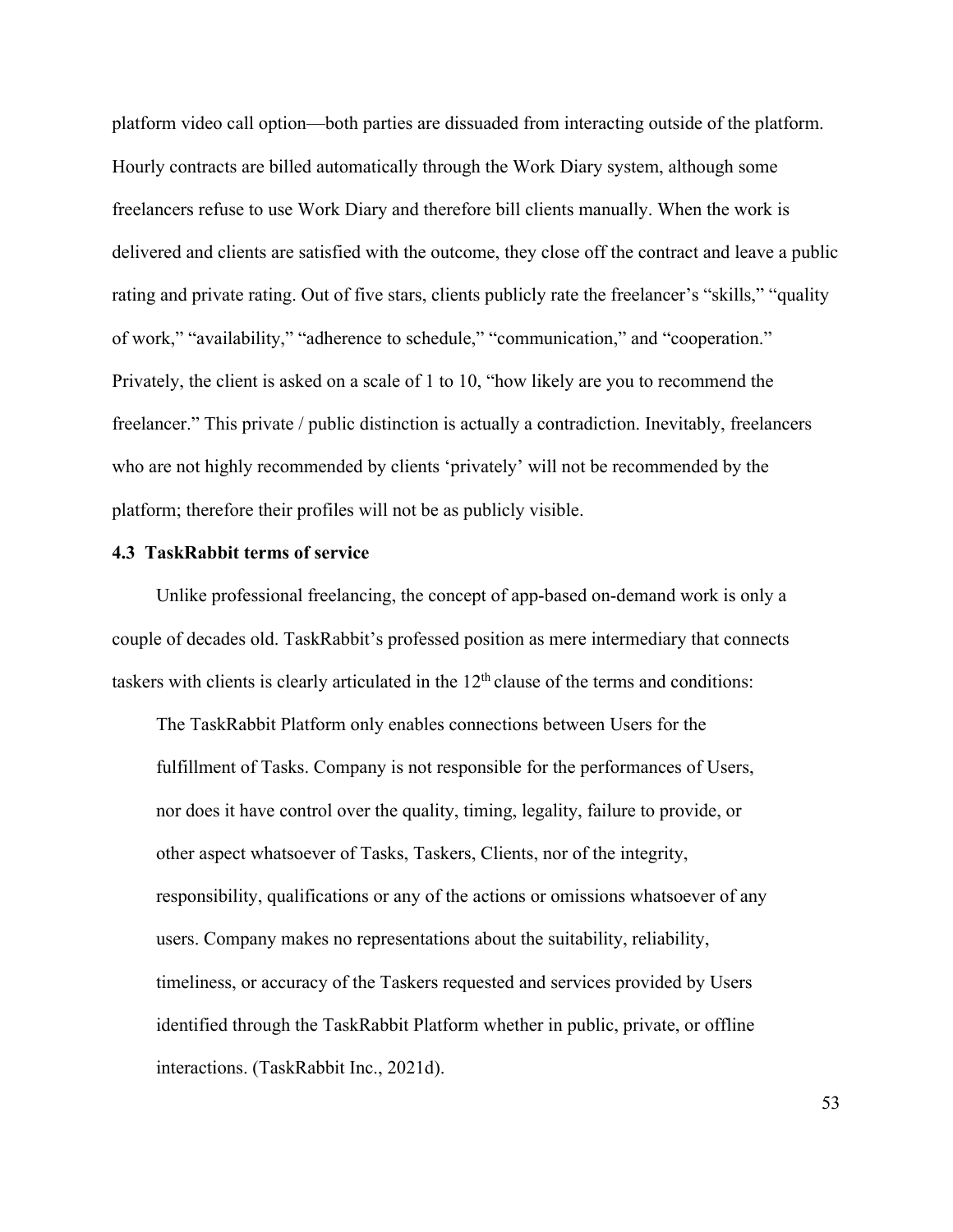The company's unwillingness to take responsibility for taskers' doings or suitability therefore transfers all the risk onto the clients and workers. To offset potential material or bodily damages, a 15% 'trust and support' fee is added to the client's final invoice. I was surprised to see this additional fee tagged into the final invoice, and taskers were equally surprised to learn about it from me, because none of them had read the terms and conditions. A certain assumption of trust is clearly being repurposed as a pseudo-insurance scheme, with the cost transferred to clients. This outsourcing of costs is another example of how gig companies mimic traditional companies who have legitimate operational costs and employees, yet manipulate the middlemen framing and the illusion that they have no influence over the labour process or workers in order to evade their responsibilities.

# **4.4 Mapping the tasker labour process**

Anybody with a smartphone and Internet connection can apply to participate as a tasker. Like Uber, Deliveroo and other task-based sites, TaskRabbit operates through an app that can and must be downloaded onto a smartphone. Much like Upwork, in order to apply, a profile and not an application form must be completed. Profiles are not evaluated nor accepted based on skills, education or work history. Approval is solely based on passing a police criminal record check, a vetting process which allows TaskRabbit to purport that "clients can trust who they're welcoming into their homes." The profile comprises personal information like name and address, and a list of skills with a corresponding hourly pay rate. Skills are chosen from pre-determined categories, like 'delivery,' 'handyman,' and 'pet sitting.' Taskers are free to set an hourly rate of pay for each selected category. Job categories show a 'skill description' and brief outline of the 'scope of work.' For instance, shopping is described as, "purchasing groceries, clothing, electronics or other items and delivering them." When setting the pay rate, a 'suggested tasker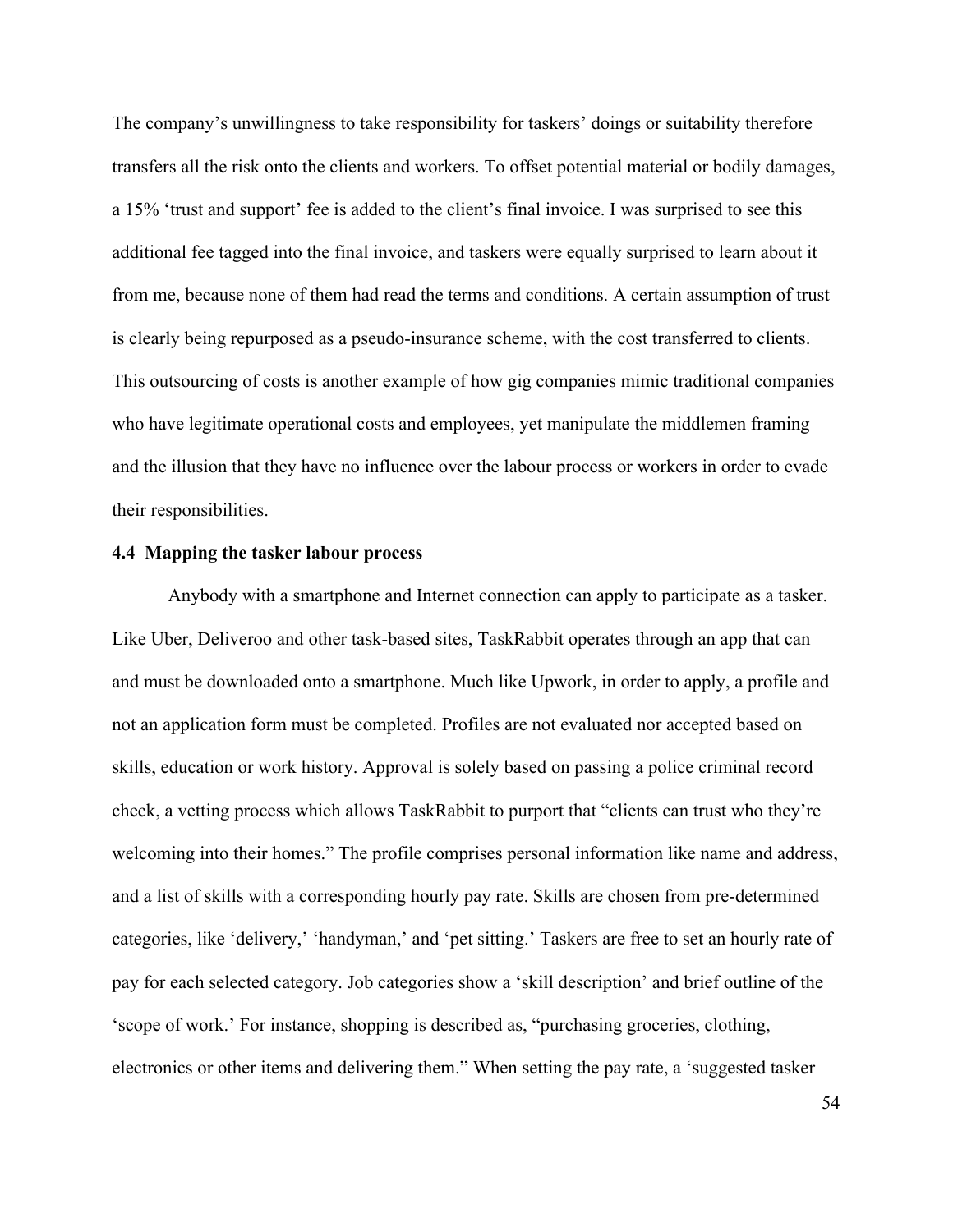rate' appears in an approving green circle. The suggested rate of the platform is based on "client's willingness to pay," "market prices" and demands in local area, and "experience," which refers to the number of completed jobs done through TaskRabbit in a given category which are therefore set to zero initially. The rate per hour can be changed in one-dollar increments, with an upper limit of \$500 and a lower limit of \$15 per hour. Anything outside the two-to-three dollar range suggested triggers a skeptical orange circle and beyond that a disapproving flashing red circle. In a small text box taskers can describe relevant skills and experience in each of their skill categories, which constitutes their 'bio.' A geographical 'work area' is chosen by free drawing a perimeter around an interactive map. Availability to work can be set up to a year into the future, and to help manage scheduling, taskers are encouraged to allow the app access to their phone calendar in order to automatically synchronize when jobs are found.

Unlike freelancers, taskers do not look for work on a job board, and instead get connected with clients by invite only. Clients choose from a list of profiles after creating a task. Clients choose the type of task, such as furniture assembly or delivery, using the same job categories taskers use to build profiles, which then facilitates a suitable match between type of work and available workers. Clients enter the task location (typically the home where the work is to be done or where items are to be delivered), select the task size in hours (small: 1 hr, medium: 2-3 hrs, large: 4+ hrs), and provide a written description with any pertinent job details, although I found this can be by-passed by typing only one character. Profiles are listed by "recommendation," with those ranked highest appearing first. A drop-down menu in the top right corner can shift to order by "price." After choosing a suitable worker, the client agrees to release the funds into the platform escrow account, and hits the "confirm & chat" button. The tasker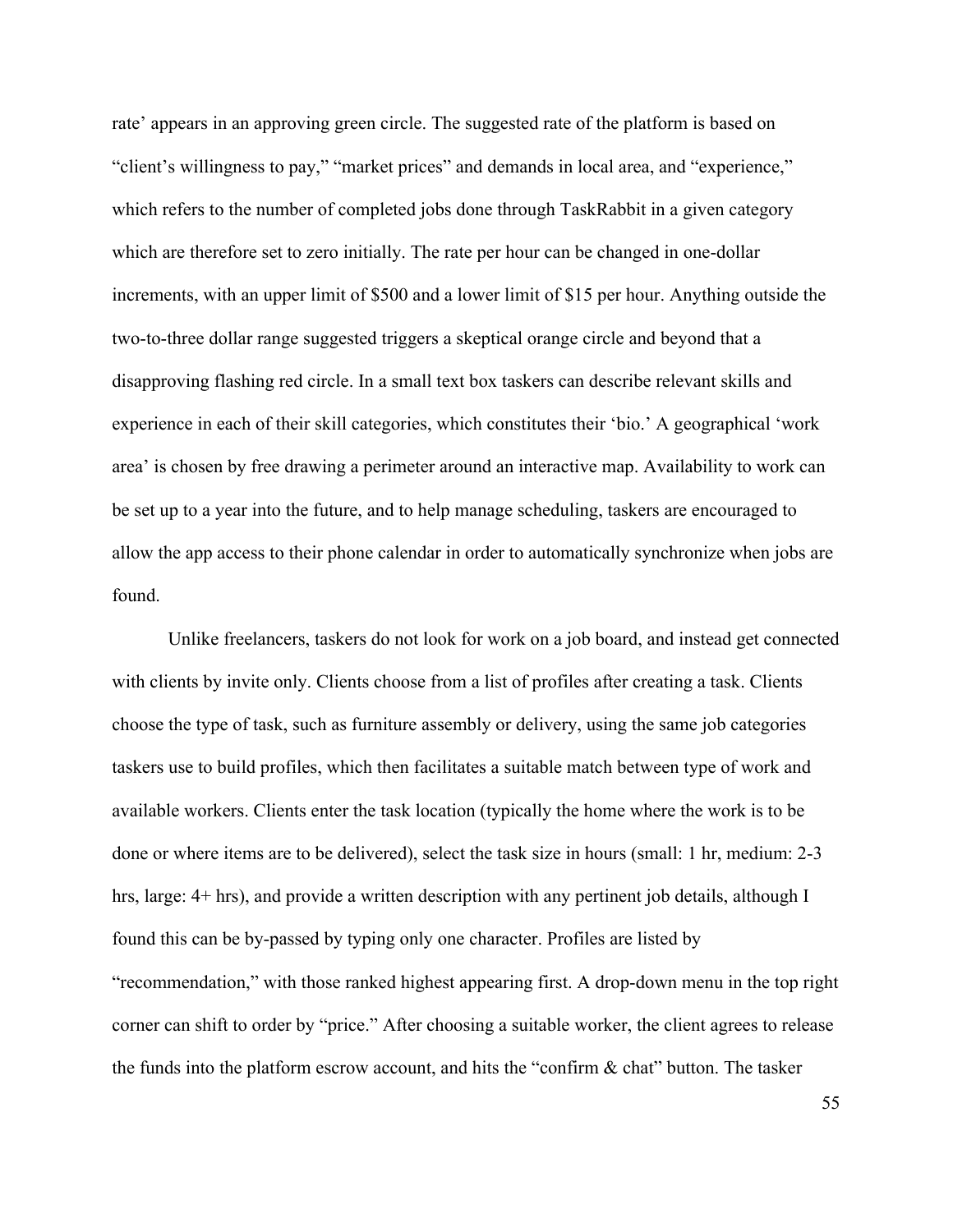receives notification of the invitation via a notification on the app and an email. To secure the gig, the recipient has one hour to respond if it's a same day gig, or nine hours for gigs more than 24 hours in advance. Before accepting or declining the offer, the client and tasker have an opportunity to 'chat' about the job specifics using the text messaging function. Upon task completion, the tasker sends an invoice to the customer, which might include additional costs incurred. The client receives a notification, pays the invoice which includes an option to tip, and then has the opportunity to evaluate performance with a rating out of five stars along with written feedback to be displayed on the tasker's profile.

Taskers on TaskRabbit and freelancers on Upwork must continually engage in the laborious process of finding, bidding and negotiating employment contracts. Some contracts encompass one hour of paid work, others can be a few hours, days or even months long, but the nature of gig work means multiple jobs are always active, and it's imperative to perpetually seek out the next pay day. The workers I interviewed come from and practice in a great variety of occupations; therefore what it means to do the paid task varies greatly per contract. This is up to the client to evaluate, whereas the platform monitors other online behaviours through tracking technologies embedded in the workers profile. These technologies of power and knowledge play a significant role in determining a worker's reputation, and their access to employment opportunities. Next, I explore the significance of the profile, and how reputation is constituted.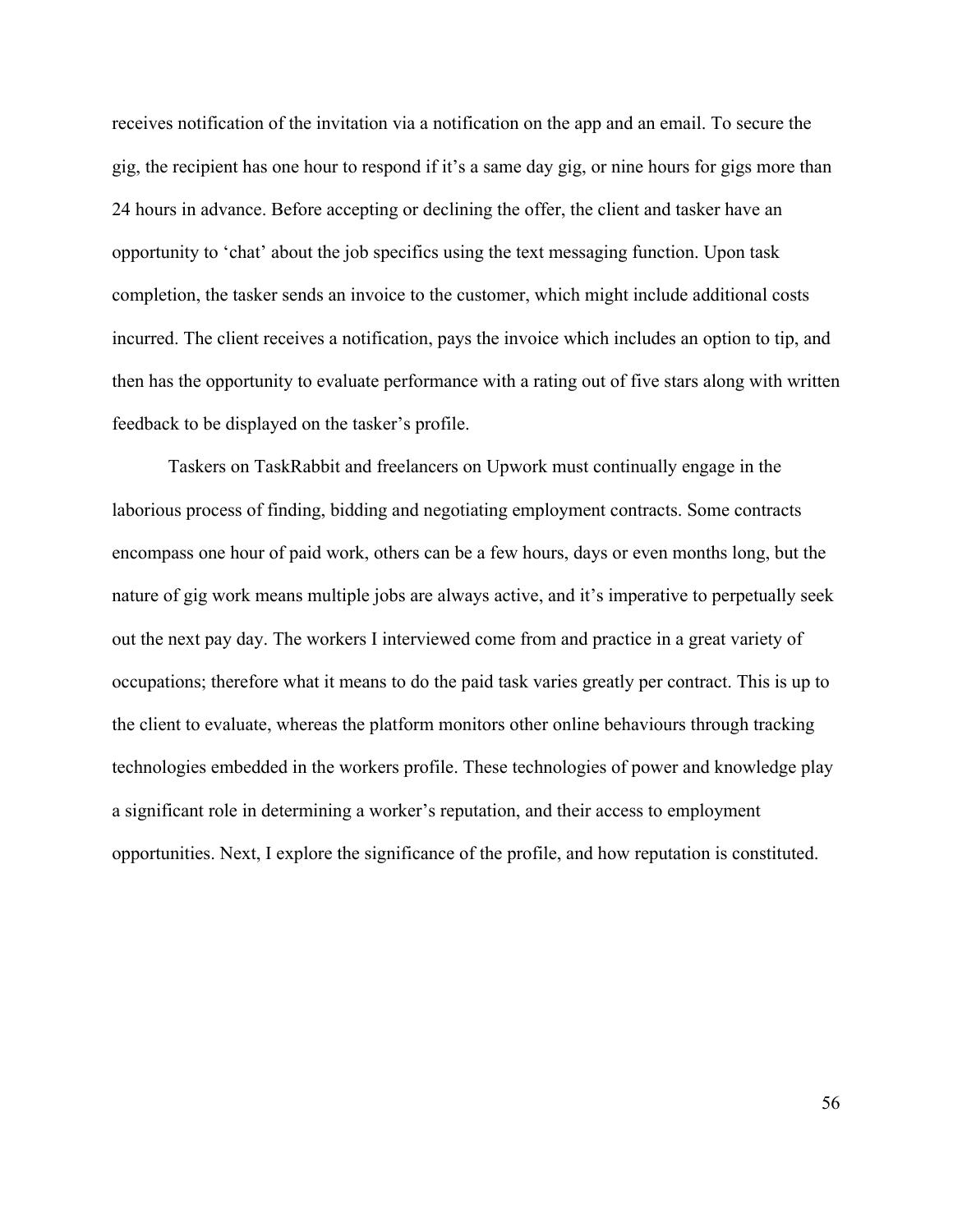# **5. What counts as reputation?**

# **5.1 Data selves**

Gig economy workers seeking employment through online labour marketplaces like Upwork and TaskRabbit can earn income and enjoy the autonomy expected of their independent contractor status only if they are visible to potential clients. For gig workers to be seen, their profile must be visible on the platform, and it must stand out from the reserve army of neatly listed workers vying for optimal positions. The profile is the standardized device through which all encounters, exchanges and interactions flow, yet gig workers across both of the platforms I researched see no value in spending time producing a stand-out digital version of themselves. Data analyst Sandy said, "I've obviously put a bit of work into it. I've got some write ups [professional descriptions], and I've got little portfolio screenshots up there, but I don't put a lot of work into it because I've never really seen a lot of value out of that." Likewise, telemarketer Jack expressly derides the device: "I could write down 'I'm Batman,' people don't read it to be perfectly fair." This blatant disregard for one's profile, one's mode of self-representation, or what new materialist Deborah Lupton (2018) calls a 'data self,' is especially surprising considering it is the version of a person that clients encounter when searching job proposals and making judgement calls about a worker's suitability.

Likewise, tasker Dale says, "I've been on here for 15 months and the only thing I've updated was my pay rate after getting to elite status." Once the initial profile is set up, little time or attention is given to the photo, biography, or portfolio in the case of freelancers. These parts of the profile over which users have direct control are perceived to play no part in attracting clients. One tasker noted the profile picture is important, and some taskers and freelancers consider the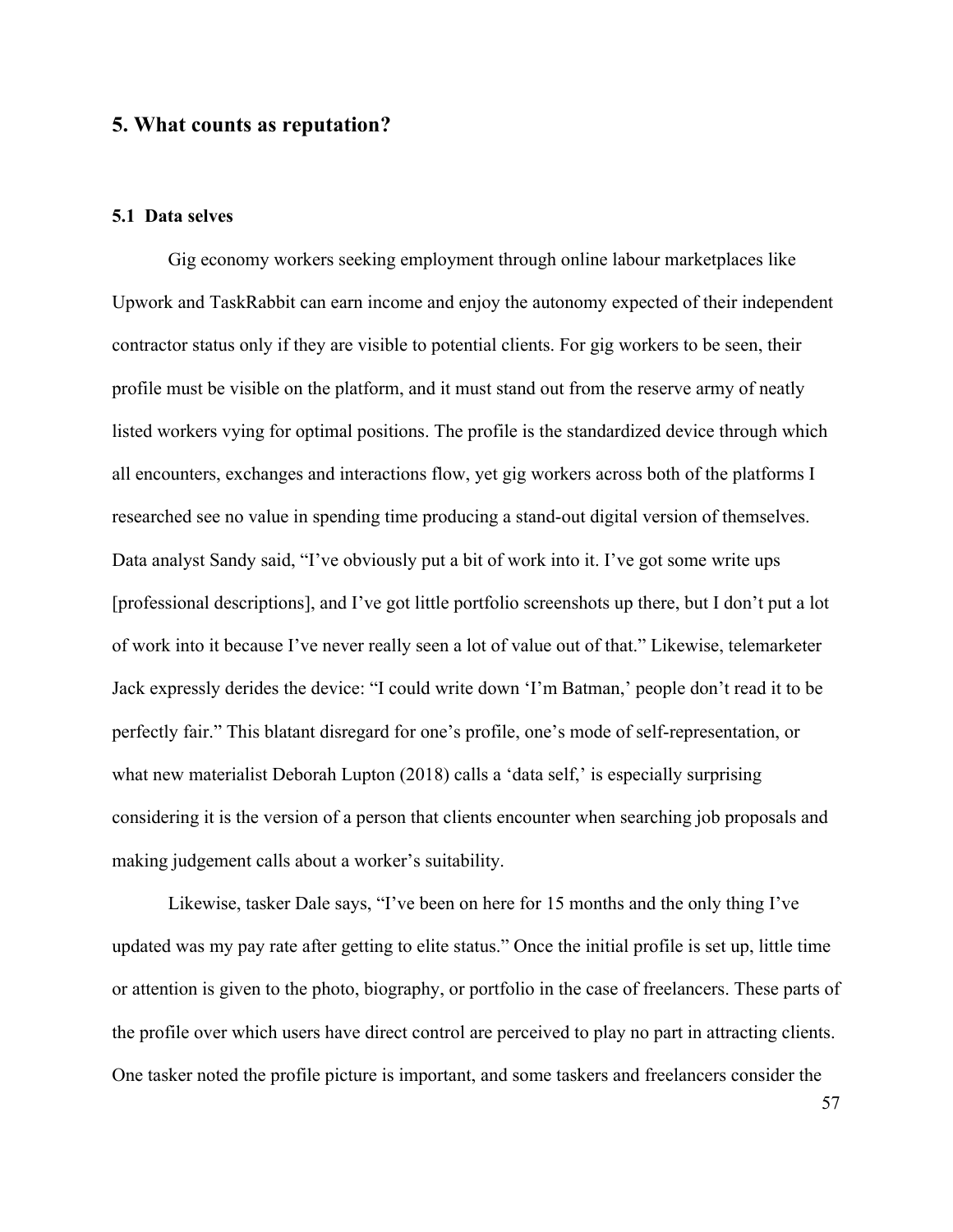written evaluations influential in hiring decisions. The three most significant profile features on both platforms were identified as 'talent badges,' 'job success score,' and various metrics found on their personalized stats pages. Everyone explicitly and unanimously identified metrics as the primary features that matter most to their hiring. These metrics and badges collectively constitute symbolic capital in the form of numbers. Workers indicate that in the gig economy, what makes them visible is not a finely curated profile picture, a masterful cover letter, or the typical forms of cultural capital that operate as markers of distinction; it is scores, that is, their reputational capital.

Freelancer Marty has somehow managed to fly under the radar to maintain a presence on Upwork despite his meagre JSS of 56%. Through a link to a knowledge forum discussing a recent change to how the JSS is calculated—shared with me by freelancer Arnold—I came across Marty letting off steam about the unfairness of the JSS algorithm. Feeling disheartened about a recent conversation with Upwork's support team, he recalls, "they told me that if it drops below 70 or 75 percent, you know, you could pretty much throw in the towel." Marty acknowledged his Upwork days were limited and said an interview with me would be his swan song. Finally he had someone who wanted to listen to his gripes about online labour marketplaces. In the beginning, Marty was very successful: "I had a very negative impression of these types of sites for very good reasons. But I decided to apply for a bunch of different projects [on Upwork] and I was extremely busy." Marty received reasonable client ratings on completed jobs, which left him upset and bemused as to why his JSS went in the opposite direction from what he'd expected. Comparing himself to the younger generation of digital nomads, he pointed to the qualities he brings: "You would think they'd [Upwork] want to help like somebody with my background. I mean, a truly seasoned researcher with 35 years of experience. I have access to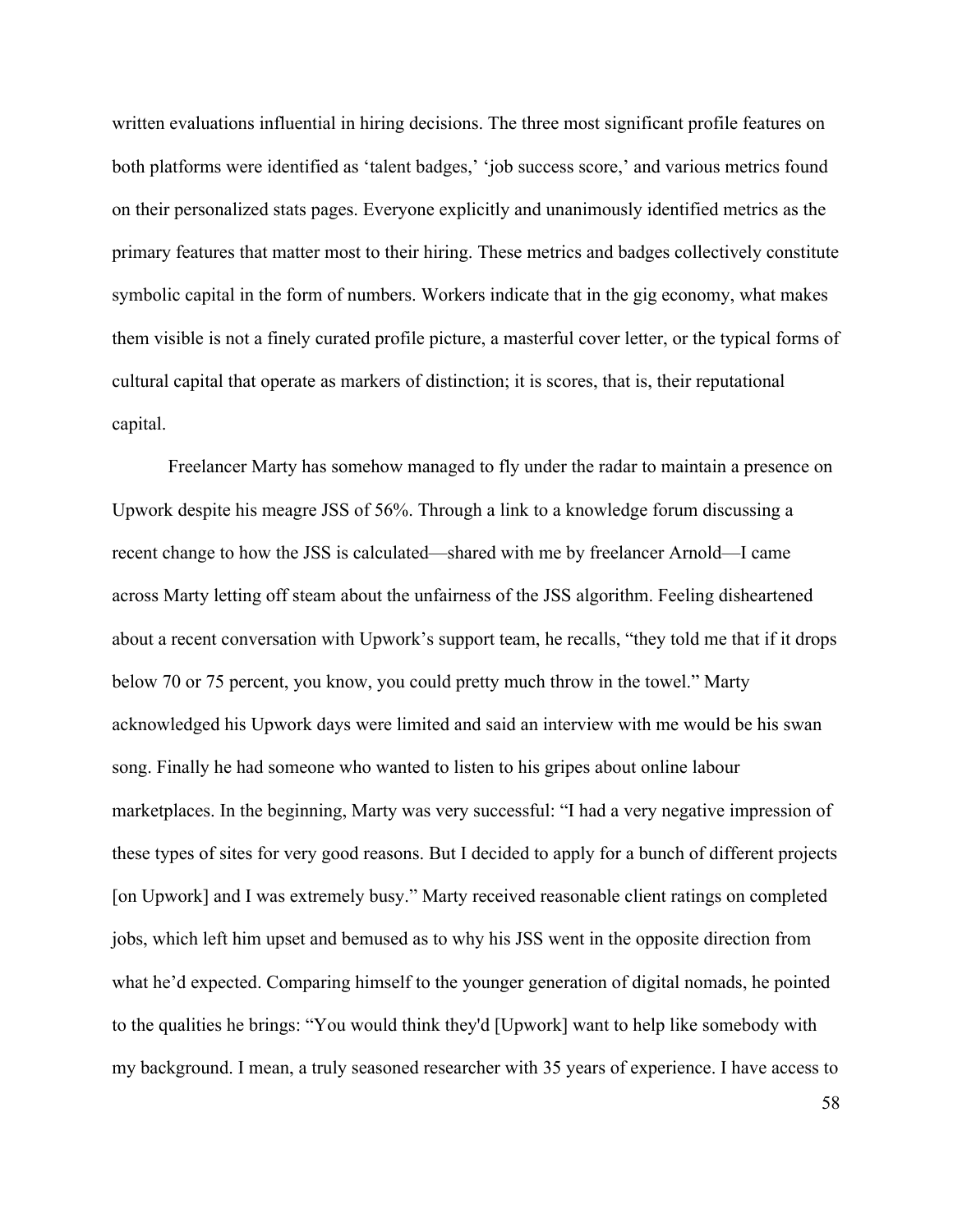very expensive high-end subscription databases that I'm going to say ninety nine percent of those people don't have." Years of experience and niche resources supported by "a special certificate in business to business market research" and "a university degree" did not stop Marty from plummeting to the neglected depths of Upwork's database. Marty scored poorly because the indicators Upwork use to measure performance calculated that he is underperforming and needs to improve in order to be considered a high-ranking freelancer. Upwork wants to see improvement not in terms of his approach to conducting market research, such as creating comprehensive spreadsheets that he is often hired to do; these are left to the client's evaluation. Rather, he needs be better at meeting the performance criteria which Upwork has decided constitutes a good worker, such as: spending more time searching jobs boards, responding faster to clients in a courteous manner, securing higher value contracts and improving his ratio of bids to contracts, to name a few. In the intensely datafied gig economy, accurately tracked measures of work-related behaviour are better predictors of job opportunities and success than traditional and broad-based measures like educational attainment or employment history.

Reputational capital overlaps with the traditional forms of capital identified by Pierre Bourdieu (1986) and at the same time it departs from them in the sense that it takes a numerical form that represents the accumulated history of a person's recorded actions built from the traces left on the platform. Bourdieu identifies three ways that capital is made material and durable: embodied, objective and institutional. The durable and lasting dispositions embodied in and expressed through a gig worker's habitus demonstrate a fit for independent work. In their communications a lot of the participants were exemplary professionals: courteous, prompt, with excellent use of language. Workers' ability to exhibit their skills and competence in their profession is recognized by clients and rewarded with positive ratings that can ultimatley bring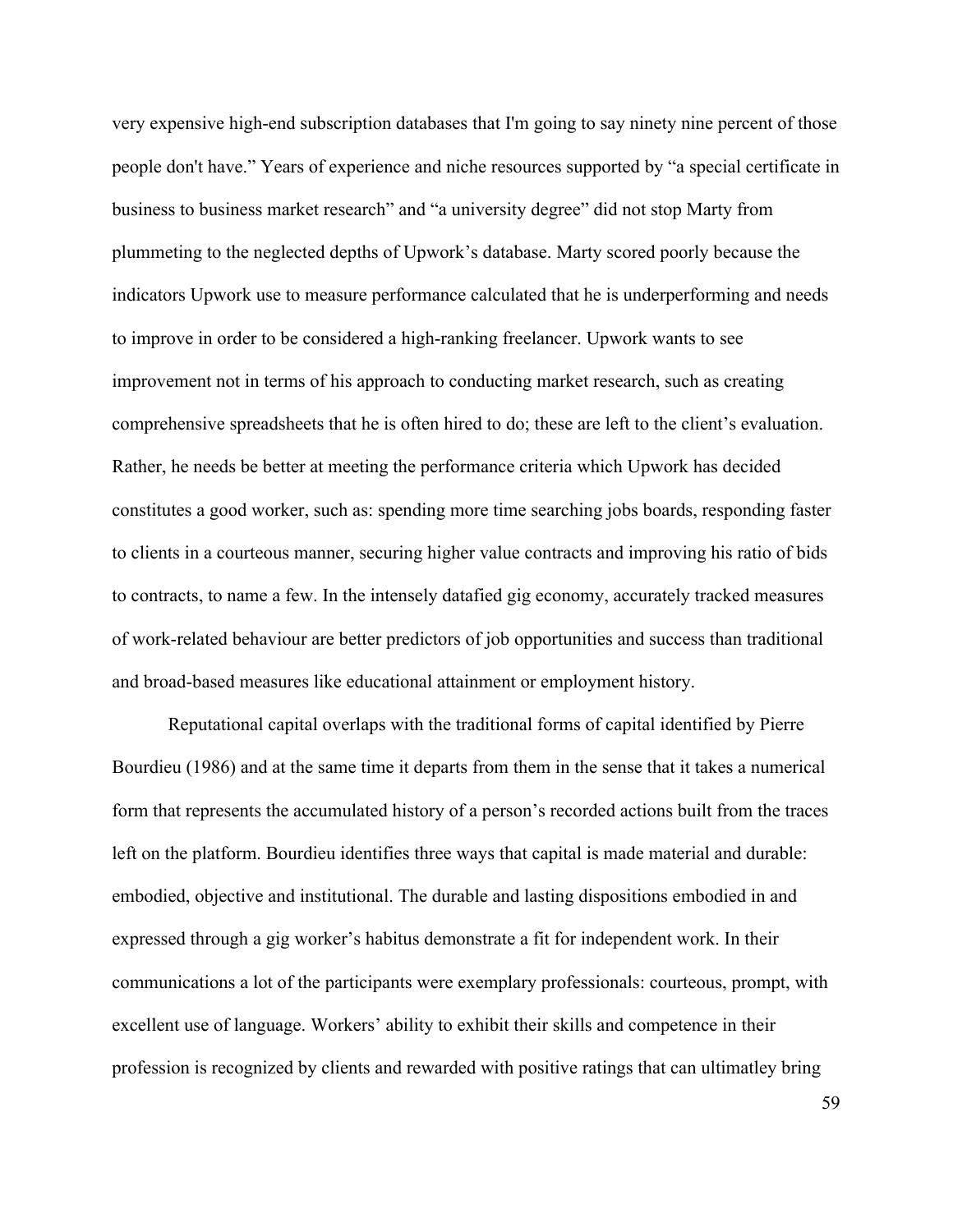access to certain privileges, like better prices, more job choice, and terms of service. Yet the expectations of the platform are vague, and they are unrelated to the skills needed to satisfy the job requirements and the clients' intentions. Unlike a degree or widely accepted certification, reputation capital is not institutionalized because reputation scores do not travel across sites or institutions, unlike say a credit score, which can be used to get better banking products, to secure rental housing, or to get better car insurance premiums (see Kiviat, 2019). Technologies are moving us towards the direction of a reputation society where data-based scoring is fully coherent across institutions, but no meta-score exists as yet—in North America companies like Acxiom collect data from disparate sources in order to classify consumers into seventy socioeconomic clusters (see Mau, 2019), and China is instituting a "reputation state" through it's plans to transition from multiple pilot "social credit" scoring programs at the provincial level to a single nation-wide social credit program (Zhang, 2020). However, within the enclosed gig economy platform where reputation capital is earned, it is institutionalized in the sense that talent badges and high scores are recognized as competence and can be converted into economic capital much in the same way higher education credentials can be leveraged to get more desirable jobs on improved terms.

Like consumer credit ratings, a worker's reputation is "a form of capital that arises from one's position and trajectory according to scoring, grading and ranking methods" (Fourcade & Healy, 2017, p.14). Whereas independent contractors of old relied on word of mouth to improve their reputation, they now rely on digitally recorded scores (Gandini, 2018). Such status data can be understood as "symbolic capital expressed in the universal language of numbers" (Mau, 2019, p. 46). A strong reputation can be used to better one's position in the same way a bad image leads to significant disadvantages in the marketplace. This capital is an index of superiority over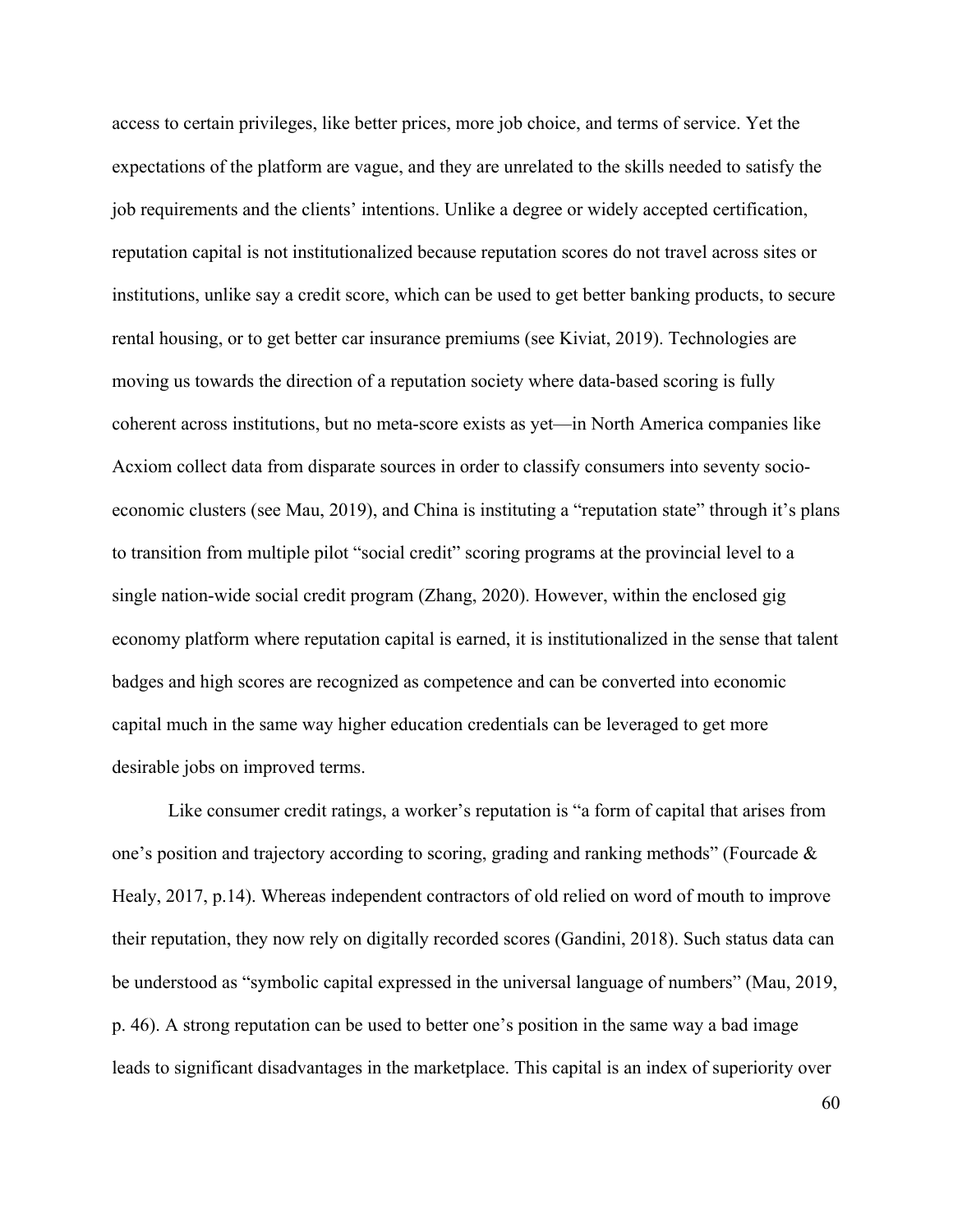others, and a key determinant of marketplace outcomes for gig workers and platform owners alike. As a form of symbolic power, reputation capital is a resource that workers can deploy to achieve more contracts on better terms. It acts as marketplace bargaining power.

# **5.2 Freelancer profile**

To highlight the profile features that are important for a worker's success, I offer an indepth analysis of two profiles: Upworker Jack and tasker Geoffrey.



#### **Figure 1: Upworker Profile**

As soon as a job is created on Upwork clients like me are faced with a seemingly endless list of profiles. It is from this moment that the coordinating work of the profile can be made visible. As you can see in Figure 1, a very small profile picture (anonymized) sits alongside a name (also anonymized), occupation, and location. Clients' eyes are drawn to the salient numbers that take precedence in the centre: pay rate per hour in USD (\$25), total amount of money earned on the platform to date (100k+), JSS (99%) accompanied by a colourful blue bar to grab the reader's attention, and a talent badge (top-rated). "Top-rated" freelancer Jack reports that, "if you're on the top of the search results, chances are somebody will take a look at your profile. So when people review my profile, Upwork gives you metrics." Amongst other things, Upwork counts the number of visits to Jack's profile. As I click into Jack's profile to inquire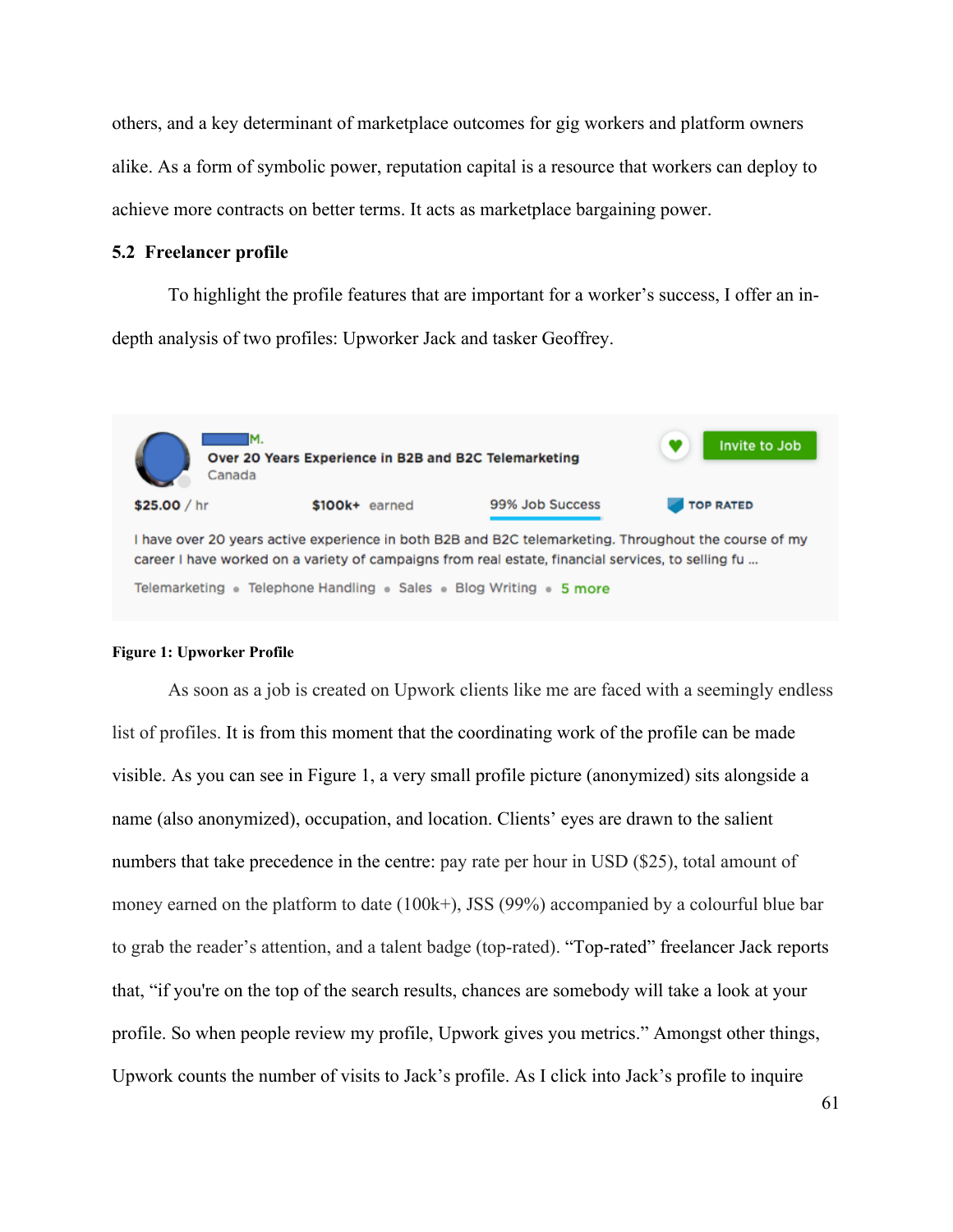more into his work history, another more detailed profile layer is revealed to me, while the algorithm simultaneously notifies Jack that a graduate researcher (the title I gave to my client profile) is delving into his profile. In creating a project and activating the text, a complex series of actions can be discerned. The algorithm had initially ranked and presented Jack's profile near the top of the list; it then notifies him about my engagement with his data self, and his metrics are subsequently updated. Jack was already close to the top of the list of workers that appeared, and my decision to hire him may well bump him further up and increase his visibility to future clients, while my decision not to hire other freelancers whose profiles I visited could have the opposite effect. Although Jack is an Upwork success story, the company's algorithm still sees room for improvement, because he sometimes receives automated messages inviting him to take some training on how to craft a better version of himself: "they have these webinars once in a while of trying to teach people how to write good profiles and things of that nature." Upwork also counts the number of times a potential client has made contact via the chat function, and perhaps a better profile would lead to more of these instances, or higher value contracts and more coffers in the pockets of Jack and Upwork. What this all points to is an aspect of the data imperative highlighted by Shoshana Zuboff (2019) in her book *The Age of Surveillance Capitalism.* Recording activity is just one aspect of the data imperative: the goal is to intervene in behaviour by nudging people toward actions that are in the interests of the organizations who collect, analyze and own the data.

Those with the highest market reputation are distinguished by one of four talent badges, here listed in order of prestige, starting with the lowest: Rising Star, Top-Rated (top 10% of talent), Top-Rated Plus (top 3%), and Expert-Vetted (top 1%). The Rising star badge is only available to newcomers who have not yet completed the five projects required for a JSS score to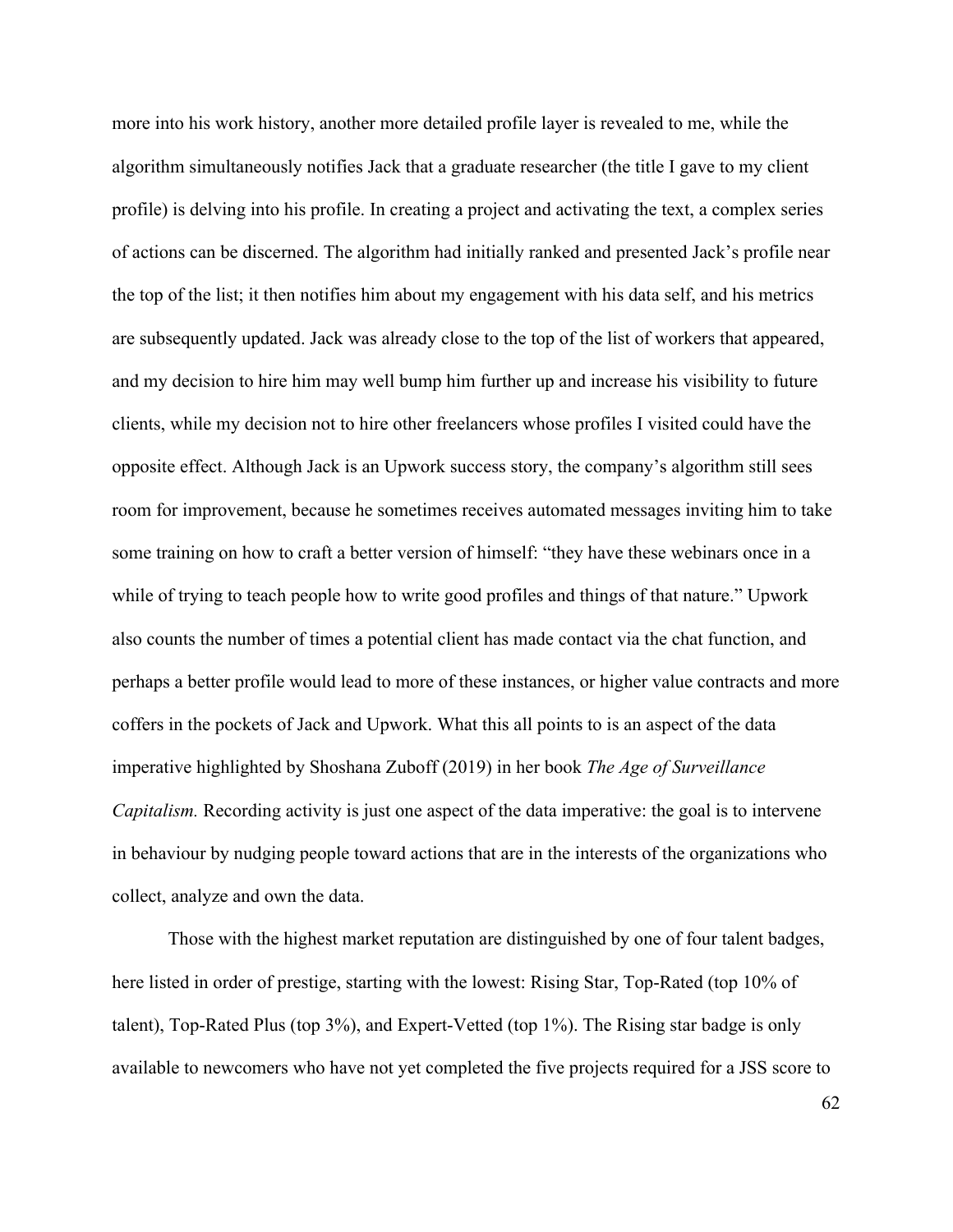be calculated. Without activity in the field, newcomers are assessed on the overall strength of their initial profile, prior experience and skills, and a "professional test." As Nicola explains, "I got Rising Star, because in the beginning when I joined the platform, there was a professional test. And that probably helped me to get a couple of first contracts." These tests have since been removed by Upwork, but Rising Star badges remain, and with enough cultural capital established elsewhere, exciting newcomers to the field can be distinguished. Only when five contracts are completed is a freelancer assigned a JSS. Upwork treats the algorithm that calculates the JSS like a "black box" (Finn, 2017; Christen, 2020) and does not fully disclose how it is weighted. Using the language of gamification, they claim that doing so would make it easier "for users to artificially boost their scores." Therefore, the company maintains some "privacy with this metric to ensure fairness and accuracy" (Upwork Inc., 2021c). The visibility and transparency expected from workers is not extended to the platform itself. Upwork's notion of fairness includes denying workers particular knowledge about what counts as reputation, in ways that demonstrate their willingness and ability to exert control over freelancers' data selves.

Algorithmic management techniques ensure that many low status workers, like Marty, Arnold, Nicola, and Sandy are not even considered for jobs because they are rendered invisible from the outset. When clients create a job, screening techniques are deployed to filter out individuals with certain combinations of characteristics and metrics, including geographical location, value of contracts earned, JSS score, and talent badges. I filtered by geography (Canada only), total value of contracts completed (\$50K+) and number of contracts (20+). Under the 'visibility' filter, clients can determine who will see the post based on whether they have a JSS of 90+, 80+, or any score, plus an option to make the post visible to new freelancers without a JSS. Much like the credit scores theorized by Fourcade and Healy (2013), whereby all consumers are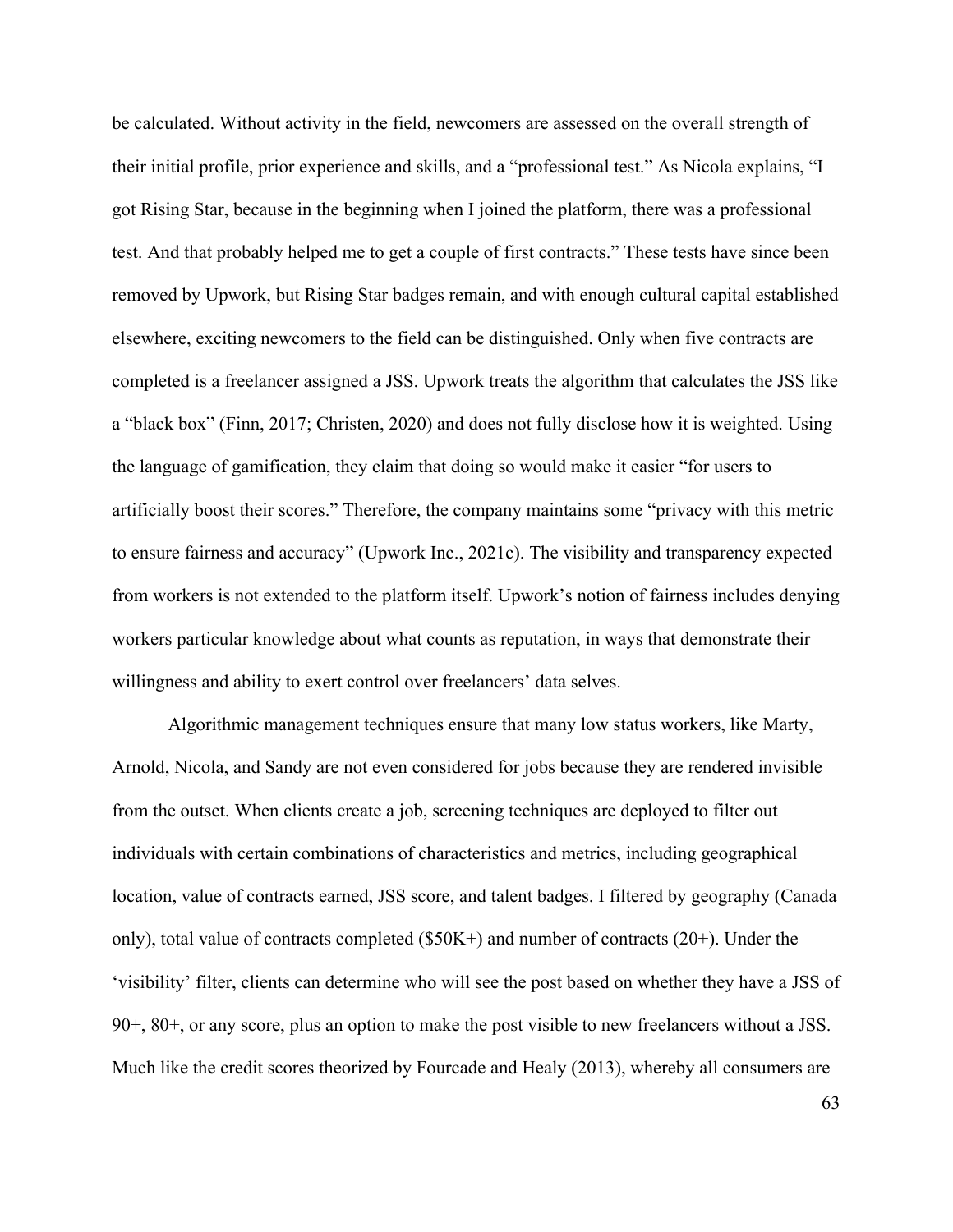assigned a score based on a combination of previous financial activity, the scoring of freelancers applies calculations to a mass of data and classifies them along a continuum. However, based on this classification, screening techniques then categorize workers in order to divide them into two classes: those included and those excluded—what Fourcade and Healy term a boundary classification.

As Gandy describes, "The fundamental purpose of a profile is the assignment of an individual into a class or category that represents a decision" (Gandy, 2014, p. 1099). Upwork's decision to classify freelancers by reputation scores means "the visibility of good feedback is integral for future commissioning of new work by the same or other clients" (Alacovska, 2018). Mau (2019) notes that "the particular strength of indicator-based governance thus lies in its ability to render hierarchical control interventions largely unnecessary; instead, such methods act on individuals and institutions by building certain relevance criteria into the DNA of institutional structures and social environments" (p. 121). In the gig economy, workers without status in the form of a strong reputation score are rendered irrelevant.

Recent scholarship (Wood et al., 2019; Schörpf et al., 2017) has argued that reputation scores are the most important resource for gig economy workers, while claiming that these scores are produced solely by clients. This position downplays the significant role that platforms play in shaping reputation scores, and therefore disavows the control they exert over workers who require robust performance metrics to succeed in online labour marketplaces. A critique of this scholarship will serve to demonstrate the power that platforms hold over a worker's reputation capital.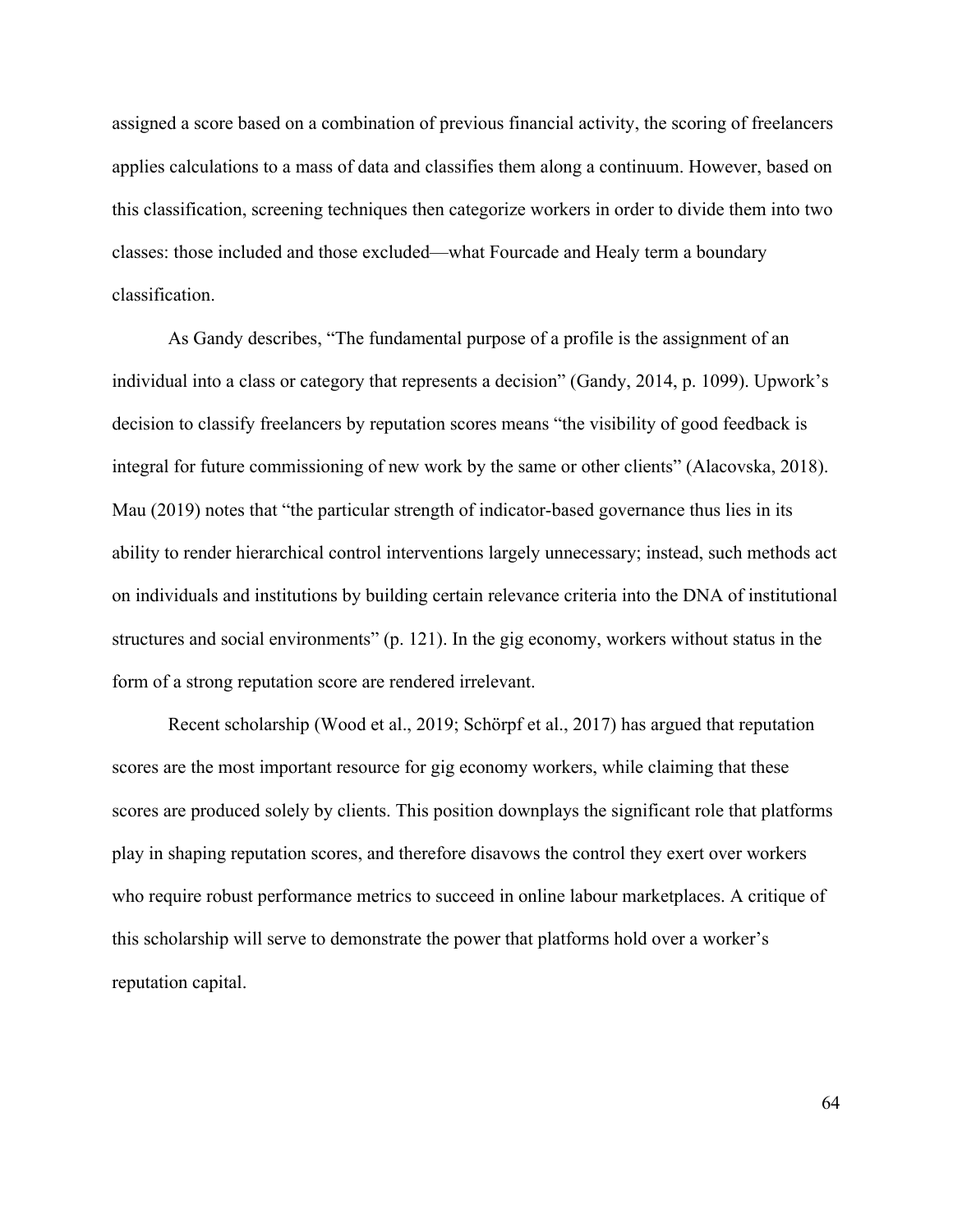### **5.3 Algorithmic management**

In a study of an international sample of remote freelancers who use Upwork, four leading scholars at the Oxford Internet Institute argue that these workers experience significant autonomy and discretion in their work because the client is not present for the work being carried out, and therefore do not see how the work is performed. This means the client evaluates the outcome of the work when it's complete, and give the worker a rating which contributes to his or her aggregated job success score (Wood et al., 2019). This JSS score, which they claim is the sole product of client ratings, is the measure of a worker's reputation, and it is what algorithms use to rank profiles in their database. Wood et al. extend an argument from retail service work (Fuller & Smith, 1991), to say that "algorithmic management is an extension of customer management strategies, which entails positioning customers as agents in the management circuit, so that customers, rather than managers, are […] the ones who must be pleased, whose orders must be followed, whose ideas, whims and desires appear to dictate how work is performed" (p. 62). Wood et al. conclude that reputation is a worker's most important resource because of the visibility it brings them via algorithmic management ranking systems, in addition to being an "emerging form of marketplace bargaining power" (p. 70) used to secure more favourable employment terms. In short, those with high status have much more success and control in their work life—a familiar aspect of worker struggles under capitalism.

Wood et al. identify the monitoring and evaluation of work through information management tools as an alternative—yet less effective—way for platforms to control workers. High levels of monitoring and measurement of work are frames as the 'Taylorisation' of whitecollar work, whereby "work tasks are subjected to detailed digital measurements and statistical analysis of individual worker performance" (p. 62). Taylorist informational controls monitor the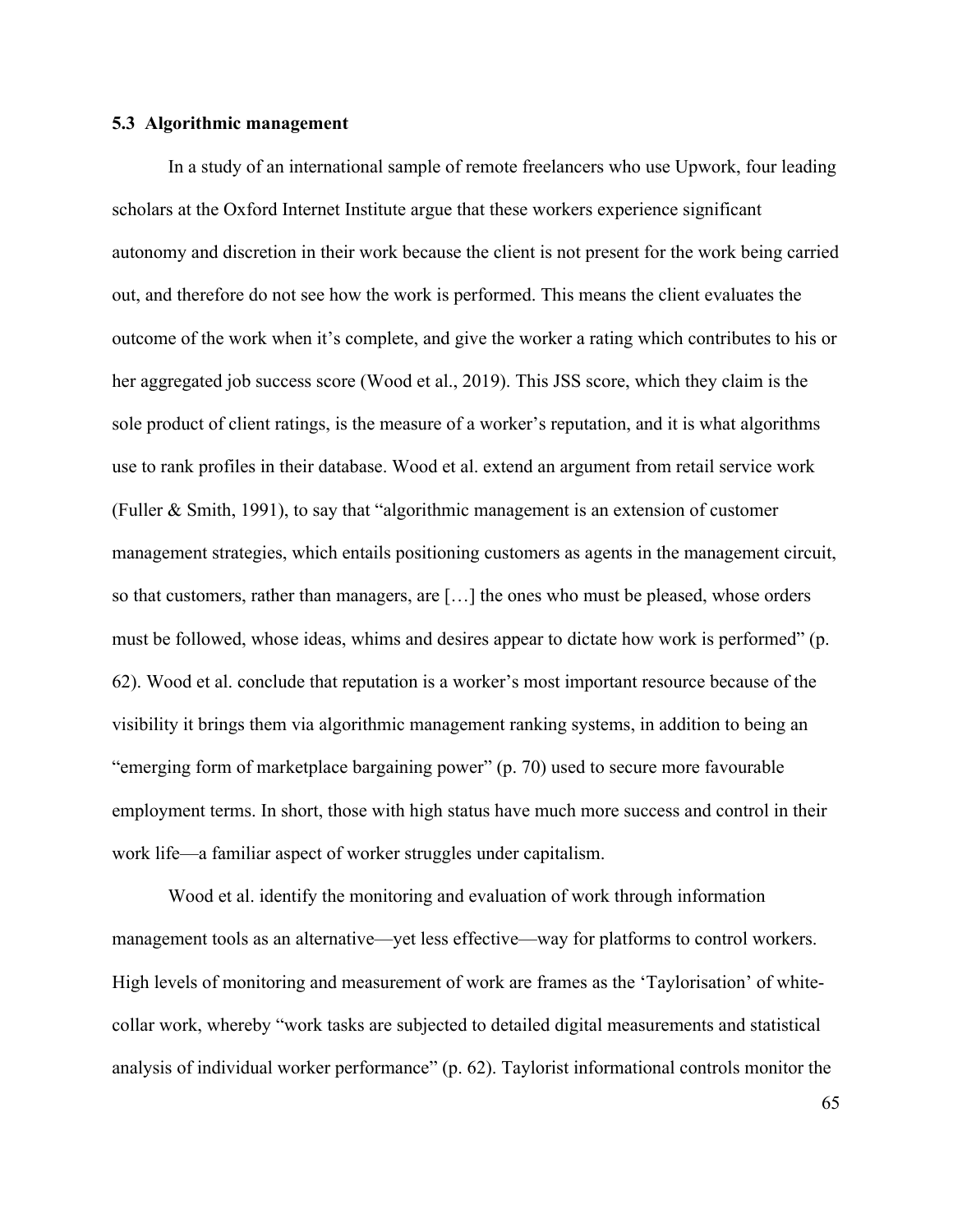labour process and therefore offer a different, more direct form of control than algorithmic management. Wood et. al. (2019) identify these tools in terms of the Work Diary surveillance function, which takes photos of the worker's screen every 10 minutes and measures the worker's mouse clicks and key strokes. The images and measurements are relayed back to the platform and client for evaluation. They point out that this form of monitoring lends itself to more repetitive work tasks, like data entry, customer service etc. Like another study of Upworkers in India (D'Cruz & Ernesto, 2016), Wood et al. acknowledge that remote workers can circumvent the Work Diary surveillance function in numerous ways that are often deceptive and imaginative. Freelancers I interviewed also felt like creative work was not amenable to these tracking techniques, especially in being counted. Justifying his reluctance to use Work Diary, Arnold said, "It's counting the time that you're working on that [a project]. I explain to my clients, look, I'm very efficient with my time and very fair with my time. But if I'm in the middle of working on your brochure and one of my clients calls me, or I have to respond to an email." This form of direct workplace monitoring and oversight contravenes any notion that the independent contractors can expect to be free from direct supervision (Pichault & Mckeown, 2019). Because of workers' ability to circumvent the Taylorist tracking functions Wood et. al conclude that "the far more effective means of control was the algorithmic management enabled by rating and reputation systems" (p. 64), because this did not infringe on a worker's autonomy. In limiting their understanding of information management systems, or Taylorist management to the Work Diary function, they fail to recognize how platforms engage in broader tracking and surveillance practices, and how these digital records directly inform reputation scores. In another analysis of how creative platform work is managed and controlled, Schörpf et al. (2017) also made the same distinction and concluded that "when trying to develop an online reputation, workers are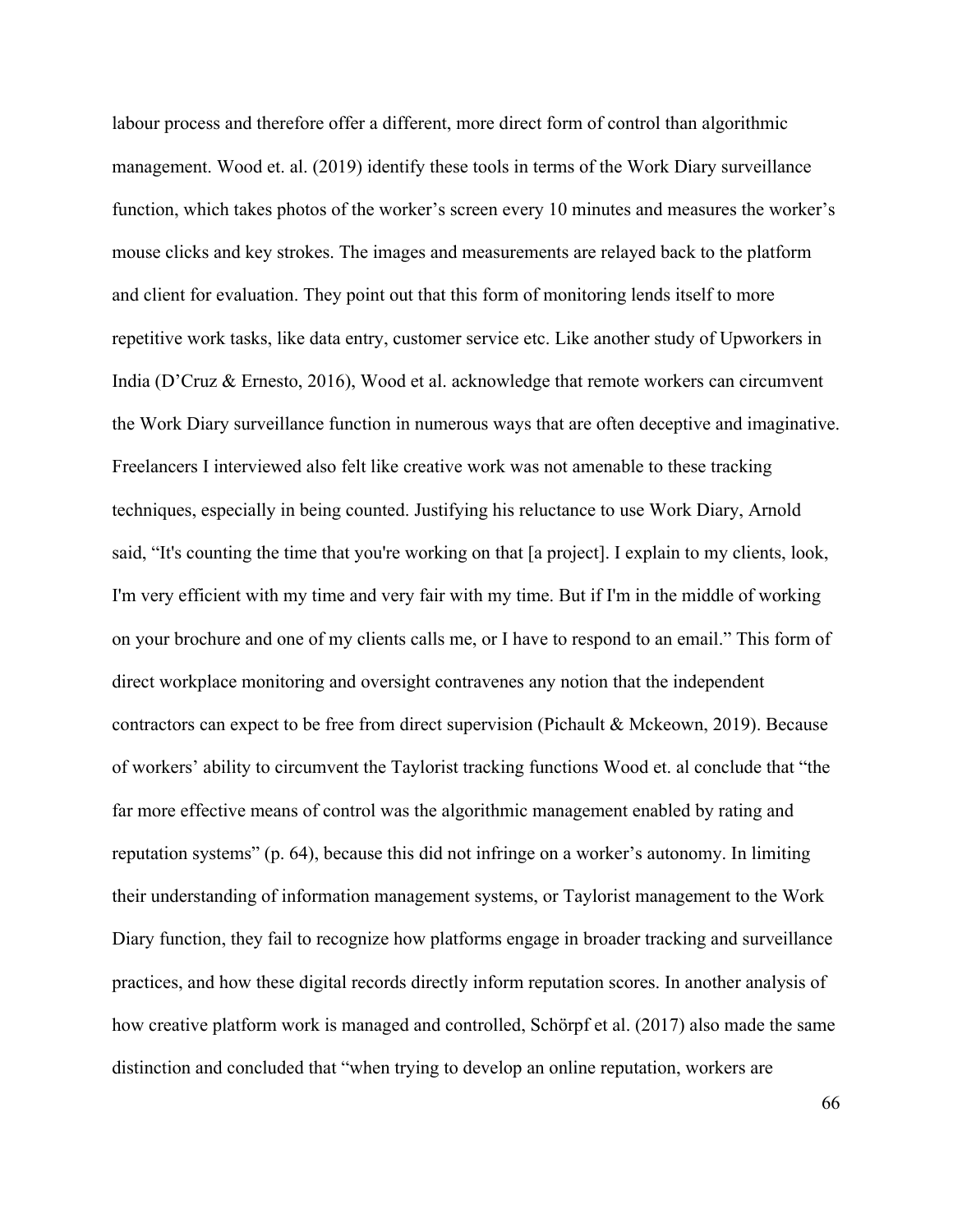completely and utterly at the clients' mercy" (p. 55). In making their arguments these scholars fail to acknowledge that clients and platform are responsible for shaping the reputation scores and therefore platform and client expectations must be met in order to feature more prominently on the platform, relative to their fellow workers.

Despite Upwork's reluctance to divulge the information necessary to help freelancers strategize how to optimize their reputation, some things are known about what they count, and how they make the calculation. Upwork's JSS and talent badges are based on a combination and convergence of subjective client evaluations and the platform's objective data. Clients have the option to offer a rating after every task, and Upwork does a great deal of counting. Workers' actions inform these metrics, but they only have indirect control over the outcome, in the form of the scores they're assigned. Upwork's tracking technologies collect data on a myriad of online activity, which include but are not limited to the number of job bids, job invites, and accepted invitations, in addition to the ratio of contracts won to those applied for. They keep track of the number of open, ongoing contracts and the frequency and dollar value of weekly payments and hence revenue for the platform. Upwork terms of service attest that projects with no earnings weigh negatively on JSS, as do open projects with no activity, as well as projects where clients leave no feedback. The number of repeat clients are tracked, which indicates client satisfaction. The total value of platform earnings is rounded up and displayed on the profile, as is the availability to work. On their personal stats page freelancers are notified about the number of views they receive, and their response rate to client messages. The exact variables and weighting that make up the JSS are not known—much like the  $FICO<sup>TM</sup>$  (a powerful data analytics company that is focused on credit scoring services) credit score used to determine one's credit rating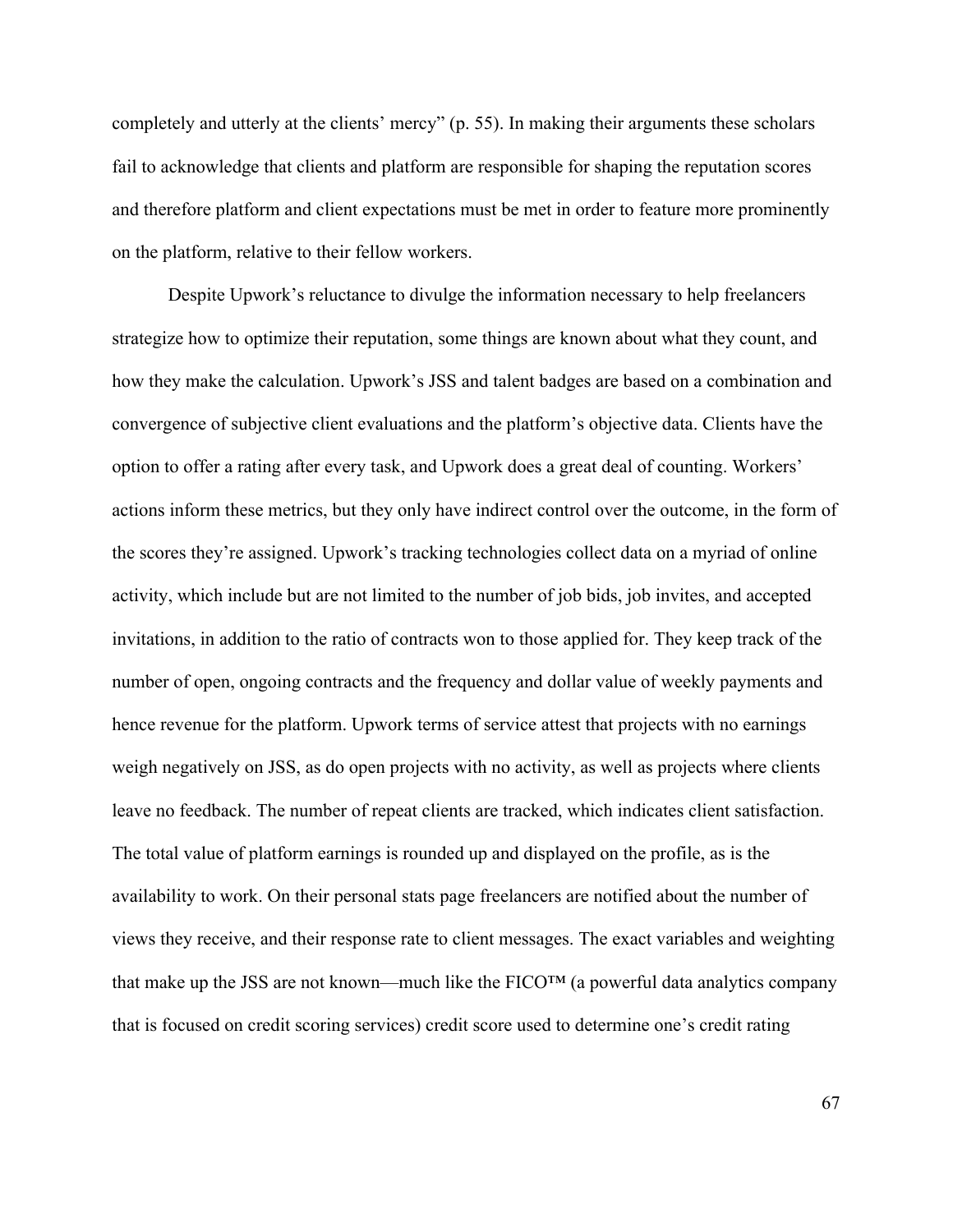(Fourcade and Healy, 2013)—but the company applies algorithmic management techniques to this data in order to rank and organize the list of workers using the platform.

When Upwork terms and conditions state they have no control or influence over the decision to hire, nor do they have control over the working conditions, they disingenuosly downplay their power over exactly these decisions and conditions. Algorithmic management tools are a form of algorithmic governance in so far as this governance at a distance influences who gets hired. Tracking technologies also influence the working conditions and outcomes for freelancers. Upwork, like TaskRabbit and other platforms, places a "growing importance on monitoring, registration and the classification technologies" (Mau, 2019, p.143). While users are rendered visible to the platform via omni-present tracking technologies, they simultaneously render their own practices invisible. Pichault & Mckeown (2019) argue that independent contractors should operate free from oversight and only be evaluated on the outcome of their work, but Work Dairy and other information management tools that track the labour process indicate that work does come under supervision, and therefore platforms function more like workplaces in their ability to monitor, evaluate and steer behaviours.

## **5.4 Tasker profile**



**Figure 2: Tasker Profile**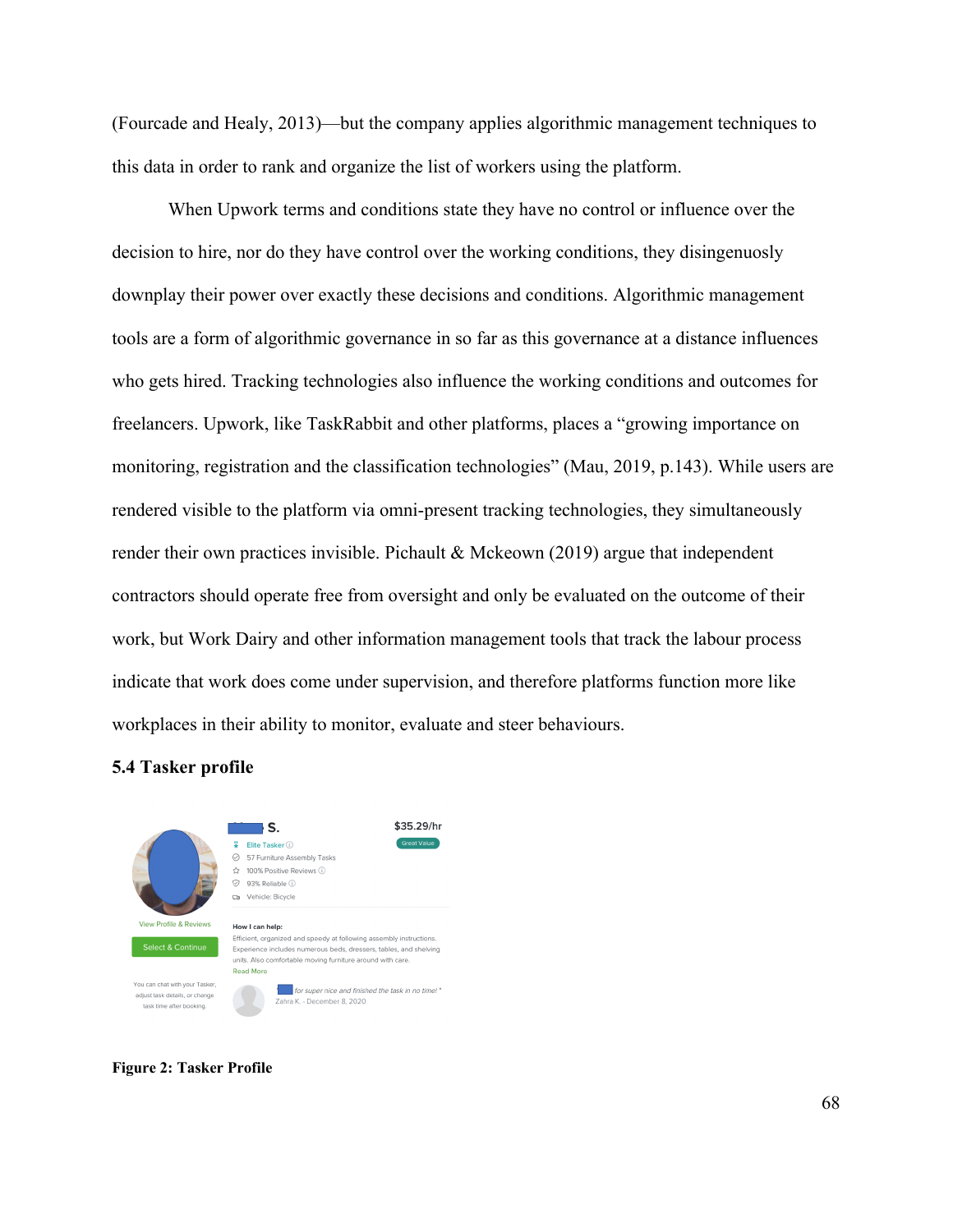A large picture dominates the tasker profile, alongside metrics similar to Upwork: pay rate (35.29 CAD), Job success score (100% positive reviews), talent badge (Elite) and a reliability rate (93%) which indicates the completion rate of tasks. This latter metric is one of three used to measure performance, as described by Geoffrey: "One is your response time and how many times you respond within the timeframe. Another is how many times you accept [a job], and then there is how many times you actually show up to do the job, which is your reliability." These metrics constitute a tasker's performance 'matrix.' An omnipresent message atop their personal stats page states "if any rate falls below 85%, your ability to access tasks may be limited." Unlike Upwork, the tasker job success score is exclusively derived from client reviews, not platform metrics. However, the platform still holds a powerful influence over how reputation is measured. When handyman Dale explained his frustration at not having the elite status, he compared himself to the profile of a "competitor" tasker who he has been tracking closely: "And it's that lack of not having elite status for a few months. Falling behind him greatly decreased my visibility and how many jobs I can get." The much-coveted elite status means that workers feature more prominently and receive more job invitations, and some see it as a means to increase their hourly rate of pay. Explaining the relationship between status and visibility on the platform, Rui explains how "clients can filter by price or by reviews later, but initially it's by recommendation." To reach elite status certain criteria must be met, as explained by Charlotte: "I think you can turn down like one task a month, like you can't just no show, which I guess happens a lot with this type of thing. And then you have to show up, you just can't have any missed ones, and clients have to give you top marks." Rui shrewdly set up a client account so he can log on and compare himself to his competition. He noticed, "Elite taskers had a little bit more pricing [higher pay rate] and that made sense." He continued with this reflection: "I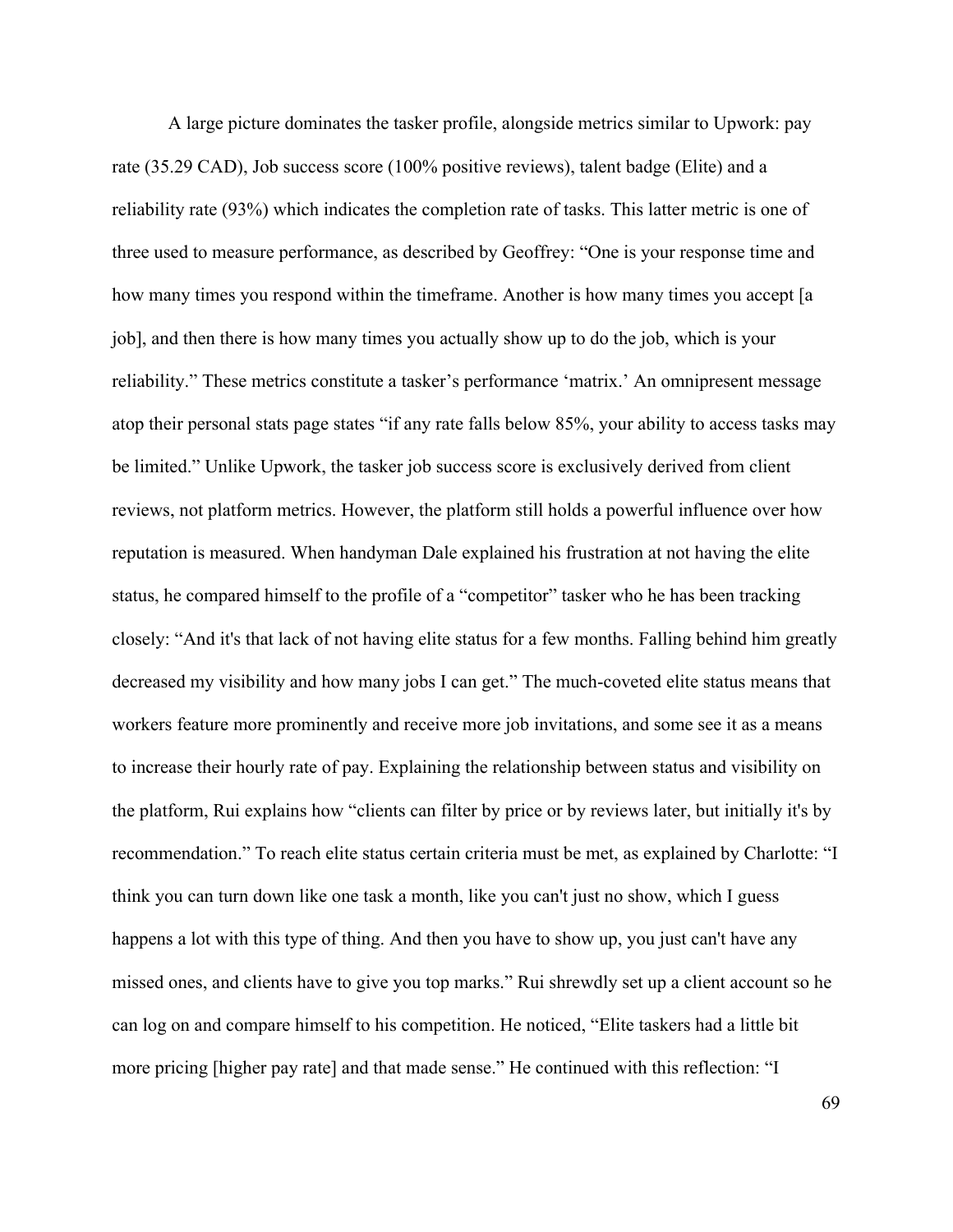thought why would someone pay more for someone when they can choose someone a little bit cheaper? But like I said, it depends on how TaskRabbit chooses. 'Cause some people just choose the top one that's recommended and just go with that." His explanation reminded me of the workings of link distribution in the structure of complex networks, which as Jodi Dean argues, "follows a power law where the most popular item generally has twice as many hits or links as the second most popular, which has twice as many as the third most and so on down" (Dean, 2020). She explains what this looks like in statistical terms: "The shape the distribution takes is not a bell curve; it's a long tail—a few billionaires, a billion precarious workers." Rather than links in a hierarchical network, talent badges establish the structure of hits and success comes to those in the top few percent who have high-ranking profiles.

The profile constitutes a technology of knowledge and governance, that is, "forms of language, technologies of representation and communication, and text-based, objectified modes of knowledge through which local particularities are interpreted or rendered actionable in abstract, translocal terms" (McCoy, 2008, p.701). Rather than an inert or transparent text, the profile is an active and coordinating institutional technology, wherein are contained "both the specific tools that workers use to accomplish their tasks and the institutionally organized procedures for accomplishing these tasks" (Corman and Melon, 2014, p. 152). In the context of the gig economy, the profile organizes and coordinates the work of freelancers, and is central to how features of work and the activities of the workers are recorded, averaged, computed and made visible. Online labour platforms insert their own interests and values by tying them to an individual's personal reputation. Succeeding on these platforms increasingly entails meeting both platform and client expectations. How taskers experience and react to this dual pressure is the focus of the next section.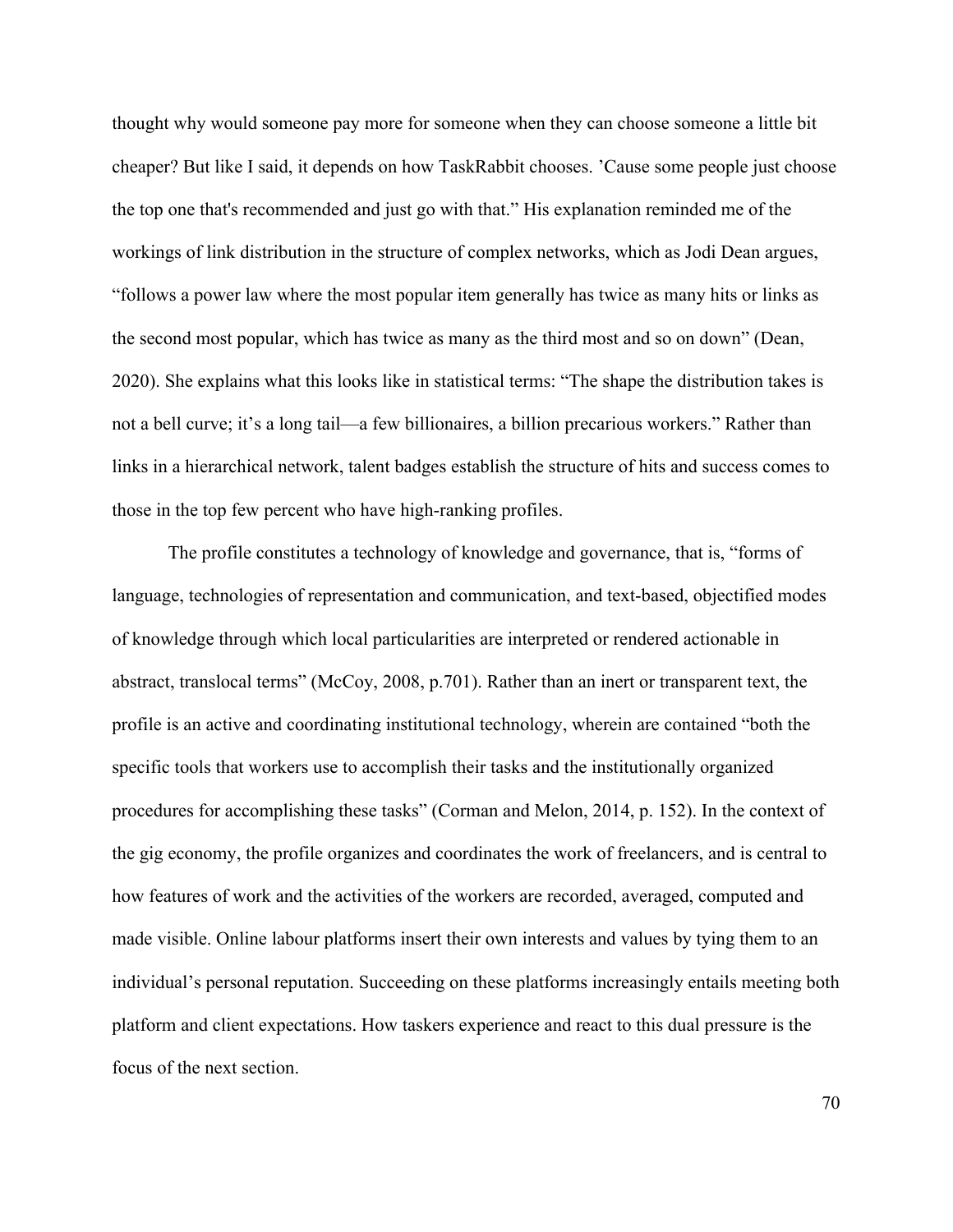# **6. Taskers: Trapped in the 'matrix'**

### **6.1 Accountability circuit**

"You're not entirely free when you're doing online gigs [on TaskRabbit]. It's not like Craigslist where you can get hired for a job or hire someone and there's not that accountability, because at least there's accountability here" (Dale, tasker).

Craigslist is the digital equivalent of the street corner where undocumented migrants congregate (see Purser, 2019). Clients can pick up some day labour, pay cash in hand, and drop workers back off without any official records. TaskRabbit, on the other hand, has instituted features and processes that make transactions transparent, and Dale welcomes the accountability this brings to service work. By accountability, Dale means the dual feedback loop from the client and the platform, which ensures that poor work is punished with a blemish to his metrics, and good work is rewarded. Speaking about the JSS Dale said, "You're tied to it because of the reviews, the ratings, the metrics." He emphasizes the significance of satisfying clients to maintain a competitive JSS, while being realistic about managing perceptions. He recognizes that he is "not going to please everyone," or "be everyone's friend," despite his attempts otherwise: "Not every one of your encounters are going to be pleasant. There's a lot of pressure to maybe, not be entirely true to yourself in terms of your values or what you agree with, because the metrics require you to sacrifice maybe some of you or your standards." Renouncing personal standards and values in order to satisfy clients is common practice in standard front-line service-work arrangements (Fuller & Smith, 1991). The emphasis on customer relations requires employees to engage in relational work—work that needs to be done in order to build and maintain strong interpersonal relationships with clients. The relational work takes on extra significance in the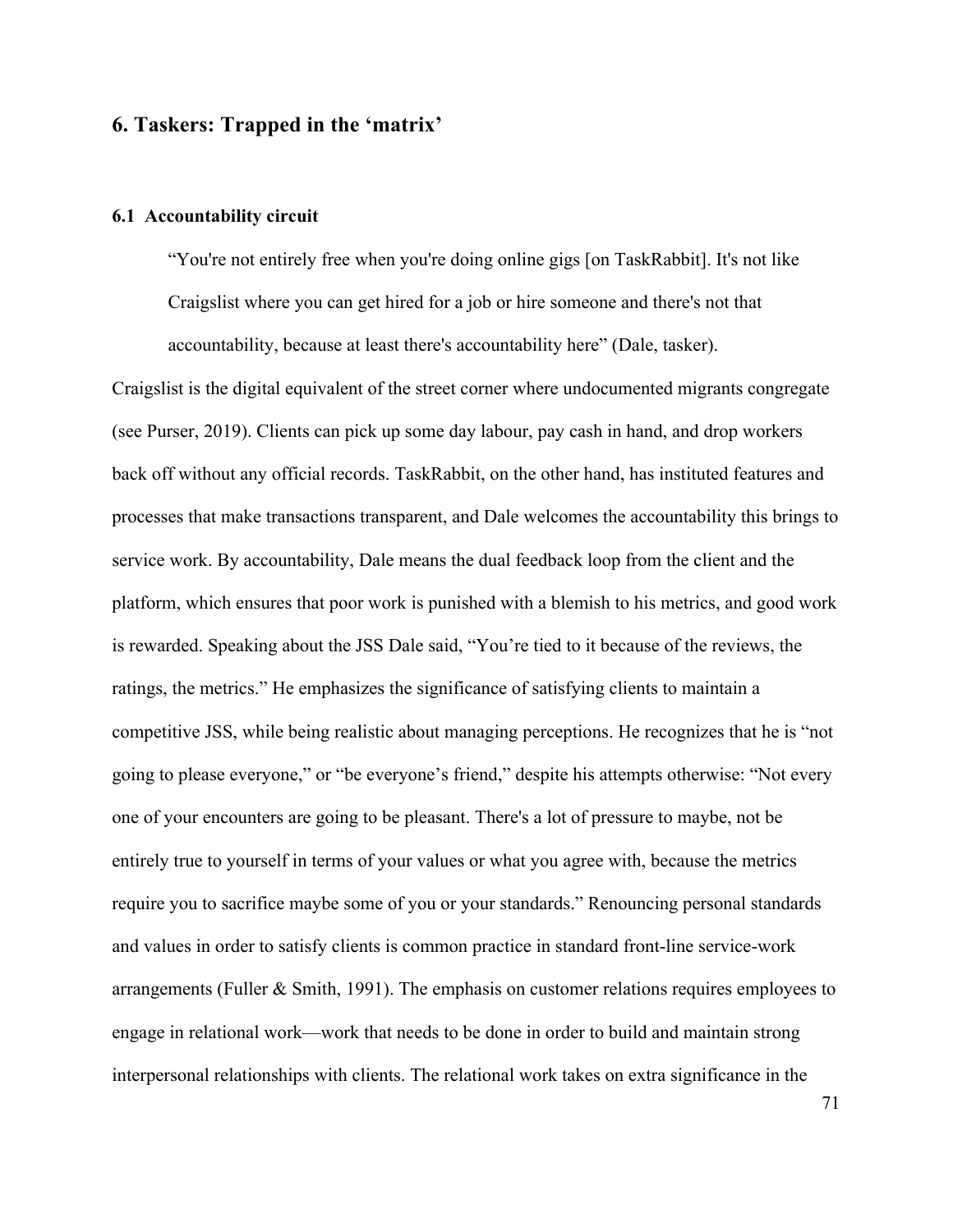online labour marketplaces because it is made visible through the client scores that contribute towards a worker's reputation and future job opportunities.

The constraint that reputation scores have on the autonomy of taskers is clearly articulated in Dale's recounting of a recent moving job he'd done through a friend's small business: "And I'm like, we can't move this bed with bedbugs. Like, we cannot put their stuff in the truck, put other clients at risk." Dale's refusal to carry out the order from his boss was a moral decision meant to protect the well-being of others, and himself. He continues "and I was able to walk away from that job because I did not have ratings and reviews to tie me down." On the TaskRabbit platform, however, he is "tied" to the metrics and they limit his ability to act in accordance with his own values. Instead, he forgoes his values to satisfy the clients and takes on the values of the platform to meet his reliability rate metric—finish the job no matter what it takes. If he were accountable to his boss or employer, Dale could make a case to walk away. However, objective metrics comprehend code not reasoning, and therefore do not want to know or care about why the decision to walk away was made; they simply register that the action occurred. Dale indicates that when his public reputation is on the line and in the hands of others, he is willing to go against his better judgements and adjust his behaviour in order to achieve optimal scores.

Taskers exude confidence when discussing their ability to complete tasks, even while experiencing deep levels of anxiety around their metrics. For instance, Charlotte said "I enjoy the variety of the work and different clients…building a sense of comfortability and rapport…and getting to know their personalities." Discussing feelings about bad client ratings, her distress is clear: "When you get that bad rating or not perfect rating, you're like, what did I do wrong? You know, and that's where it bothers me, you don't know why. If you don't know, how do you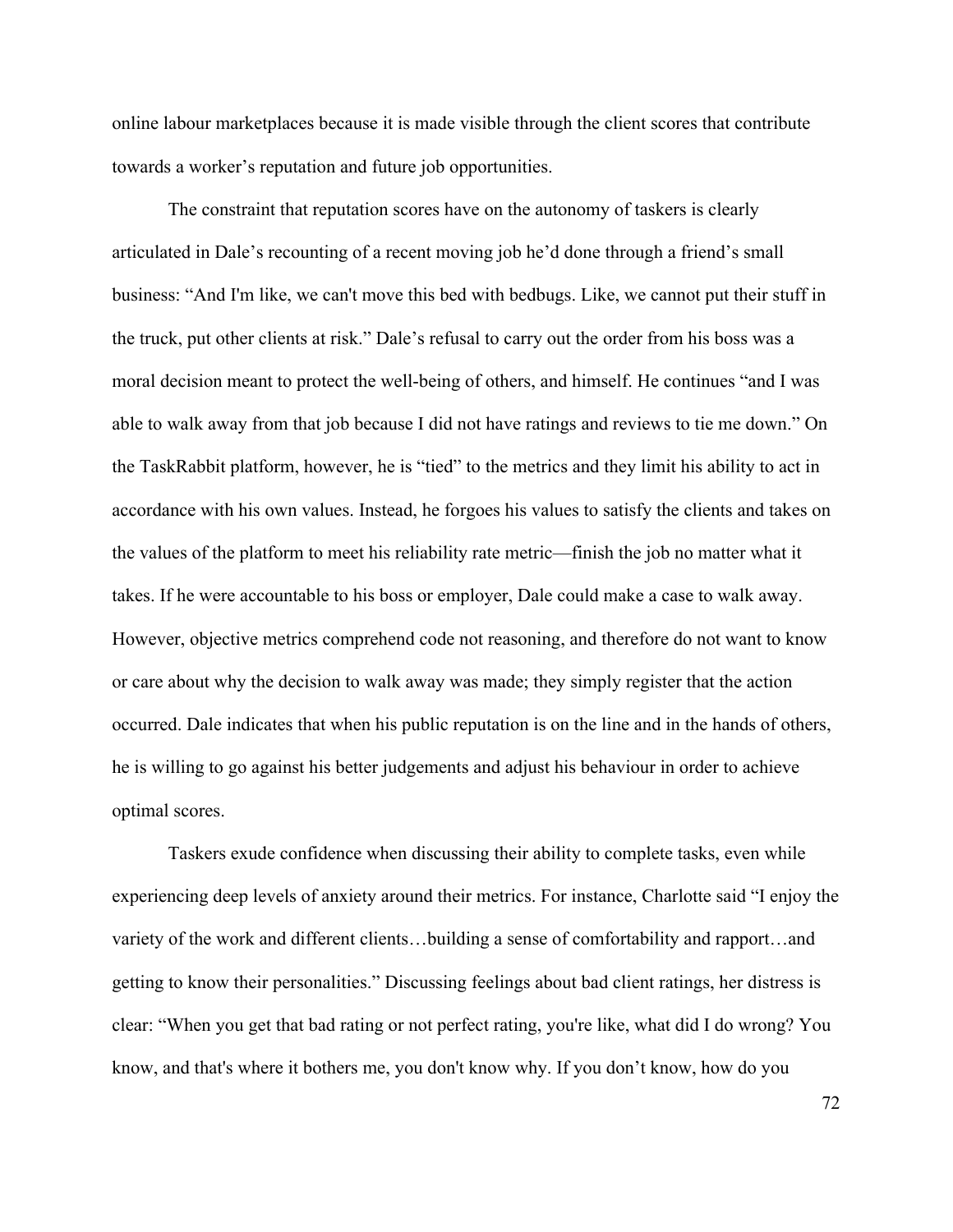change your behavior due to a platform?" Although task-based gig work provides workers with a sense of autonomy, the predominant position of clients erodes this sense of empowerment.

Pressure to achieve the best metrics is not limited to satisfying clients; platform expectations must also be met. Describing an incident when she lost her phone on a day with four tasks to complete, Marina expressed her discomfort: "and yet just feeling absolutely screwed because I was so tied to the metrics." She was making reference to her reliability rate, and how that metric would make her look bad. Reliability rate is the percentage of tasks that a tasker completes out of the total number of tasks they agreed to take on. Marina mainly does grocery shopping, delivery services, or furniture assembly, and she wants to be seen as reliable and better than her competition. She continues: "and wanting to have that perfect performance so that people say you are 100 percent and they want to hire you versus, you know, whatever your competition might be… and so that sense of anxiety to kind of perform at that level was stressful." The visibility brought by reputation scores creates a desire for well-educated workers pursuing low-skilled jobs to be seen as nothing short of perfect.

Philosopher and cultural theorist Byung-Chul Han (2017) argues that the digital economy deploys emotions as resources to bring about heightened productivity and achievement. In this emotional capitalism, positive forms of power replace negative power by "cozying up to the psyche rather than disciplining it through coercion or prohibitions" (Han, 2017, p.14). In the gig economy, people's behaviour is guided by the pursuit of scores, the gratification they offer, and the opportunities they afford, rather than a disciplinary regime of overt supervision. Geoffrey's response to a question about how he feels about negative scores is exemplary: "You know, after I received the rating, you know, it made me question whether I wanted to continue doing that type of task. But then, you know, you keep going and get another good rating or you have, you know,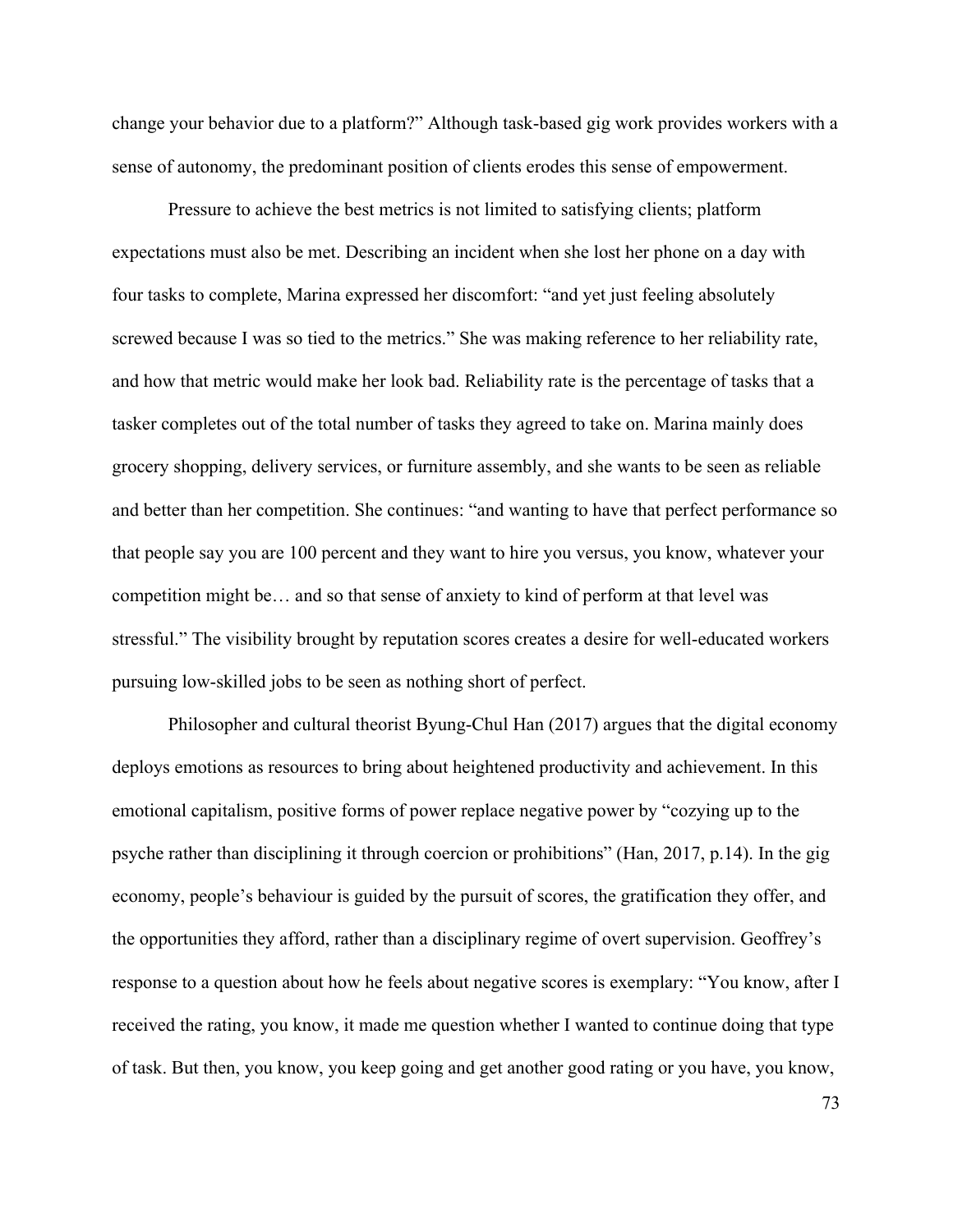you keep going, it's okay." From despair to delight, the emotional responses to reputation scores can entail anxiety and stress, yet they condition workers to strive to do more.

### **6.2 The matrix**

"You know, they've actually stated that they'll stop if your 'matrix' drops to a certain point and they'll stop offering you jobs and promoting you" (Geoffrey). Being alert to incoming requests and responding quickly is one aspect of the matrix. TaskRabbit uses the response rate to measure the time it takes a tasker to respond to a client's job invitation. The on-demand nature of this economy makes it difficult for this workforce to construct boundaries between work time and free time. Although taskers can select and make known their job availability, they must always be ready to respond and engage with clients through the chat function. This important prelude to the task goes unacknowledged as work by taskers and the platform, yet it's imperative to the labour process, and it creates a perpetually on-call workforce. Same-day requests require a one hour response. A one-hour time frame can seem reasonable to some taskers, because "who doesn't check their phone every hour?" (Charlotte). Cell phones are always close to hand: "it's always on my body just because if I get contacts, that's very important to me to like, reply right away" (Marina). Freedom from a rigid nine-to-five schedule is replaced with a perpetually available workforce. In the context of a society where smart phones function like prosthetics, it may not be unreasonable to expect a quick response; however, these comments show the fluidity between work and free time. Some taskers do aspire to create boundaries between work and leisure: "I set up a do not disturb timeframe. After 10:00 p.m. and up until like 8:00 in the morning, my phone doesn't beep" (Geoffrey). Boundaries can be enforced by simply deactivating phone notifications. Yet, Geoffrey continues, "you know, sometimes you look at the phone at eleven o'clock and go oh, I should respond to that." For those committed to achieving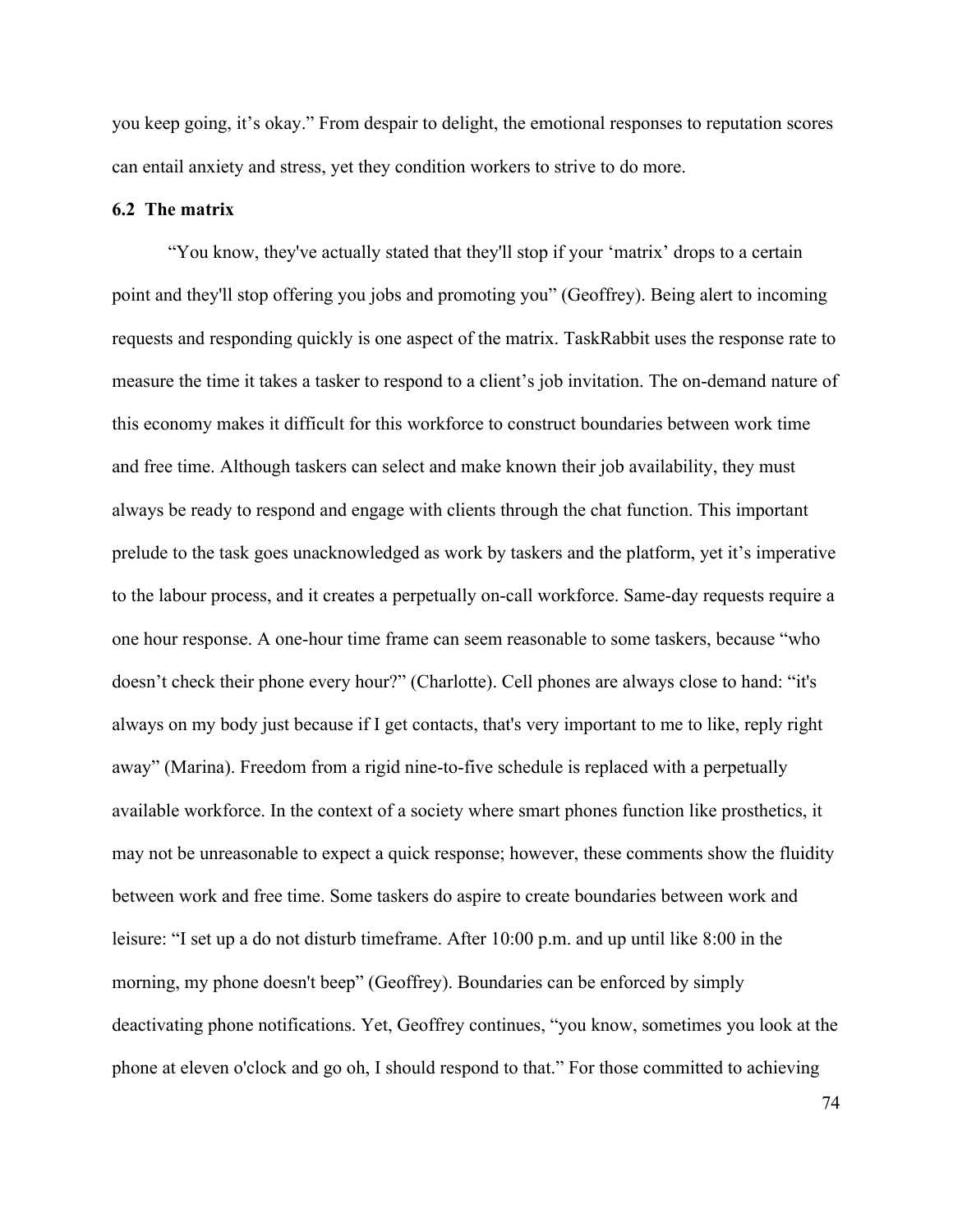optimal metrics, overcoming the urge to respond is too much to resist, in spite of workers best attempts to construct boundaries.

For those who enjoy gig work because of its flexibility, especially night owls like Dale, sleeping-in can lead to problems: "If someone that, say, is looking to hire some help late in the morning or late in the night and you don't see it, by the time you wake up, you can be severely penalized." He said, "you always have to be thinking about your metrics" and "if you missed a request, that counts against you. It would ding both your response and acceptance." He found a hit on two metrics—due to one missed notification—too harsh to handle: "I disabled it eventually because it was too hectic to always be prepared to, like, just drop everything and save the day. It was a little too crazy." Super-handy-man Dale retired his cape by choosing to opt-out of same-day notifications. This meant he would only appear on a client's listing if they require a service more than 24 hours in advance, which comes with an extended nine-hour response window. For Dale, this leeway "took away a lot of stress and gave me a bit more flexibility and control." Flexibility and control are the main reasons he chooses to do this work. He goes on to say, "It's not that busy right now. So we're not getting a lot of requests anyways." Dale attributes this lack of opportunity to COVID-19 lockdown restrictions. However, another tasker (Geoffrey) in the same job category as Dale with almost equivalent scores, saw his service requests grow over the same period. As Geoffrey and others concurred "I'd say about 60% of clients are same day requests." The flexibility to opt-out and the control Dale gained compromised his ability to find work and make money. Thus, we can see that operating outside of the recommended platform parameters and adhering to a self-determined work pace that autonomous workers might expect (Pichault & McKeown, 2019) makes it increasingly difficult to succeed in their ecosystem.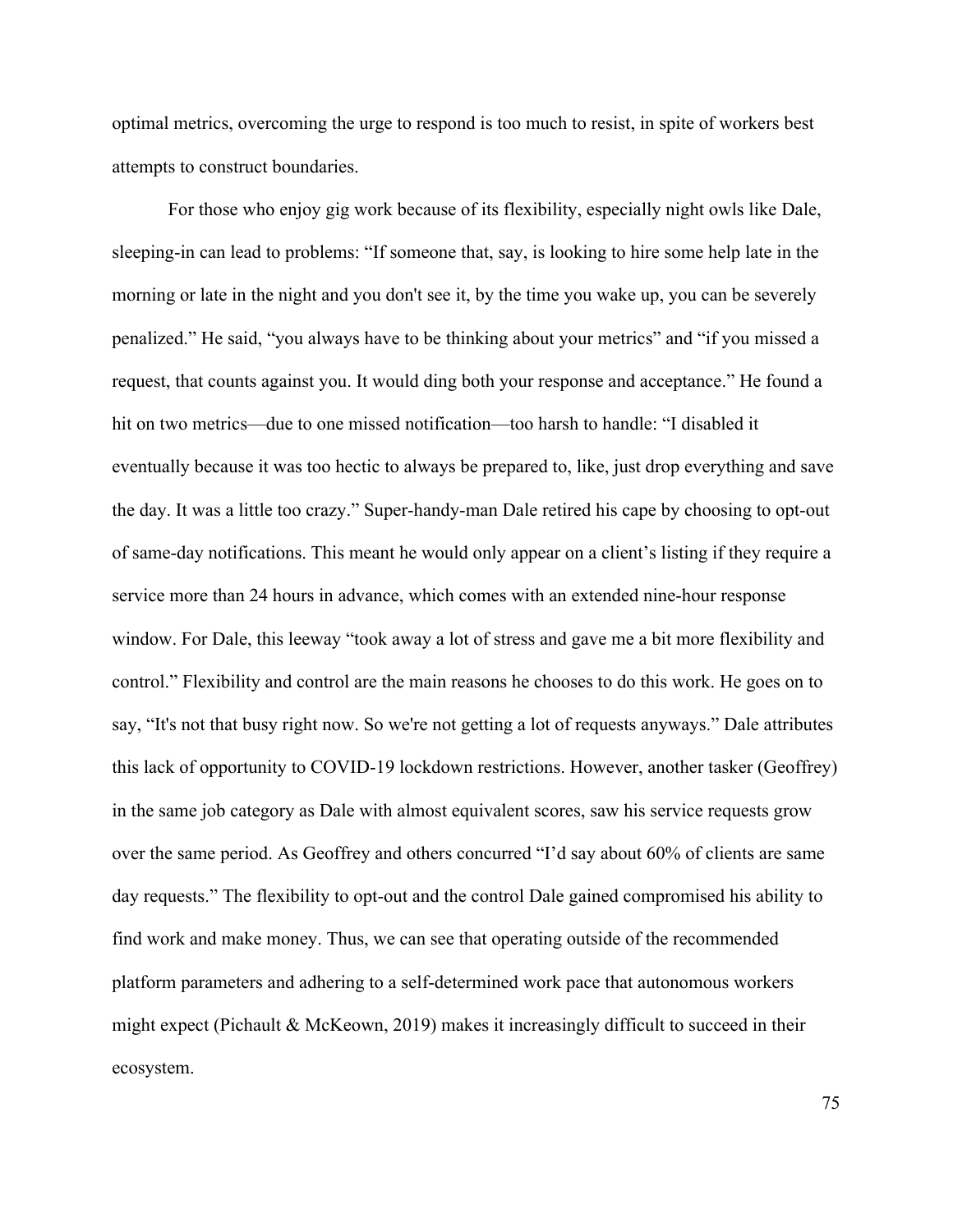Taskers enjoy the variety and flexibility of gig work. Jim says: "I do not do very well with a repetitive set schedule. And this gives me the customization, the flexibility that keeps it interesting." These qualities are in stark contrast to the other task-based platforms which specialize in a single service industry, for instance home delivery (Deliveroo), or taxi rides (Uber). On these apps, algorithms determine the value of jobs and who you work for—for instance which passenger to pick up or which customer to deliver to. Movement and actions are also micro-managed. Geoffrey describes a typical sequence when working through the grocery delivery service app Instacart: "You would start when you walk in the building, then you would hit start and then you would start scanning." All movements and actions are registered in the app. If it's taking too long, the app alerts him: "the app does time you and it kind of lets you know that, you know, you're taking kind of a long time. And then you get your matrix. You get kind of bonuses and things like that for being a fast shopper." On the clock, every second counts. He continues: "Once you're done scanning all the items, then you would hit stop and then it would tell you, OK, now go pay for it. Once it's paid for you hit deliver. And then once you dropped it off, you hit 'done delivering.'" With their sleek, animated app-interfaces, many task-based platforms employ "gamification" (Mason, 2019) techniques to keep users' attention. Designed to motivate and seduce, gamification is a process that explicitly builds addictive game-like features such as scoring systems into ordinary activities (Nguyen, 2020). For instance, the absence of formal constraints—such as bureaucratic management procedures—induces freelancers to chase personal bests and, in the process, stimulates a productive disposition (Lehdonvirta, 2018).

Compared with sleek, animated interfaces—such as the delivery service Instacart that Geoffrey describes above—TaskRabbit and Upwork's interfaces are dull. No flashy graphics, timers, real-time maps, or bonus plays absorb users' attention to get them hooked. In fact,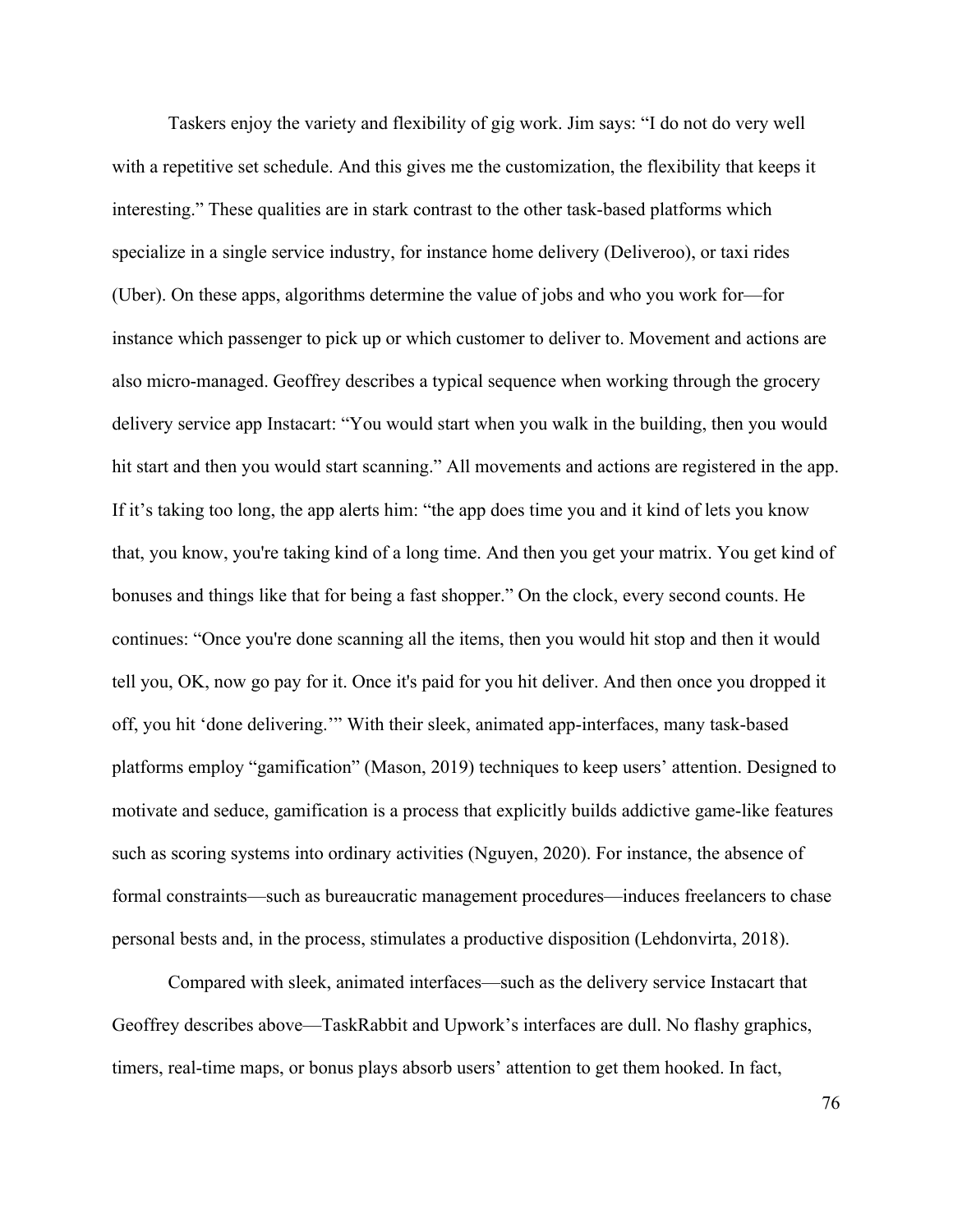TaskRabbit offers much more control over how they perform the actual job, which gives taskers a sense of independence. For instance, Marina mused about taking her dog along on deliveries: "The other day I was in the car and I was delivering cupcakes and I was like, what if the icing falls off the cake? Or my dog was in the car and I was like, what if he jumps over and eats the cupcakes just like stuff like that?" Marina was concerned about her dog eating the cakes and the potential repercussions on her reputation, but the fact she can take her dog speaks to a freedom she would not have in most standard employer-employee work arrangements. However, despite these liberties, the TaskRabbit enforces its own basic performance parameters in order to be considered connectable: an omnipresent message atop the performance reports states: "If any rate falls below 85%, your ability to access tasks may be limited." These metrics keep workers accountable to platform interests by reminding them to respond quickly, accept the job, do not back out, and make sure it's done correctly.

### **6.3 The right to reject**

Unlike Upwork, where thousands of job opportunities are posted onto jobs boards and freelancers compete to win contracts, on TaskRabbit clients post a task and select whom to invite from the list of profiles made available. The acceptance rate actually means taskers only have the right to reject jobs, but not the freedom to choose from jobs in the marketplace. Geoffrey understands that "if you say no too many times, then your matrix is bad." Taskers believe their account would be deactivated if they do not meet their matrix—an understanding explicitly confirmed in the TaskRabbit (and Upwork) user agreements. This assumption aligns with a number of scholars who found that gig workers believe that a reputation score below a certain threshold leads to automatic deactivation (Attoh et al., 2019; Rosenbalt & Stark, 2016; Veen et al., 2020). Zuboff (2019) calls this practice of automated deactivation the 'uncontract,' "which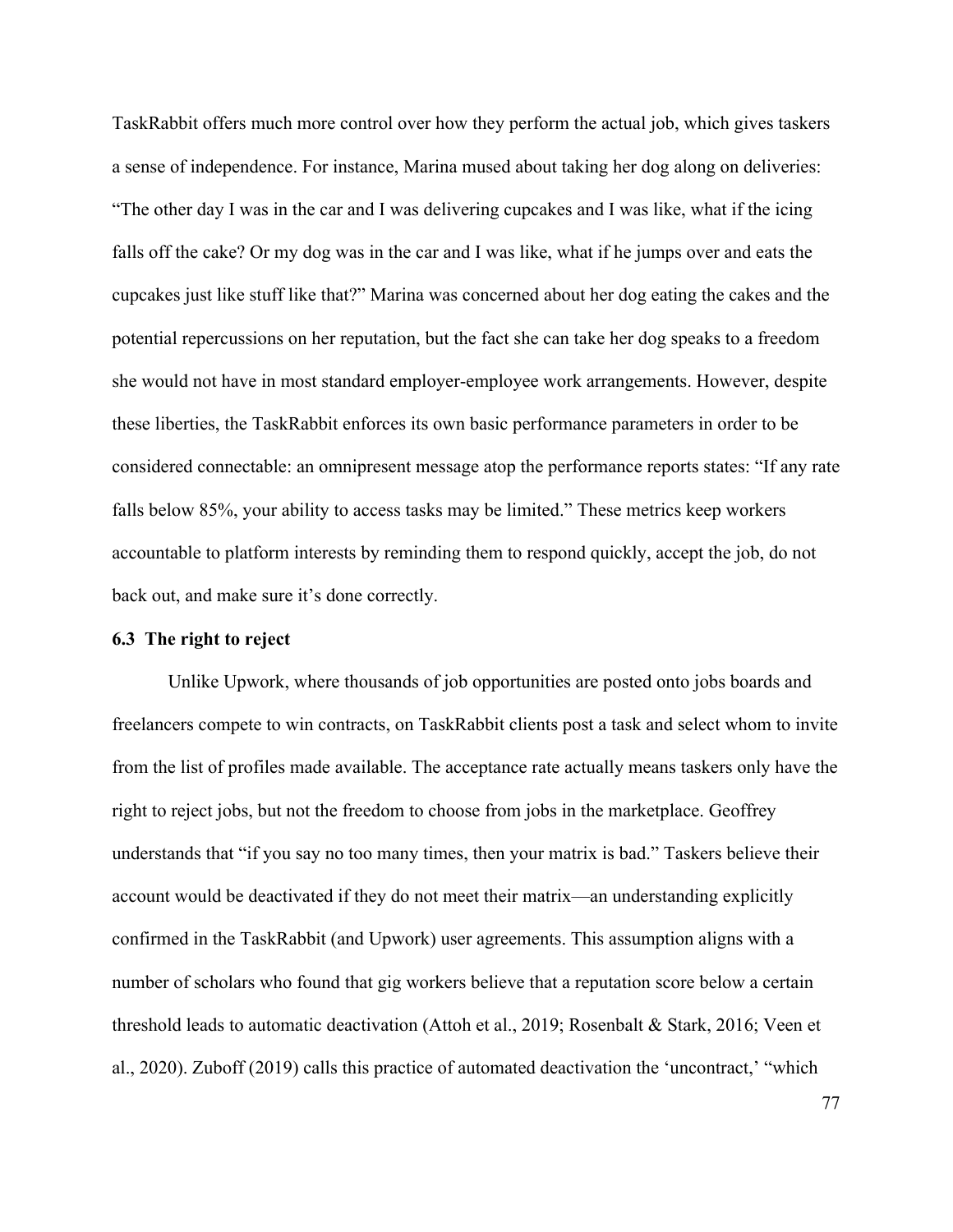abandons the human world of legally binding promises and substitutes instead positivist calculations of automated machine processes" (p. 333). Companies can bypass conventional employer/employee relations in favour of automated machine processes that compute the behaviours of people across all aspects of life—for instance in work, education, health—in order to advance commercial objectives (p. 221). This perceived threat does not prevent taskers from feeling a sense of empowerment and control in their work. For instance, Charlotte screens clients to ensure "they're not too bossy," "make sure the task is actually what they say it is," or to "make sure these people actually need help."

Multiple taskers adopt the institutional discourse of the 'sharing economy' when they frame their work in terms of "help": "Like I have one lady who just had a baby and her husband has a compromised immune system, so I had to help them" (Marina). Three taskers state "to help people" as their reason for working through TaskRabbit. Geoffrey said "it [TaskRabbit] allows me to do different things and not be stuck in a job that you're only doing electrical work or you're only doing plumbing. I get to do a little bit of whatever the customer needs, you know, so I mean, and I like it because I'm a very social person and I like to 'help' people." Re-framing paid work as help situates the task as a favour rather than a hire. This creates a sense of ownership and control over the exchange, as well as a sense of social good.

Though the phrase 'social good' hits a kinder note, this sense of public or social good is in stark contrast to a recent study by Attoh et al. (2019). Interviewing Uber drivers led the authors to argue that the solitary nature of the work alienates drivers from the public good. They emphasize this point by claiming drivers would wish for and celebrate the transit breaking down because it leads to fare spikes (p. 1017). Unlike Uber drivers, taskers use the chat function to connect and interact with their clients prior to agreeing to the task. These humanizing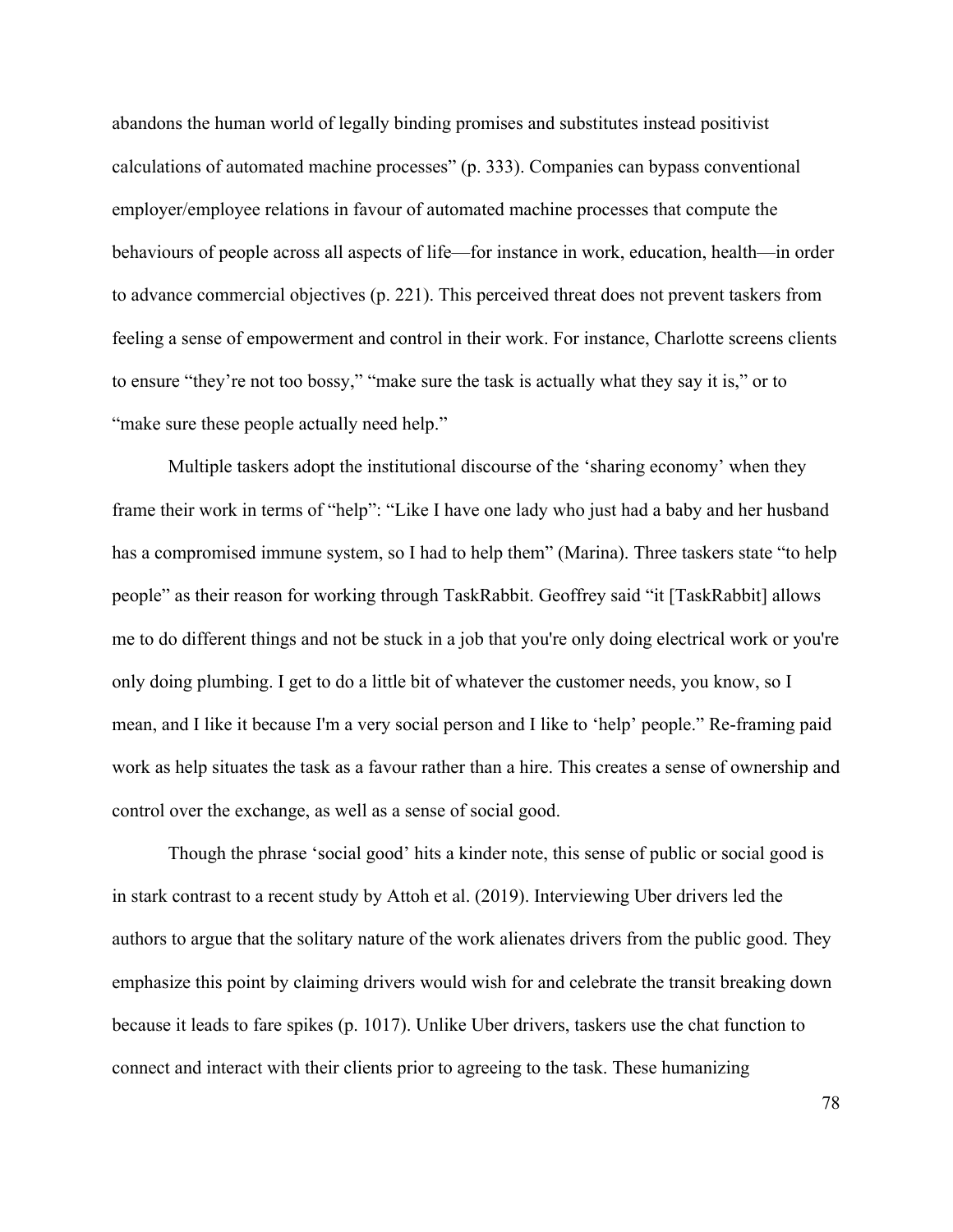interactions give meaning to taskers' work, even if it is for something as mundane as putting in a "light bulb" (Geoffrey). Being hand-picked from a long list of competing workers rather than assigned to a task creates a different type of relationship and gives taskers a sense of personal worth. Although algorithms play a part in positioning workers, taskers are selected by clients rather than assigned to rides or deliveries determined by an algorithm. A contract—as well as a bond—is forged through these one-to-one interactions, and trust is aided through this practice.

On TaskRabbit, each task is described in writing by the client, and the details are usually sufficient to determine whether or not the job is doable. However, if it is not, more details are sought by the tasker who engages with the client through the private chat function. Clarity can come quickly, but it may also take hours or even days of messaging back and forth, at times for as little as one hour of paid work. When the task description is not clear, taskers take as long as required to confirm they have the necessary skills and tools to complete the job, because if they agree to the task but arrive to realize they cannot do it, it's "a ding to the reliability score" (Dale), and of course, results in a bad client rating. Charlotte's rigorous practice of asking questions serves two main purposes: to determine if the client is well-mannered, and if the job is properly categorized. Charlotte is unwilling to work with "bossy" people whom she perceives as a potential threat to her mental and physical well-being. Beyond these criteria, in COVID-19 times she wants to know the clients' circumstances to evaluate whether they are in need of her help. When I requested an interview, Charlotte took 30 hours and 14 text exchanges until she agreed even though being interviewed about her work experience had nothing to do with the 'delivery' category where this task was posted. Within a minute of my invitation Charlotte replied with a simple "hello." I replied quickly and waited on tenterhooks for her next reply, which took four hours. It was only after learning about the one-hour response rate that I could appreciate this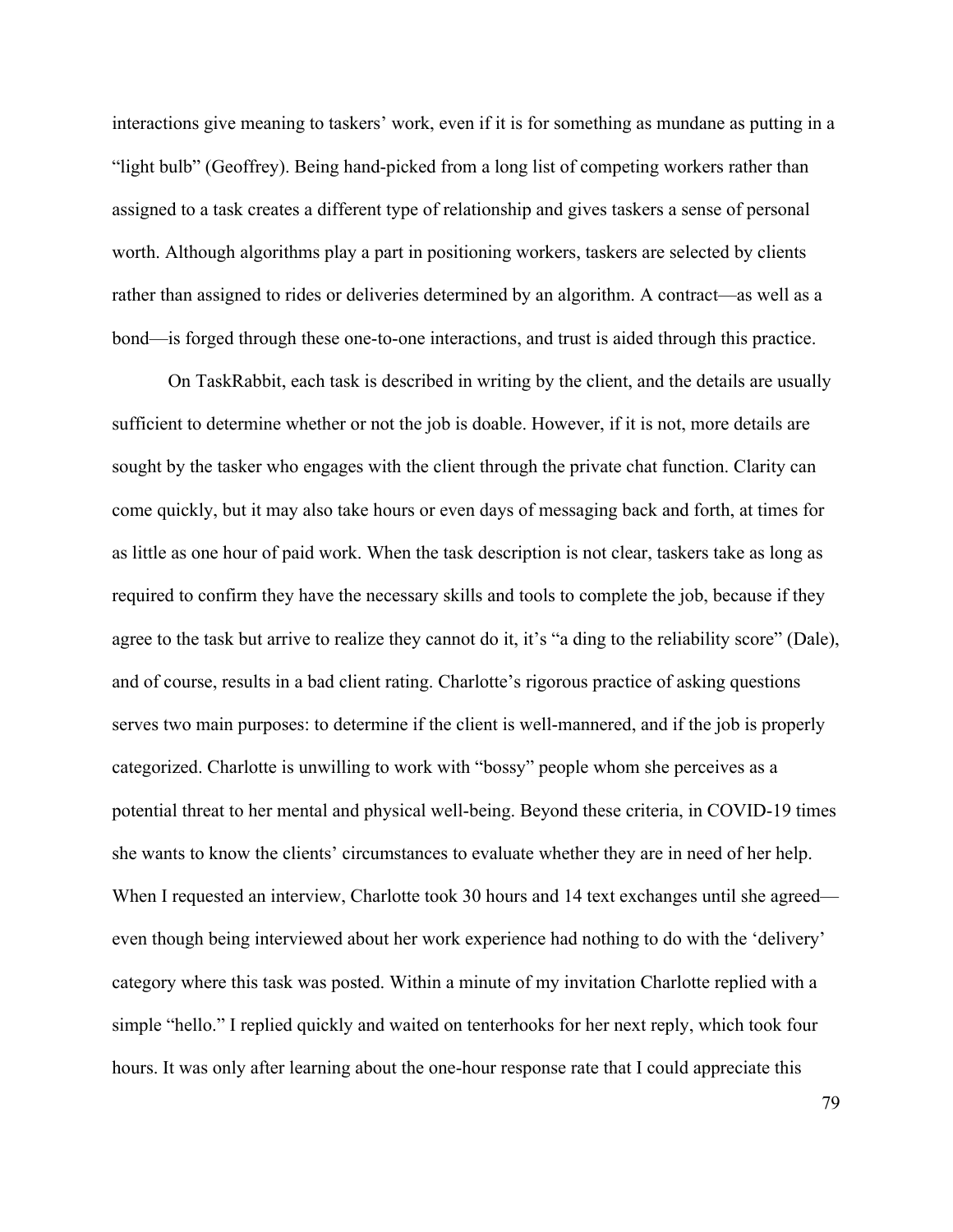clever move: keep the matrix in shape…and deal with the client when I can get around to it. Like the other taskers, by the time the interview came around, I already had a sense of who Charlotte was, and I'm sure she felt a level of obligation to me, if only after signing the official consent and confidentiality agreement. The chat function opens up dialogue and provides the opportunity for Charlotte to engage with clients and take some control over her work situation. For Charlotte this undoubtedly creates a sense of being one's own boss. Despite all the screening and goodwill that Charlotte exemplifies, the right to reject may easily be misconstrued as the right to choose. And when constrained by metrics, this is what autonomy affords Charlotte and other taskers: the right to reject, so long as it's no more than one in nine offers.

Although taskers reported feeling connected with their clients, they feel alienated from their data self—the quantified persona they see reflected back in their profile. Even after receiving a reasonable four out of five stars, Rui said "So yeah, I mean, in the end she gave me a four rating versus five. I tried to solve it, but there's really nothing to solve." For Rui, there must be a solution to a four-star rating, because that is not representative of who he takes himself to be. Dale had an uncomfortable encounter that led him to secretly record the interaction with an app on his smartphone: "I came to this woman's home to help her install a microwave hood fan." The item was heavy so Dale had the next door neighbour come lend a hand, and "[the client] was not very pleased with that. She thought I should have come prepared with a second guy." Dale said he blamed himself for not asking enough questions about the task, but during the task a few other things didn't go as hoped. The exchanges that followed made him feel uncomfortable "so I actually downloaded an app on my phone to record conversations." Despite this intense encounter Dale recalled that by "the end of it, she was quite pleased. She was like, hey, you did a great job. You know, if I ever need you again, I would definitely hire you again." As he arrived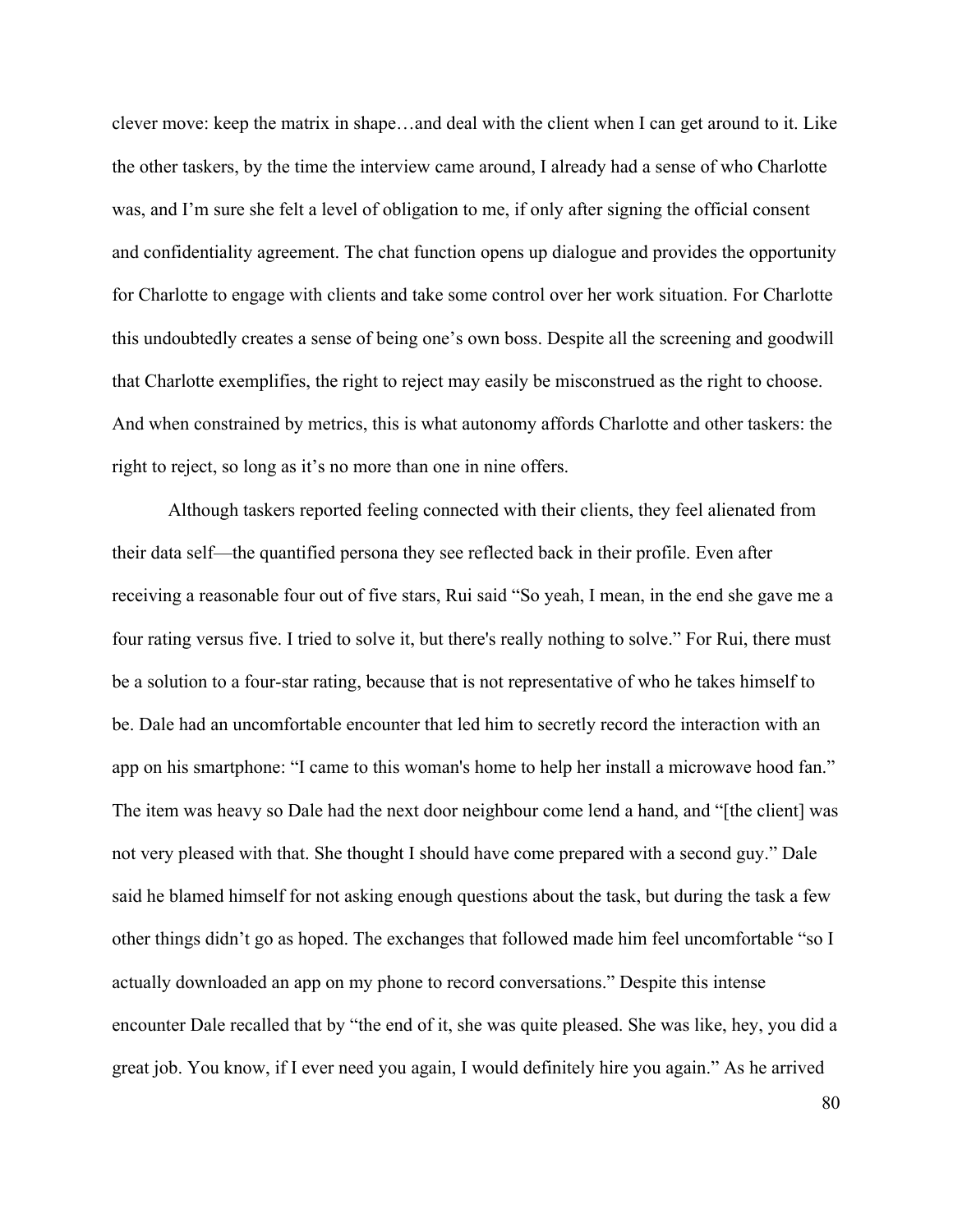at this conclusion, I couldn't help but think it was the ending to a different story. However, Dale was convinced that the client's gesture was genuine: "Then the next day I got a one star. I just got one star and I did try to email customer support." He offered to share the recording, but customer support advised him that "we can't change it because that's someone's opinion and that's just how they feel." Dale said that he "found that very frustrating, I was upset for a while. But I just kind of had to move on." The platform's chat feature facilities a connection to their clients, whereas the reputation scores create an estrangement from themselves.

Fourcade and Healy (2017) claim that consumers feel credit scores speak to their character because they record behavior, and behavior is seen to flow from conscious choices, so scores become ethically meaningful indexes of one's character (p. 24). This assumption matches the reality, although the extent to which consumers identify their credit score as an index of their character would benefit from further empirical investigation. Consumers do not know how FICO™ calculates these scores and can therefore have some distance from the numeric. In the case of TaskRabbit, the platform is transparent about how scores are calculated. Taskers feel like their reputation scores do speak to their character, to the point where they distance themselves from any negativity. Bad scores produce reactions of disbelief, and a sense of distrust in the clients who assigned anything less than perfect score. As will be shown in the following section, when the algorithms that score freelancers lack transparency (for example when they are treated as trade secrets), the platform rather than the client becomes the object of distrust. An entirely different set of feelings and responses materialize through a classification struggle over what counts as reputation. The following section turns to a discussion of freelancers' experiences with scoring technologies.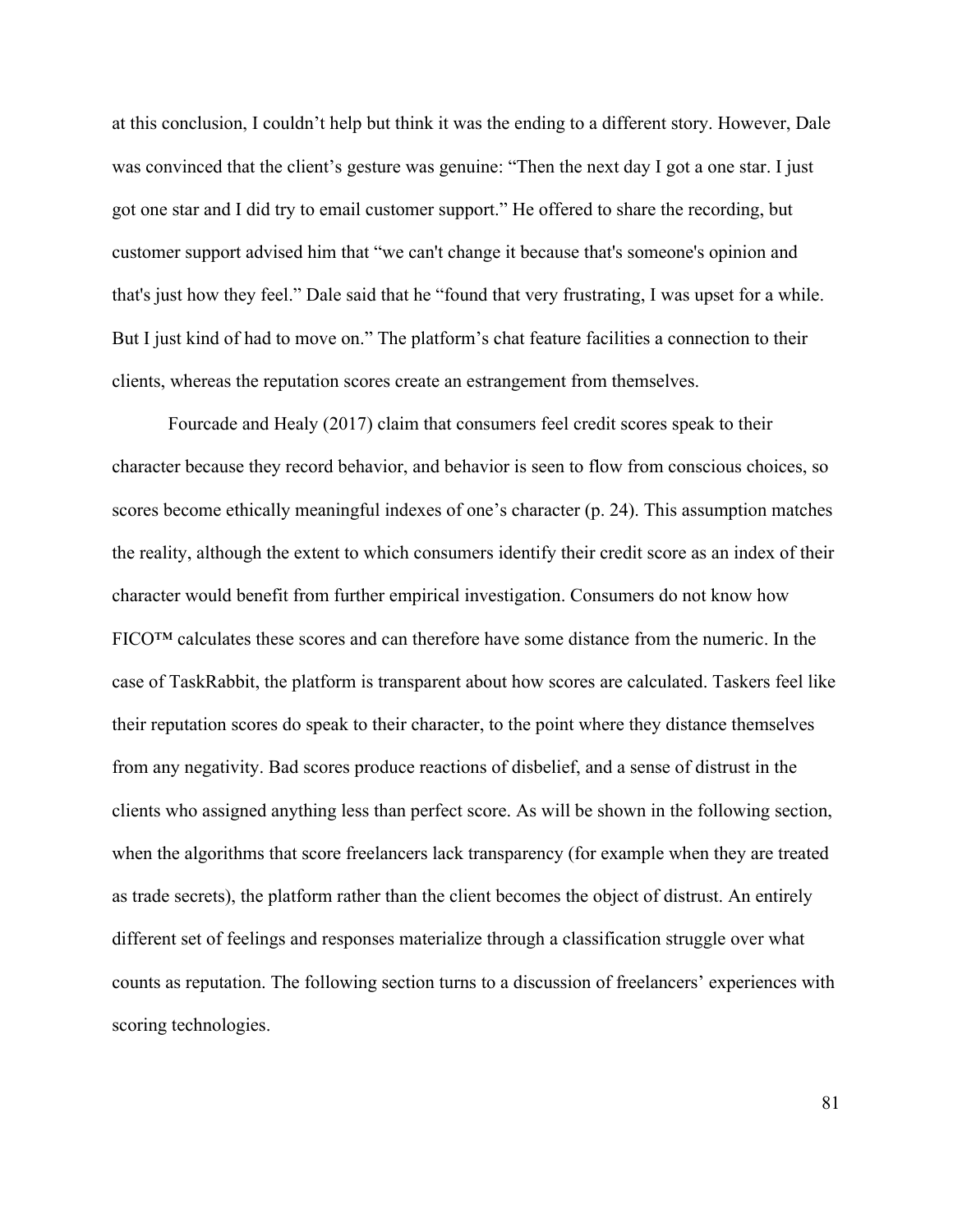# **7. Freelancers: Obtrusive surveillance, unobtrusive tracking**

### **7.1 Working in plain sight**

Independent professionals can expect to conduct their work free from supervision or oversight because they are evaluated on the outcome of their work (Pichault & Mckeown, 2019). In spite of this expectation, Upwork utilizes surveillance technologies to supervise and control the labour process in a variety of ways. Infringement on freelancers' autonomy is most stark when Upwork's Work Diary is activated. This surveillance technology routinely takes screenshots of a worker's interface every ten minutes, and tracks the number of keystrokes and mouse clicks. When Work Diary is activated, payment is guaranteed and therefore some workers have a positive attitude towards it. Others see it as a violation of privacy, or a negation of their autonomy. Events planner Nicola describes how she manages the system: "if I have let's say five hourly contracts, so I cannot track my hours for all the five simultaneously. So, there is a menu. You choose the contractor you're working on and you put on the green button. That means you look for this particular project and the tracking goes to this particular project." Nicola feels like the benefit of guaranteed pay outweighs the cost to privacy: "It does it automatically [takes screenshots]. It's pretty loud. So sometimes you jump. But I think it's a kind of a protection. And I think it is rather a good thing for freelancers." Upwork cunningly puts users in a position to choose between payment protection or privacy, knowing that the most precarious workers will almost certainly choose the former. For Nicola, although she finds it intrusive, and the loud camera shutter is a constant reminder of being watched remotely, payment protection is deemed to be more important than privacy.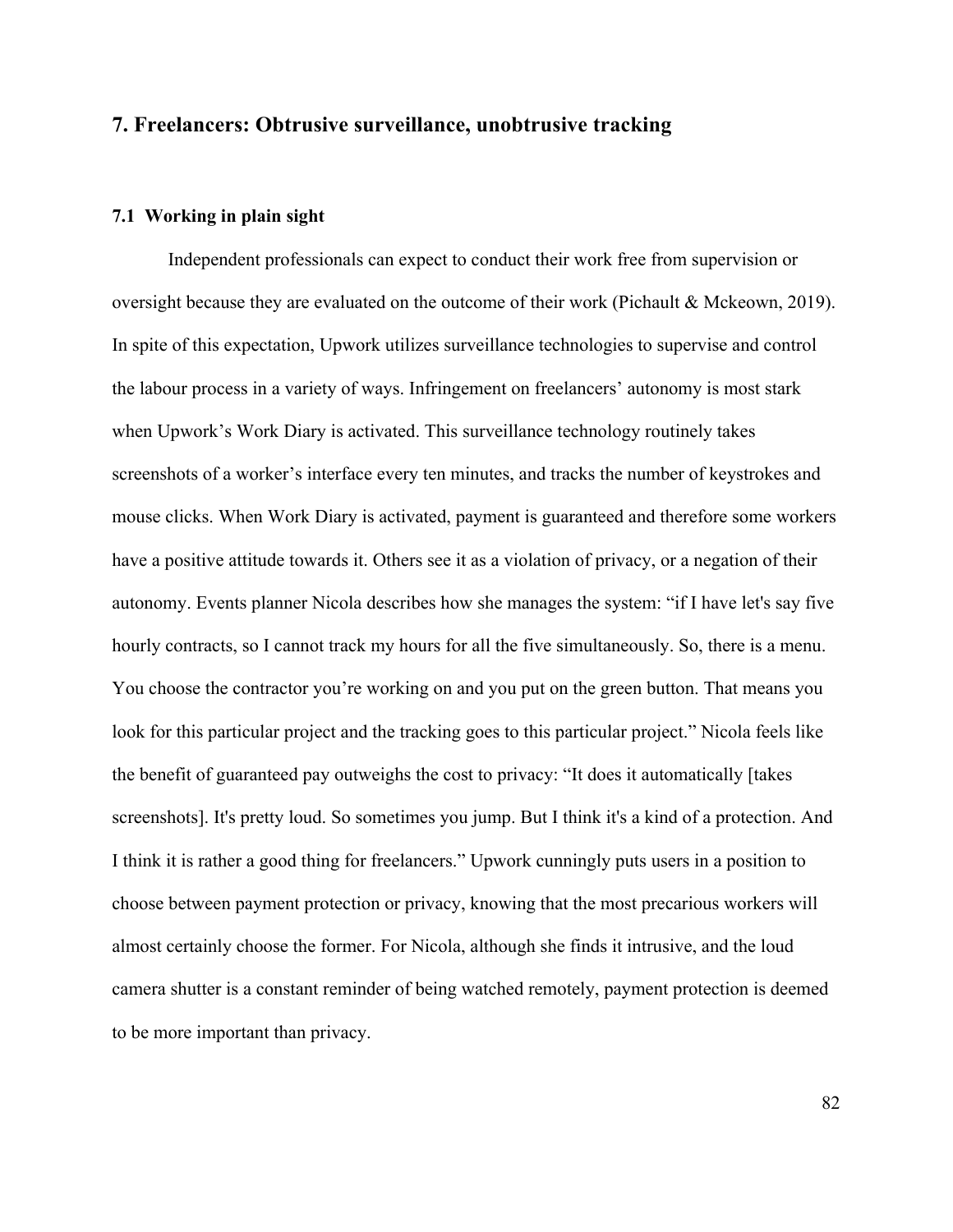Digital surveillance tools disrupt the idea of working on one's own terms: "Those times when my wife will come downstairs just to even ask me a short question, it no longer feels like I'm doing this casual thing for myself. It really does feel like I'm on someone else's clock now…it destroys that feeling of, I work for myself kind of thing. I'm very aware that the timer is on" (Sandy). Here we can see how the home is becoming a site of surveillance, which negates Sandy's sense of working for himself, on his own time. Scholars of the digital economy (Wood et al., 2019; Gandini, 2018) rightfully point out that this form of monitoring lends itself to more repetitive work tasks, like data entry, and gig workers can circumvent the surveillance function in numerous, often deceptive and imaginative ways. Arnold feels undermined by the function and makes it clear to clients he will not turn it on: "I refuse to sit there and be counted like a little monkey" (Arnold). He likens digital work surveillance to being an animal in the zoo gawked at by visitors. However, he simply asks clients to trust him and they go along with his request; he thereby operates outside the platform's recommended parameters and feels free from oversight.

These same remote workers are subject to many other forms of oversight, tracking and measurement that they do not conceive as surveillance. Freelancers may have some choice when it comes to deactivating Work diary, but there is no opt-out option with more covert platform tracking practices. As previously identified, various online activities are tracked for evaluation purposes, such as the frequency of browsing job boards, and ratios of jobs applied to jobs secured. These measurements carry some weight toward a worker's 'job success score,' which is the prime determinant used by clients when making hiring decisions (Gandini 2018). While workers expressed distaste about Upwork's invasive 'Work Diary' system, they are indifferent to being tracked through these other information management tools. They do not perceive unobtrusive data collecting practices as surveillance, and this reinforces their perception of being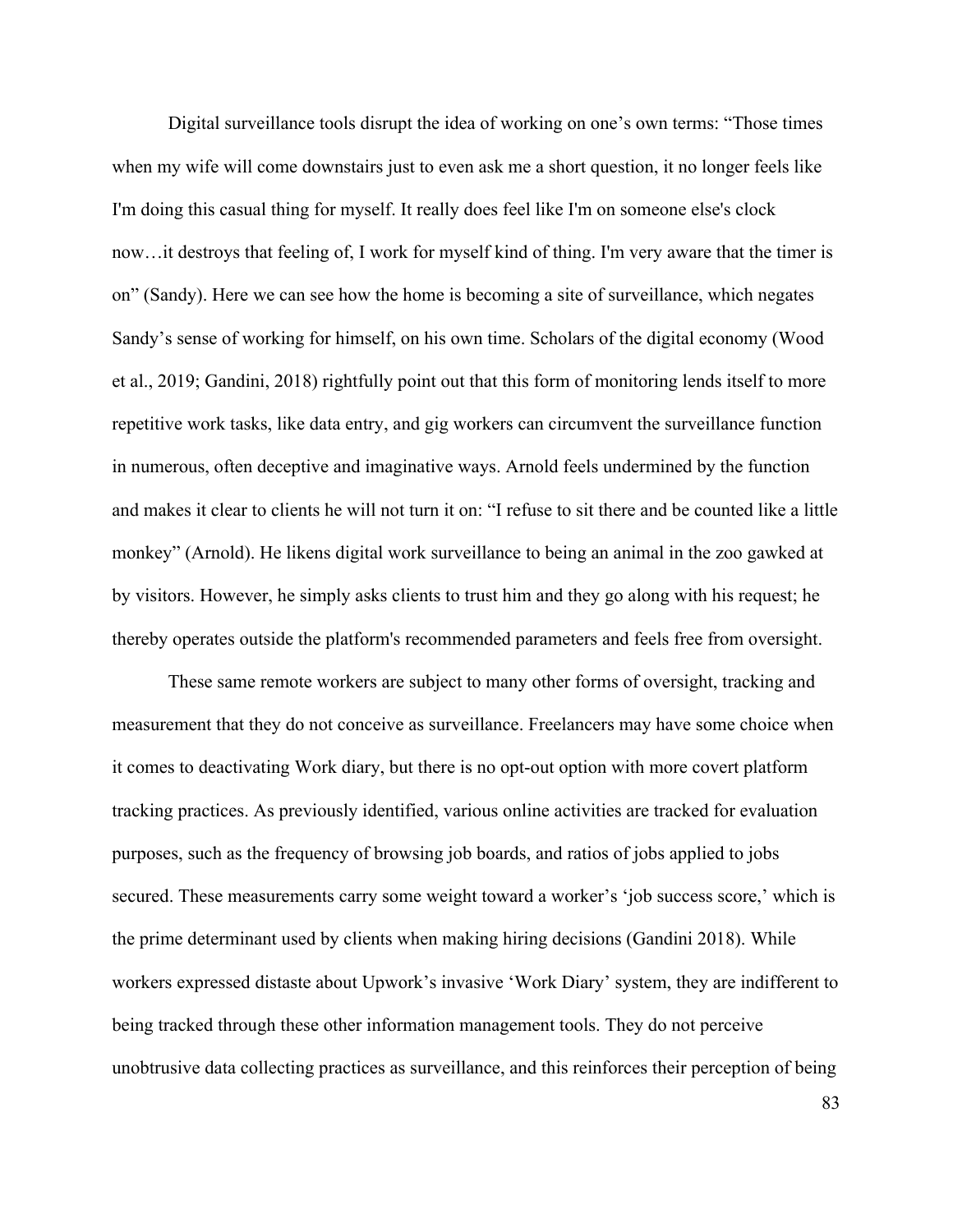free from oversight. Although freelancer activity is under observation, the absence of intrusive cameras as well as direct human oversight creates a sense of freedom.

Freelancers may have an aversion to obtrusive optical surveillance, but are largely incognizant about unobtrusive tracking. When asked how they feel about the ways platforms collect data, common responses across both platforms include, "So I don't share too much" (Arnold), or "I guess it might be interesting to see what data they're collecting" (Dale, TaskRabbit). Sometimes workers joke that they hoped their banking details were safe, or "I do not reveal much in the chat or in the bio, [since] there's nothing really to hide" (Marty). What freelancers comprehend as data are the things they actively volunteer to the platform. Tracked data is not. Although freelancers agree to these conditions when they accept the terms of service and therefore consent to tracking, freelancers are either indifferent or blind to these conditions. Someone like Arnold, who sternly objects to 'Work Diary' because he did not like to be "counted like a monkey," is not fazed by being counted in less obtrusive ways. The repercussions of this unobtrusive counting are wide reaching, because they shape his reputation score. Without being seen to do so, these unassuming tracking practices give platforms the power to influence chances of success in online labour marketplaces.

When I told Sandy about some of the ways Upwork tracks users, he responded, "I know there's nothing really to hide. So, I mean, and you know it, I'm doing it all for work" (Sandy). When asked about being tracked outside of work contexts, specifically through a COVID-19 track and trace app, Sandy replied: "It's weird because this seemed like very probably not aligned with my Upwork answer but, I just feel like it's weird to know that, like I'm being tracked and my data is just out there for other people's consumption…. It feels different." Yet Upwork users *are* tracked for platform consumption and evaluation, which Sandy justified as "doing it for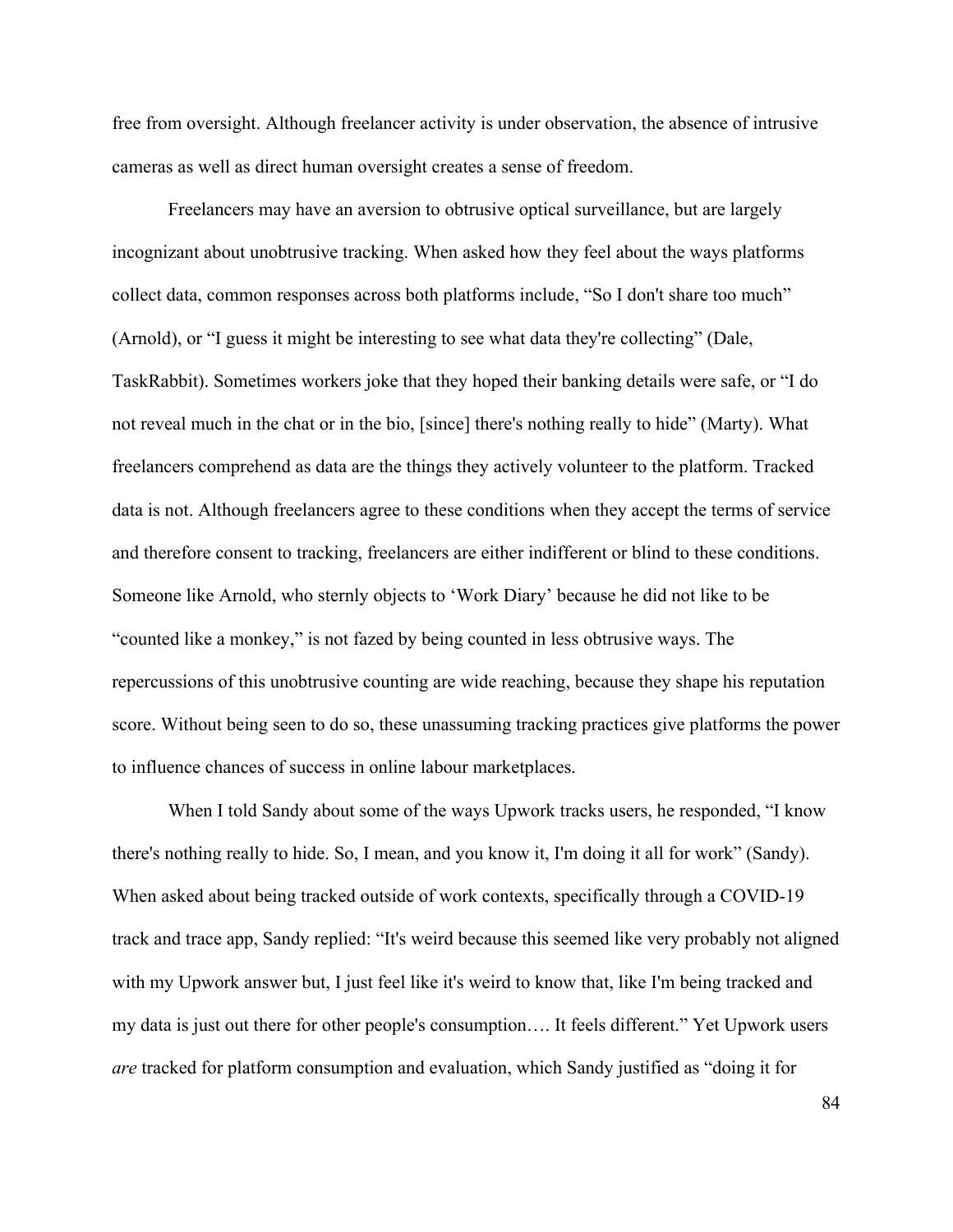work." He condones Upwork's surveillance practices using a rationale that validates the site as an actual workplace rather than a marketplace. Yet freelancers only ever imagine Upwork as an intermediary—as a marketplace and not as a workplace. Searching job boards, applying to jobs, chatting with clients, or negotiating contracts are time-consuming processes, but work is only ever conceptualized as the paid portion where freelancers apply their craft. They denounce the platform for having any sort of authority or influence over their work, but the information management tools that collect data and exert control do just that, as Sandy's statement above attests.

### **7.2 In algorithms we do not trust**

Freelancers are indifferent toward data tracking, but they protest the logic of the algorithms that use this data to calculate their job success score. When Nicola queried Upwork support about the loss of her Rising Star talent badge, it was explained to her that the three projects with no activity and no recent income were lowering her JSS. An Upwork community forum (knowledge base) affirms this position: "Contracts with *no earnings* and *no feedback* can significantly lower the JSS because they indicate client dissatisfaction" (Upwork Inc. 2021e). Inactivity on an open contract is framed as "dissatisfaction," and negatively impacts reputation. Freelancers challenge this framing. They perceive an open contract to indicate satisfaction because of its potential for future business: "Why would it count against us? We're keeping the project open on your platform to make you money…that's the insanity of it" (Arnold). Upwork advised Nicola to contact her clients and ask them to close the contract. She decided "I was not going to contact my client and ruin my [actual] reputation in order to make Upwork happy." Requesting clients to close the contract not only seems counterintuitive; the act of making this request is also deemed inappropriate, and potentially harmful to a worker's own understanding of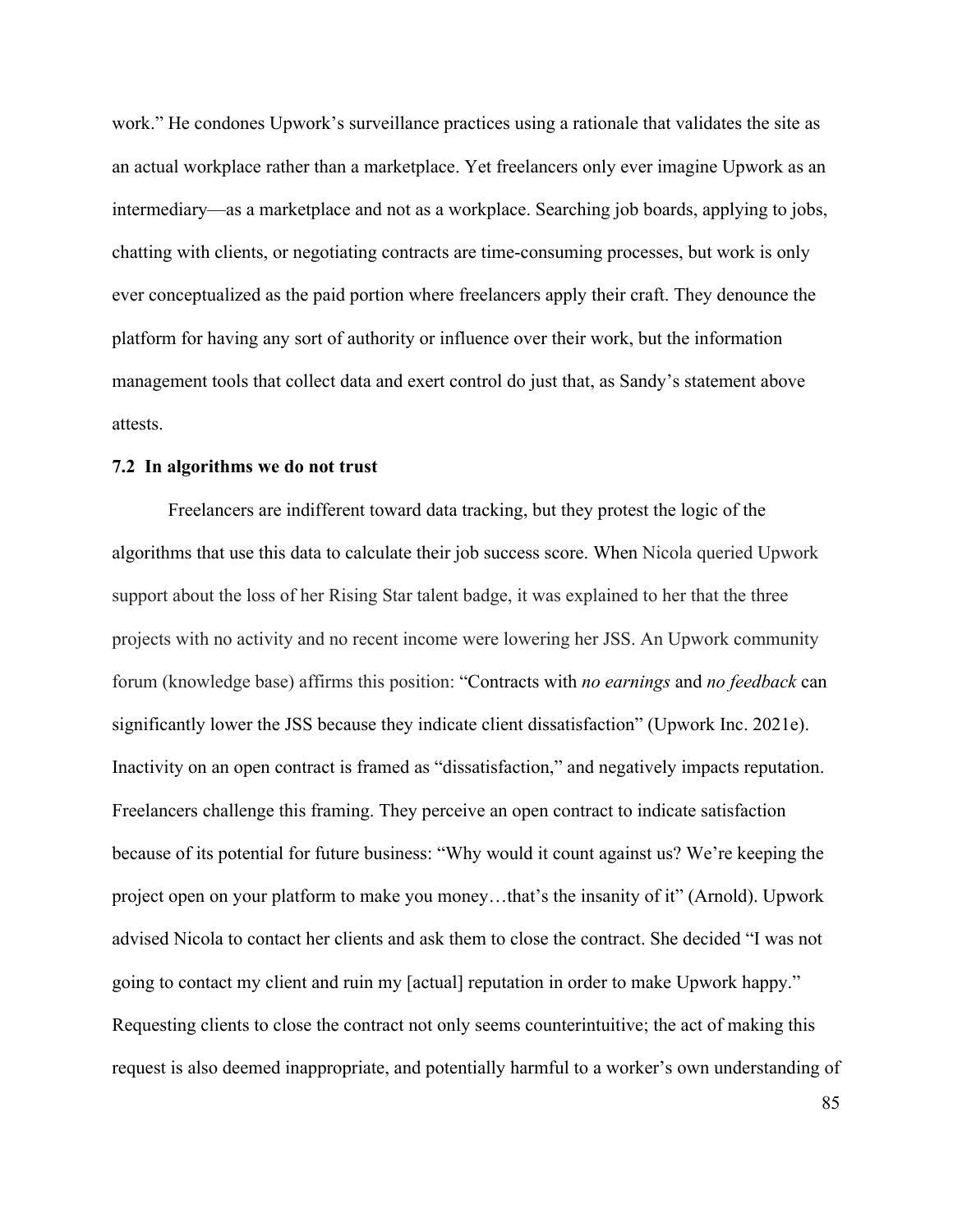reputation. Nicola is making a distinction between what counts as good behaviour to the platform, and what counts as good behaviour to her own freelancer sensibilities. Keeping the contract open negatively impacts the job success score and therefore her online reputation, but requesting to close the contract is perceived as being bad for her actual reputation.

The competing frames of platform algorithms and freelancer intuition is most evident in Nicola's predicament since COVID-19: "The events industry is not really flourishing at the moment. And when I finally managed to speak to customer service, they say that it means a project has no activity." Nicola is referring to "it" as the reduction in her JSS as a result of an open contract with no activity, because large-scale in-person gatherings and events that she is paid to plan were immediately cancelled due to COVID-19 restrictions. She continues, "It's not the project with no activity. It's just a COVID situation. It couldn't be activity on events. You know, use the logic." Disembedded from real world contexts, and blind to disruptive events, algorithmic logic works to counter to Nicola's intuition. The events Nicola is working on may still take place in the future, physically or virtually, and therefore closing off the contract could mean she loses that future business. Although Nicola and Arnold disagree with the platform's logic, in order to be successful and achieve high status they must align their actions with the interests and values of the platform, even though doing so goes against their better judgement.

Nicola does have the option to close off the contract herself; however, doing so would cause additional damage to her reputation on Upwork. As Sandy notes, "This is the other thing, if I close out a contract, then I'm docked for it. The client has to close out the contract." Freelancers are penalized when no client feedback is left, which is presumed to indicate dissatisfaction. This practice goes against the old business adage that when a client has a complaint, they'll tell ten people, but when they receive good treatment, they tell only one. A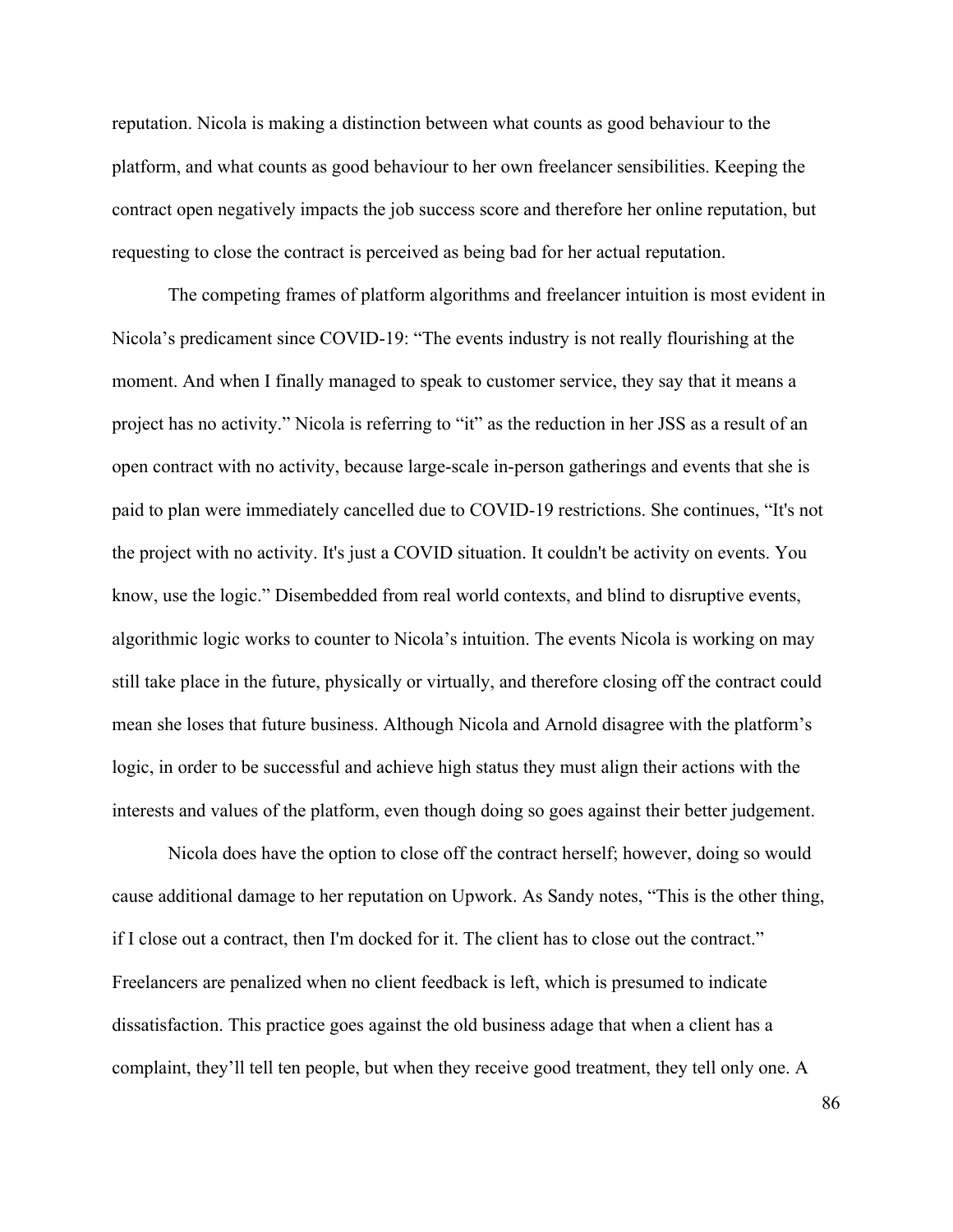few months into working with Upwork, Sandy had completed a dozen or so contracts, but some remained open: "I think four or five and just wanted to get them out of my queue. And I dropped like 20 percent in my job success score because I didn't have that many jobs at the time. So they looked really bad to me." Sandy's score dropped because clients did not leave ratings or reviews. His low number of completed jobs meant the weight of these contracts had a harsh effect on his JSS, and speaks to the vulnerability of new platform workers in establishing a reputation. At the time, Sandy did not know the consequences of his actions. When he called Upwork about the drop in JSS "they were very upfront and saying, look, we will not divulge how the job success score is calculated. They will never tell you the exact way. But that was part of it." This 20% drop in his JSS, which had nothing to do with his relationship to clients or the quality of his work, indicates the power of platforms to compel workers to comply with their rules and work patterns, much of which go against freelancers' own intuitions and policies.

Sociologist Zygmunt Bauman argues that, "As the details of our daily lives become more transparent to the organizations surveilling us, their own activities become less and less easy to discern" (Bauman & Lyon, 2012, p.23). Such "algorithmic processes are increasingly determining which rung we occupy on the social ladder, or how social constructs such as risk and productivity are determined" (Lupton, 2014, p. 103). Despite the pervasiveness and potential consequences of these processes, Lupton (2014) states "the fact that the processing operations performed by computers and software are considered 'neutral, authoritative and always accurate' means that they are rarely questioned" (p. 105). For freelancers, when algorithms affect something as important and intimate as their personal reputation, these processes create a sense of intrusion that does bring algorithms into question. While freelancers may lack power to effect changes to the way algorithms calculate scores, at least at an individual level, they have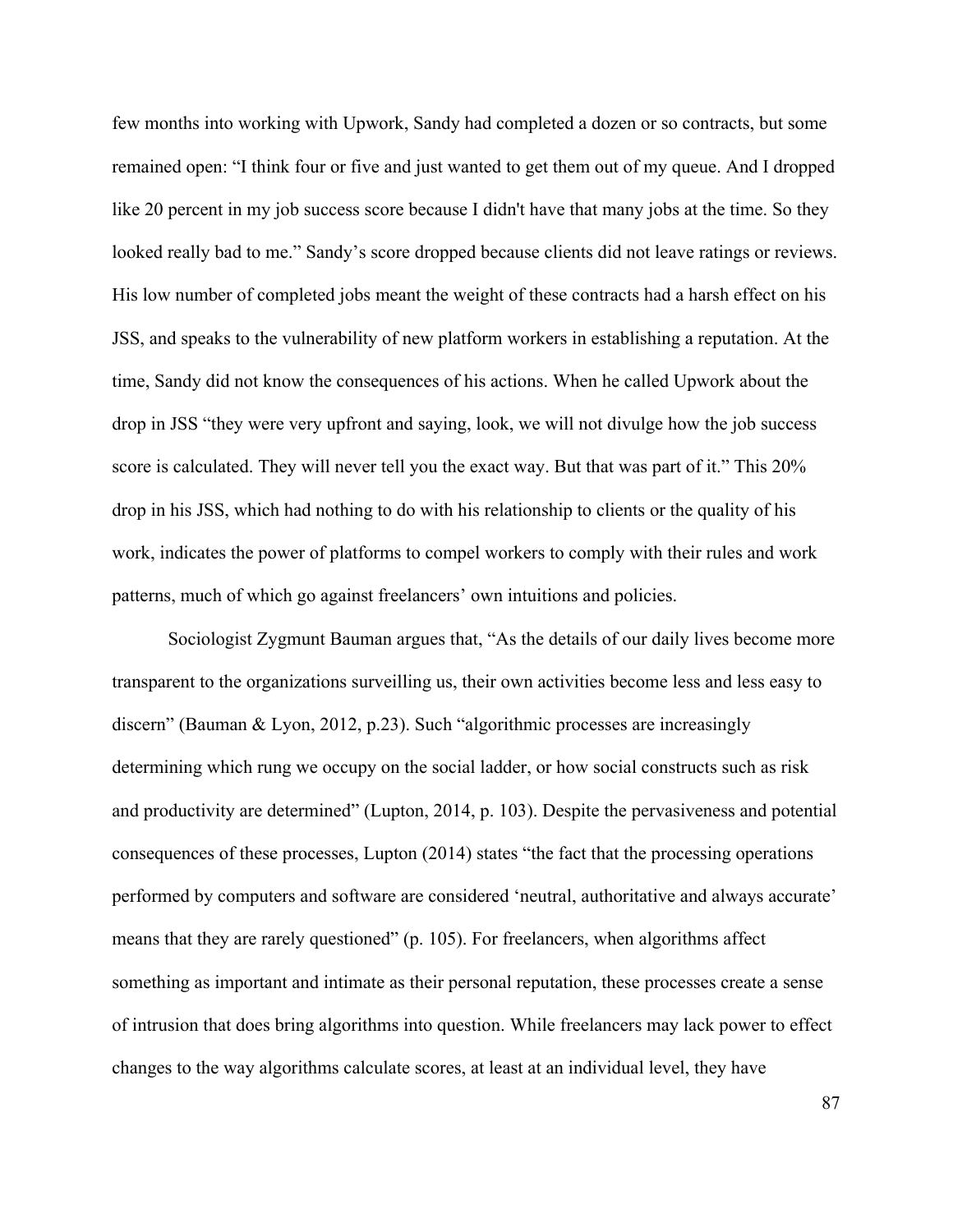demonstrated recalcitrance by circumventing platform expectations. For example, some freelancers may refuse to contact clients and ask them to close off a perfectly good arrangement. However, actions that go against Upwork's expectations or interests come at significant cost to opportunities and chances of success in their online labour marketplace.

Opaque algorithms and information asymmetries have hindered freelancers ability to manage their reputations, and this has led to a lack of trust in the company. Upwork's mission statement asserts that the company "responds to a need to bring visibility and trust to remote work" (Upwork Inc, 2021b). Here they take visibility and trust to be synonymous with one another, but this pronounced value of transparency is not extended to workers, who themselves lack trust in the very numbers that encapsulate and represent their personal reputation. Upwork's opaque scoring technology means workers struggle to exert control over or make sense of their very own reputations. Making scores visible by attaching them to a person's profile invokes emotions by design, but rather than emotion spurring on heightened productivity and achievement (Han, 2017), this lack of transparency diminishes trust in the platform. As a PhD in mathematics and a former Olympic athlete, Nicola trusts numbers, and she trusts machines that measure performance, but she has no trust in scores produced by Upwork's algorithm. While I was meeting with her on Zoom, Nicola opened up her profile and read aloud her most recent client feedback: "5 star…5 star…4.25 stars…the system is not logical and not reliable." Nicola's JSS was at 82% at that time, and she observes a disconnect between how clients and algorithms rate her performance. Freelancers are comfortable with being evaluated by clients, but this sentiment from Marty captures the general feeling about being evaluated by algorithms: "That's horrifying, but that's life, right?" Marty calculated his average client feedback score at 84% over the previous 12 months, but "Not according to the crazy algorithm," he said, which had him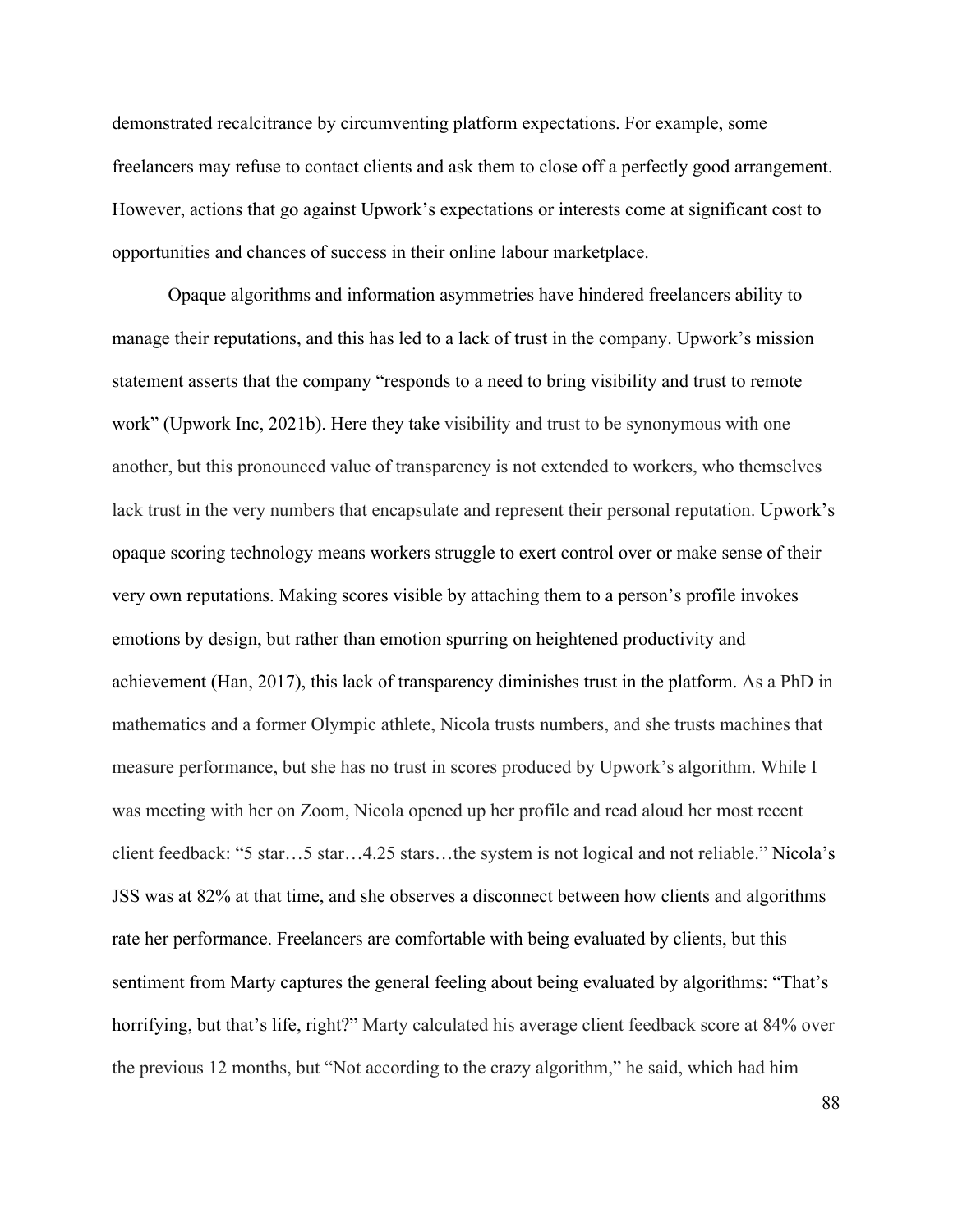down as 56%. This is a predicament not faced by taskers, who know which data-points the company is tracking, allowing them to make informed decisions about strategies that will build their reputation and achieve the illustrious talent badges. Not-knowing does not nudge freelancers toward self-policing, as argued elsewhere (Shapiro, 2018); in fact, it leads to confusion and frustration because their success is decoupled from their work. Algorithms are nothing but opinions imbedded in code (O'Neil, 2016). They consist of some definition of success and tools to capture the relevant data. Upwork programmers responsible for building the JSS algorithms have their definition of success, but their definition contrasts with what workers understand as job success. The quantification practices of platforms come into conflict with the qualities which gig workers expect to inform their reputation. Workers feel deceived that behaviours unrelated to the paid job generate rewards in the form of symbolic capital, and suggest this capital is misrecognized as such, because it does not pertain to competence in their particular field.

The struggle for reputation to be tied to their skills and work output rather than an obscure mathematical calculation is the site of a classification struggle (Bourdieu, 1985) in the online labour marketplace. Bourdieu (1985) argues that the rights to determine the correct symbolic order is conferred to the state, who has the monopoly over legitimate naming, correct classification and the correct order (p.734). The conferral of the official classification of occupations, certifications and academic qualifications are still in the hands of the state; however, in the platform economy the power of naming or nomination is increasingly tied to numerical indicators, which are determined by powerful platforms. Numbers, not titles, are used to determine the official status that people can hold within the field of online marketplaces. Isolated freelancers struggle over "the definition of the legitimate principles of division of the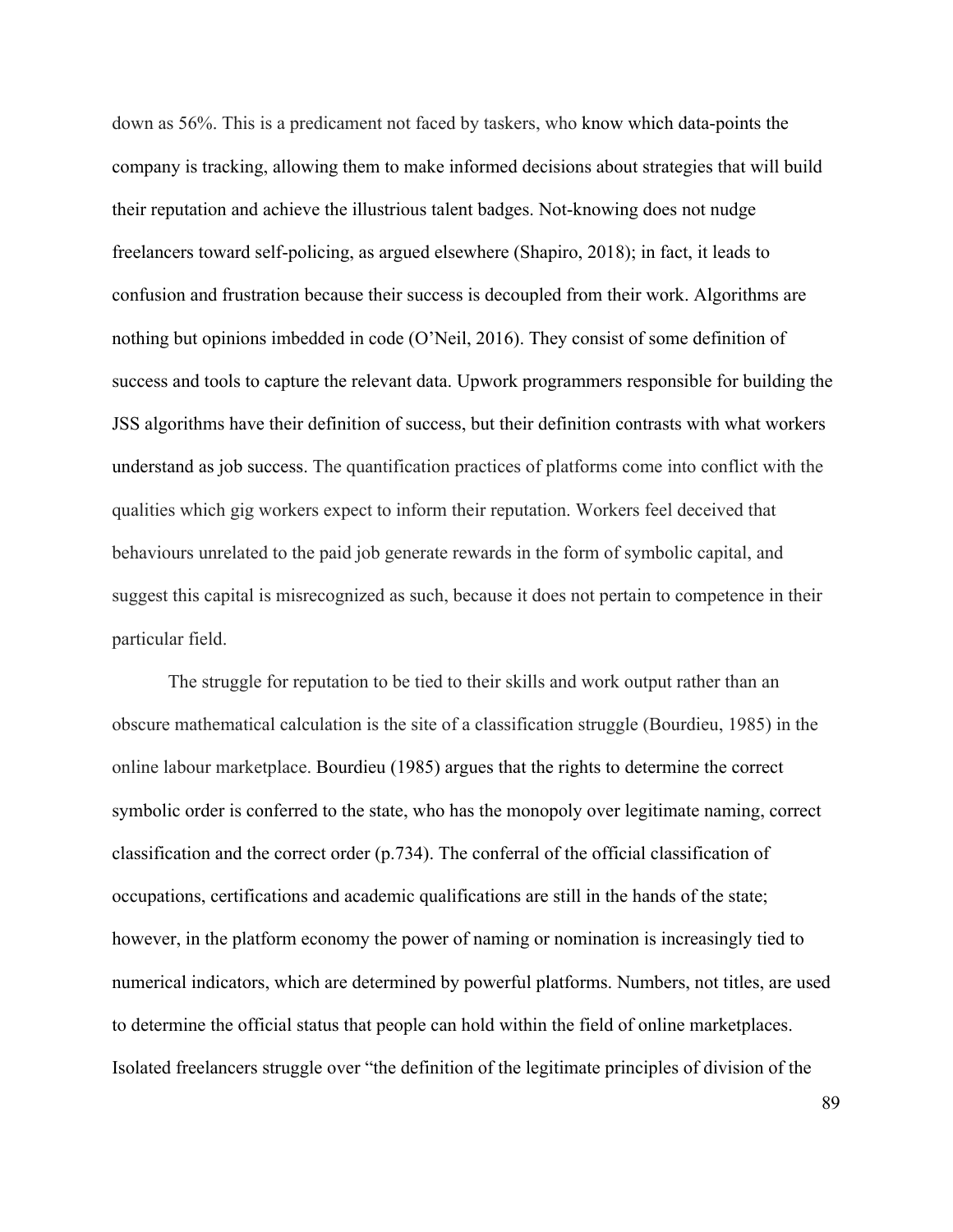field" (p.734), such as the correct way to recognize and classify work successes, but the social order is determined by an algorithmic authority.

When platforms fail to disclose how the JSS is calculated, workers with low scores maintain a sense of self-worth and dignity by disavowing the logic of the algorithms. When discussing the stats presented on his profile, Marty states "I think I replied fairly quickly to your message, but I think if you take longer than 24 hours it hurts you, which has nothing really to do with the output of your work…so the algorithm is out of control." By "hurting" he means his JSS will be negatively impacted, a familiar sentiment that shows how workers see a disconnect between work output, or what they are paid to do, and their reputation. This disavowal also negates the authority of the platform, much like the opening lines of Arnold's profile, which were displayed earlier: "Ignore the Job Satisfaction Score and please read my [client] feedback this speaks volumes for the work I do, rather than a mathematical calculation. Seriously!" In another work environment, an act of resistance that undermines the company would count against the worker, but Arnold showcases his position as an independent person without ties or commitment to the platform. However, his infuriation reinforces the importance and power these numbers hold over him. What counts as work to the platform, and more importantly, what counts toward reputation, are not what matter to freelancers. Even so, with little regard for the labour performed, the job satisfaction scores are increasingly orientated around toward satisfying platforms' interests as well as clients.'

Freelancers question the logic and diminish the significance of algorithmic management by pointing to how actual people's evaluation of their work matters most. This line of questioning offers freelancers some comfort and helps them save face when platforms evaluate them poorly. However, this separation creates a false dichotomy because both measures count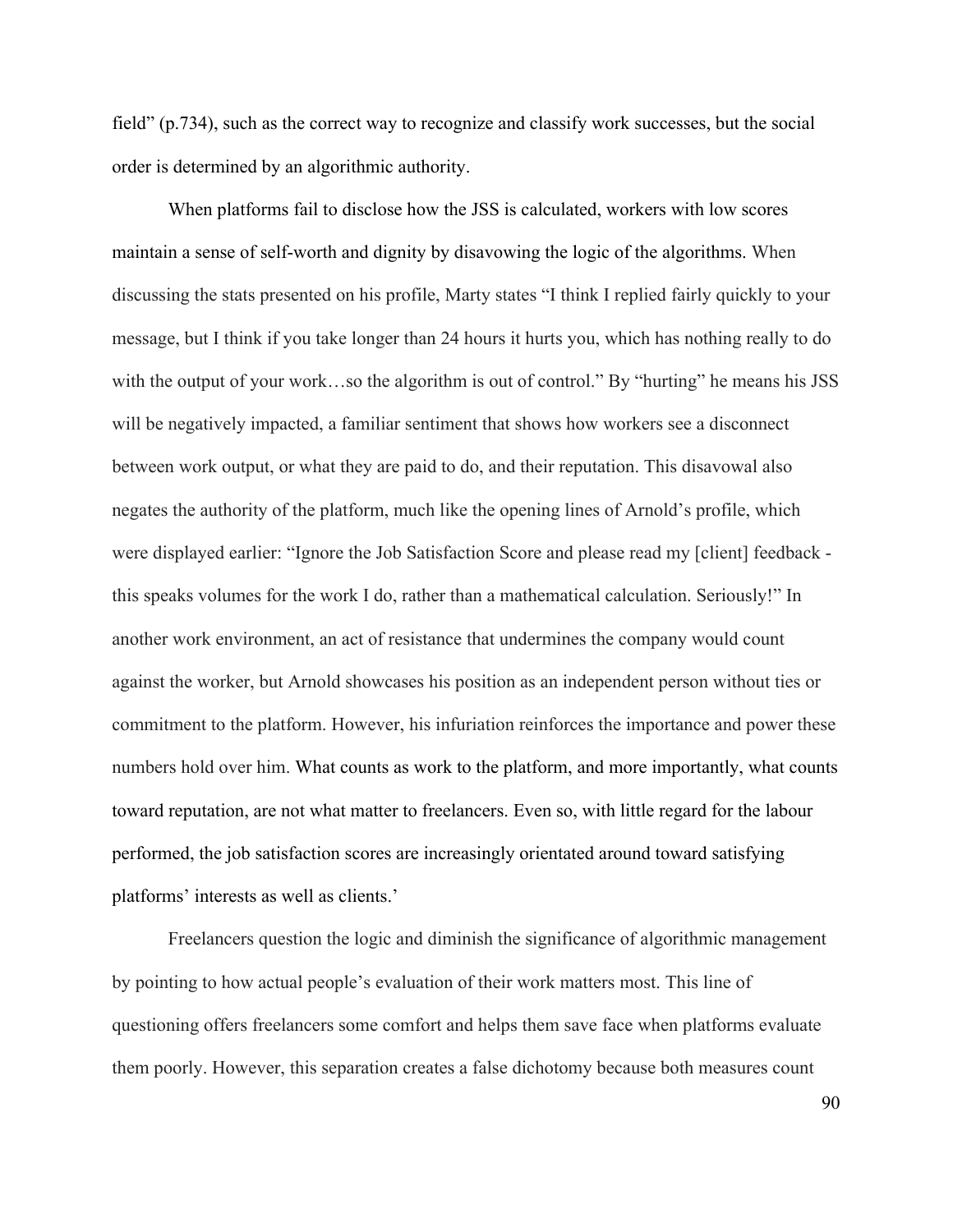toward reputation. It is the data from the perceived non-work activities that algorithms can count, and therefore lend themselves to objective measurement and evaluation. Although these activities require time, energy and resources, freelancers follow the same line as the platforms in that they only conceptualize work as the actual paid task that clients hire them to do, rather than an extended understanding that captures these other broader labour processes. Because the platform activities that direct behaviour are not understood to be work, the illusion of freedom from oversight remains while control persists.

Platforms understand that workers are dependent on a strong reputation in order to secure employment, and by inserting their own motives and interests into the mechanisms that shape personal reputation they utilize this power to make workers compliant. If freelancers refuse direction they are penalized. If adhered to they are rewarded. Rather than functioning as intermediaries that merely connect workers with clients, online marketplaces like Upwork behave like workplaces in their abilities to discipline and control behaviours—albeit remotely, through data rather than human supervision.

The previous two sections have demonstrated how reputation scores generate powerful emotive and performative effects on individual behaviour. In what follows, we will see why accumulation of this form of capital is especially important for a gig worker's autonomy.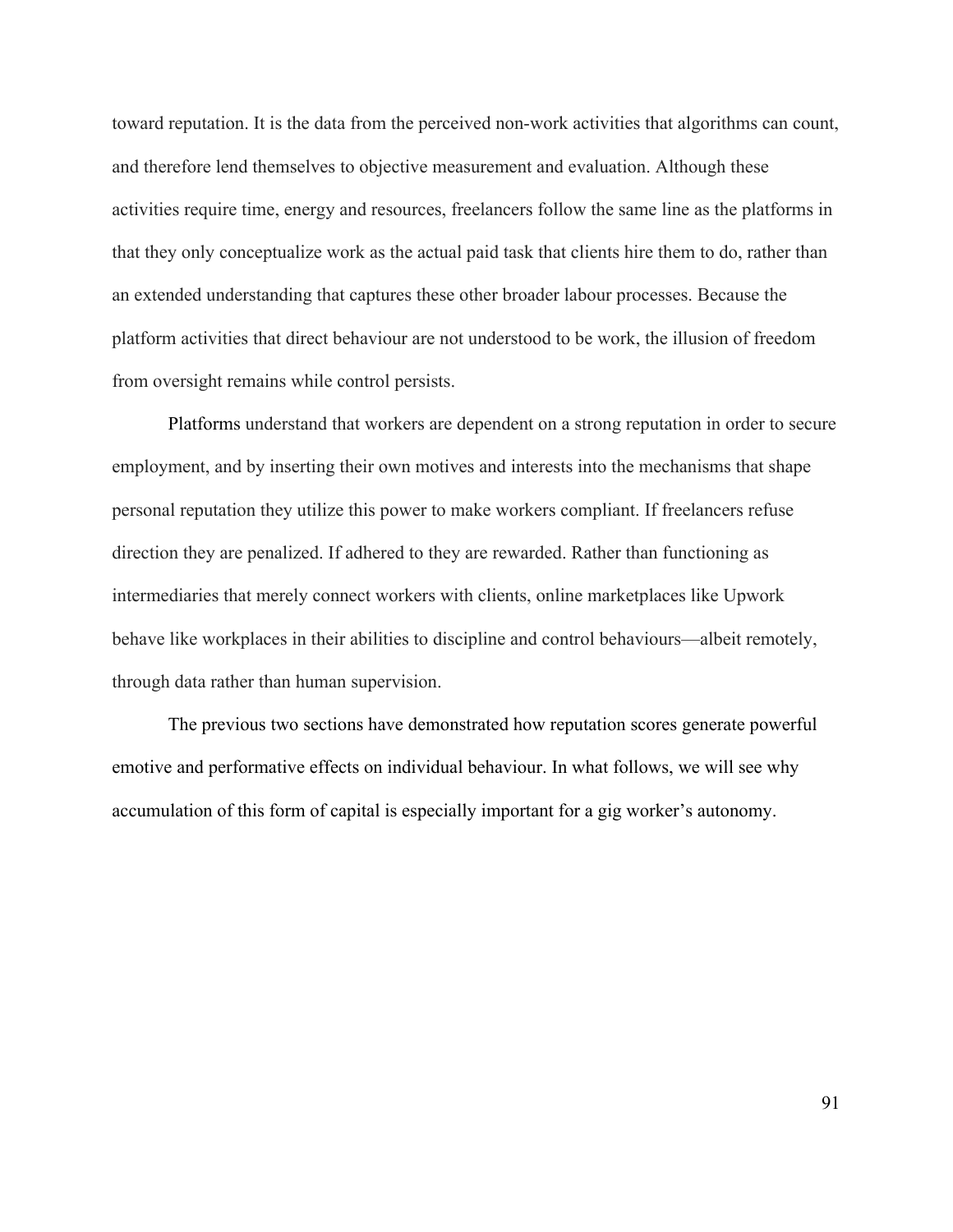## **8. Classification situations**

### **8.1 The talent**

Gig workers accrue symbolic and material benefits from the rank and status associated with their reputation score and talent badges, just as people accrue benefits from their social position (Bourdieu, 1986). As a form of symbolic power, reputation capital is a resource that workers can deploy within the parameters of the specific platform where it's accumulated. Whereas this capital represents a worker's value or valuation and is a resource for them to deploy, classification situations refer to market outcomes and value extractability resulting from this capital. Personal worth is encoded in metrics from previously captured and measured activity, and the subsequent valuation produces different market opportunities and outcomes. Not only do the classification schemes bring about reactive and performative effects in workers; Fourcade and Healy (2017) show that in credit markets the consumer data gathered are fed back into organizational systems and processed in ways that differentiate terms of service, and prices of financial products. (p. 14). Across all modern institutions and industries various forms of scores arise from digital records. The digital economy's classificatory architecture produces classification situations based on this data and people are organized into new types of categories that come with different rewards and punishments. In online labour marketplaces, these digital records produce different terms of service, job opportunities and income, along with a promise of a certain degree of autonomy.

Reputation scores matter for gig workers' autonomy in two fundamental ways. First, to secure the contracts where workplace autonomy is experienced, workers need to be visible on the platform, which requires robust metrics because workers' reputation scores are ranked by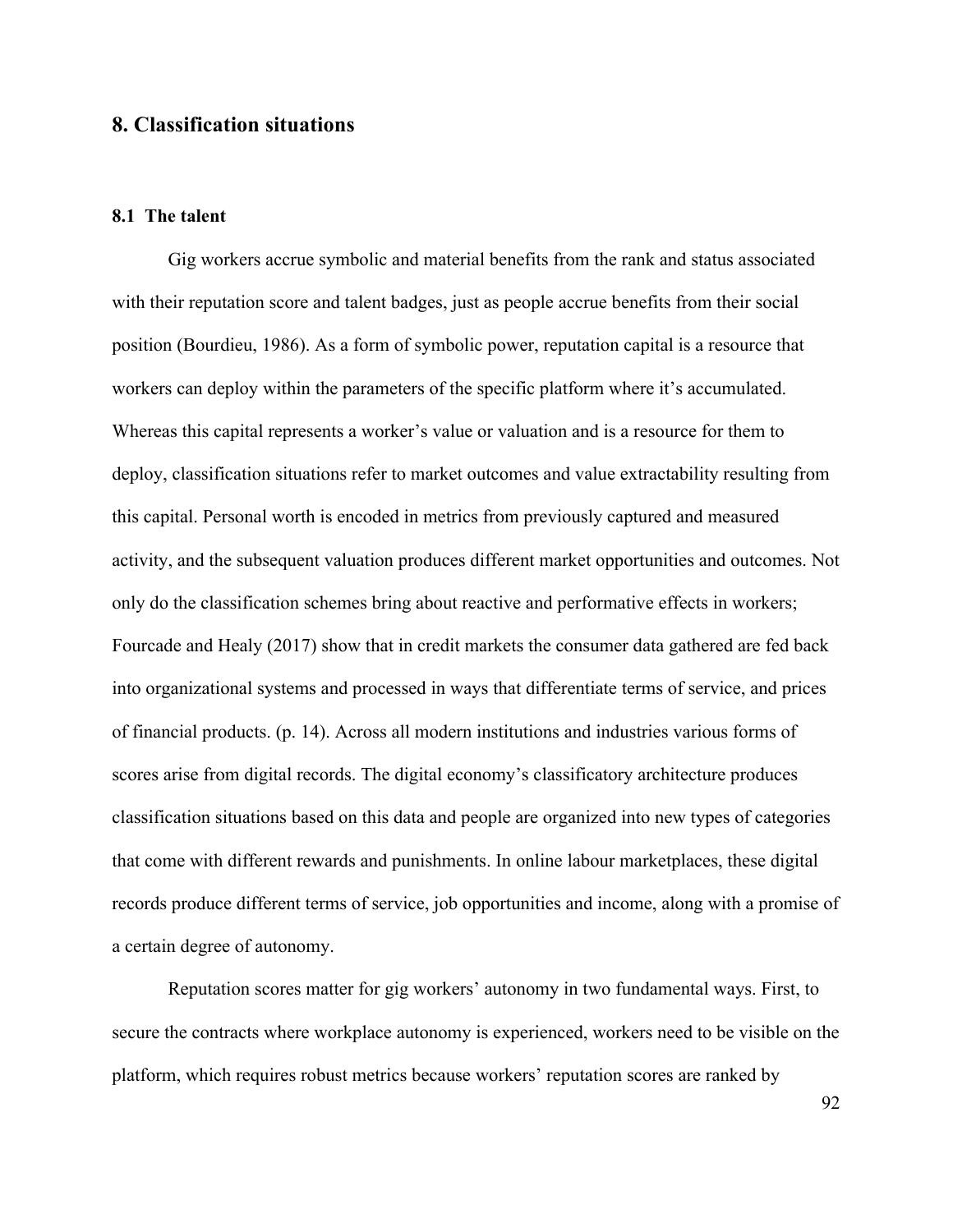algorithmic management tools. Second, as I discuss in this section, gig workers with high scores benefit from terms of service that are in their favour: such as more job offers, choice, flexibility, and control over their data self. As a form of symbolic power, reputation scores act as bargaining power: people with high job success scores appear at the top of client searches and therefore stand a better chance of gaining favourable jobs and negotiating with clients. Workers with low scores, however, experience less favourable conditions. In these instances, a worker's classification produces situations where top-rated workers experience a fuller, richer sense of autonomy. However, as I will show below, new workers, or low status workers, are still valuable from a client perspective. Clients can extract more value and exploit workers who lack reputation capital more intensively.

A comprehensive list of Upwork's talent badge "perks" can be found on their 'help' site (Upwork Inc. 2021f). They include, but are not limited to: access to a specialized customer support team; reduced fees on certain jobs (10% rather than 20%); prioritization for projects (algorithmic management); customized job digest emails; and the option to periodically remove one client's written feedback from their profile and rating from their job success score. For those with top-rated or top-rated plus scores, they also have 'talent managers' searching for jobs on their behalf, also known as "headhunters" (Arnold). In addition, top-rated talent receive more 'invites' to jobs because algorithmic management tools mean they feature more prominently on client search lists. This is not listed as a perk for talent badge holders, but a general system that reinforces the position of those occupying the top rungs of the ladder. Jack, the one top-rated badge holder I interviewed, has not bid on a project in over a year, and has turned down numerous offers. Unlike TaskRabbit, Upwork does not penalize freelancers for turning down job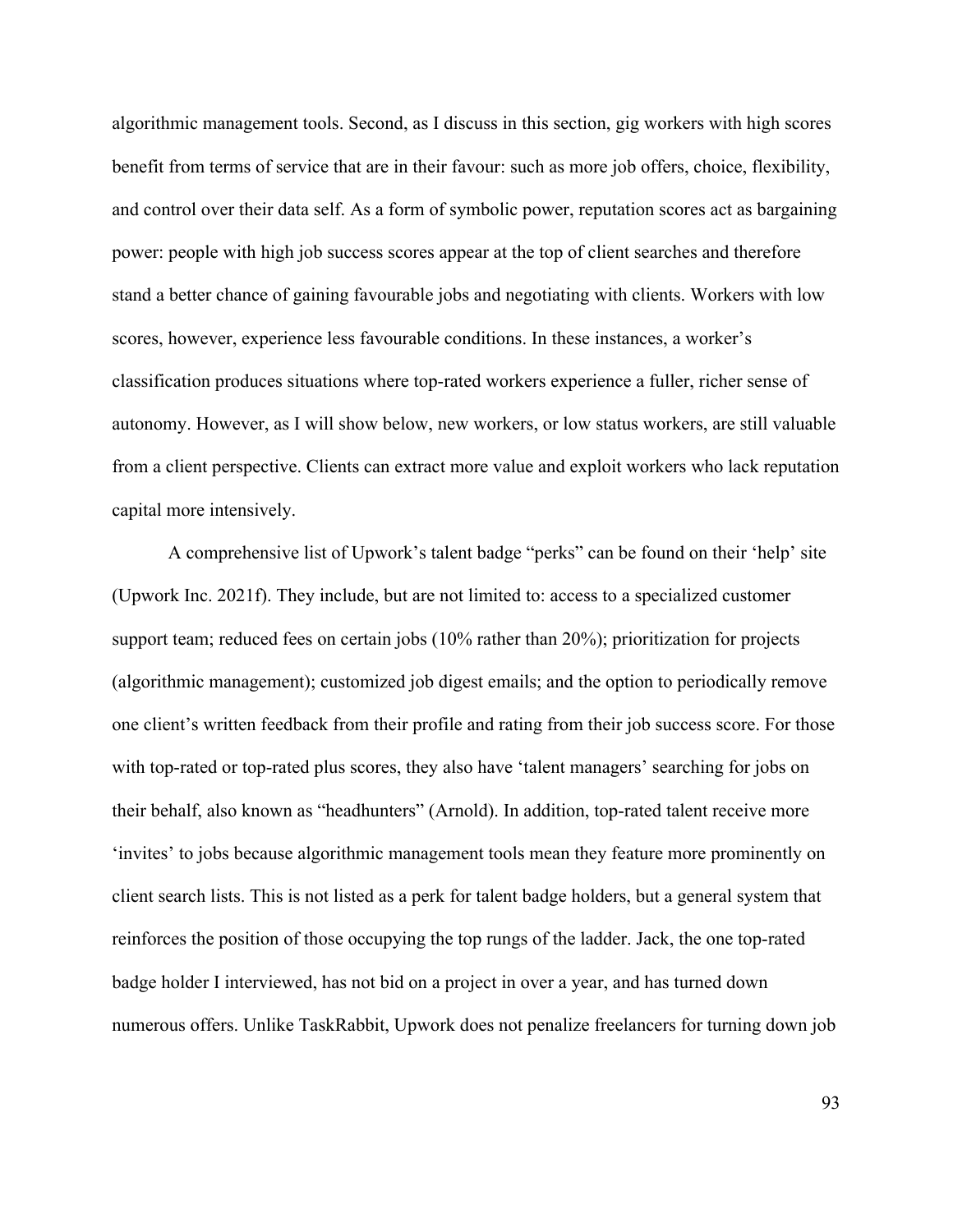invites. A query about this practice was raised on a knowledge forum, and Upwork's position was confirmed by a forum contributor.

Jack is a telemarketer. The title does not do justice to the scope of work conducted out of his home office in Brampton, Ontario: "If you look at the clients that are posting the jobs, they'll say what they're looking for. You have to figure out if what you have is going to help them generate money, help them either save money, improve their efficiency or generate money. If you can do those three things, and you can articulate, you can find customers and get things kicked off." Jack develops entire marketing plans from scratch. He's articulate and confident, just like the other freelancers I interviewed, but unlike some of the others he is also successful on the platform, as his 99% JSS and top-rated talent badge indicate. When clients search for promising freelancers, he expects they first look at the JSS score, then hourly rate, and then location: "so I try to keep my initial rate competitive, but then after a conversation, I try to charge much more. I try to charge something which is within the realm of reality-based work being done." What Wood el al. (2019) refer to as algorithmic management Jack calls "search engine optimization." He said "because I'm highly ranked, I appear on the top of searches. When people review my Upwork profile, Upwork gives you metrics. The majority of people who look at my profile reach out to me." His reputation score first of all makes him visible, and then it gives him bargaining power, enabling him to negotiate better contracts, including remuneration. Knowing plenty more invites are on the table, he has the freedom to turn offers down.

In contrast to other freelancers, who find clients and contracts from other sources in addition to Upwork, Jack operates solely through Upwork, but he's under no illusions about their relationship: "It's not so much loyalty" he said, when I asked him about his commitment to Upwork. He goes on to explain: "It's [Upwork] essentially a door-to-door marketplace.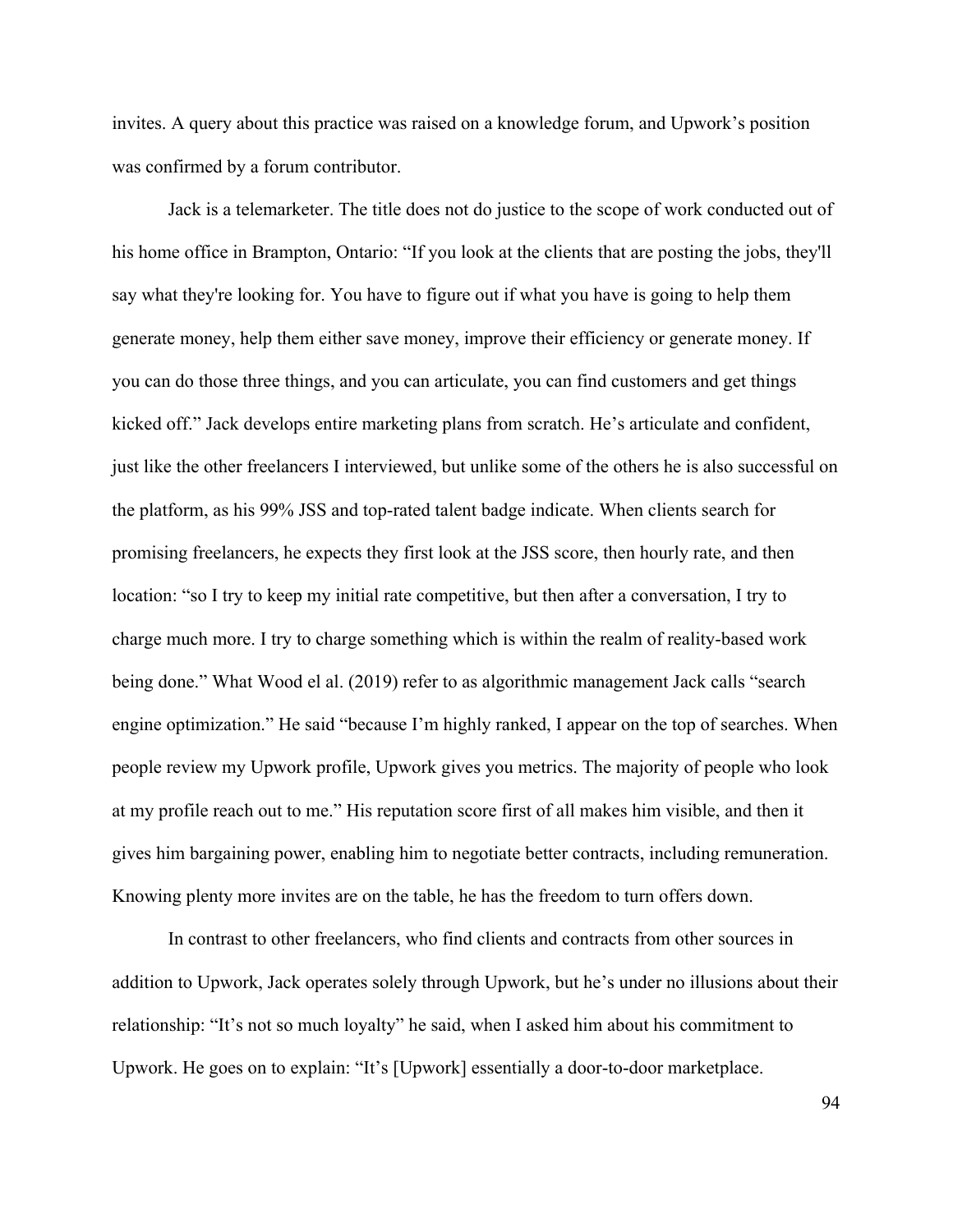Essentially, they're pimping us out, that's all. We're just human cattle and it's whatever we can generate. It'll probably come to a point where you have to generate a specific amount of money for them or they'll just delete you from the platform." Jack's success blinds him to the fact this is already happening. Without generating regular income for the platform, without successful bids or having your profile being overlooked, workers are rendered invisible and the chances of success are slim.

#### **8.2 Door-to-door marketplace**

Devotion to one platform compromises the ability to work across multiple platforms, or maintain a more secure part- or full-time job alongside Upwork and TaskRabbit, both of which are common and desirable to many independent contractors. Full-time freelancer Marty insists on using Upwork as "just part of my channel." This decision seems arbitrary, but he wants to freelance on his own terms: "Give me my freedom, give me my space. I want it to be on my terms." Being independent but working through a single platform is counterintuitive. The notions of freedom which are important to Marty and others represent a form of self-governance one might expect freelancers to hold dear—to meander, to roam freely and negotiate the world of work on one's own terms, and importantly, not to rely on a sole source for your entire income an imperative of independent contractor status (Pichault & Mckeown, 2019). While workers do not profess any loyalty or commitment to their respective platforms, a demonstrated commitment to Upwork is required in order to attain the high status that enables more fully realized work autonomy. Arnold notes how Upwork recently changed their JSS calculation by "giving more weight to higher paying jobs." Some jobs, like spending one hour being interviewed about gig work for instance, carry little weight, unlike a fixed price job worth thousands of dollars. These larger projects require a certain amount of resources and level of commitment, and as Arnold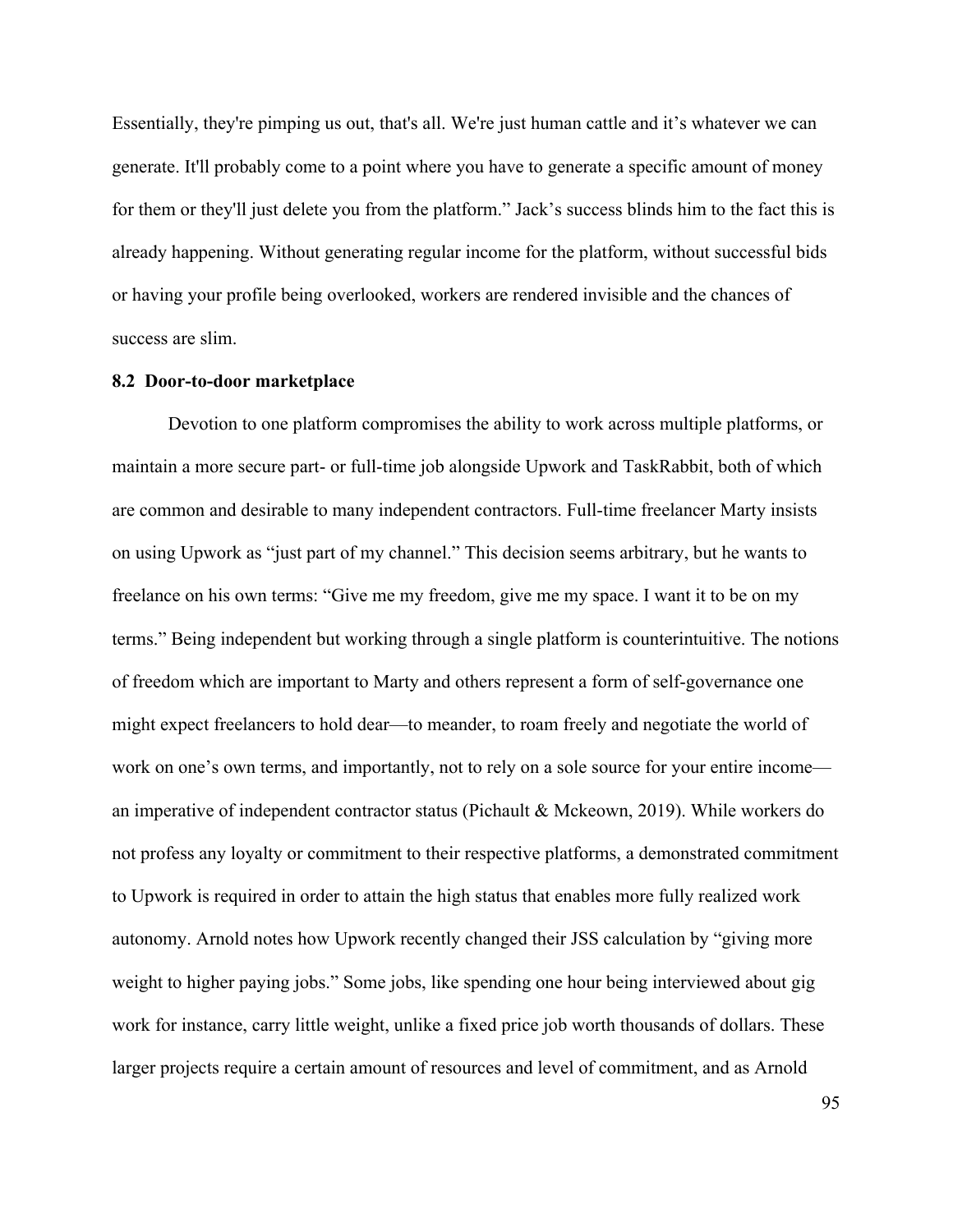points out "a lot of people only do small value jobs because maybe they don't have as much time to devote to it [the platform]." This weighting creates a bias toward those willing and able to commit time and resources solely to Upwork. Unfortunately for Arnold and other freelancers, embracing their freedom to seek income through multiple marketplaces hinders the pathway to better job outcomes within a single platform ecosystem.

The freedom and desire to move between platforms is not exclusive to professional freelance work. Taskers prefer not to depend on a sole source of work either, because they can optimize their income moving across multiple platforms, and having options lends them a sense of job security. The rise of the app-based gig economy has brought about an abundance of appbased companies to choose from, which enables tasker Geoffrey to make himself available for TaskRabbit from 10 am to 5 pm. After that, to take advantage of Uber's algorithmic management "surge" pricing (see Rosenbalt & Stark, 2015; Attoh et al., 2019), he turns on his Uber app between 5 to 7 pm. Geoffrey claimed "it's [TaskRabbit] almost at the point where I could just do it full-time," but this strategy works better for his income goals.

Contrary to the app-based gig work creating a sense of precarity and vulnerability (Shor, 2020), tasker Marina works across four platforms and says that the range of options brings her security. "If I get a bad reputation on one app there are plenty more," Marina said. Unlike the FICO credit score, or China's social credit score, reputation capital is only recognized as symbolic capital in the specific online labour platform where it was accrued, not the marketplace more generally. For this reason, it is not a fully institutionalized form of cultural capital because it cannot be deployed outside of the virtual place where it is accumulated, and it cannot be converted into economic capital outside of a clearly delimited environment. Because reputation does not travel between online labour marketplaces, workers feel protected should there be a lack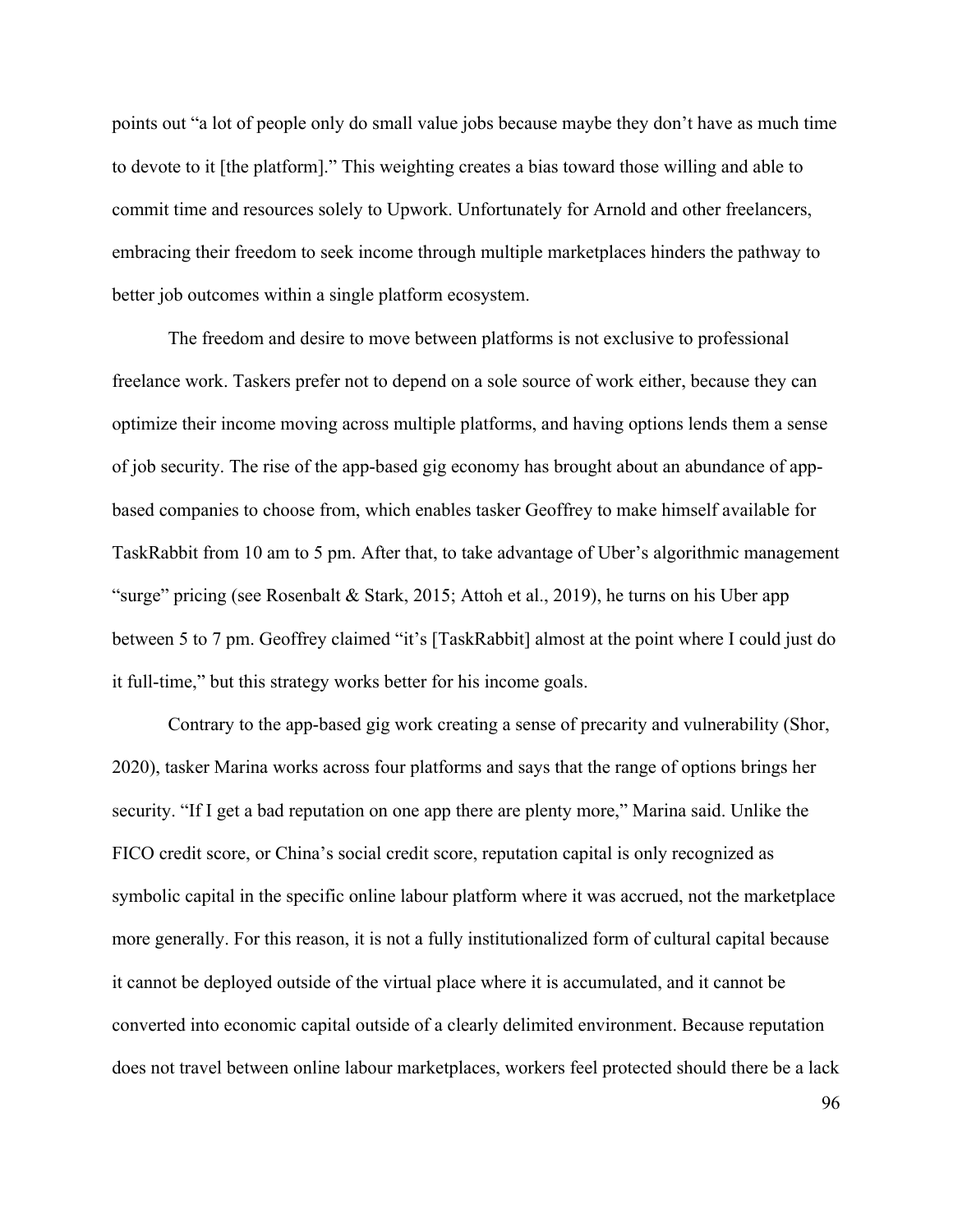of job availability (see Lehdonvirta, 2018), or worse, should their account be deactivated (see Veen et al., 2019).

### **8.3 The lumpenproletriat**

Whereas Jack extracts value from clients through the symbolic power encapsulated in his 99% JSS and top-rated talent badge, clients can extract extra value from low-ranking labour in sinister ways. "It's kind of why I kinda get into these hourly contracts and then I kinda end up regretting it," Sandy said. He said there have been times when he has finished the project he signed up to do, and then asked for something completely unrelated to the contract or his skill set. He said it can get "a little weird" when contracts are left open, but he also knows better than to close them out after his previous reprimanding. After completing one contract, something out of the blue was asked "and then I was asked if I could do graphic design work for logos. And I thought, like, no, that's not even remotely the same thing." Sandy describes his conundrum: "So you either have to decline them, and then if you decline them, that could hurt your [client] rating…. You also know that they're the ones holding your reputation." In this case he declined the logo offer, and the client still gave him 5 stars. However, in other instances he was penalized by clients who gave just one star based on his refusal to do work he never agreed to do in the first place.

Classification situations take power from independent workers and empower the client and platform. Marty recalls a job: "I'm doing something for people where I'm basically creating a customer database for them. I'll send them the list and I'll work like 30, 40 hours on it and I'll show them the work as I'm going along, like in Google Sheets." Marty likes to reassure his clients by giving them access to his work progress. He goes on, "and then I press the button to kind of end the project. And here it is. Here you go. And they'll come back and they'll say, oh,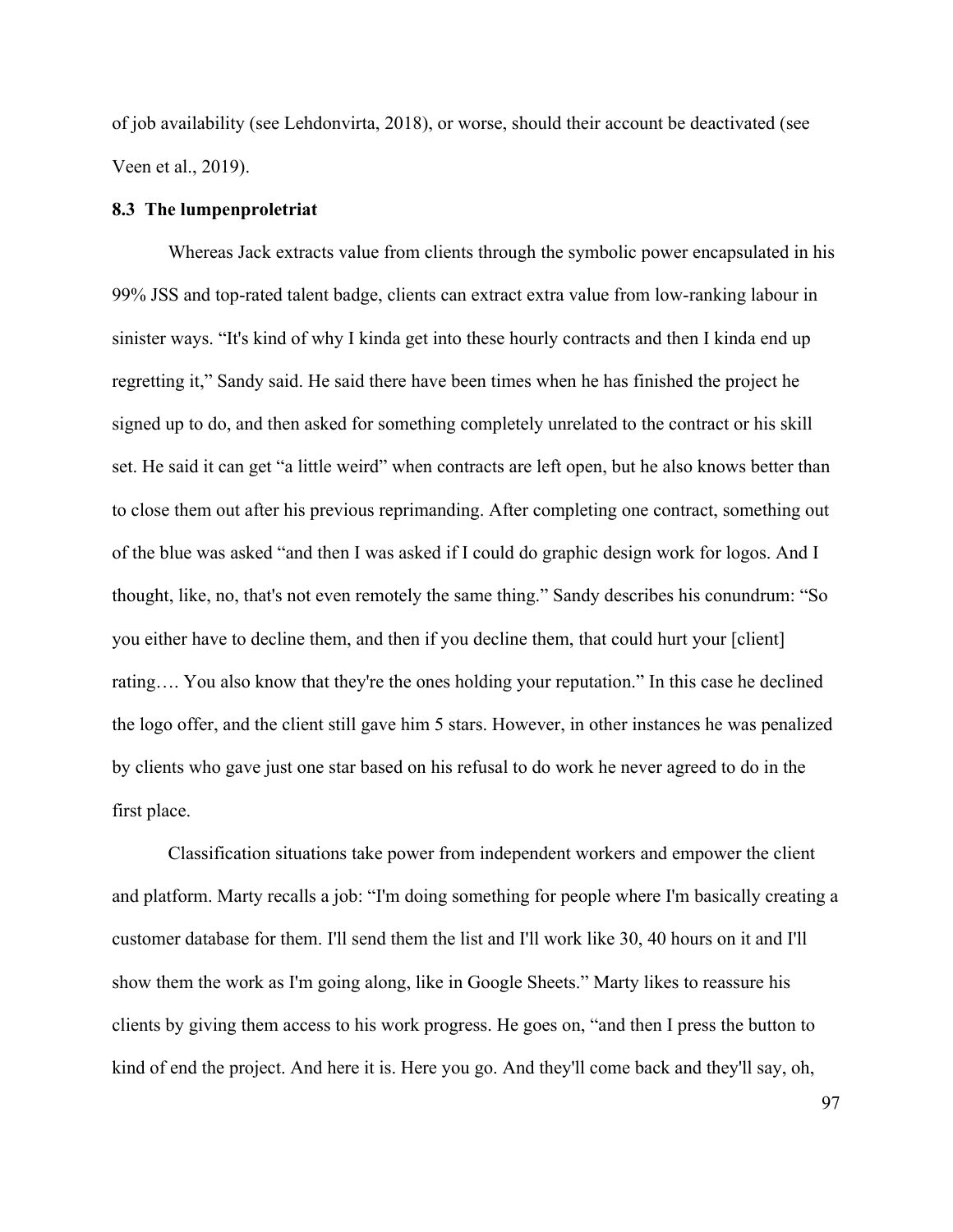no, this isn't any good. You need to do more." This happened to him on three separate occasions, "and each time I complained, they wrote up bad reviews, which were totally untrue. And then you have no recourse." When Marty attempted to get recourse by raising a dispute through the platform arbitrations process, his complaints led to massive reductions in his JSS, despite Upwork siding with him.

Marty has found himself on the end of some unrealistic client expectations, and paid the price for not playing along. He was hired on a fixed priced market research project developing a spreadsheet of North American footwear companies. After Marty had sent the completed spreadsheet "the guy refused to pay. I had done the work. I sent him the information. And after I sent it to him, he goes, Oh, I made a mistake. Oh, you'll have to redo everything." The client took full responsibility for the error yet expected Marty to atone for the mistake by doing free labour. Marty can't stand being "bullied" which is one reason independent work suits him. He told the client, "fine so long as they pay for the work done." But "he said no, he didn't have to do it because he was the client. And he goes, you have a bad JSS score. I'll make it even worse." Marty's sub-80% score meant he was in a vulnerable position, and the client dangled the threat of a low rating in order to exploit Marty further. But, he had none of it. The dialogue was recorded in Upwork's chat, so feeling confident about a favourable decision, Marty filed a dispute with the communications as evidence. Arbitration decided the client should pay half. But as Marty says, "after you have a problem like that, your JSS score drops by 15 percentage points in general just from me standing up for myself. So you asked me, do I want to be with Upwork? I'd rather be in a prison job." Here, the platform hierarchy reveals itself as a punitive and powerful agent that shapes reputation. This time, the reputation isn't shaped by algorithms, but rather by human decision-making at the platform management level. This important instance of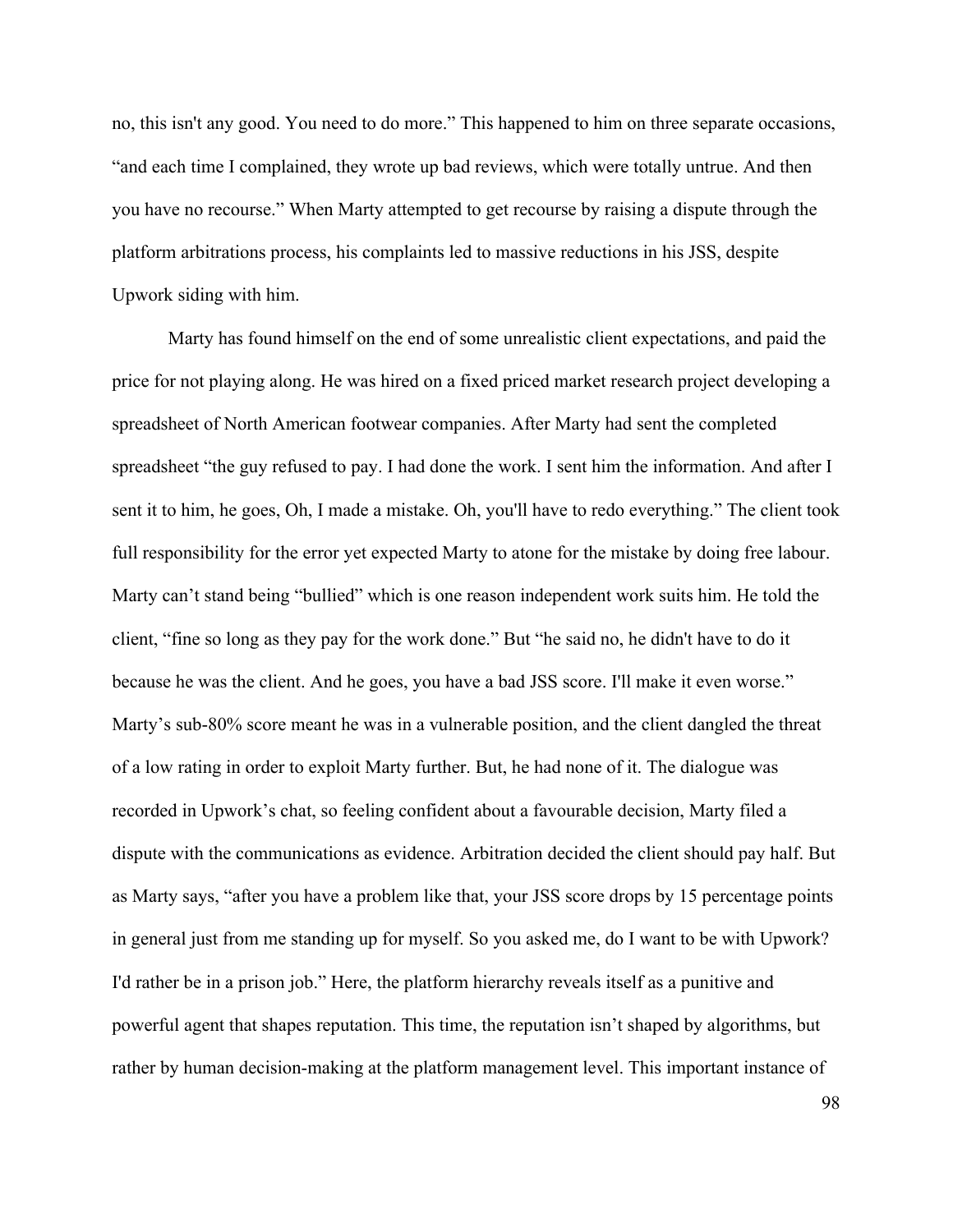platform management intervention clearly contradicts the presumed idea that reputation is at the sole mercy of the client (Wood et al., 2019, Schörpf et al., 2019), and it reveals itself as a 'confidence trickster'—a person or institution that defrauds or deceives by persuading someone to believe something that is not true. Marty went into the process confident he would get a fair hearing from an independent adjudicator. By nature of its definition arbitration demands intervention from an independent voice; a neutral, impartial body to weigh up the evidence and offer an informed, disinterested decision. Yet Upwork has a vested interest in the outcome, and despite the client's admission of guilt, and threatening behaviour, Marty was punished. The company manipulates its middleman framing to give a perception of independence, and then uses their position to discipline disruptive workers in ways that damage their reputation and limit future work opportunities.

Even with very low capital, someone may actually be very valuable from the point of view of their classification in the market (Fourcade & Healy, 2017). Here, Fourcade and Healy are referring to individual-level data collected in digital records as capital. As in the credit market, a person with a bad score might be valuable for that very reason to a particular kind of company. For instance charging extortionate interest rates to low scoring and therefore high risk consumers. With his sub-80%, score I was curious to know how Marty even secured the footwear contract. Marty tells me "the guy liked my profile." It surprised me that a client would consider a low-ranking worker, despite the fact Marty has other stand-out credentials and resources to offer, including access to valuable, niche databases and expensive market research software. According to freelancers I interviewed, even relatively low value contracts can receive 20 or 30 bids, and they set their pay rate as low as it can go in order to remain competitive. Then Marty adds, "and this guy didn't trust me." He recounts their conversation: "I can hire you as a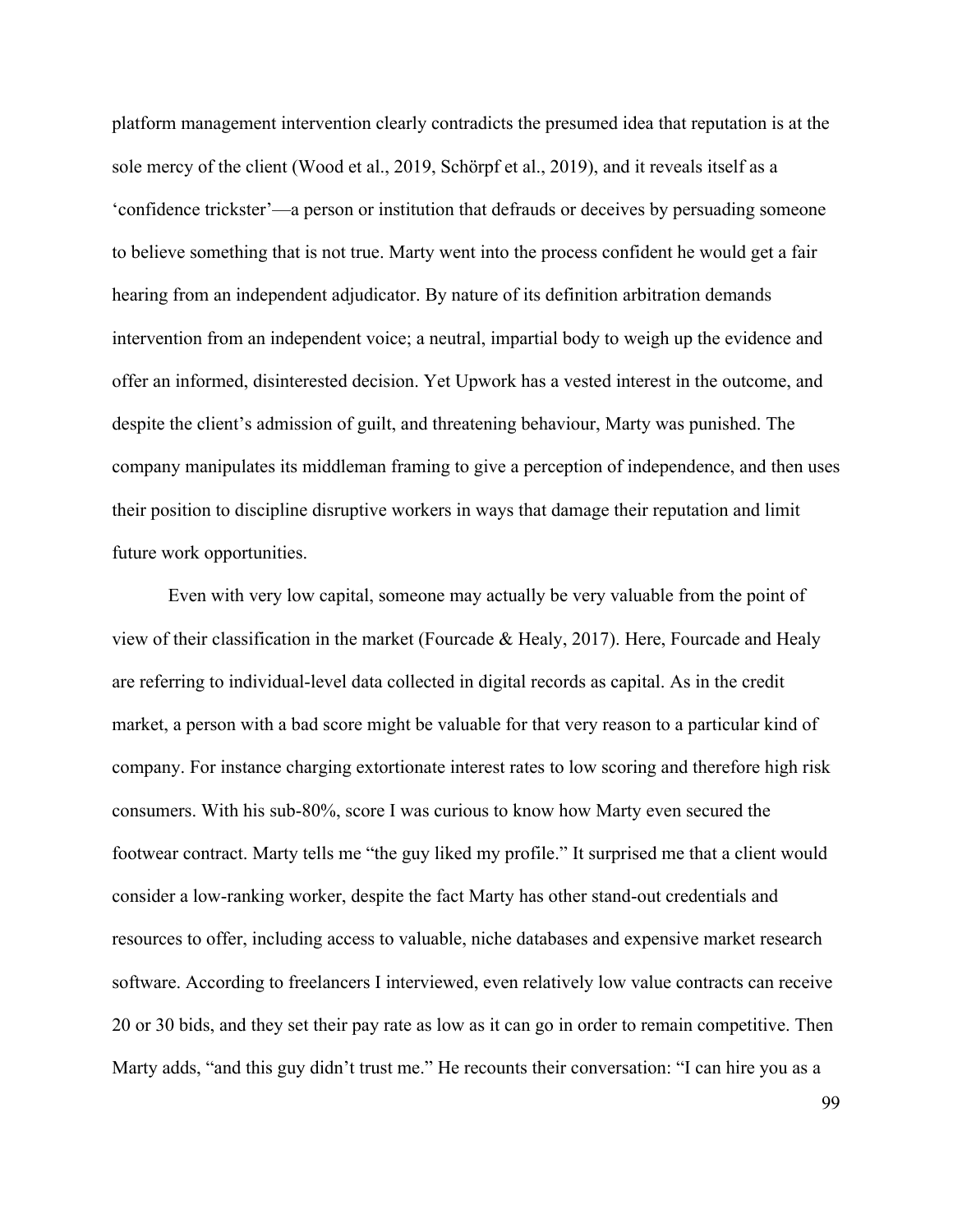researcher, and he said, but you have to get up at five o'clock in the morning and start researching with me." Marty had mentioned to the client that he is a night owl, and the client said, "I don't trust people who are nighthawks." But Marty felt that was just an excuse. He thought his low score put him in a position to be taken advantage of. His position meant the client exerted more control over the work conditions. Marty responded in his straightforward manner: "I said if you want that kind of control. You can't be a control freak. You need to hire a person." Marty is pointing to his legal classification as an independent contractor, and saying if someone wants to exercise such control over him, then they are entering into a different type of relationship.

Clients are in a better position to extract more work from vulnerable freelancers, but Marty is a seasoned freelancer and does not tolerate this sort of behaviour—which he claims only to have experienced in the platform economy: "I'm not kidding. Oh, it's like it's like being in a pool with a bunch of piranhas. It's miserable." Inevitably, Marty backed out and cancelled the contract, which hurt his score further. Unlike top-rated Jack, who experiences a great deal of flexibility and choice in his work, low ranking and new freelancers without reputation capital are more susceptible to this sort of behaviour. If Jack did find himself in this position, he could have taken advantage of his top-rated status and removed the low rating from his JSS: "If I got a rating today that was one star, I could take it off and be removed from visibility and be taken out of whatever algorithm feeds that job success score." Here Jack confirms the statement found in the terms and conditions, and is an an example of success breeding success, at the same time as performance is decoupled from success. Talent badges and JSS function like symbolic capital and secure all sorts of material and symbolic profits (Bourdieu, 1985). Only the top 10% (or 3%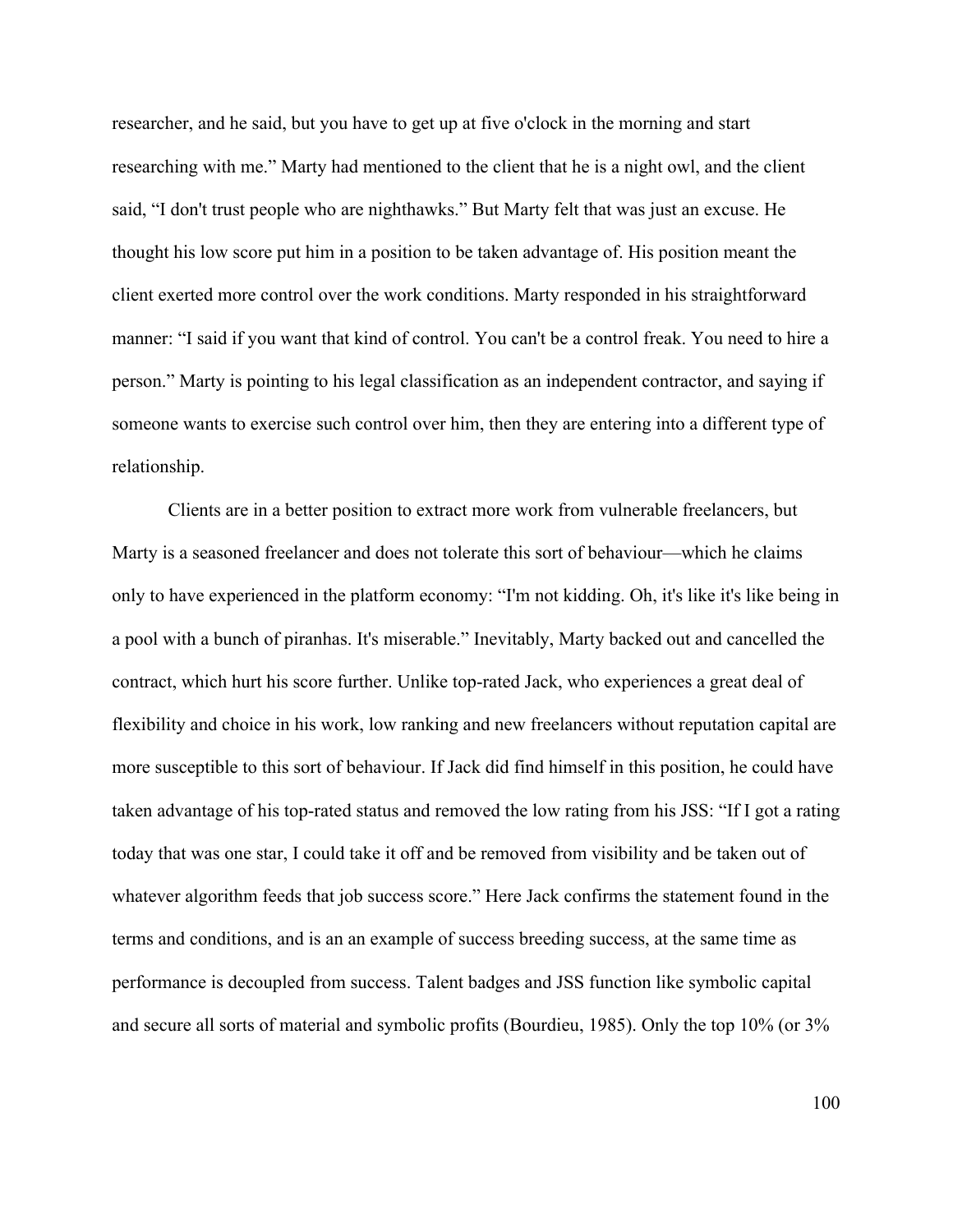and 1% for the premium talent badges) of workers are allocated the badge and with it a symbolic scarcity that governs the rewards of the platform workers.

Marty is on his way out of the working world, but what of people like him who aren't on the road to retirement? Where does a new generation of global freelancers turn when their accounts are deactivated? There is a whole underclass of "lumpenscoretariat" (Fourcade, 2017, p.19) whose resources are below the threshold to be considered connectable by online labour platforms. Arnold recalls some bogus invitations he had received over the past year: "I got sick and tired of people inviting you to chat 'cause they got such a great project" he said. But these great projects turn out to be "scams" from freelancers who have been removed from Upwork "and you find out they've been banned from Upwork" and they say "can you get projects for me and I'll pay you through Freelancer [a competitor site]." Arnold has learned to ignore these messages, but it speaks to a desperate class of people who need access to work, but the gatekeepers have shut them out. It also speaks to the potential for freelancers to outsource projects to others who face barriers to accessing the platform, operating as an additional intermediary, within the already exploitative platform model.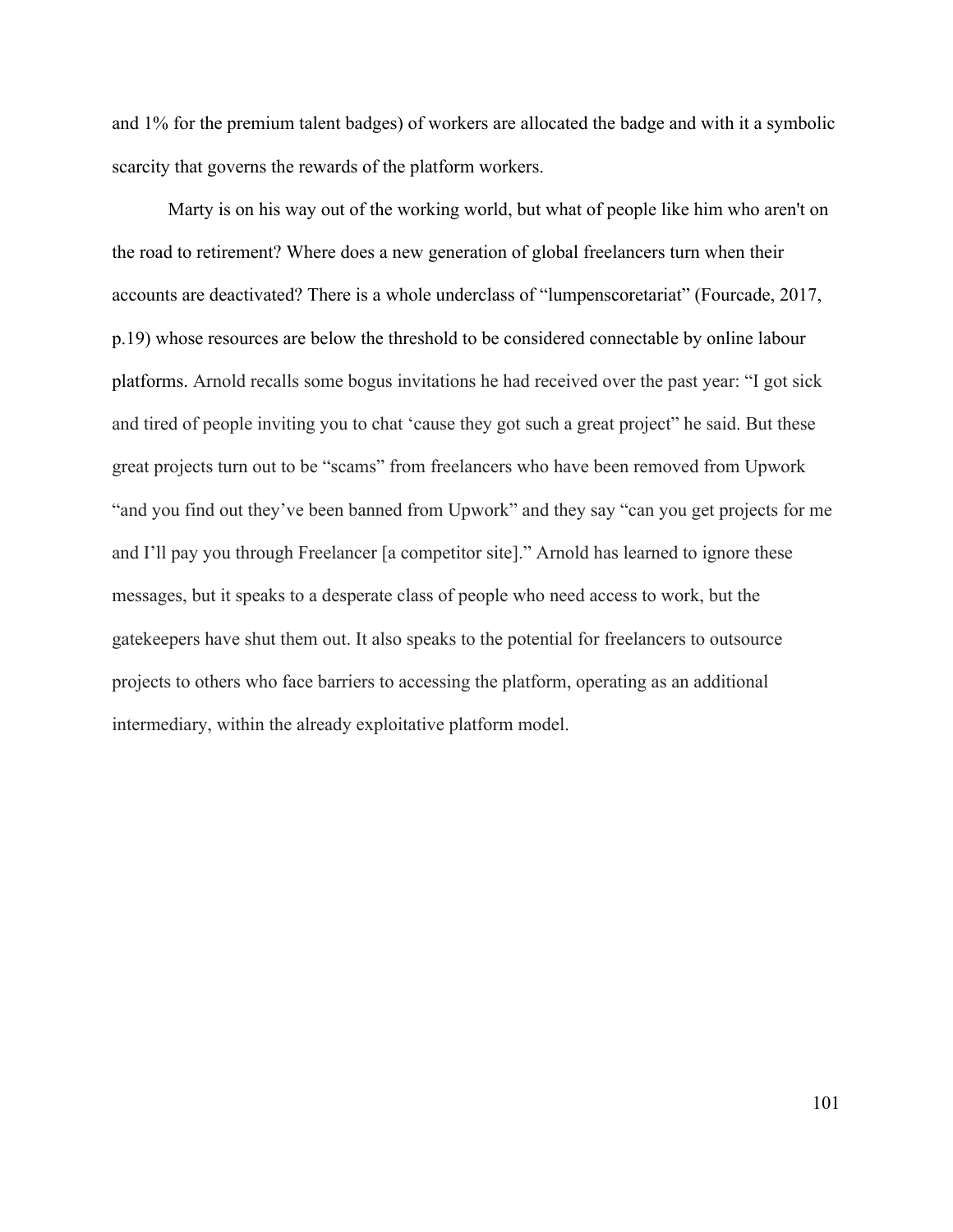#### **9. Conclusion**

Management and control techniques facilitated through information communication technologies make it possible to outsource work to the unknown masses. Reputation systems are the primary mechanism of control that hold workers accountable to platform and client interests. In the absence of direct supervision, surveillance and tracking features are built into online labour marketplaces, some of which mirror direct supervision (i.e. Work Diary), while others are more subtle (i.e. tracking and measuring response times). Freelancers can circumvent the more obtrusive Work Diary surveillance, which is only activated on the clients' time. However, workers on both platforms are accountable to metrics that surveil behaviours more discreetly. Objective platform metrics that capture activity data converge with subjective client evaluations in order to shape reputation and influence behaviour. Online reputation is not "completely and utterly at the clients' mercy" (Schörpf et al., 2017, p. 55), as some scholars claim.

In order to succeed in the gig economy, workers must establish a strong reputation by meeting the dual expectations of both clients and platforms. However, reputation becomes difficult to manage when confounded by platforms' opaque scoring technologies that fail to disclose how reputation scores are calculated. One's position in objective social space is challenged when a worker's perception of their own self, and place, is distorted by classification systems that decouple work performed from success. Unlike taskers, who have full knowledge of how their reputation is constituted, freelancers in no way perceive their scores as a reflection of their character—though they do recognize that potential clients will base their hiring decisions on the assumption that these representations are accurate—and therefore they direct feelings of frustration and disillusionment at the algorithm that calculates their reputation, rather than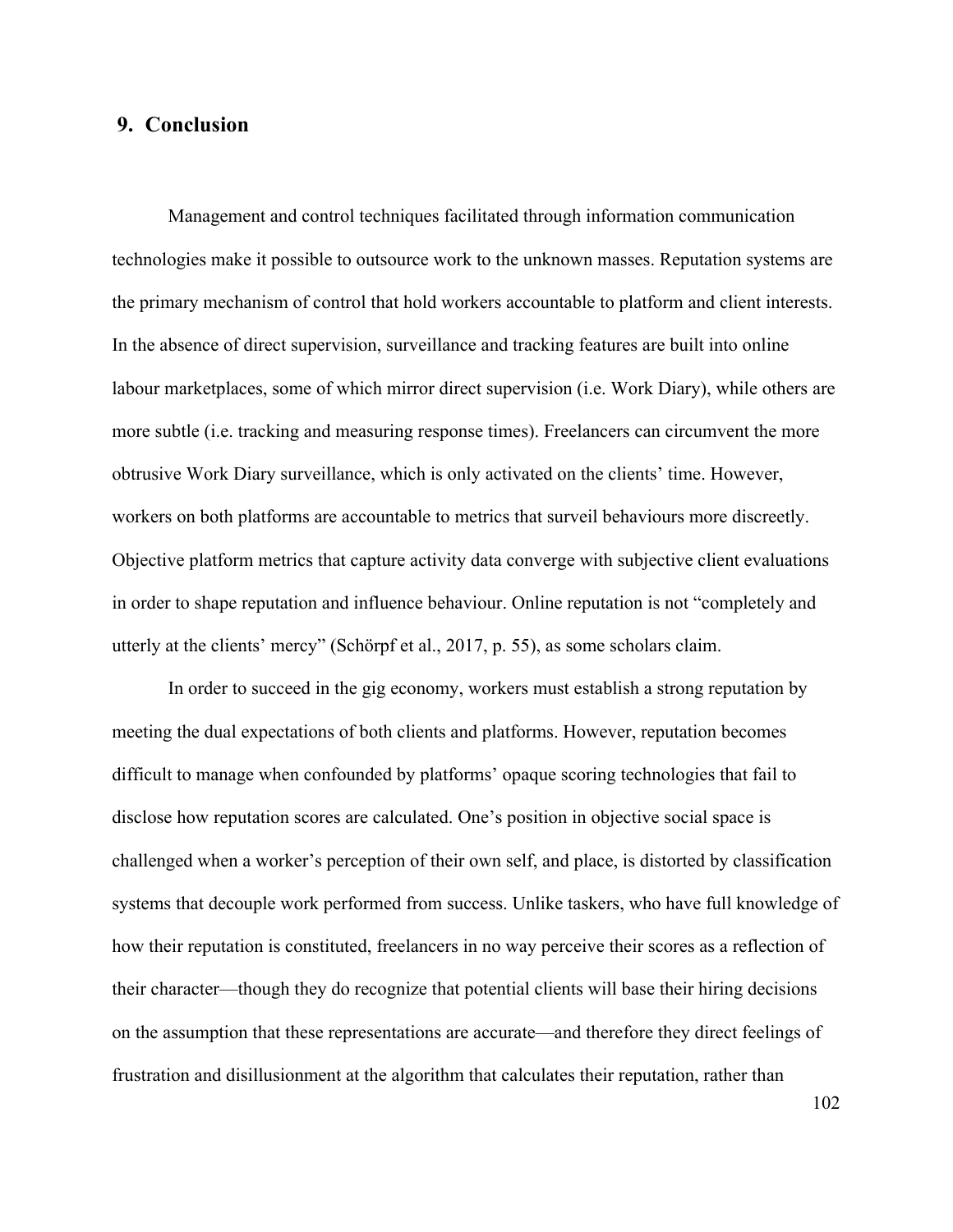clients. The numbers that are supposed to create trust in the marketplace, because they should represent past work successes and therefore predictability, are deemed illogical and actually create institutional distrust between freelancers and platforms. To their own detriment, workers sometimes act in ways that are counter to what platforms expect. Technology, rather than people, become the target of their frustrations. When gig workers know how reputation scores are calculated, they experience distress at anything less than a perfect score. When scores are less than perfect, clients, rather than technology, are deemed to be illogical in their reasoning. However, the visibility of scores on profiles does spur on a heightened productivity and efficiency—a determination to do whatever it takes for the perfect score.

Gig workers are expected to behave in ways that align with client and platform expectations in order be visible and boost their scores, yet surprisingly they feel free from the platform's influence. To explain this unexpected outcome I offer five reasons: 1) Workers subscribe to the institutional discourse and perceive the platform as an intermediary rather than an employer, and therefore it is not recognized as an authority. However, operating outside of the 'recommended' parameters set by the platform means they find it increasingly difficult to succeed in the platform ecosystem. 2) Every task and contract must follow standardized processes which are monitored and evaluated by the platform. The tracked activities that take place through the platform require time, energy and resources, but freelancers only think of "work" as the actual time spent producing the thing they were hired to do; therefore, meeting job application quotas and responding to clients speedily evades workers' consciousness as 'work,' despite the time pressures exerted on their work and non-work lives. 3) Unobtrusive data collection means surveillance and oversight are not fully felt. In the absence of a startling camera shutter taking images of the computer interface, or a supervisor looking over one's shoulder,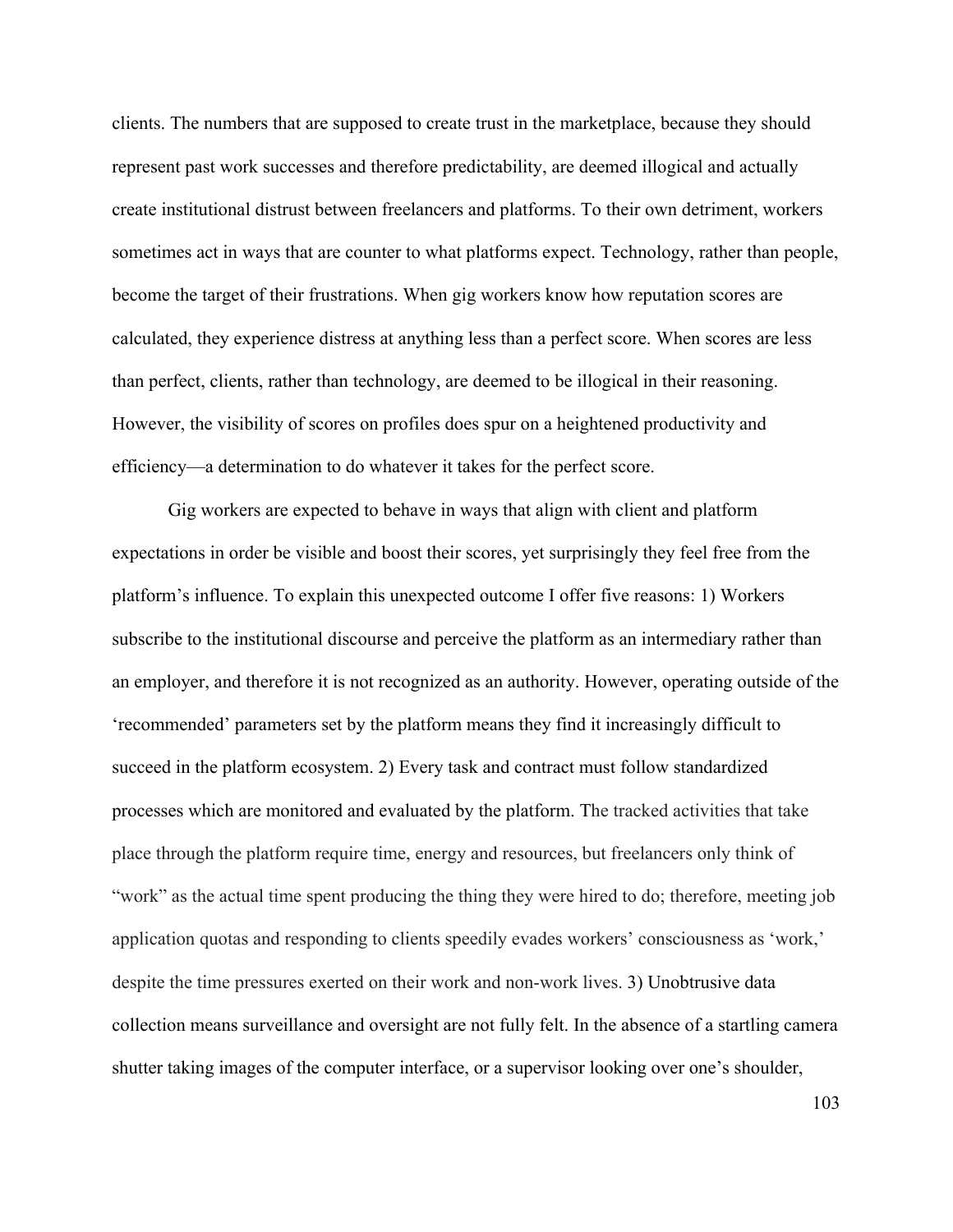freedom from supervision and direction is felt, despite the intent of these tracking technologies to ultimately shape behaviours. 4) Opaque algorithms used to score and classify workers are deemed illogical and therefore their influence is undermined. Gig workers believe they should be evaluated on work produced for or delivered to the client—the work outcome—but in practice they are also evaluated on the entire labour process, which aligns more closely with being an employee, and not an independent worker. 5) Gig workers typically like to roam free and find security and better money by sourcing income from multiple sources. Workers feel no commitment to any one platform; however, workers require high reputation scores in order to benefit from a fuller, richer sense of autonomy, and gaining high status entails a commitment to a single platform ecosystem.

Upwork and TaskRabbit afford workers more autonomy than some other gig economy platforms. This freedom is especially apparent in the experience of taskers who find greater independence than other task-based apps like Uber and Instacart. Perceived autonomy exists in relation to what else is available, and on this basis, TaskRabbit offers much greater freedom, especially through the ability to exchange texts with clients. The constraints introduced by platform intermediation are most poignantly articulated by the freelancers who have transitioned from a pre-digital age. While they now benefit from a ready pool of clients, various monitoring, evaluation and disciplinary controls and expectations are channeled through reputation systems in wyas that that impinge on notions of independence. Freelancers are a class of workers whose freedoms are diminishing as a result of platform intermediation, while conversely, low-skilled workers find increasing freedoms. Without the platform economy, it would have been unfathomable for strangers to connect with other strangers in these ways, and allow people to generate an income. However, while workplace flexibilization has extended to more occupation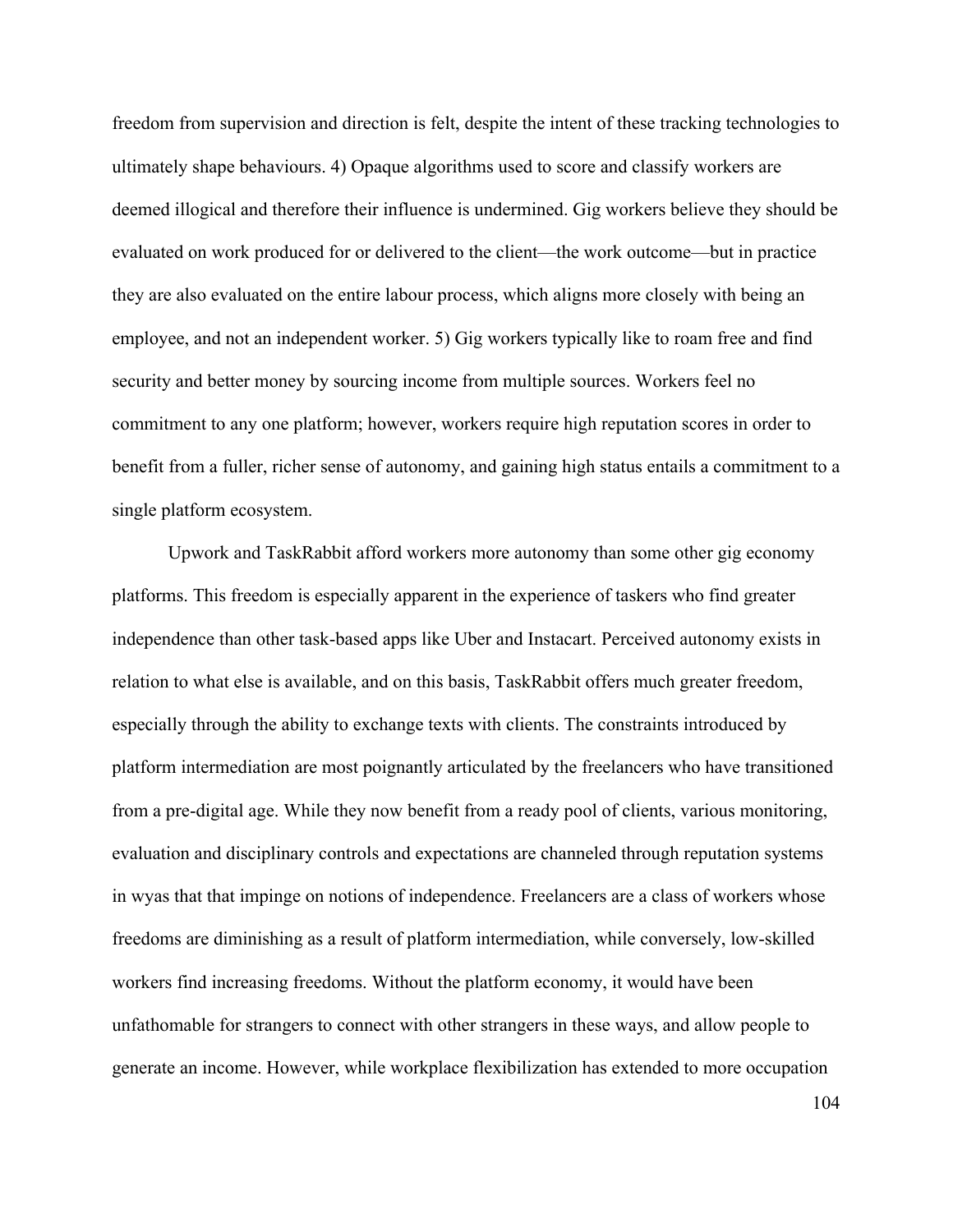types, this freedom and autonomy does not stretch across class lines, as evidenced by the socioeconomic status of gig economy workers.

How can we explain the rise and initial success of lean platform companies? Speculating about the future of platform types, Nick Srnicek (2017) argues that lean asset-less companies like Upwork and TaskRabbit have no future because they simply siphon off value rather than create new value. By outsourcing all costs, once venture capital funding slows, in the long run lean platforms will become more expensive than traditional service work (p. 112). Srnicek (2017) identifies the surplus working and unemployed population after the 2009 recession—what might be called the 'post-industrial reserve army of labour'—as one of the driving factors behind this rise. If his theory is right, then this rise in number of platforms and their soaring market capitalization could be explained in part by a surplus population looking for work as mass layoffs across industries take effect. A shift toward independent contracting saves companies from providing stable jobs and creates the conditions whereby this is the norm, enforcing a market to create precarious jobs. However, over the same nine-month period between March and December 2020, reduced job postings drastically slowed work opportunities for the five Upwork freelancers I interviewed. When clients retreat from the labour marketplace, the conditions necessary for the two-sided market and network effect that platforms rely upon is not met. The effect is an increased supply of labour forcing down the value of labour.

The emergence and success of platforms might be explained by the failure for cities and states to re-classify gig workers as employees, or the wholesale shift to remote work arrangements since COVID-19. The failure to re-classify independent contractors as employees is a major boon for platforms and their funders, who continue to profit from deeply exploitative labour relations—although many lawsuits are in process around the world. The most noticeable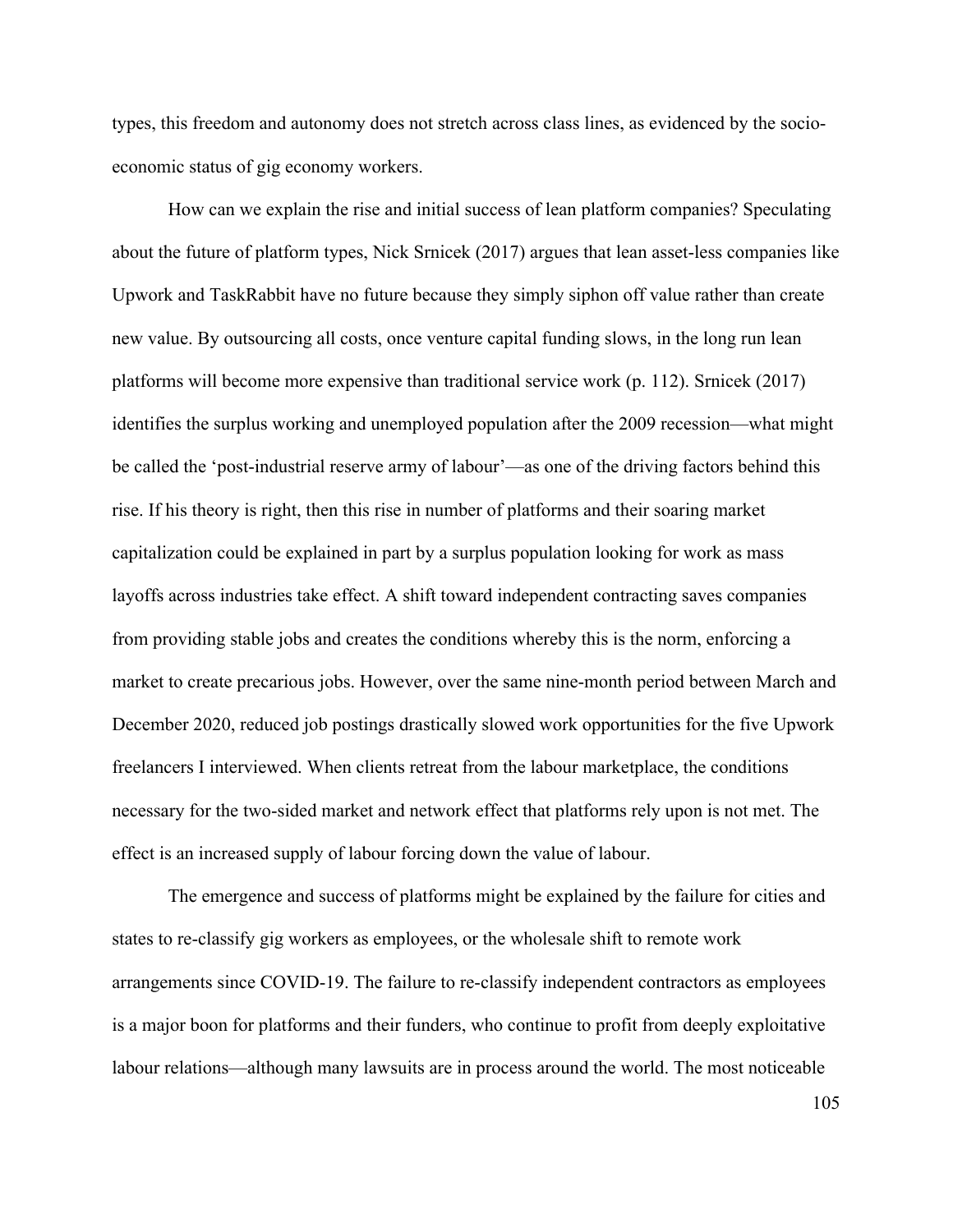and significant work trend resulting from the COVID-19 crisis is the shift to remote work arrangements. Upwork and TaskRabbit specialize in these work arrangements, and analyzing the conditions of this remote work is highly relevant to understanding contemporary digital labour economies. What Upwork offers is a model for how to monitor and manage remote workers, which is the situation most traditional companies and institutions find themselves in. So even if the intention of organizations is not to transition to an outsourcing model, as IKEA has done with its purchase of TaskRabbit, we still have much to learn about the complex techniques by which workers are managed and regulated remotely. The current pandemic presents an important time to learn how the social relations and organization of remote work in the platform economy are experienced from the standpoint of workers. My thesis documents, contextualizes, and interprets the experiences and expressions of workers caught in the headlights of this new, flourishing and alarming work classification situation, which creates an order of worth unlike anything we've seen before.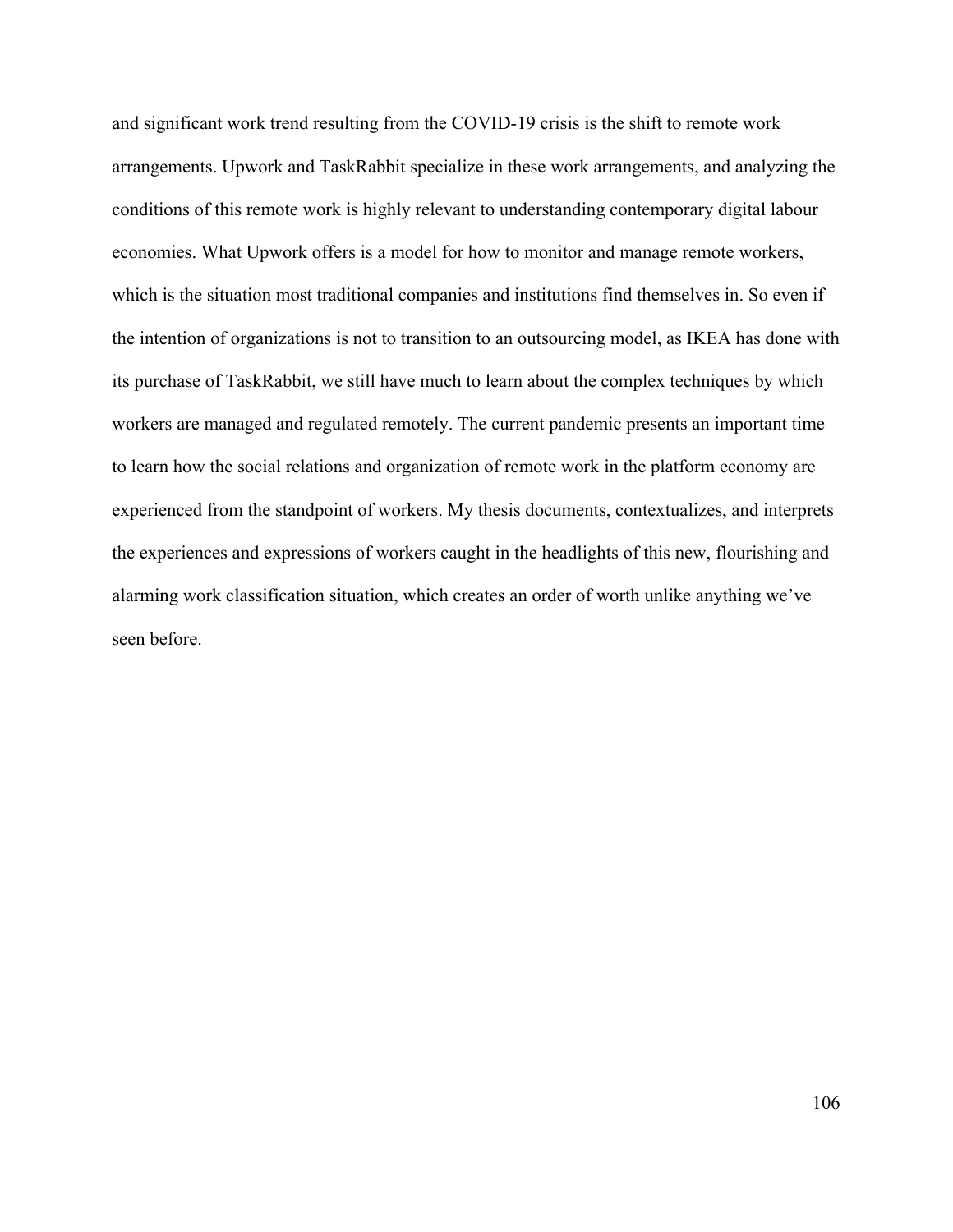#### **Bibliography**

- Alacovska, Ana. (2018). Informal creative labour practices: A relational work perspective. Human Relations. 71(12): 1563–1589.
- Attoh, Kafui, Katie Wells and Declan Cullen. (2019). We're building their data: Labour, alienation, and idiocy in the smart city." *Society and Space*. 37(6): 1007–1024.
- Bauman, Zygmunt, and Dale Lyon. (2012)*. Liquid Surveillance: A Conversation*. Cambridge, UK: Polity Press.
- Behavioural Research Ethics Board. (2021). *Guidance notes for the application for Behavioural Ethical Review*. Retrieved March 21, 2021, from http://rise.ubc.ca/helpCenter/GN/BREB\_Guidance\_Notes.html
- Block, Sheila, and Trish. Hennessy. (2017). Sharing Economy or On Demand Service Economy? *Canadian Centre for Policy Alternatives*.
- Boltanski, Luc and Eve Chiapello. (2018). *The New Spirit of Capitalism*. London, UK: Verso.
- Botsman, Rachel. (2017). *Who Can You Trust: How Technology Brought Us Together and Why It Might Drive Us Apart*. New York, NY: Public Affairs.
- Bourdieu, Pierre. (1985). The Social Space and the Genesis of Groups. *Theory and Society*. 14(6): 723–744.
- Bourdieu, Pierre. (1986). The Forms of Capital. In: Richardson J (ed.) *Handbook of Theory and Research for the Sociology of Education*. Westport, CT: Greenwood. Pp. 241–258.
- Burawoy, Michael. (1979). *Manufacturing Consent: Changes in the Labour Process Under Monopoly Capitalism*. Chicago, IL: University of Chicago Press.
- Bureau of Labor Statistics. (2018). Independent contractors made up 6.9 percent of employment in May 2017. Accessed March 21, 2021, from https://www.bls.gov/opub/ted/2018/independent-contractors-made-up-6-point-9-percentof-employment-in-may-2017.htm

Butler, Margot. (2004). The Hero of Heroines. *The Photograph*. Mosaic: University of Manitoba.

Caraway, Brett. (2010). Online labour markets: An inquiry into oDesk providers. *Work Organisation, Labour & Globalisation*. 4(2): 111–25.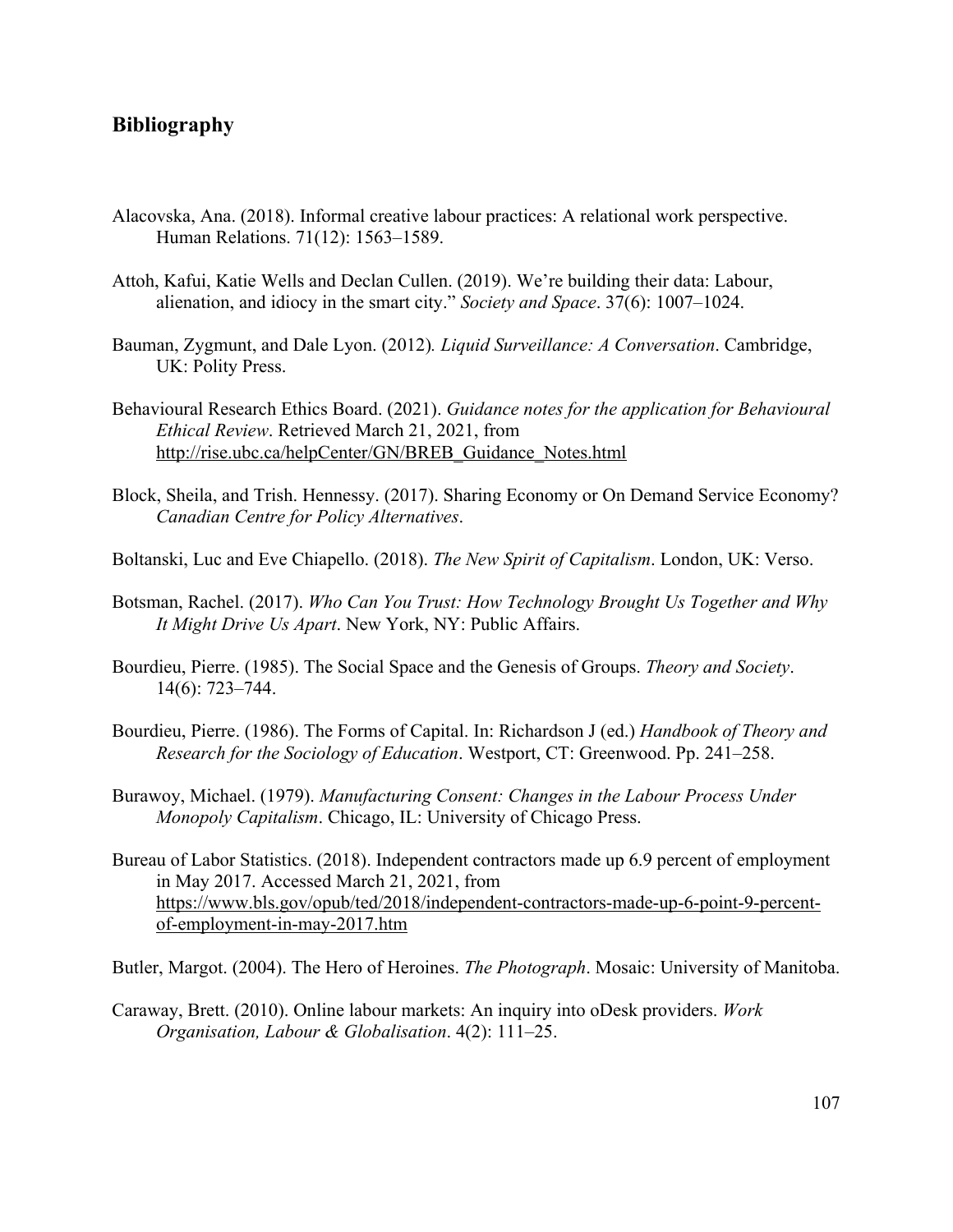- Callaghan, George and Paul Thompson. (2001). Edwards revisited: technical control and call centres. *Economic and Industrial Democracy*. 22(1): 13–37.
- Christen, Angele. (2020). The ethnographer and the algorithm: beyond the black box. *Theory and Society*. 49: 897–918.

Clarkes, Lincoln. (2002). *Heroines*. Vancouver, B.C: Avnil Press.

- Corman, Michael, and Karen Melon. (2014). What Counts? Managing Professionals on the Front Line of Emergency Services. In: Griffith Alison and Dorothy smith (eds.) *Under new public management: institutional ethnographies of changing front-line work*. University of Toronto Press.
- D'Cruz, Premilla and Noronha Ernesto. (2016). Positives outweighing negatives: the experiences of Indian crowdsourced workers. *Work Organisation, Labour & Globalisation* 10(1): 44– 63.
- Dean, Jodi. (2020). Neofeudalism: The End of Capitalism*. Los Angeles Review of Books*. lareviewofbooks.org.
- Elliott, Christopher, and Gary Long. (2016). Manufacturing rate busters: computer control and social relations in the labour process. *Work, Employment and Society.* 30(1): 135–151.
- Felstiner, Alek. (2011). 'Working the Crowd: Employment and Labor Law in the Crowdsourcing Industry', Berkeley Journal of Employment & Labor Law 32(1): 143–203.
- Finn, Ed. (2018). *What Algorithms Want: Imagination in the Age of Computing*. Cambridge, MA: MIT Press.
- Fourcade, Marion and Kieran Healy. (2013). Classification situations: Life-chances in the neoliberal era. *Accounting, Organizations and Society*. 38: 559-572.
- Fourcade, Marion. Kieran Healy. (2017). Seeing like a market*. Socio-Economic Review*. 15(1):  $9 - 29.$
- Fuller Linda. and Vicki Smith. (1991). Consumers' reports: Management by customers in a changing economy. *Work, Employment and Society* 5(1): 1–16.
- Gandini, Alessandro. (2019). Labour process theory and the gig economy. *Human relations*. 72(6): 1039–1056.
- Gandini, Alessandro, Ivana Pris and Dalee Beraldo. (2016). Reputation and trust on online labour markets: the reputation economy of Elance. *Work Organisation, Labour & Globalisation*. 10(1): 27–43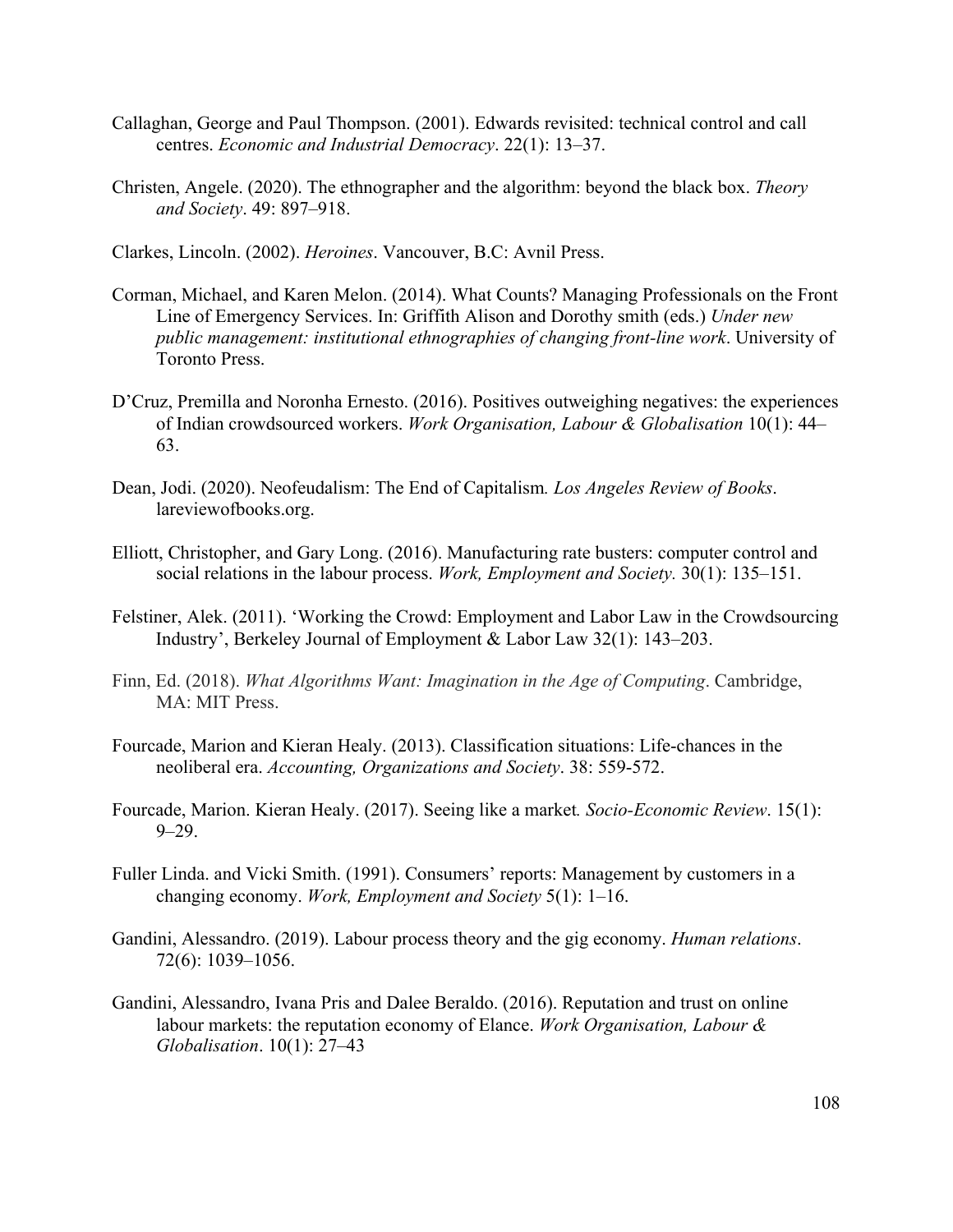- Gandy, Oscar. (2014). Exploring Identity and Identification in Cyberspace. *Notre Dame Journal of Law, Ethics & Public Policy*. 14(2): 1085–1111.
- Grey, Chis and Christina Garsten. (2001). Trust, Control, and Post-Bureaucracy. *Organization Studies*. 22: 229–250.
- Han, Byung-Schul. (2017)*. Psychopolitics: Neoliberalism and New Technologies of Power*. London, UK: Verso.
- Hatton, Erin. (2011). *The Temp Economy: From Kelly Girls to Permatemps in Postwar America*. Philadelphia, PA: Temple University Press.
- Head, Emma. (2010). The ethics and implications of paying research participants in qualitative research. *International Journal of Social Research Methodology*. 12(4): 335–344.
- Heeks, Richard. (2017). Decent work and the digital gig economy. *Centre for Development Informatics*. Manchester: UK. Accessed September 9, 2020 from http://hummedia.manchester.ac.uk/institutes/gdi/publications/workingpapers/di/di\_wp71.p df
- Howcroft, Debra and Birgitta Bergvall-Kåreborn. (2019). A typology of crowdwork platforms. *Work, Employment and Society* 33(1): 21–38.
- Huws, Ursula. (2016). Logged labour: a new paradigm of work organization? *Work Organisation, Labour & Globalisation* 10(1): 7–26.
- Jeon, Sung-Hee, Huju Liu, and Yuri Ostrovsky. (2019). Measuring the Gig Economy in Canada Using Administrative Data. *Statistics Canada*.
- Katz, Lawrence, and Alan Krueger. (2016). The Rise and Nature of Alternative Work Arrangements in the United States 1995-2015. *National Bureau of Economic Research*.
- Kiviat, Barbara. (2019). The Moral Limits of Predictive Practices: The Case of Credit-Based Insurance Scores. American Sociological Review. 84(6): 1134–1158.
- Lehdonvirta, Vili. (2018). Flexibility in the gig economy: Managing time on three online piecework platforms. *New Technology, Work and Employment.* 33(1): 13–29.
- Lupton, Deborah. (2014). *Digital Sociology*. London, UK: Routledge.
- Lupton, Deborah. (2017). *The Quantified Self*. Cambridge, UK: Polity Press.
- Marx, Karl and Fredrich Engels. (1976). *The German Ideology*. Moscow: Progress Publishers.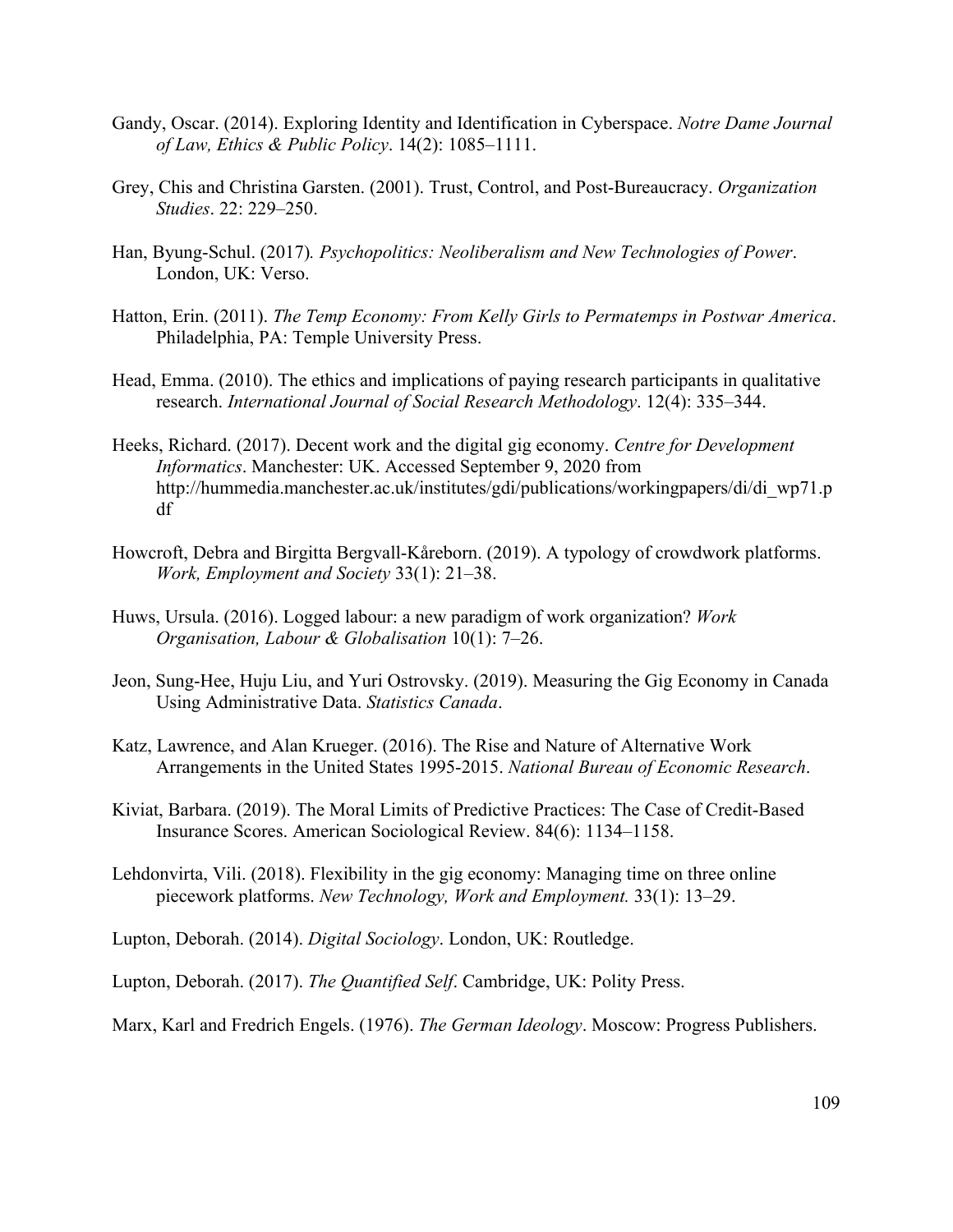- Mau, Steffen. (2019). *The Metric Society: On the Quantification of the Social.* Cambridge, UK: Polity Press.
- Mason, Sarah. (2019). Chasing the pink. *Logicmag.io*.
- McCoy, Liza. (2008). Institutional ethnography and constructionism. In J.A. Holstein & J.F. Gubrium (eds), *Handbook of Constructionist Research*. 701–14. New York, NY: Guilford.
- Naughton, John. (2020). The gig economy is here to stay. Now let's humanise it. *theguardian*.*com*. Accessed November 7, 2020.
- Newell, Sue and Marco Marabelli. (2017). Datafication in Action: Diffusion and consequences of algorithmic decision-making. *The Routledge Companion to Management Information Systems*. Taylor & Francis Group.
- Newton, Casey. (2013). Tempting fate: Can TaskRabbit go from side gigs to real jobs. *the verge.com*
- O'Neil, Cathy. (2016). *Weapons of Math Destruction: How Big Data Increases Inequality and Threatens Democracy*. New York, NY: Crown.
- Paul, Karl. (2020). Uber and Lyft must classify drivers as employees, judge rules, in blow to gig economy. *theguardian*.*com*. Accessed August 10, 2020.
- Pichault, Francois, and Tui McKeown. (2019). Autonomy at work in the gig economy: analysis work status, work content and working conditions of independent professionals. *New Technology, Work and Employment*. 34(1). 59–72.
- Purser, Gretchen. (2009). The Dignity of Job-Seeking Men: Boundary Work among Immigrant Day Laborers*. Journal of Contemporary Ethnography*. 38(1): 117–39.
- Ranking and Campbell. (2006). *Managing to Nurse: Inside Canada's Health Care Reform Toronto*: University of Toronto Press.
- Ravenelle, Alexandrea. (2019a). "We're not uber:" control, autonomy, and entrepreneurship in the gig economy. *Journal of Managerial Psychology* 34(4): 269–285.
- Ravenelle, Alexandrea. (2019b). *Hustle and Gig: Struggling and Surviving in the Sharing Economy*. Oakland: University of California Press.
- Robles, Barbara, and Marysol McGee. (2016). Exploring Online and Offline Informal Work: Finding from Enterprising and Informal Work Activities (EIWA) Survey. *The Federal Reserve*. Accessed March 21, 2021, from https://www.federalreserve.gov/consumerscommunities/eiwa.htm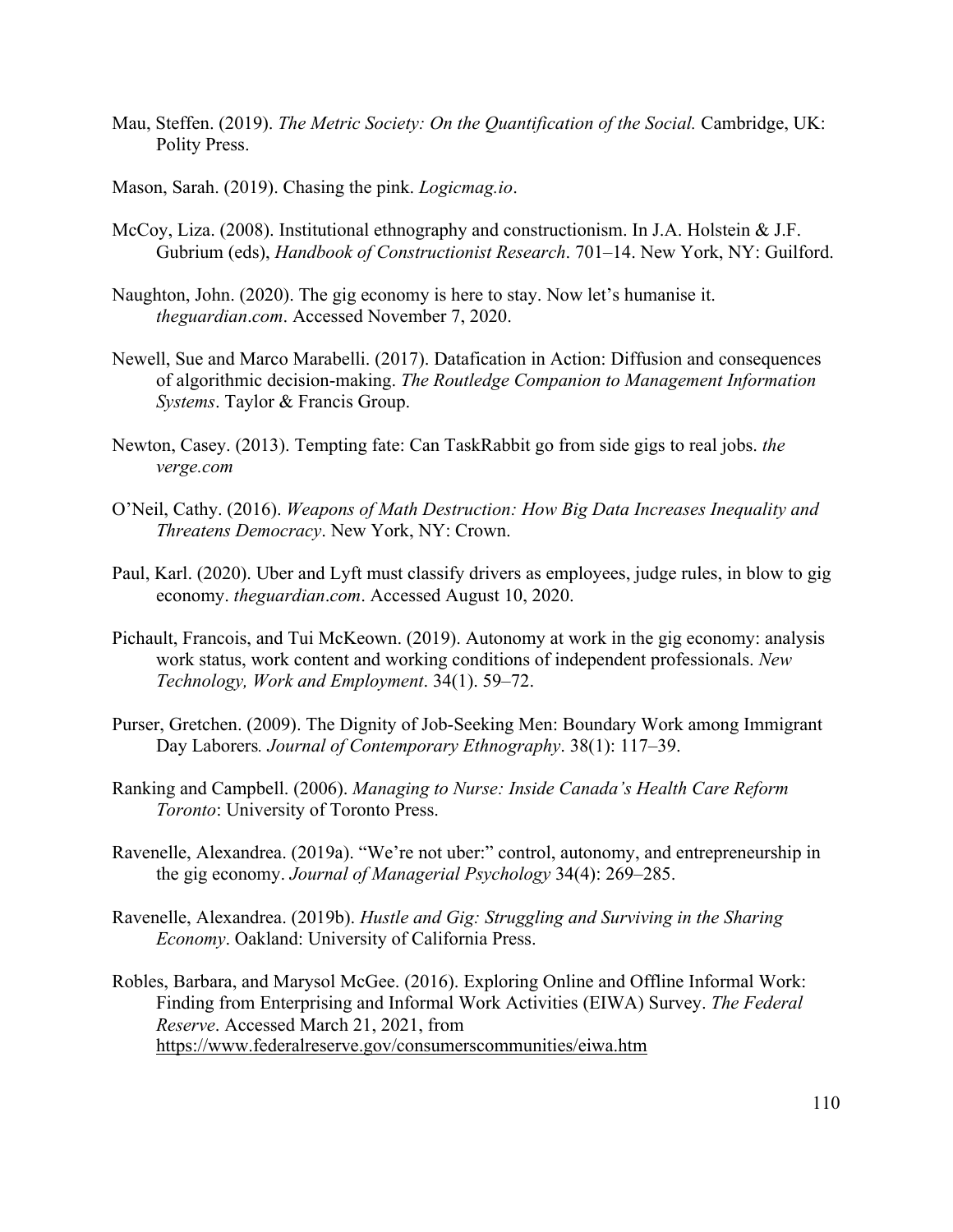- Rosenblat, Alex and Stark Luke. (2016). Algorithmic labor and information asymmetries: A case study of Uber's drivers. *International Journal of Communication.* 10: 3758–3784.
- Shapiro, Aaron. (2018). Between autonomy and control: Strategies of arbitrage in the "ondemand" economy. *New media & society*. 20(8): 2954–2971.
- Scholz, Trevor. (2016). *Uberworked and underpaid: How workers are disrupting the digital economy*. Cambridge, UK: Polity Press.
- Schor, Juliet, William Attwood-Charles, Mehmet Cansoy, Isak Ladegaard and Robert Wengronowitz. (2020). Dependence and precarity in the platform economy. *Theory and Society*. 49: 833–861.
- Schörpf, Phillip, Jorg Flecker, Annika Schonauer, and Hubert Eichmann. (2017). Triangular love-hate: management and control in creative crowdworking. *New Technology, Work and Employment*. 32(1): 43–58.
- Smith, Dorothy. (2005). *Institutional Ethnography: A Sociology for the People*. Lanham, MD: AltaMira Press.
- Srnicek, Nick. (2017). *Platform Capitalism*. Cambridge, UK: Polity Press.
- Steinmetz, Katy. (2015). Labor lawsuits filed against HomeJoy, Postmates, Caviar. *Time Magazine*. May 19.
- Stewart, Arnold and Jim Stanford. (2017). Regulating work in the gig economy: What are the options? *The Economic and Labour Relations Review*. 28(3): 420–437.
- TaskRabbit Inc. (2021a). *Flexible work, at your fingertips*. Retrieved March 21, 2021, from https://www.taskrabbit.ca/ca/en/become-a-tasker
- TaskRabbit Inc. (2021b). *About Us*. Retrieved March 21, 2021, from https://www.taskrabbit.com/about
- TaskRabbit Inc. (2021c). *Locations*. Retrieved March 21, 2021, from https://www.taskrabbit.ca/ca/en/locations
- TaskRabbit Inc. (2021d). *TaskRabbit Terms of Service*. Retrieved March 21, 2021, from https://www.taskrabbit.ca/ca/en/terms/terms-en-ca-v20180904
- Uber Inc. (2021). *Company Info.* Retrieved March 21, 2021, from https://www.uber.com/en-CA/newsroom/company-info/
- Upwork Inc. (2021a). *The World's work marketplace*. Retrieved March 21, 2021, from https://www.upwork.com/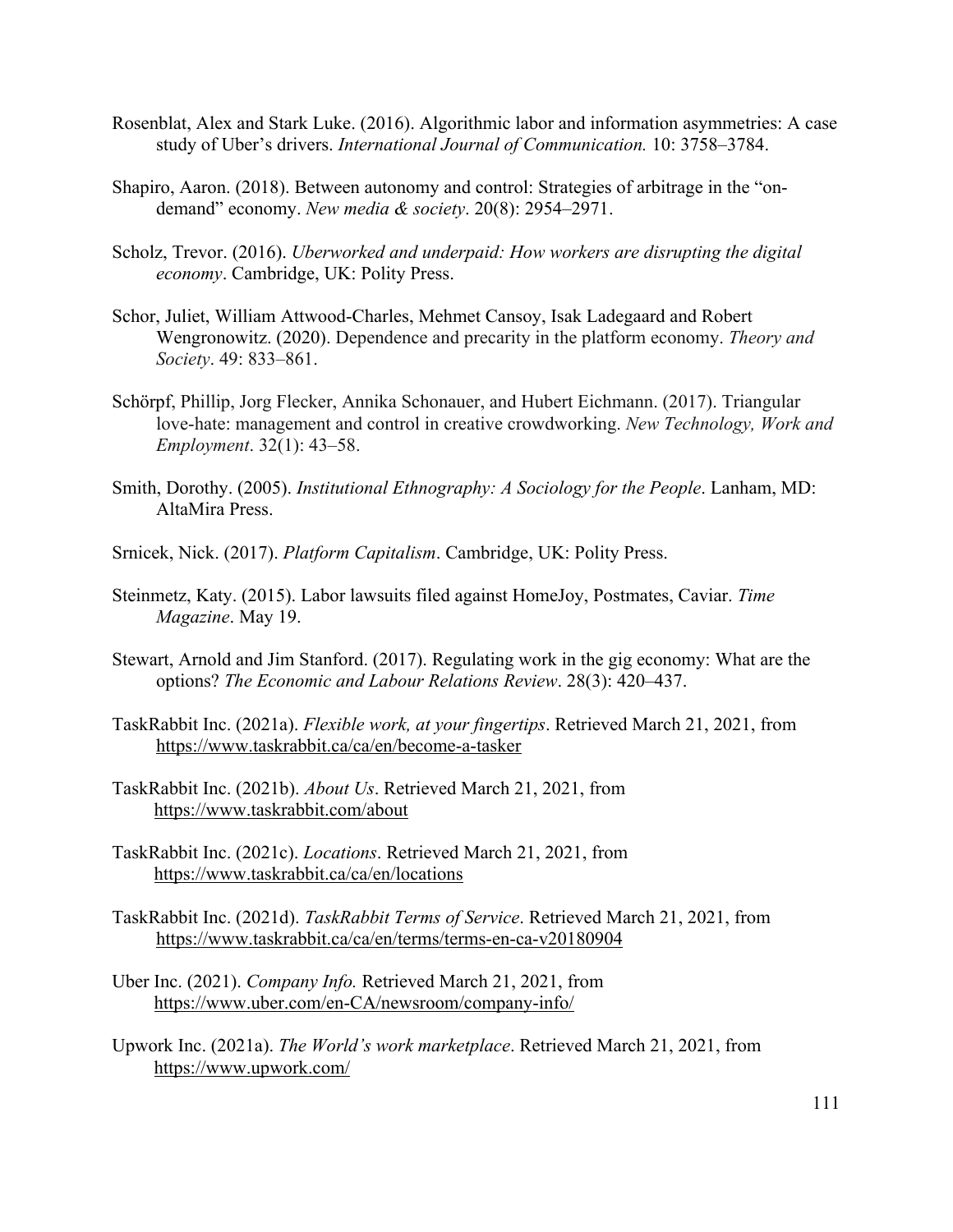- Upwork Inc. (2021b). *About Us*. Retrieved March 21, 2021, from https://www.upwork.com/about/
- Upwork Inc. (2021c). *Job Success Score*. Retrieved March 21, 2021, from https://support.upwork.com/hc/en-us/articles/211068358-Job-Success-Score
- Upwork Inc. (2021d). *User Agreement*. Retrieved March 21, 2021, from https://www.upwork.com/legal#useragreement
- Upwork Inc. (2021e). *Upwork Community, Questions regarding JSS*. Retrieved March 21, 2021, from https://community.upwork.com/t5/Freelancers/Questions-regarding-JSS/tdp/453046/page/2
- Upwork Inc. (2021f). *Upwork Help: Top Rated*. Retrieved March 21, 2021, from https://support.upwork.com/hc/en-us/articles/211068468-Top-Rated
- Veen, Alex, Tom Barratt, and Caleb Goods. (2020). Platform-Capital's 'App-etite' for Control: A Labour Process Analysis of Food-Delivery Work in Australia. *Work, Employment and Society.* 34(3): 388–406.
- Wallace, Brian. (2019). The History and Future of the Gig Economy*. Linkedin.com*. Retrieved March 21, 2021, from https://www.linkedin.com/pulse/history-future-gig-economy-brianwallace
- Wood, Alex, Mark Graham, and Vili Lehdonvrita, Isis Hjorth. (2019). Good gig, bad gig: Autonomy and Algorithmic control in the global gig economy. *Work, Employment and Society*. 33(1): 56–75.
- Zhang, Chenchen. (2020). Governing (through) trustworthiness: technologies of power and subjectification in China's social credit system. *Critical Asian Studies*. 52(4): 565–588.
- Zuboff, Shoshana. (2019). *The Age of Surveillance Capitalism: The Fight for a Human Future at the New Frontier of Power*. New York, NY: Public Affairs.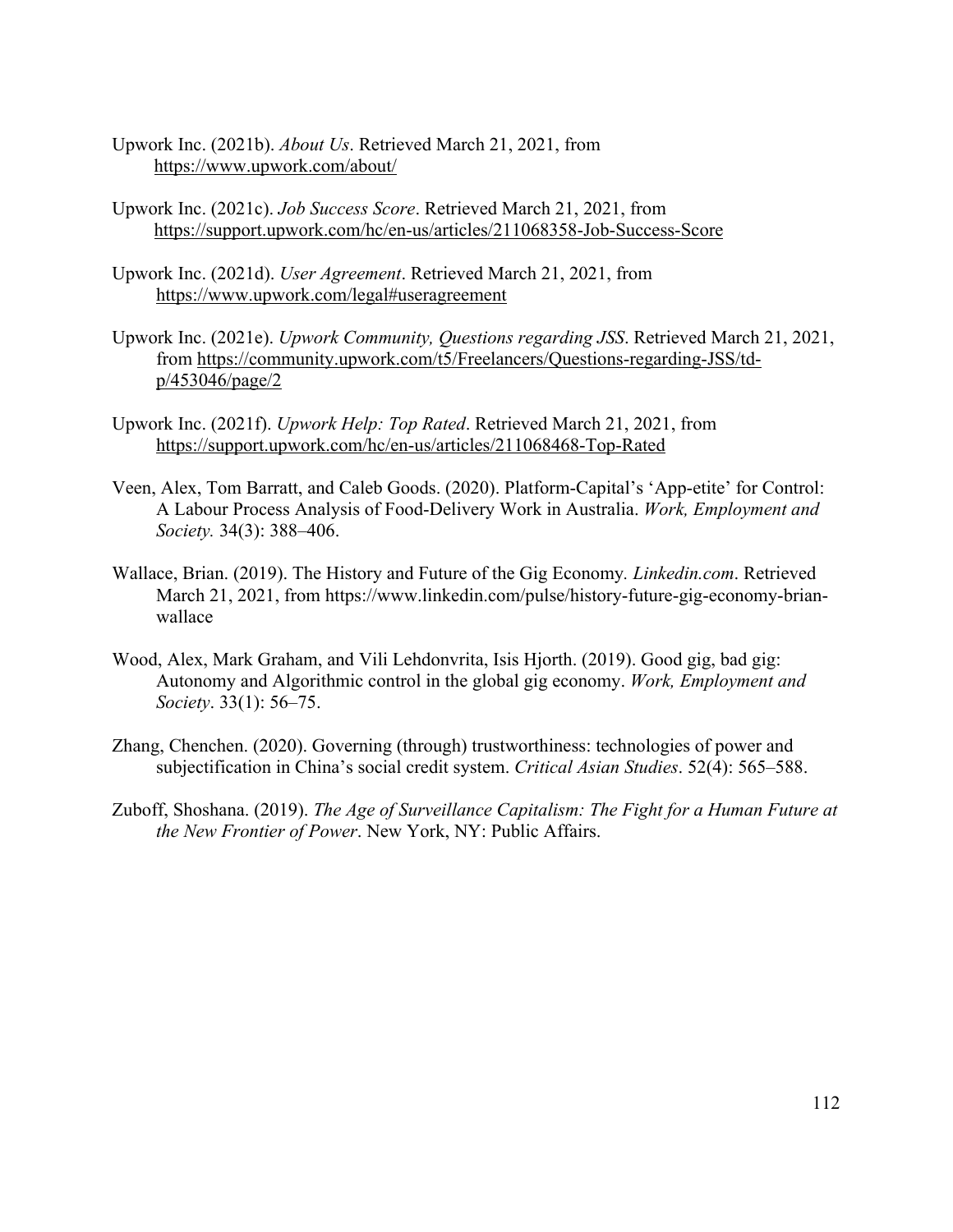# **Appendix A: Dimensions of workplace autonomy matrix**

| <b>High Autonomy</b>                                                                                                      |                                                               |  |                                                                                                                        |                                                         | <b>Low Autonomy</b>                                       |  |  |  |
|---------------------------------------------------------------------------------------------------------------------------|---------------------------------------------------------------|--|------------------------------------------------------------------------------------------------------------------------|---------------------------------------------------------|-----------------------------------------------------------|--|--|--|
| <b>Work status</b>                                                                                                        |                                                               |  |                                                                                                                        |                                                         |                                                           |  |  |  |
| Independent contractor                                                                                                    | Supported independent<br>contractor                           |  | Temporary worker                                                                                                       |                                                         | Regular employee                                          |  |  |  |
| Private insurance                                                                                                         | Insurance packages via<br>third parties                       |  | Discontinuous access to<br>social rights                                                                               |                                                         | Continuous access to social<br>rights                     |  |  |  |
| Diversity of clients                                                                                                      |                                                               |  | Economic dependency/ sole client                                                                                       |                                                         |                                                           |  |  |  |
| Deliberate choice                                                                                                         |                                                               |  | Forced choice                                                                                                          |                                                         |                                                           |  |  |  |
| <b>Work content</b>                                                                                                       |                                                               |  |                                                                                                                        |                                                         |                                                           |  |  |  |
| Broad guidelines allowing job crafting<br>(low vertical division)                                                         |                                                               |  | Detailed specifications preventing job crafting<br>(high vertical division)                                            |                                                         |                                                           |  |  |  |
| Work pace, workload at own discretion                                                                                     |                                                               |  | Work pace, workload imposed by clients                                                                                 |                                                         |                                                           |  |  |  |
| Mutual adjustment<br>Standardization of norms                                                                             |                                                               |  | Standardization of outcomes                                                                                            | Standardization of work processes<br>Direct supervision |                                                           |  |  |  |
| Strong support and/or access to shared expertise and skills<br>standards, high identification to a professional community |                                                               |  | Weak support and/or access to shared expertise and skills<br>standards, low identification to a professional community |                                                         |                                                           |  |  |  |
| <b>Working conditions</b>                                                                                                 |                                                               |  |                                                                                                                        |                                                         |                                                           |  |  |  |
| Self-responsibility for<br>developing skills                                                                              | Access to functional<br>equivalents for skills<br>development |  | Customized skills<br>development plans based on<br>ad hoc negotiations                                                 |                                                         | Standardized training<br>policies                         |  |  |  |
| Self-responsibility for<br>steady income flow                                                                             | Financial support offered<br>by third parties                 |  | Individualized salary packages<br>from interpersonal<br>negotiations                                                   |                                                         | Standardized salary grids                                 |  |  |  |
| Self-responsibility for time<br>and space arrangements                                                                    | Access to shared facilities<br>(co-working)                   |  | Ad hoc time and space<br>arrangements resulting from<br>interpersonal negotiations                                     |                                                         | Predetermined work<br>schedules and space<br>arrangements |  |  |  |
| <b>High Autonomy</b><br><b>Low Autonomy</b>                                                                               |                                                               |  |                                                                                                                        |                                                         |                                                           |  |  |  |

Source: Pichault, Francois, and Tui McKeown. 2019.